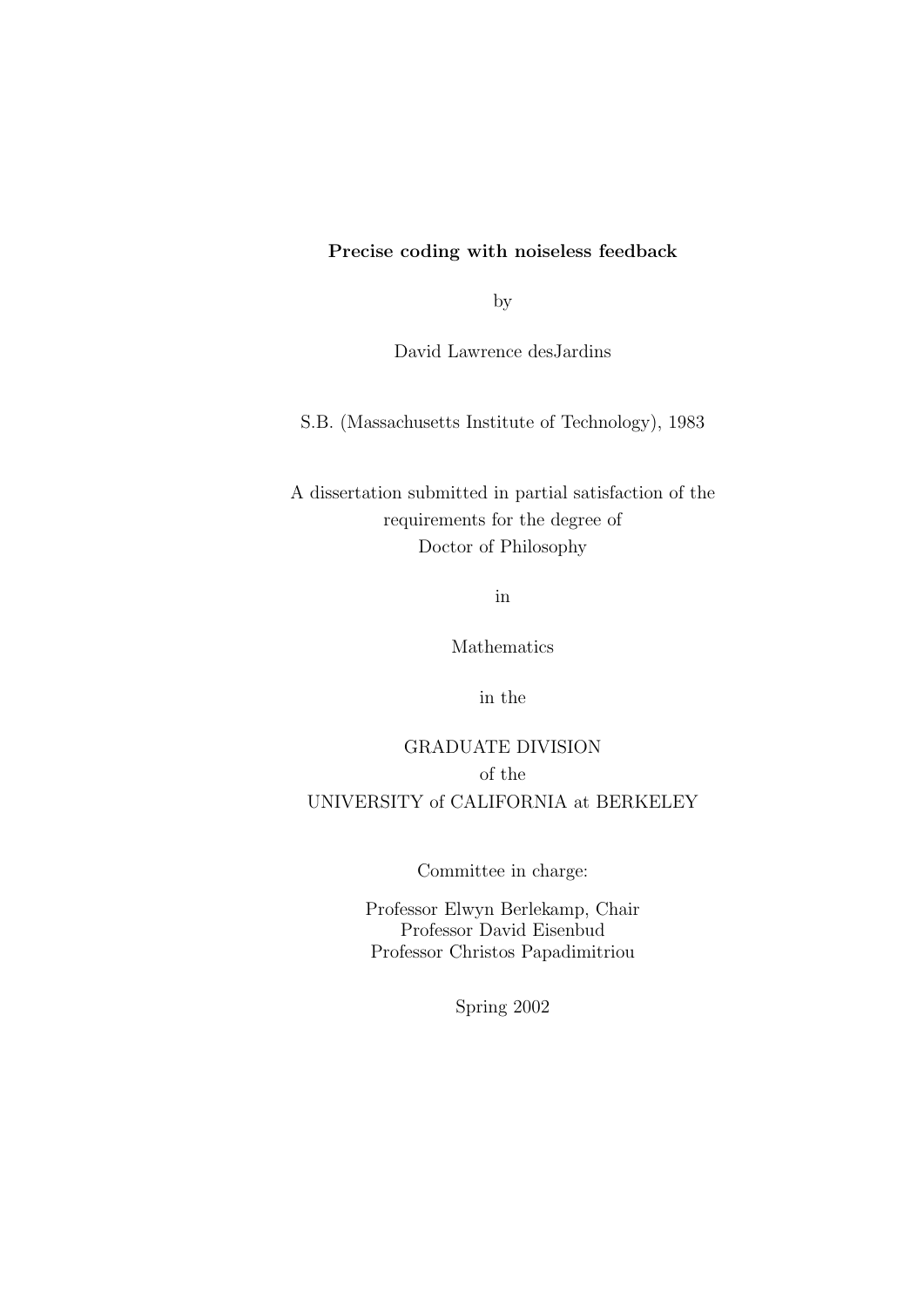The dissertation of David Lawrence desJardins is approved:

Chair Date

Date

Date

University of California at Berkeley

Spring 2002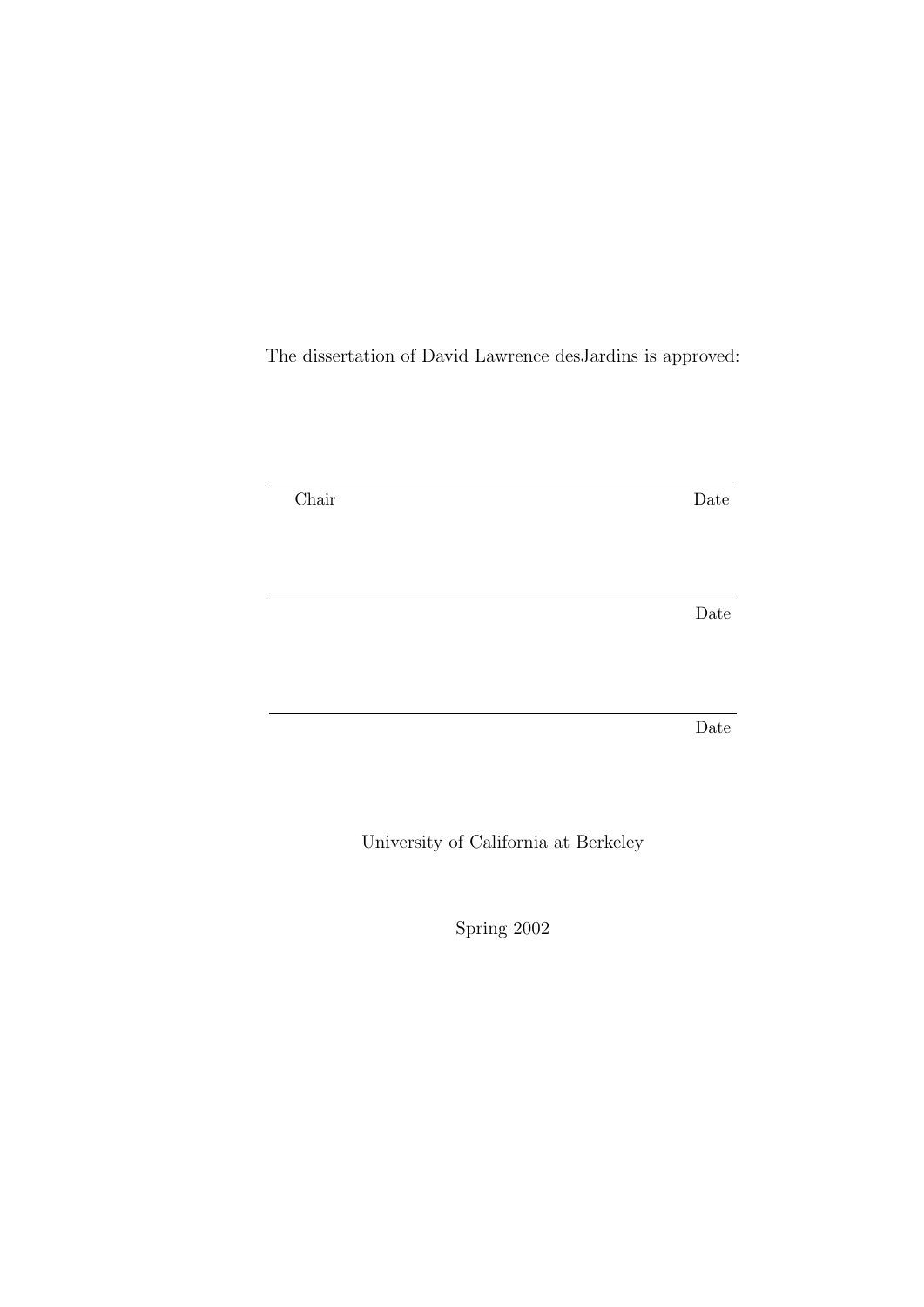#### Precise coding with noiseless feedback

Copyright 2002 by David Lawrence desJardins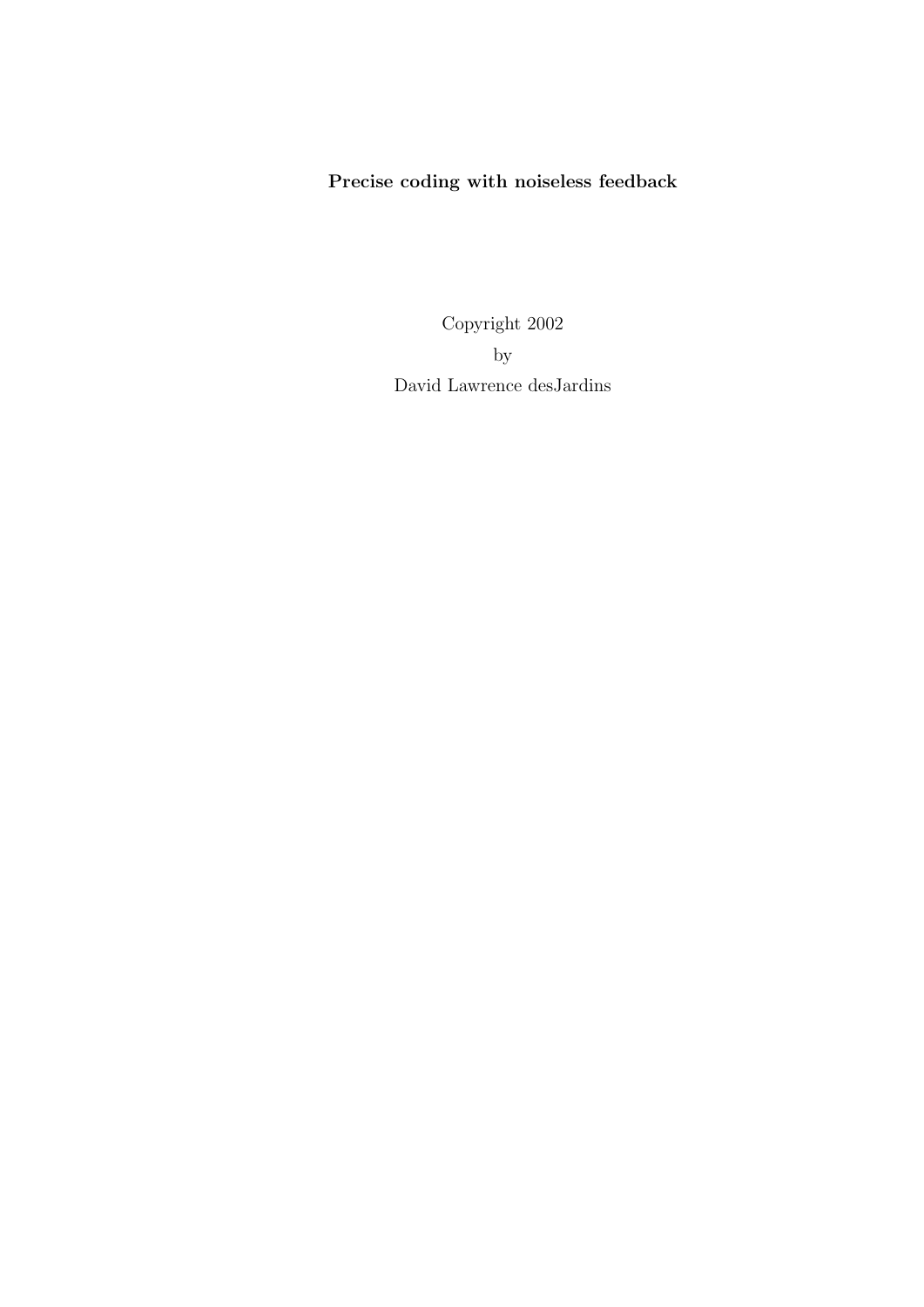#### Abstract

Precise coding with noiseless feedback

by

David Lawrence desJardins Doctor of Philosophy in Mathematics University of California at Berkeley Professor Elwyn Berlekamp, Chair

The construction of block codes for communicating over discrete, noisy channels is a central problem of information theory. A block code is a set of codewords such that if the sender chooses one of the codewords to transmit, and no more than a specified number of errors occur, then the recipient can, with certainty, determine which codeword was sent.

If the recipient is also able to transmit information to the sender, instantly and without error, then the theoretical information capacity of the forward channel is not increased, but our ability to utilize that capacity with a coding scheme is enhanced. Assume a binary forward channel. The reverse channel can be used to transmit to the sender, after each bit is sent, the value of the bit as received by the recipient. The sender can then use that information in deciding what bit to send next; this is the idea of an adaptive block code.

We demonstrate that, for many choices of parameters, adaptive block codes may be constructed that are much better than standard block codes without feedback. For a wide range of parameters, we construct precisely optimal adaptive block codes, which contain the maximum possible number of codewords, given the length of the codes and the number of errors they tolerate.

The construction of adaptive block codes is equivalent to the formulation of strategies for a game described by Ulam, a version of "Twenty Questions" with lies. A corollary to our main result resolves Ulam's open question: given 1,000,000 objects,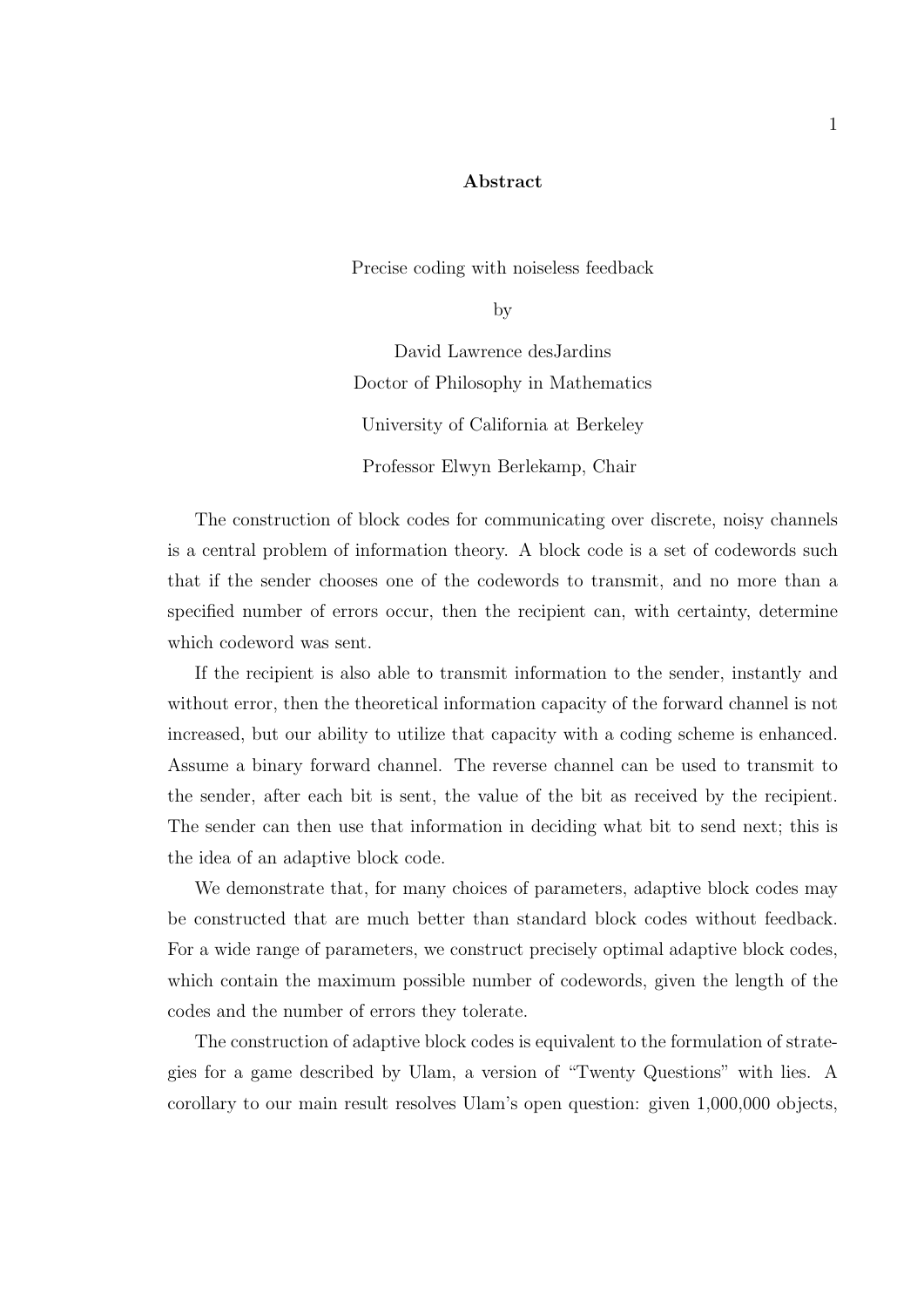how many binary questions are required to identify a particular object, when the answerer is permitted to lie a given number of times? Our results are, in fact, much more precise: we show not only that one million objects may be distinguished with a certain number of questions, when a certain number of lies are allowed, but we determine the exact number (greater than one million) of objects that can be so distinguished, for each possible number of allowed lies.

> Professor Elwyn Berlekamp Dissertation Committee Chair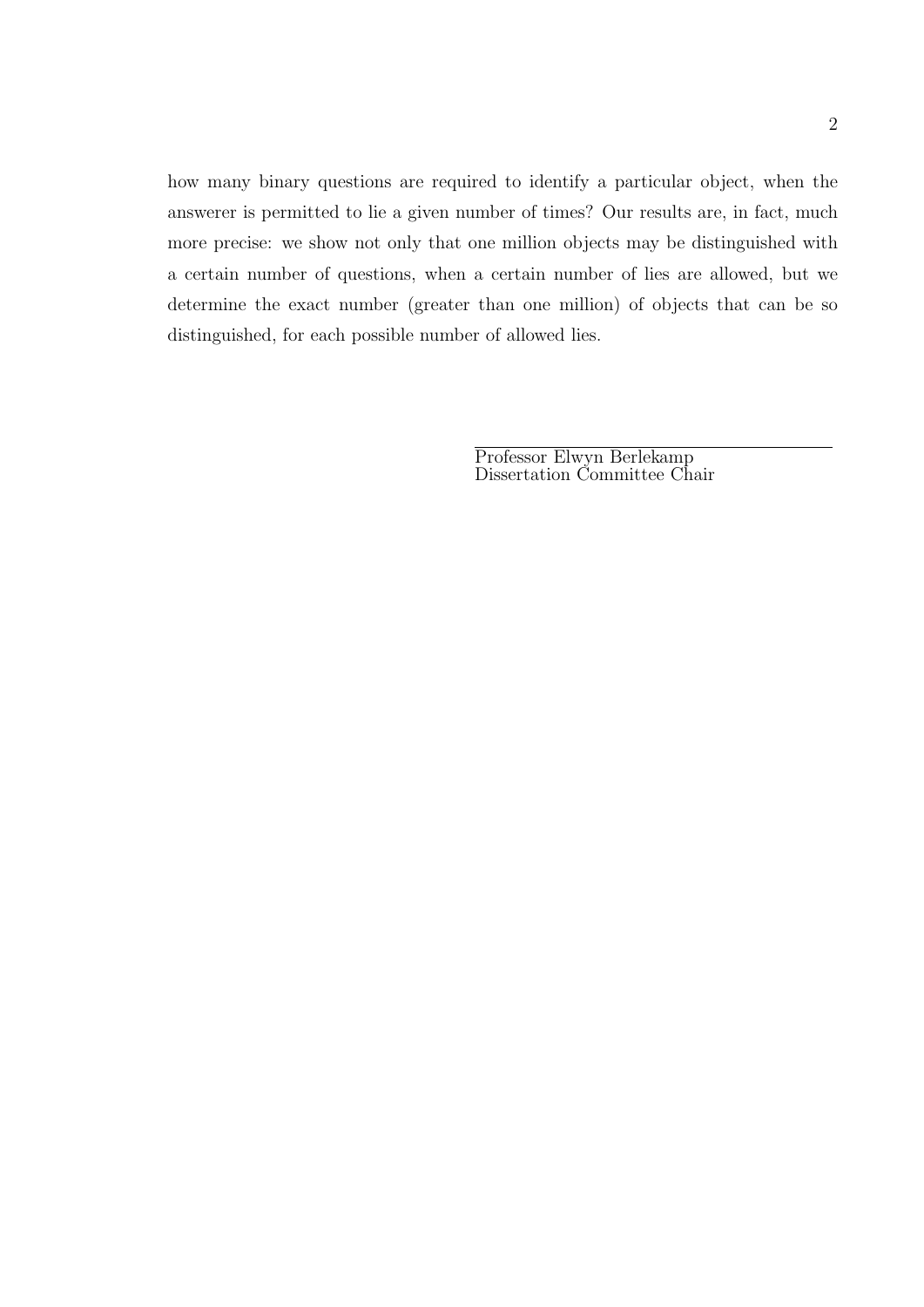# **Contents**

| $\mathbf 1$      | $\mathbf{1}$<br>Introduction                 |                                                                                                                                                                                                                               |                |  |  |  |  |
|------------------|----------------------------------------------|-------------------------------------------------------------------------------------------------------------------------------------------------------------------------------------------------------------------------------|----------------|--|--|--|--|
|                  | 1.1                                          |                                                                                                                                                                                                                               | $\mathbf{1}$   |  |  |  |  |
|                  | 1.2                                          |                                                                                                                                                                                                                               | $\overline{2}$ |  |  |  |  |
|                  | 1.3                                          |                                                                                                                                                                                                                               | $\overline{4}$ |  |  |  |  |
|                  | 1.4                                          |                                                                                                                                                                                                                               | $\overline{4}$ |  |  |  |  |
| $\mathbf{2}$     | <b>Definitions and Previous Results</b><br>6 |                                                                                                                                                                                                                               |                |  |  |  |  |
|                  | 2.1                                          | Block codes                                                                                                                                                                                                                   | 6              |  |  |  |  |
|                  | 2.2                                          |                                                                                                                                                                                                                               | 8              |  |  |  |  |
|                  | 2.3                                          | Ulam's game                                                                                                                                                                                                                   | 9              |  |  |  |  |
|                  | 2.4                                          |                                                                                                                                                                                                                               | 11             |  |  |  |  |
|                  | 2.5                                          |                                                                                                                                                                                                                               | 14             |  |  |  |  |
|                  | 2.6                                          |                                                                                                                                                                                                                               | 16             |  |  |  |  |
|                  | 2.7                                          |                                                                                                                                                                                                                               | 17             |  |  |  |  |
|                  | 2.8                                          |                                                                                                                                                                                                                               | 18             |  |  |  |  |
|                  | 2.9                                          |                                                                                                                                                                                                                               | 18             |  |  |  |  |
|                  | 2.10                                         |                                                                                                                                                                                                                               | 19             |  |  |  |  |
|                  |                                              |                                                                                                                                                                                                                               | 20             |  |  |  |  |
|                  |                                              |                                                                                                                                                                                                                               | 21             |  |  |  |  |
| 3                | Computational methods<br>25                  |                                                                                                                                                                                                                               |                |  |  |  |  |
|                  | 3.1                                          |                                                                                                                                                                                                                               | 25             |  |  |  |  |
|                  | 3.2                                          |                                                                                                                                                                                                                               | 27             |  |  |  |  |
|                  | 3.3                                          | Game trees for states $\ldots \ldots \ldots \ldots \ldots \ldots \ldots \ldots \ldots \ldots$                                                                                                                                 | 28             |  |  |  |  |
|                  | 3.4                                          |                                                                                                                                                                                                                               | 29             |  |  |  |  |
|                  | 3.5                                          |                                                                                                                                                                                                                               | 30             |  |  |  |  |
|                  | 3.6                                          | Losing states resources in the set of the set of the set of the set of the set of the set of the set of the set of the set of the set of the set of the set of the set of the set of the set of the set of the set of the set | 32             |  |  |  |  |
|                  | 3.7                                          |                                                                                                                                                                                                                               | 34             |  |  |  |  |
| $\boldsymbol{4}$ | Optimal codes<br>37                          |                                                                                                                                                                                                                               |                |  |  |  |  |
|                  | 4.1                                          |                                                                                                                                                                                                                               | 37             |  |  |  |  |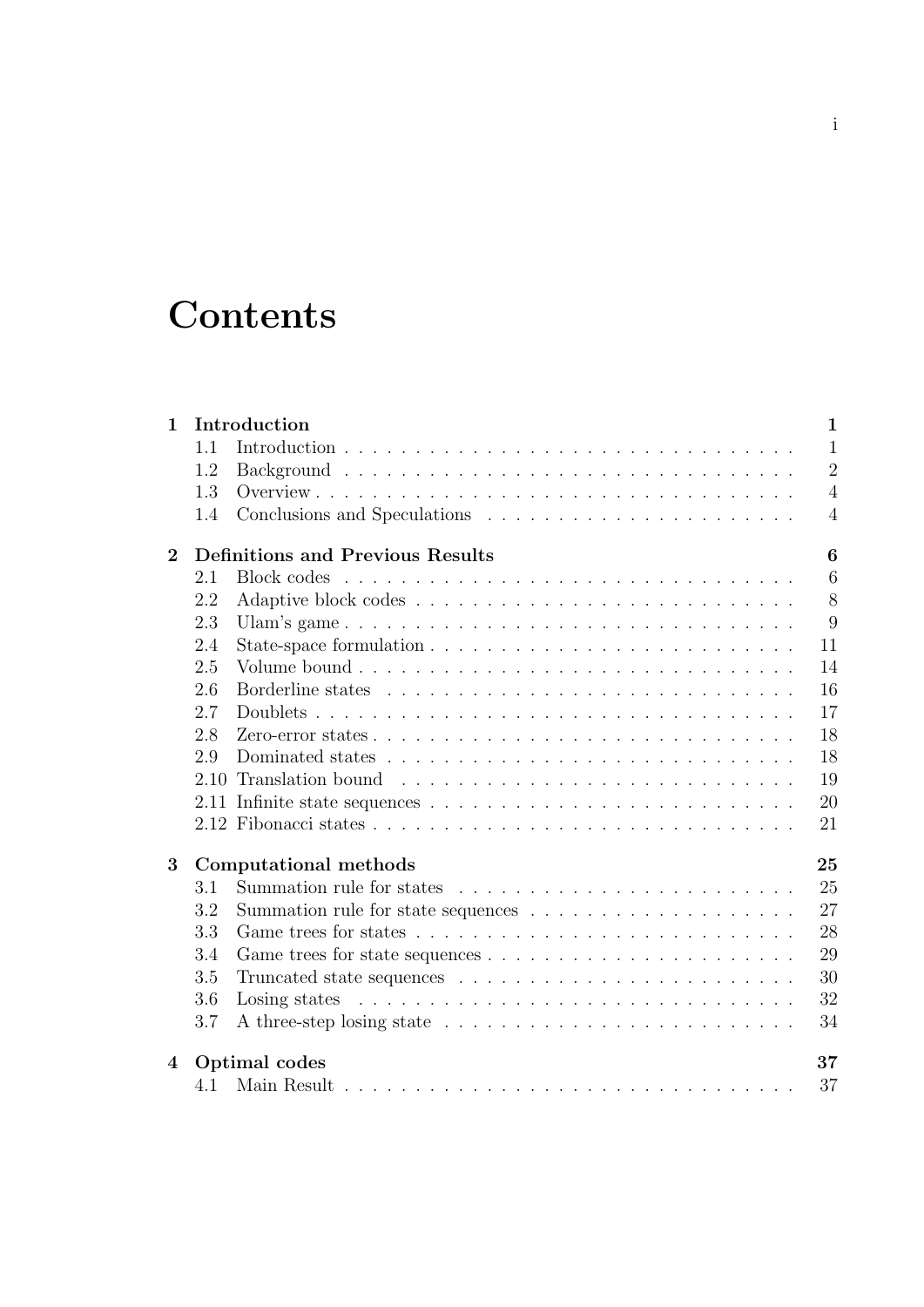|                         |  | - 38 |  |  |  |  |  |  |  |
|-------------------------|--|------|--|--|--|--|--|--|--|
|                         |  |      |  |  |  |  |  |  |  |
|                         |  | -41  |  |  |  |  |  |  |  |
|                         |  | 43   |  |  |  |  |  |  |  |
|                         |  | 46   |  |  |  |  |  |  |  |
|                         |  | -47  |  |  |  |  |  |  |  |
| Bibliography            |  |      |  |  |  |  |  |  |  |
| A Program Listing       |  |      |  |  |  |  |  |  |  |
| <b>B</b> Program Output |  |      |  |  |  |  |  |  |  |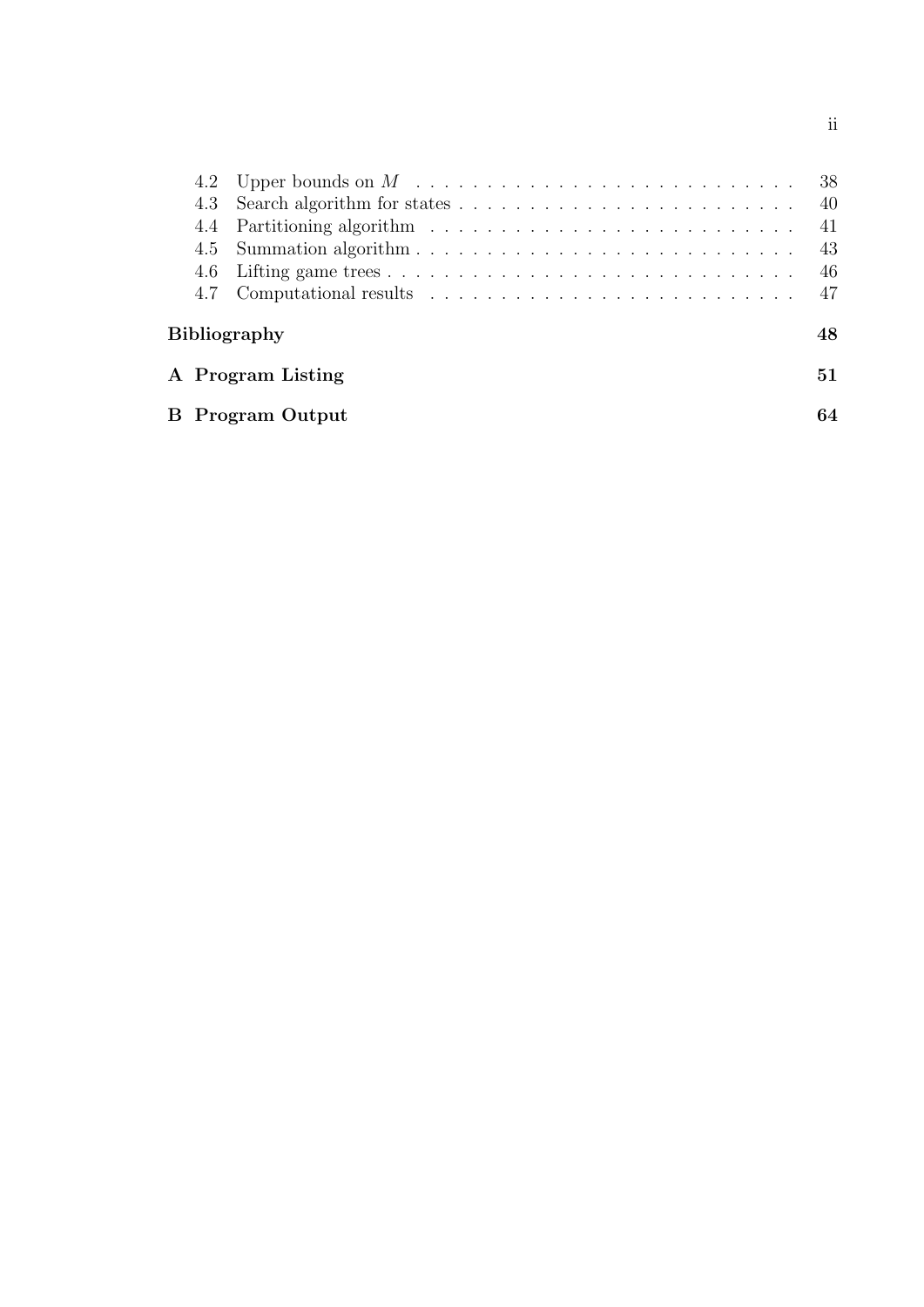#### Acknowledgements

Since it's been almost 20 years since I first enrolled in the graduate division at UC Berkeley, I have a lot of people to thank for making it possible for me to finally complete my degree.

My advisor, Elwyn Berlekamp, for taking me on as a student, for getting me through my qualifying exam, for encouraging me to visit the Institute for Defense Analyses (which took time away from my studies in chronological terms, but left me much more prepared to do the research for this dissertation), for encouraging me to re-enroll at Berkeley, for helping me find a new problem that matched my skills, for discussions that helped me find my way to significant results, and for extreme patience with any number of delays and administrative issues in getting me through to completion.

My other committee members, David Eisenbud and Christos Papadimitriou, for promptly reviewing my draft, appreciating my work, and making very helpful suggestions on the exposition of the results.

The administrative staff at UC Berkeley, especially Janet Yonan and Thomas Brown, who were patient and helpful at every opportunity, even in dealing with problems of my own making.

Nick Patterson and David Lieberman, of the Institute for Defense Analyses, for giving me a position and fostering an environment that allowed me to greatly develop my mathematical skills.

George Soules and David Goldschmidt, of the Institute for Defense Analyses, for continuing that environment, and also for encouraging me to return to Berkeley to finish my degree, and especially for arranging for my support by IDA during the 1997–98 academic year.

Most especially, my wife, Nancy Blachman, for always supporting me in finishing this dissertation, for very patiently waiting for it to be done, and for taking on many burdens to give me the time I needed to complete it.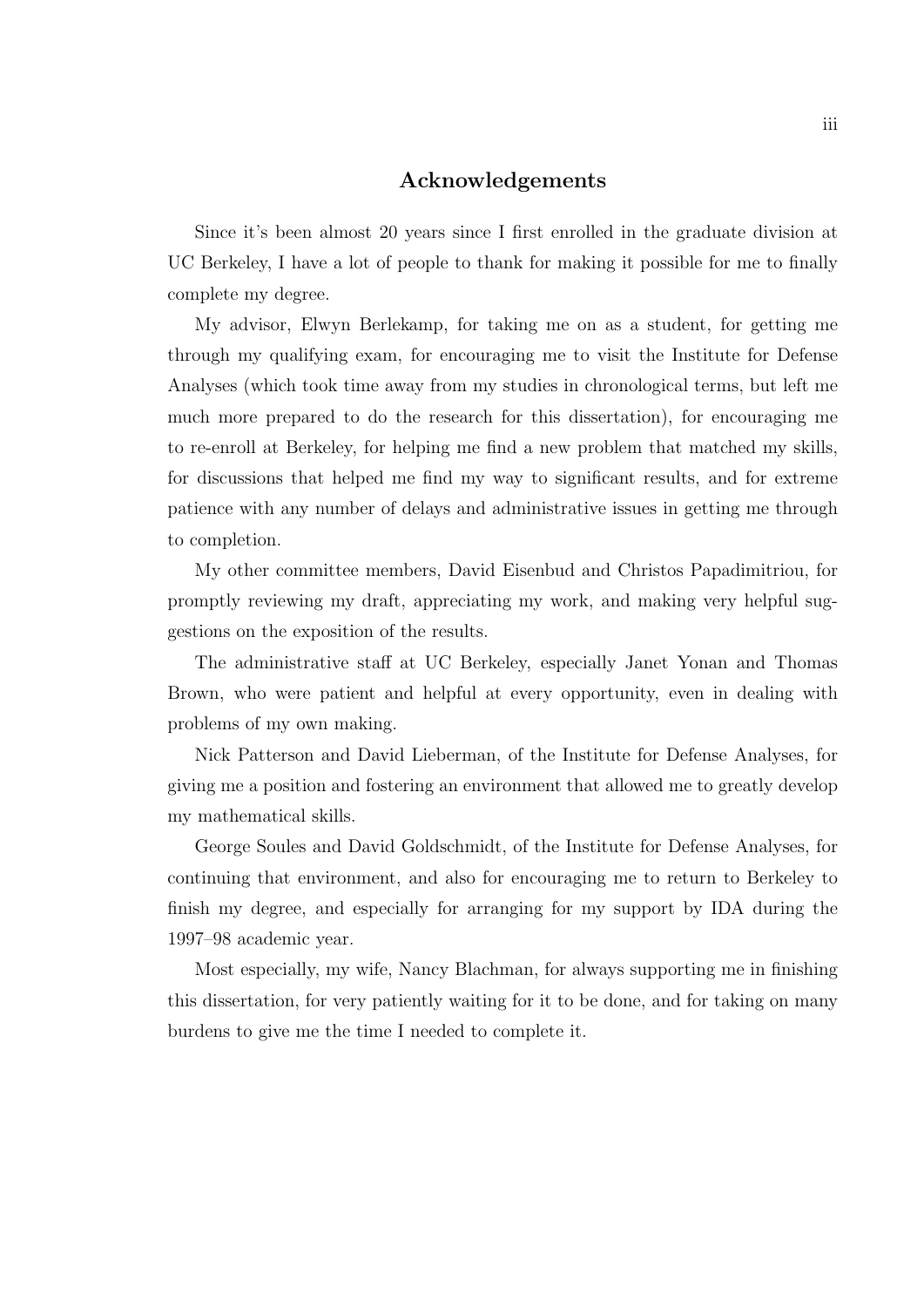## Chapter 1

## Introduction

### 1.1 Introduction

In his autobiography [Ulam], Stanislaw Ulam proposes the following game, "a variation on the game of Twenty Questions":

Someone thinks of a number between one and one million (which is just less than  $2^{20}$ ). Another person is allowed to ask up to twenty questions, to each of which the first person is supposed to answer only yes or no. Obviously the number can be guessed by asking first, "Is the number in the first half million?" then again reduce the reservoir of numbers in the next question by one-half, and so on. Finally the number is obtained in less than  $log_2(1,000,000)$ . Now suppose one were allowed to lie once or twice, then how many questions would one need to get the right answer? One clearly needs more than n questions for guessing one of  $2^n$  objects because one does not know when the lie was told. This problem is not solved in general.

Our main result is a general solution to this question, not only when the secret number is chosen from the set  $\{1, 2, \ldots, 1000000\}$ , but in general for a secret number chosen from  $\{1, 2, ..., M\}$ , for any  $M \leq 2^{20} = 1048576$ . Our results also strongly suggest a conjectural answer to the question for almost all values of M.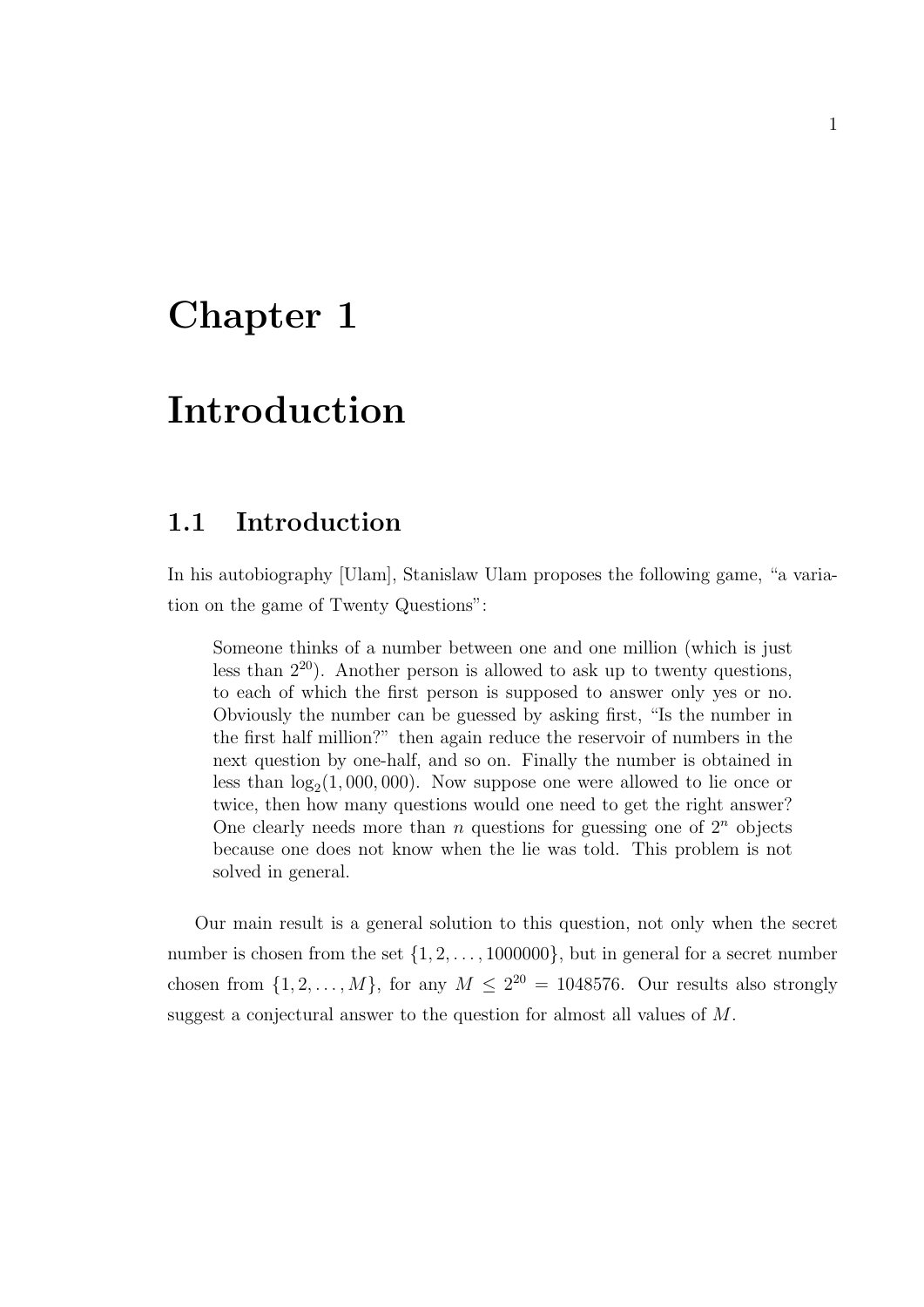#### 1.2 Background

Ulam's autobiography was first published in 1976. Ulam was apparently unaware that Berlekamp had considered the same problem in the 1960s, in the context of information theory. Berlekamp [Berlekamp], [Berlekamp2] studied the problem of sending data through a binary symmetric channel with noiseless feedback. As we will discuss below, if we consider an adversary who inserts at most a given number of errors into each transmission, then coding schemes for this problem are equivalent to play strategies for Ulam's game.

Berlekamp observed that the "volume bound" (our Theorem 3 of Section 2.5), well-known in the context of communication without feedback, would also apply to communication with feedback. Berlekamp also discovered two key concepts that we use in our work: the "translation bound" (our Theorem 8 of Section 2.10) and the "Fibonacci states" (our Theorem 9 of Section 2.12). Berlekamp applied these discoveries to the asymptotic analysis of coding with noiseless feedback. He showed, for many values of the *rate* (the ratio of the number of information bits sent through the channel to the total number of bits transmitted), that the maximum error-correction fraction (the ratio of the number of errors to the total number of bits transmitted) that could be reliably corrected would be asymptotically close to the upper bounds given by the volume and translation bounds, in the sense that the ratio of the maximum error-correction fraction to the upper bound implied by the volume and/or translation bounds approaches 1, as the length of the code goes to infinity with the rate fixed.

While this sort of asymptotic result is common in coding theory, it is far from being a precise solution to Ulam's question. For example, the asymptotic result stated above could be true even if Ulam's game consistently requires 10 more questions than would be implied by the volume bound (because  $(N+10)/N \rightarrow 1$  as  $N \rightarrow \infty$ ), or even if the gap between the number of questions required and the lower bound grows without limit (i.e., it could be that  $N_{\text{actual}} - N_{\text{volume}} \rightarrow \infty$ , even though  $N_{\text{actual}}/N_{\text{volume}} \rightarrow 1$ ). Our goal is to precisely determine the exact number of questions required, for a broad range of parameters for Ulam's game.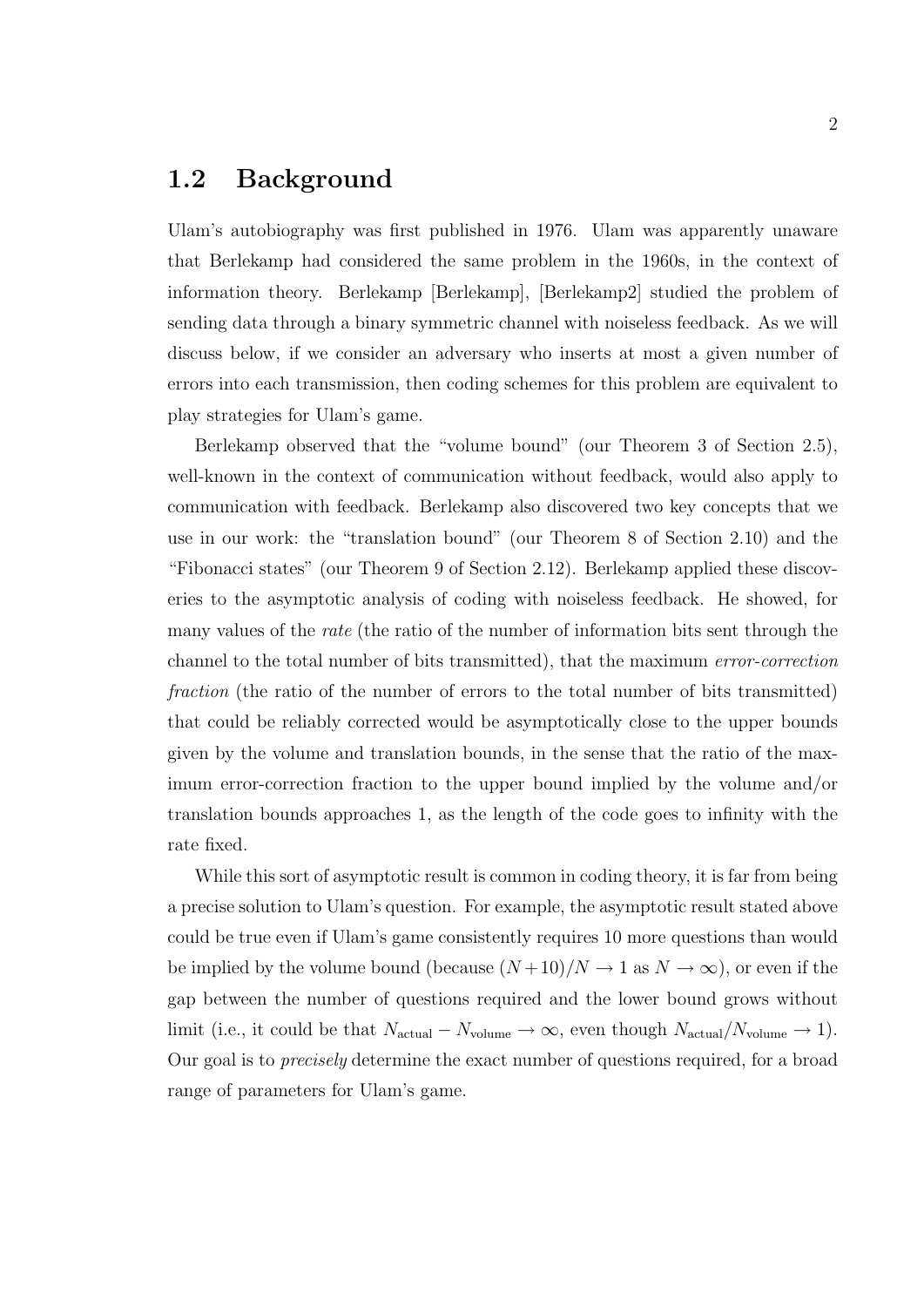In particular, we determine the number of questions needed in all cases where the number of objects,  $M$ , is less than or equal to  $2^{20}$ . So, as a special case, our results answer Ulam's actual question, quoted above. See Table 1.1.

 $E = 0$   $E = 1$   $E = 2$   $E = 3$   $E = 4$   $E = 5$   $E = 6$   $E = 7$   $E = 8$   $E = 9$   $E \ge 10$ 20 25 29 33 36 40 43 46 49 53  $3E + 26$ 

#### Table 1.1: Questions Needed for Ulam's Game

The most difficult of the cases in Table 1.1 appears to be  $E = 8$ , for which the result lies closest to the volume bound. Hill and Karim [Hill], [Hill2], [Karim] independently obtained the results in Table 1.1, for all cases except  $E = 8$ . Karim also obtains results for  $M = 2<sup>H</sup>$ , when  $H \le 20$ , and most values of E.

But our results are significantly more precise than just answering Ulam's question. For example, when 8 lies are permitted, we show that 49 questions suffice when the secret number is chosen from  $\{1, 2, \ldots, 1017990\}$  (or if 1017990 is replaced by any smaller integer), but not for  $\{1, 2, \ldots, 1017991\}$  (or if 1017991 is replaced by any larger integer).

Previously, the only cases for which such a precise result was known were those where  $E$  (the number of lies allowed, in Ulam's game) is less than or equal to 3. Complete analyses of winning strategies for Ulam's game, when the number of lies allowed is small, have been obtained by Pelc  $|Pe|$   $(E = 1)$ , Guzicki  $|Guzicki|$   $(E = 2)$ , and Deppe [Deppe]  $(E = 3)$ . However, the complexity of these analyses increases significantly as  $E$  grows.

Finally, Spencer [Spencer] obtained asymptotic results for any fixed value of E. However, his results have two limitations. First, they apply only for a "sufficiently large" number of questions, for a given number of lies. Spencer doesn't explicitly compute how large is "sufficiently large" for particular values of  $E$ , but it is clear from the form of his analysis that "sufficiently large" is very large indeed: much larger than any of the cases that we consider. Secondly, Spencer shows that when the number of questions is "sufficiently large", a necessary and sufficient criterion for success in Ulam's game is to be able to meet the volume bound after the first E questions asked. The problem is that it's not clear how difficult it will be to achieve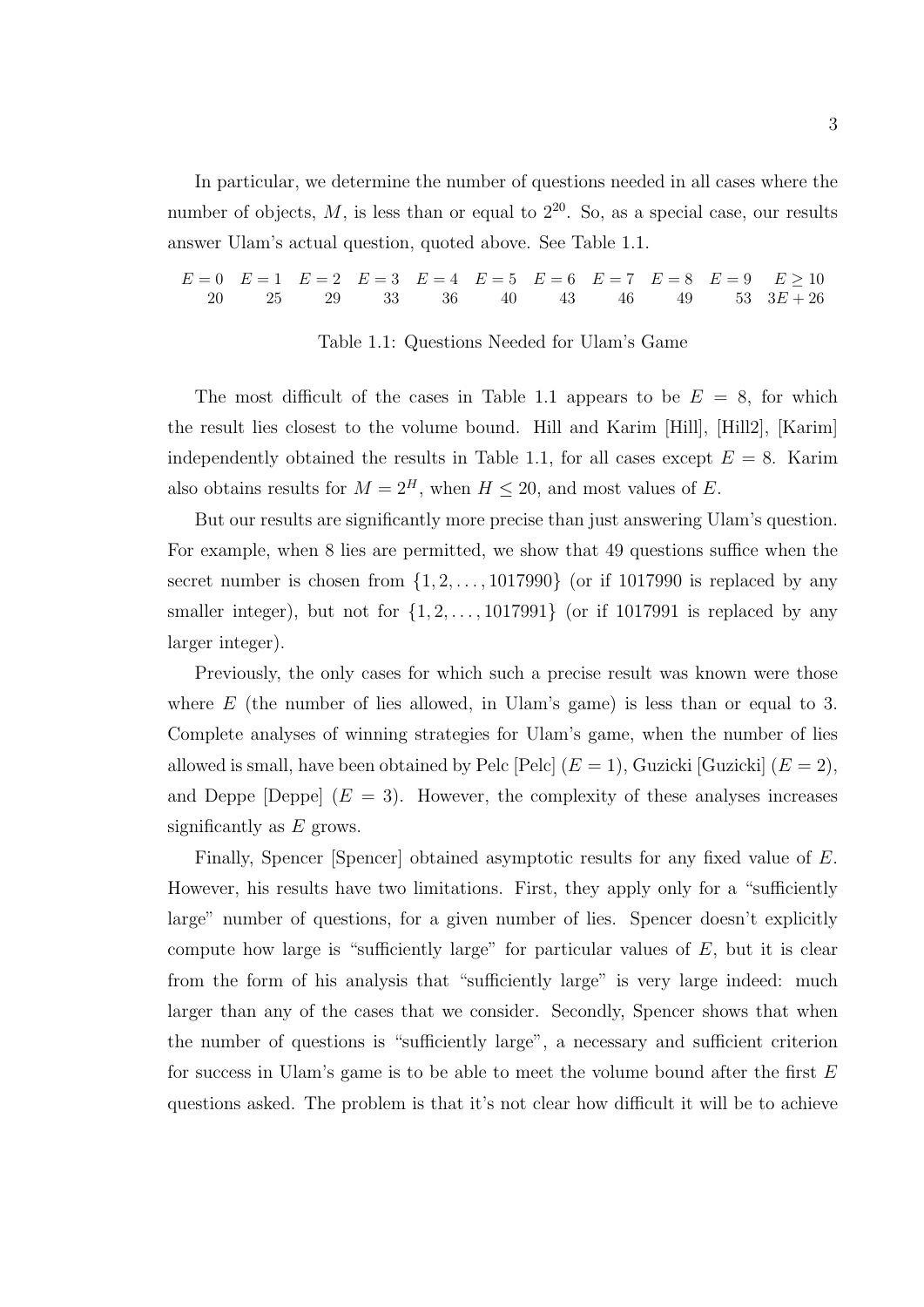that condition, for large values of  $E$ . So, while interesting and significant, Spencer's results don't seem to lead to precise results for any specific cases of Ulam's game.

#### 1.3 Overview

In order to achieve precise results for Ulam's game, we need to obtain matching upper and lower bounds for the number of questions needed, given a specific range from which to choose the secret number, and a specific number of lies allowed.

Our lower bounds are the volume bound and translation bound previously described by Berlekamp, and refinements thereof. Specifically, in some cases we need to use "lookahead" to show that, while the volume or translation bound may be satisfied for the initial state of the game, any questioning strategy for the first one, two, or three questions will necessarily lead to a state that violates one of these bounds. These "lookahead" results are contained in Theorem 15 and Theorem 16 of Section 3.6, and Theorem 17 of Section 3.7.

Our upper bounds are obtained by computer search. That is, we use a computer algorithm to find complete strategies for winning Ulam's game with the number of questions determined by our lower bounds. The program that finds these strategies is given in Appendix A, a complete listing of the strategies it finds is presented in Appendix B, and a table of the results can be found in Table 4.1 of Section 4.1.

A search plan for finding such strategies is by no means obvious, and we need to develop several mathematical tools, which we use in our program. These tools are described in Chapter 3, and the plan for the program that uses these tools to construct the strategies is described in Chapter 4.

#### 1.4 Conclusions and Speculations

In every case that we analyze, we are able to construct explicit strategies for Ulam's game that are very, very close to the limit implied by the volume bound, or which exactly meet the translation bound. The effect of our "lookahead" refinements to the volume bound is never to decrease the maximum number of values that can be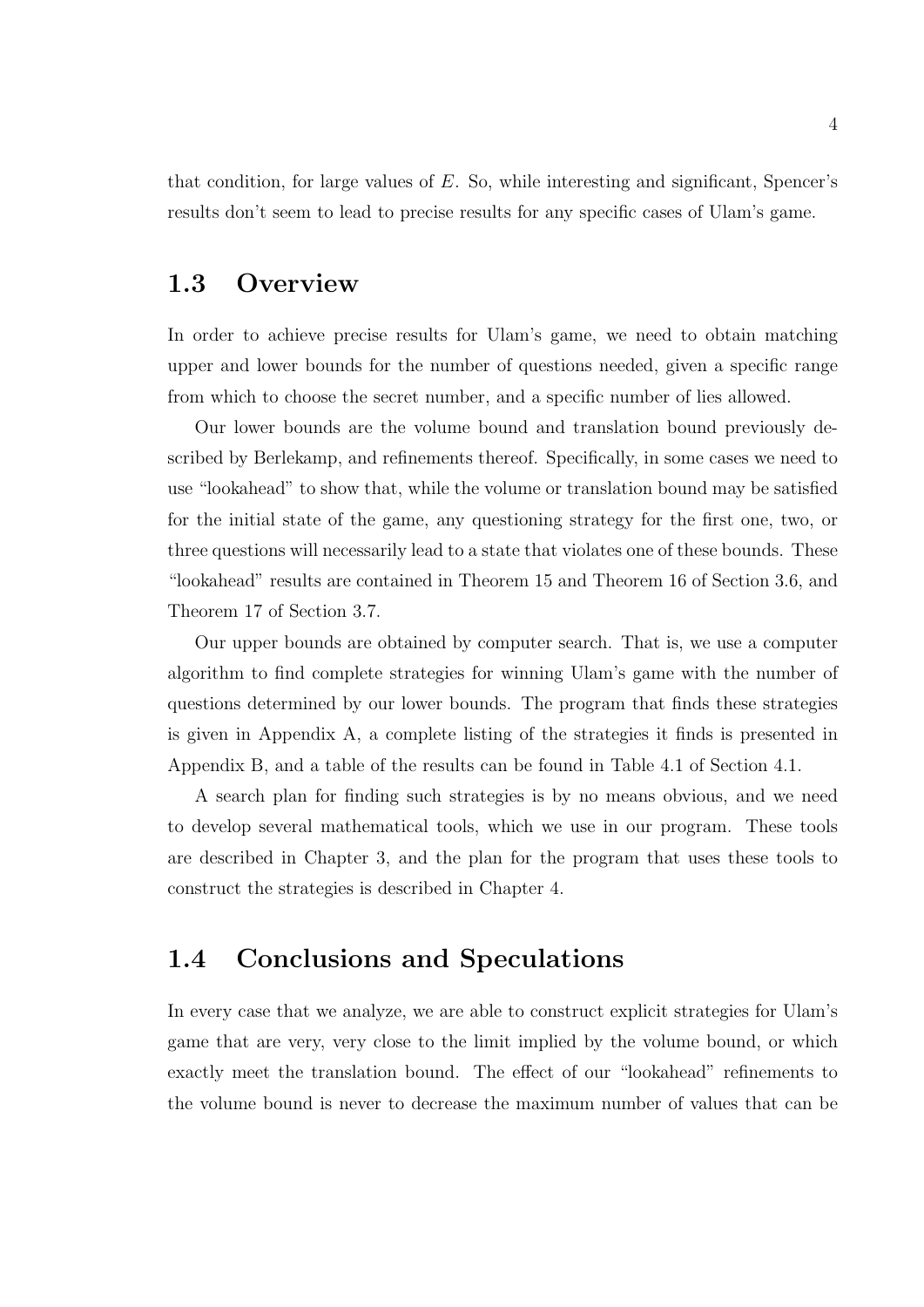distinguished, with a given number of questions and allowing a given number of lies, by more than one from the limit implied by the volume and translation bounds.

At high rates, when the volume bound is stronger than the translation bound, we always find that the maximum number of objects that can be distinguished, with a given number of questions and allowing a given number of lies, is no worse than one less than the maximum value that is consistent with the volume bound. And we conjecture that this may always be the case.

At low rates, when the translation bound is stronger than the volume bound, we always find that the translation bound is tight: i.e., that the maximum number of objects that can be distinguished with  $N$  questions when allowing  $E$  lies, is the same as the maximum number of objects that can be distinguished with  $N-3$  questions when allowing  $E - 1$  lies. And we conjecture that this may always be the case.

Our data also support the conjecture that Spencer's asymptotic result for fixed  $E$  is in fact always valid, above the critical rate. That is, in the case where the volume bound is stronger than the translation bound, if it is possible to devise a questioning strategy such that after  $E$  questions all possible states that one might reach are consistent with the volume bound, then there is an actual winning strategy for Ulam's game. In other words, that a "lookahead" of E questions is enough. (In fact, in the cases we consider, we never need a lookahead of more than 3 questions. But we have no evidence that there are not states that require a larger lookahead. It seems very likely, though, that  $E$  questions are always enough.)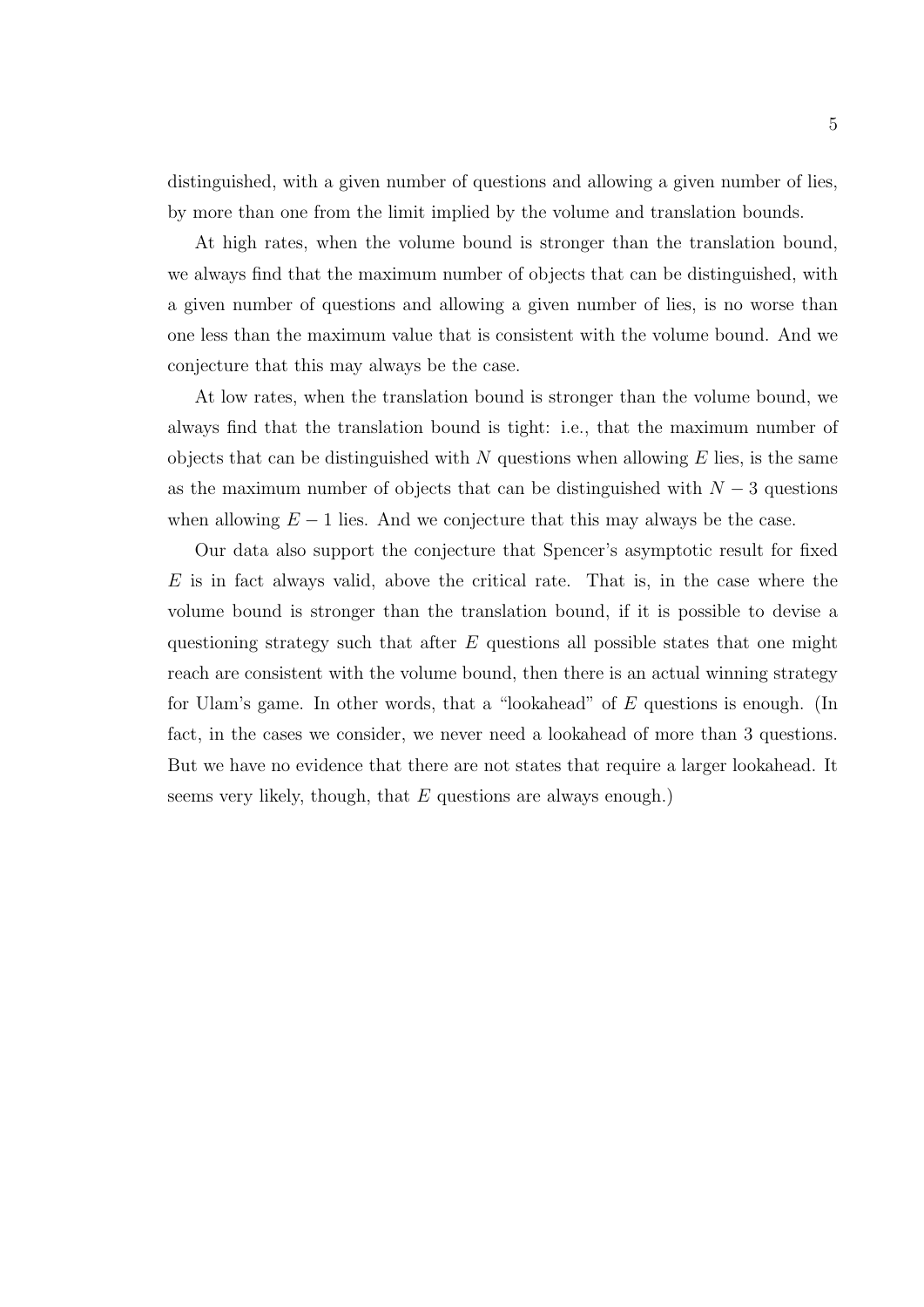## Chapter 2

# Definitions and Previous Results

### 2.1 Block codes

Consider the problem of transmitting a message through a noisy channel. We will generally restrict our attention to the binary symmetric channel: the sender transmits one bit at a time, an element of  $\{0, 1\}$ , and the receiver receives that bit with probability  $1 - g$ , or the complementary bit with probability g, where g is in the interval  $(0, 1/2)$ . When the received bit differs from the transmitted bit, this is considered an error.

If  $N > 0$  bits are transmitted through the binary symmetric channel, it is possible (albeit unlikely) that all of the bits are received in error. In order to make a deterministic analysis possible, coding theorists frequently consider the case where it is assumed that no more than  $E$  errors occur, for some  $E$  between 0 and  $N$ . If we fix an error-correction fraction  $f > g$ , then for sufficiently large N, we can say almost surely that the number of errors  $E$  will be less than  $fN$ . So schemes that correct a fixed number of errors are useful in practice.

A central problem of coding theory is the following: given that N bits are transmitted, and no more than  $E$  errors occur, what is the maximum number of distinct messages M that may be sent without any possibility of error on the part of the recipient? A construction that permits this is called a *block code*, the integer  $N$  is called the *length* of the code, and the integer  $E$  is called the *error-correction capacity*.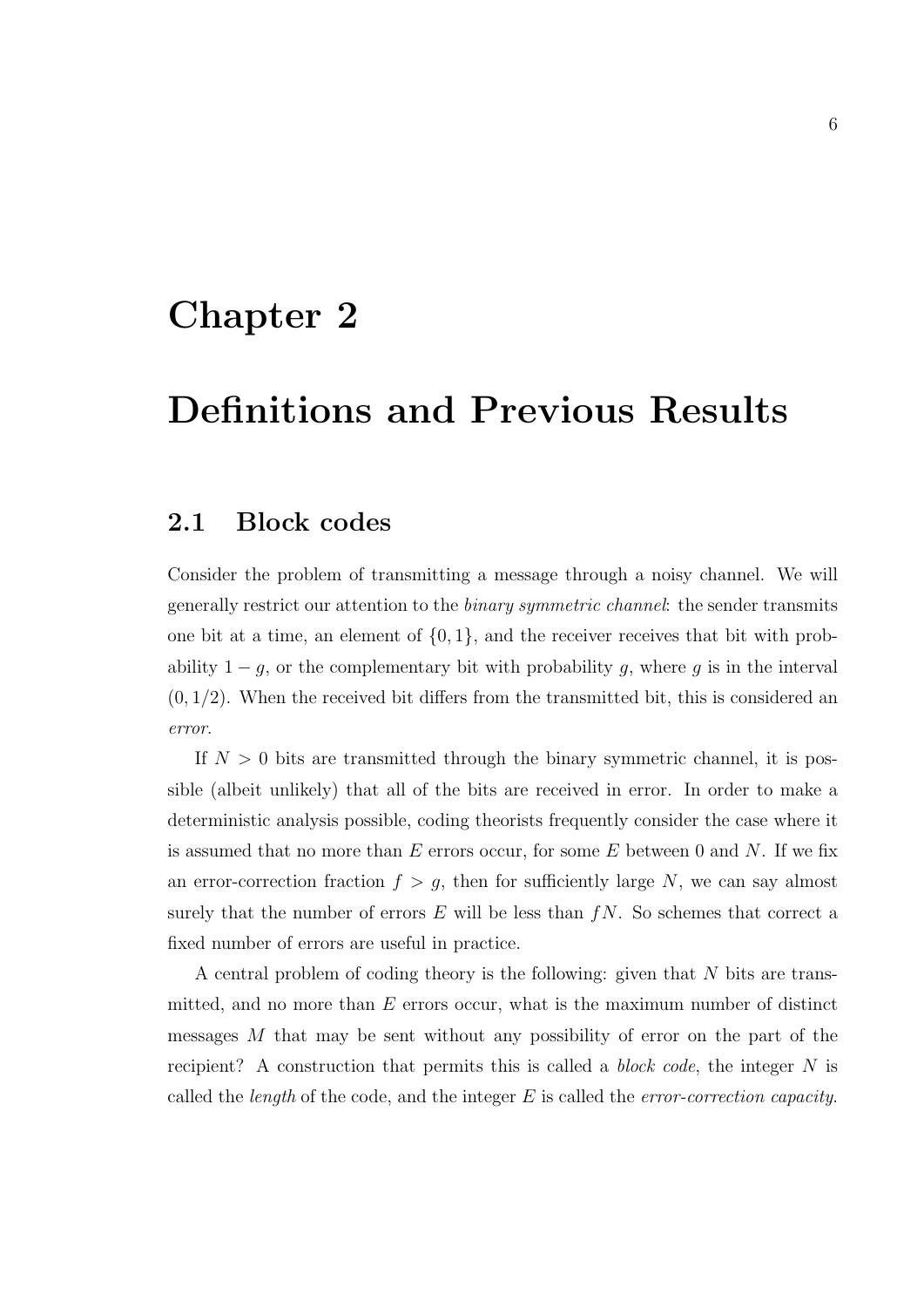**Definition 1 (Hamming weight).**  $H(x_1, \ldots, x_K)$  is the number of the  $x_i$  that are nonzero.

**Definition 2 (Block code).** A block code of length  $N$  and error-correcting capacity  $E$  is a sequence of functions

$$
t_I: \{1, 2, \ldots, M\} \to \{0, 1\},\
$$

for  $I = 1, 2, \ldots, N$ , with the following equivalent properties:

- For any  $m \neq m'$ , there are at least  $2E + 1$  values of I such that  $t<sub>I</sub>(m) \neq t<sub>I</sub>(m')$ .
- For any  $m \neq m'$ , and any binary tuples  $(e_1, \ldots, e_N)$  and  $(e'_1, \ldots, e_N)$  $i_1', \ldots, e'_N$  with  $H(e_1,\ldots,e_N) \leq E$  and  $H(e'_1)$  $P'_1, \ldots, P'_N$   $\leq E$ , there must be some I such that  $t_I(m) \oplus e_I$  is not equal to  $t_I(m') \oplus e_I'$  $_I^\prime$ .

To use the block code to transmit a message  $m$ , we send the sequence of bits

$$
(t_1(m),\ldots,t_N(m)).
$$

If an error pattern  $(e_1, \ldots, e_N)$  occurs, the receiver receives the tuple

$$
(t_1(m) \oplus e_1, \ldots, t_N(m) \oplus e_N).
$$

The symbol  $\oplus$  represents exclusive or:  $0 \oplus 0 = 0$ ,  $0 \oplus 1 = 1$ ,  $1 \oplus 0 = 1$ , and  $1 \oplus 1 = 0$ . So  $x \oplus 0$  equals x, while  $x \oplus 1$  is the complement of x. If  $e_i = 0$ , then there was no error in the transmission of the *i*<sup>th</sup> bit; the received value  $t_i(m) \oplus e_i$  is equal to the transmitted value  $t_i(m)$ . If  $e_i = 1$ , there was an error; the received value  $t_i(m) \oplus e_i$  is the complement of the transmitted value  $t_i(m)$ .

Under the hypothesis that  $H(e_1, \ldots, e_N) \leq E$ , there is no other message m' and error pattern  $(e_1)$  $f_1',\ldots,e_N'$ ) with  $H(e_1')$  $P'_1, \ldots, P'_N$   $\leq E$  that would cause the same tuple to be received. So the receiver can uniquely identify the message  $m$ , and the error pattern  $(e_1, \ldots, e_N)$ .

Definition 3 (Rate). The rate of a block code is

$$
R = (\lg M) / N.
$$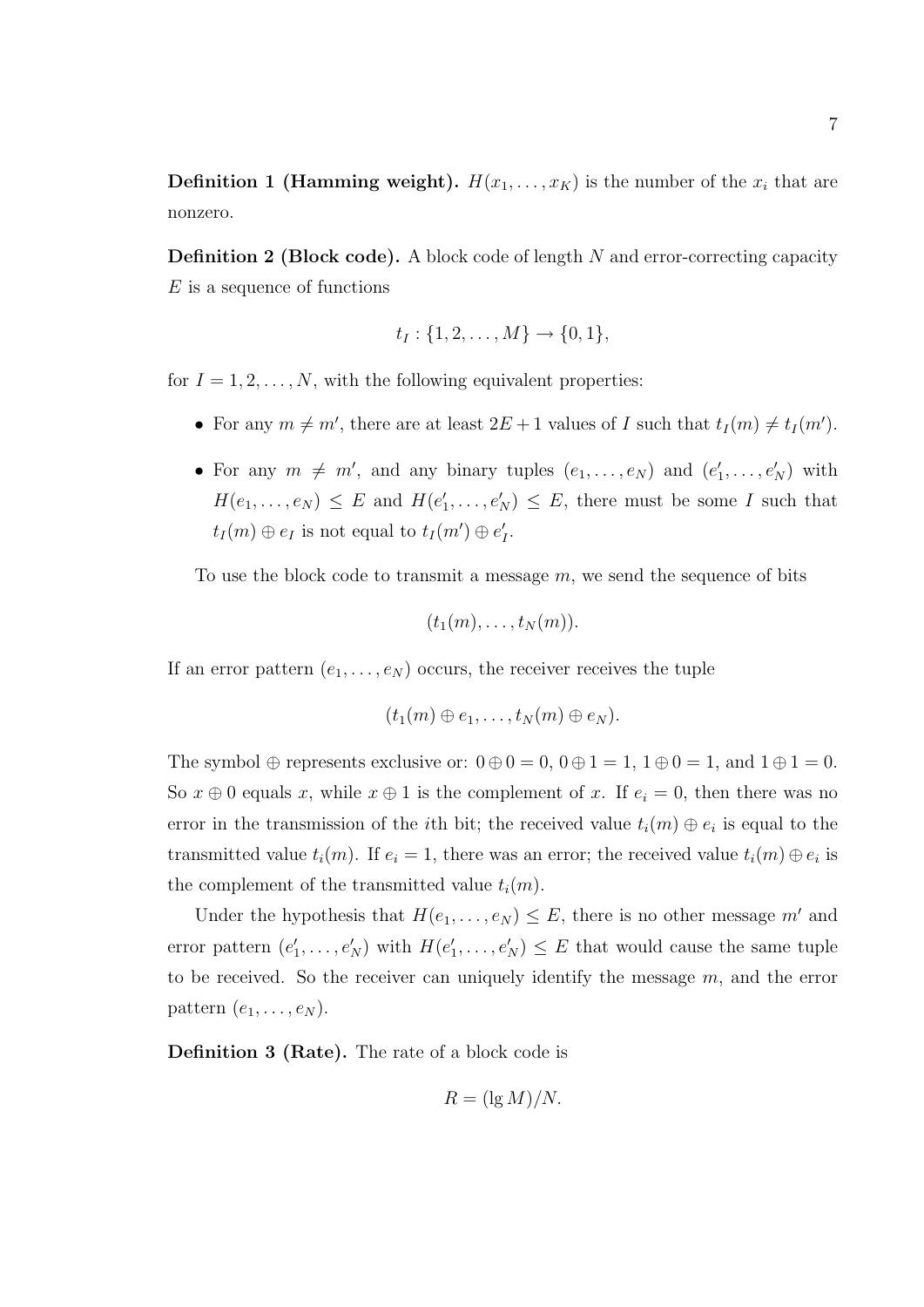Definition 4 (Error-correction fraction). The error-correction fraction of a block code is

$$
f = E/N.
$$

### 2.2 Adaptive block codes

We are concerned with a variation of the above problem. Assume that after each bit is transmitted, the receiver has the opportunity to transmit an unlimited amount of information, instantly and without the possibility of error, to the sender. We can easily conclude that we cannot gain any advantage by sending through the back channel any more information than a single bit per received bit: the value of the received bit. This is the only information that the receiver has and the sender does not.

Shannon (1956) showed that this feedback cannot increase the theoretical capacity of the forward channel. Nevertheless, as we shall see, the feedback does prove useful at code rates below capacity. It can be used for more explicit encoding and decoding strategies, and at sufficiently low rates, can significantly improve the error-correction capability.

An *adaptive block code* has the same parameters N, E, and M as a standard block code, defined above. The sender agrees in advance with the receiver on a communication scheme. The sender then is given one of M messages to send. Based on that choice, the sender then transmits bits, one at a time. After each bit is sent, the sender learns whether an error occurred in sending that bit, and can use that information in deciding what bit to send next. After N bits are sent, the receiver must be able to determine which one of the M messages was chosen, under the assumption that no more than E errors occurred.

Definition 5 (Adaptive block code). An adaptive block code of length N and error-correcting capacity  $E$  is a sequence of functions

$$
t_I: \{1, 2, \dots, M\} \times \{0, 1\}^{I-1} \to \{0, 1\}
$$

for  $I = 1, 2, ..., N$ . The functions  $t_I$  must have the property: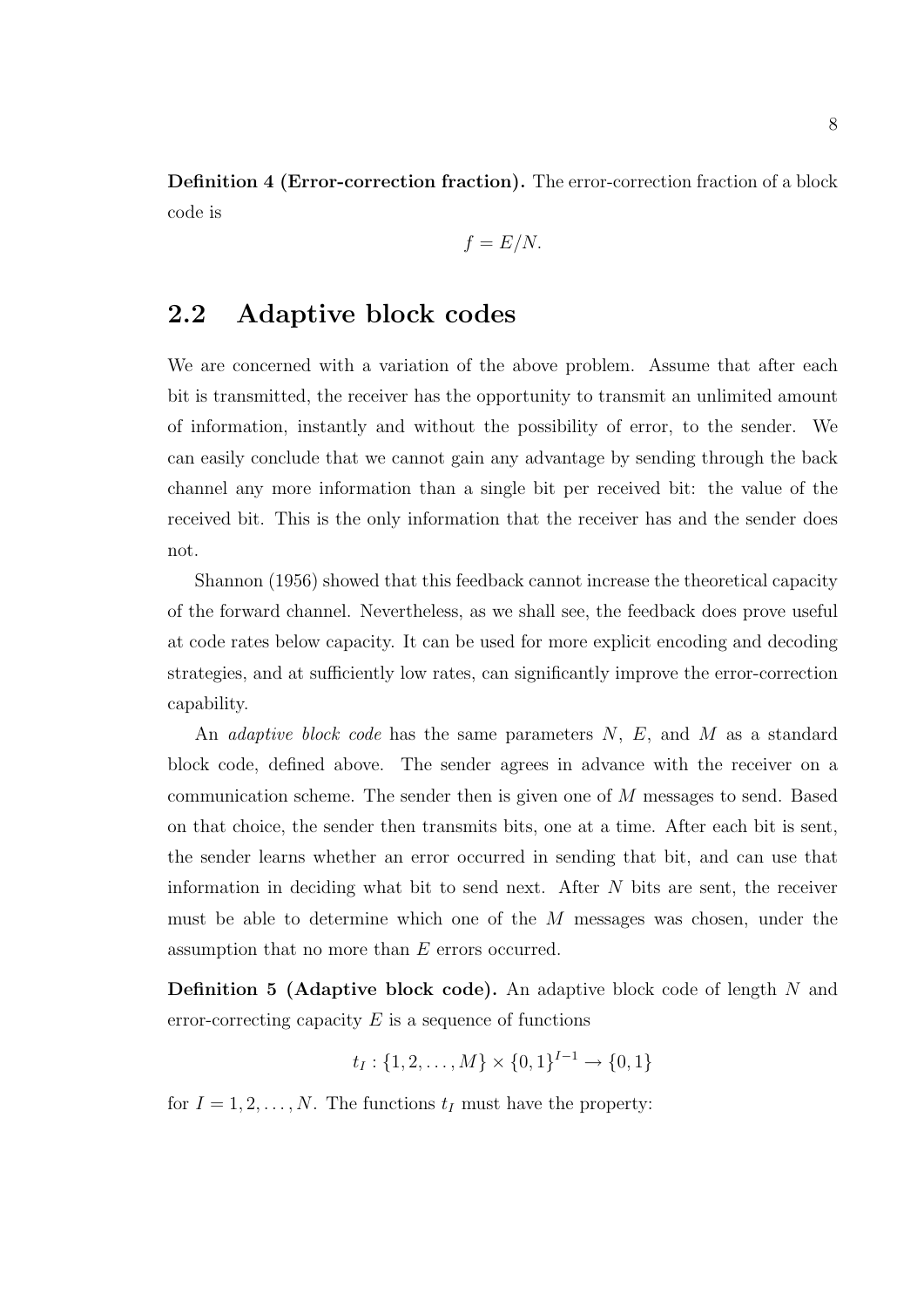• For any  $m \neq m'$  and any binary tuples  $(e_1, \ldots, e_N)$  and  $(e'_1, \ldots, e_N)$  $e'_1, \ldots, e'_N$  with  $H(e_1,\ldots,e_N) \leq E$  and  $H(e_1)$  $P_1, \ldots, P_N \leq E$ , then there must be some I such that  $t_I(m, e_1, \ldots, e_{I-1}) \oplus e_I$  is not equal to  $t_I(m', e'_1, \ldots, e'_{I-1}) \oplus e'_I$  $I\cdot$ 

The rate and error-correction fraction are defined as for a block code.

To use the adaptive block code to transmit a message  $m$ , we send the sequence of bits

$$
(t_1(m), t_2(m, e_1), \ldots, t_N(m, e_1, \ldots, e_{N-1})),
$$

where  $e_i$  is 1 if an error occurred in transmitting the *i*-th bit and 0 otherwise. Note that  $t_I(m)$  depends only upon information available to the sender, from the feedback channel, after transmitting the first  $I - 1$  bits. If an error pattern  $(e_1, \ldots, e_N)$  occurs, the receiver receives the tuple

$$
(t_1(m) \oplus e_1, t_2(m, e_1) \oplus e_2, \ldots, t_N(m, e_1, \ldots, e_{N-1}) \oplus e_N).
$$

Under the hypothesis that  $H(e_1, \ldots, e_N) \leq E$ , there is no other message m' and error pattern  $(e_1)$  $f_1',\ldots,e_N')$  with  $H(e_1')$  $P_1, \ldots, P_N' \leq E$  that would cause the same tuple to be received. So the receiver can uniquely identify the message  $m$ , and the error pattern  $(e_1, \ldots, e_N)$ .

### 2.3 Ulam's game

Ulam's game is described in Section 1.1. We can formalize Ulam's game as follows.

**Game 1 (Ulam's game).** Alice secretly chooses a number from  $\{1, 2, \ldots, M\}$ . Bob then asks questions, one at a time, each of which is a subset of  $\{1, 2, \ldots, M\}$ . Alice answers each question with 1 (the secret number is in the set) or 0 (the secret number is not in the set). Bob is allowed N questions, and Alice is constrained that at most E of her answers may be false. Bob's goal is a questioning strategy such that, after the N questions, he has uniquely identified the secret number.

It turns out that the existence of winning strategies for Ulam's game is exactly equivalent to the existence of adaptive block codes.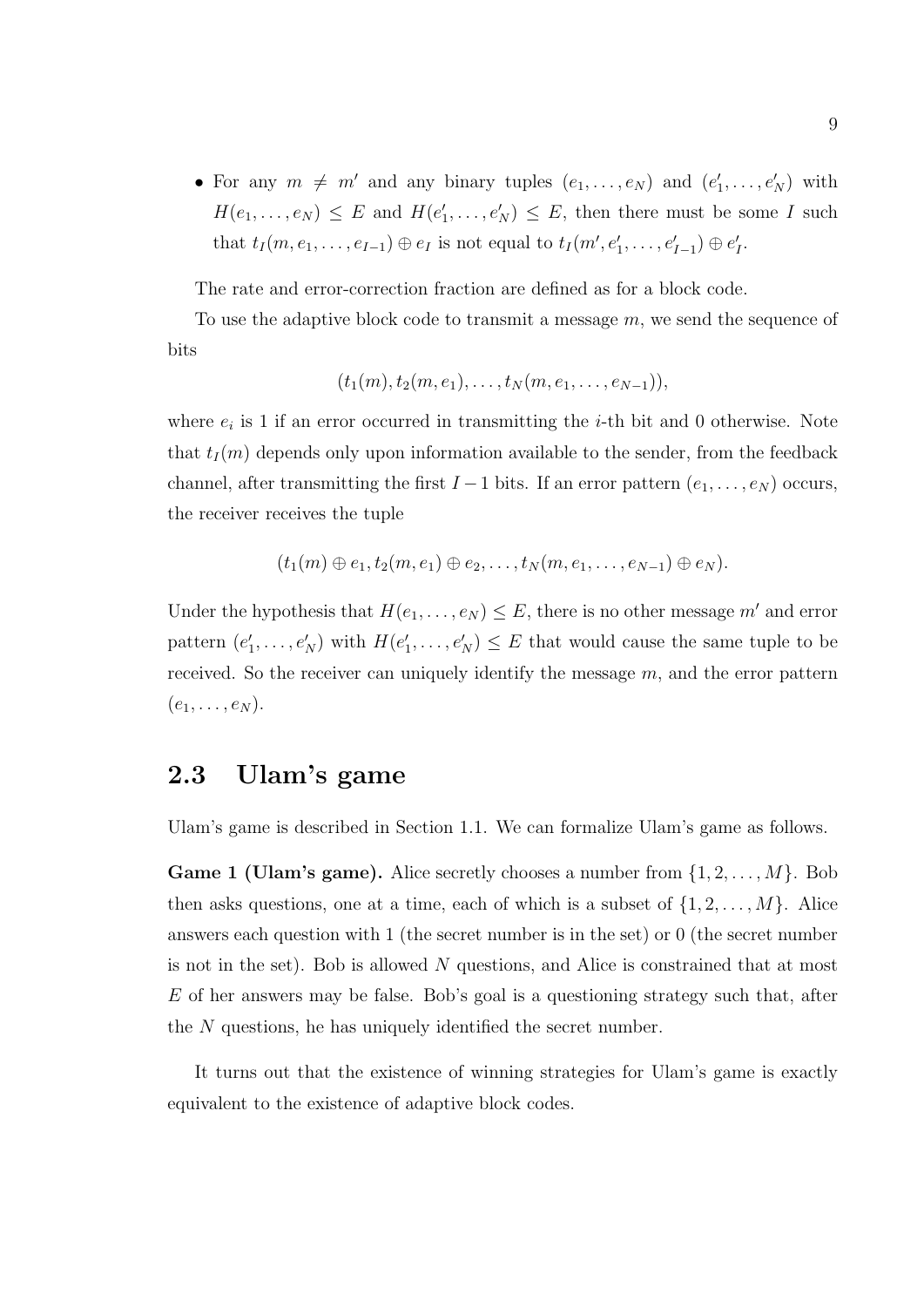#### **Theorem 1.** Bob has a winning strategy for Ulam's game with parameters  $N, E, M$ if and only if there exists an adaptive block code with the same parameters.

Proof. First, suppose that we are given an adaptive block code; we use this to generate a winning strategy for Ulam's game. Bob's first question is the set  $\{m|t_1(m) = 1\}$ , to which Bob receives the reply  $r_1$ . Bob can then compute the function  $e_1(m)$  =  $r_1 \oplus t_1(m)$ , which indicates whether Alice answered the first question falsely under the hypothesis that the secret value is  $m$ . Bob's second question is the set  ${m[t_2(m, e_1(m)) = 1},$  to which Bob receives the reply  $r_2$ . Bob can then compute the function  $e_2(m) = r_2 \oplus t_2(m, e_1(m))$ , which indicates whether Alice answered the second question falsely under the hypothesis that the secret value is  $m$ . Bob's third question is the set  $\{m|t_3(m, e_1(m), e_2(m)) = 1\}$ , and so on.

After N questions, Bob can compute for each m the tuple  $(e_1(m), \ldots, e_N(m))$ . By the constraint that Alice may answer falsely at most  $E$  times, we know that for the actual secret m,  $H(e_1(m), \ldots, e_N(m)) \leq E$ . Suppose that there is some other m' such that  $H(e_1(m'), \ldots, e_N(m')) \leq E$ . Then, by the definition of the adaptive block code, there must be some I such that  $t_1(m, e_1(m), \ldots, e_{I-1}(m)) \oplus e_I(m) \neq$  $t_I(m', e_1(m'), \ldots, e_{I-1}(m')) \oplus e_I(m')$ . But, by the definition of the function  $e_I$ , both sides of this inequality are equal to  $r_I$ .

Second, suppose that we are given a winning strategy for Ulam's game; we use this to construct an adaptive block code. Let  $S_1$  be Bob's first question. We define  $t_1(m)$ to be 1 if  $m \in S_1$ , 0 otherwise. Let  $S_2(r_1)$  be Bob's second question, given that the response to the first question was  $r_1$ . Define  $t_2(m, e_1)$  to be 1 if  $m \in S_2(e_1 \oplus t_1(m))$ , 0 otherwise. Let  $S_3(r_1, r_2)$  be Bob's third question, given the first two responses. Define  $t_3(m, e_1, e_2)$  to be 1 if  $m \in S_3(e_1 \oplus t_1(m), e_2 \oplus t_2(m, e_1)),$  0 otherwise. And so on.

Consider any  $m \neq m'$ , and  $(e_1, \ldots, e_N)$  and  $(e'_1)$  $P'_1, \ldots, e'_N$ , with  $H(e_1, \ldots, e_N) \leq E$ and  $H(e_1)$  $\mathcal{H}_1, \ldots, e'_N \leq E$ . Suppose that  $e_I \oplus t_I(m, e_1 \oplus t_1(m), \ldots, e_{I-1} \oplus t_{I-1}(m))$  equals  $e'_I \oplus t_I(m', e'_1 \oplus t_I(m'), \ldots, e'_{I-1} \oplus t_{I-1}(m'))$  for every  $I = 1, 2, \ldots, N$ . Then if Alice chooses  $m$  as the secret number, and gives false answers for those values of  $I$  such that  $e_I = 1$ , then Bob will ask exactly the same questions and receive exactly the same answers as if Alice chooses  $m'$  as the secret number, and gives false answers for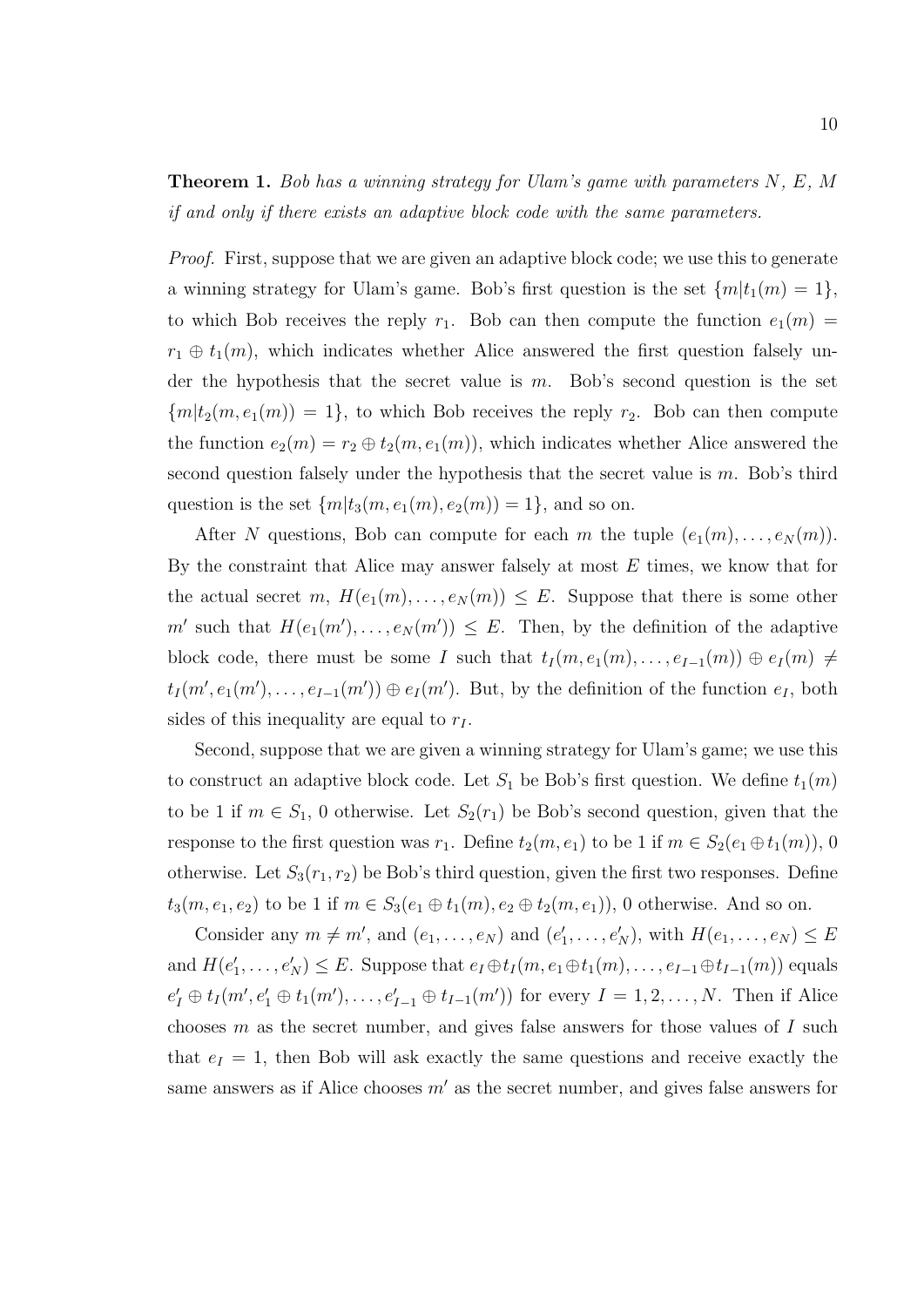those values of I such that  $e'_I = 1$ . So, by the assumption that Bob's questioning strategy is valid, no such m and m' can exist; this proves that the functions  $t_I$  form  $\Box$ an adaptive block code.

Note that if we modify Ulam's game so that Alice does not have to fix her secret choice at the beginning of the game, but only must answer all of the questions in such a way that they are consistent with some possible secret, then the question of existence of a winning strategy for Bob is unchanged. If Bob has a strategy that always wins when Alice chooses her secret in advance, then the same strategy must always win even if Alice is not forced to commit to a particular secret at the start.

#### 2.4 State-space formulation

In this section we present another equivalent formulation of the construction of adaptive block codes, or questioning strategies for Ulam's game. Given integers  $N, E$ , and M, we will consider a game played with finite tuples of nonnegative integers. We will delete trailing zeroes from the tuples, so that the  $(E+1)$ -tuple  $(s_0, s_1, \ldots, s_E)$  is equivalent to the E-tuple  $(s_0, s_1, \ldots, s_{E-1})$  if  $s_E = 0$ .

Definition 6 (Translation operator). We define an operator T on tuples of nonnegative integers. (The letter **T** denotes "translation".) Given the  $(E + 1)$ -tuple  $s = (s_0, s_1, \ldots, s_E),$ 

$$
Ts = (s_1, s_2, \ldots, s_E, 0) = (s_1, s_2, \ldots, s_E).
$$

**Game 2 (Tuple-game).** The tuple-game has N rounds, and begins with an  $(E+1)$ tuple of natural numbers,  $\mathbf{s}_0 \in \mathbb{N}^{E+1}$ . First, Bob partitions  $\mathbf{s}_0$  into  $\mathbf{a}_0, \mathbf{b}_0 \in \mathbb{N}^{E+1}$  such that  $s_0 = a_0 + b_0$ . Then, Alice chooses either  $Ta_0 + b_0$  or  $a_0 + Tb_0$ , and her choice becomes  $s_1$ . Then the process is repeated: Bob chooses  $a_1, b_1 \in \mathbb{N}^{E+1}$  such that  $s_1 = a_1 + b_1$ , and Alice chooses either  $Ta_1 + b_1$  or  $a_1 + Tb_1$  to be  $s_2$ . And so on. At the end of N rounds, Bob wins the game if the sum of the elements of  $s_N$  is 0 or 1; Alice wins otherwise.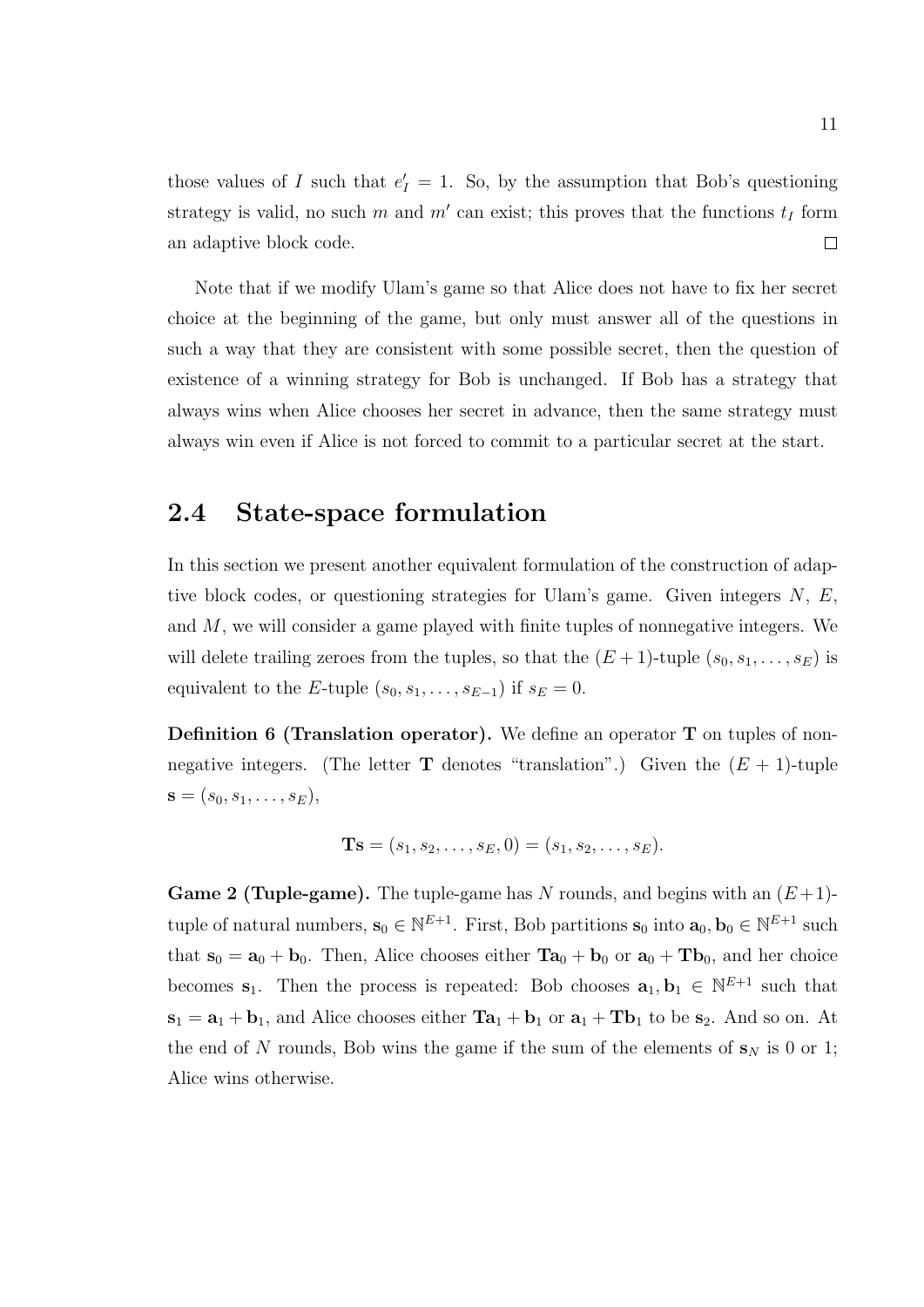Example: Let  $N = 6$ ,  $E = 2$ , and  $s_0 = (14, 4, 1)$ . Bob chooses  $a_0 = (7, 1, 1)$  and  $\mathbf{b}_0 = (7, 3)$ , so  $\mathbf{s}_0 = \mathbf{a}_0 + \mathbf{b}_0$ . (As later results will show, this is Bob's only winning move.) Alice then chooses  $\mathbf{Ta}_0 + \mathbf{b}_0 = (8, 4)$  or  $\mathbf{a}_0 + \mathbf{Tb}_0 = (10, 1, 1)$  to be  $\mathbf{s}_1$ , and so on.

**Theorem 2.** Let  $s_0$  be the  $(E + 1)$ -tuple  $(0, 0, \ldots, 0, M)$ . Bob has a winning strategy for the tuple-game with N rounds and initial state  $s_0$  if and only if Bob has a winning strategy for Ulam's game with parameters N, E, M.

Proof. First, suppose that we are given a winning strategy for the tuple-game; we use this to generate a winning strategy for Ulam's game.

Suppose that I questions  $S_1, S_2(r_1), \ldots, S_I(r_1, \ldots, r_{I-1})$  have been asked in Ulam's game, with answers  $(r_1, \ldots, r_I)$ . For any  $m \in \{1, 2, \ldots, M\}$ , we can compute:  $e_1(m) = r_1 \oplus t_1(m)$ , where  $t_1(m)$  is 1 if  $m \in S_1$ , 0 otherwise;  $e_2(m) = r_2 \oplus$  $t_2(m, e_1(m))$ , where  $t_2(m, e_1(m))$  is 1 if  $m \in S_2(r_1)$ , 0 otherwise; and so on to  $e_I(m) = r_I \oplus t_I(m, e_1(m), \ldots, e_{I-1}(m)),$  where  $t_I(m, e_1(m), \ldots, e_{I-1}(m))$  is 1 if  $m \in$  $S_I(r_1,\ldots,r_{I-1}),$  0 otherwise. We can then define  $E_I(m) = E - H(e_1(m),\ldots,e_I(m)).$ A winning strategy for Ulam's game is one which has, for every sequence  $(r_1, \ldots, r_N)$ ,  $E_N(m) \geq 0$  for at most one value of m.

Given a partial sequence of received bits  $(r_1, \ldots, r_I)$ , we can define the state  $s_I \in \mathbb{N}^{E+1}$  to be the tuple where the J-th coordinate  $s_I(J)$  is the size of the set  ${m|E_I (m) = J}$ , for  $J = 0, 1, ..., E$ . Note that  $s_0 = (0, 0, ..., 0, M)$ , as we specified for the tuple-game.

Given a partition of  $s_I$  into  $a_I + b_I$ , we can choose a partition of  $\{1, 2, \ldots, M\}$ into disjoint subsets  $A_I$  and  $B_I$ , such that the size of  $\{m \in A | E_I(m) = J\}$  is exactly the J coordinate of  $a_I$ . (For example, we can choose A to contain the smallest  $a_I(J)$ of the total  $s_I(J)$  such messages. The elements of  $\{1, 2, ..., M\}$  with  $E_I(m) < 0$  can go into either  $A$  or  $B$ .)

Our strategy for the tuple-game gives us such a partition of  $s_I$  into  $a_I + b_I$ . Choose a set  $A_I$ , as above; this becomes the question  $S_{I+1}$  for Ulam's game. If the answer  $r_{I+1} = 1$  is received, then  $E_{I+1}(m) = E_I(m)$  for  $m \in A_I$  and  $E_{I+1}(m) = E_I(m) - 1$ for  $m \in B_I$ , which implies that  $s_{I+1}$ , defined as above, is equal to  $a_I + Tb_I$ . While,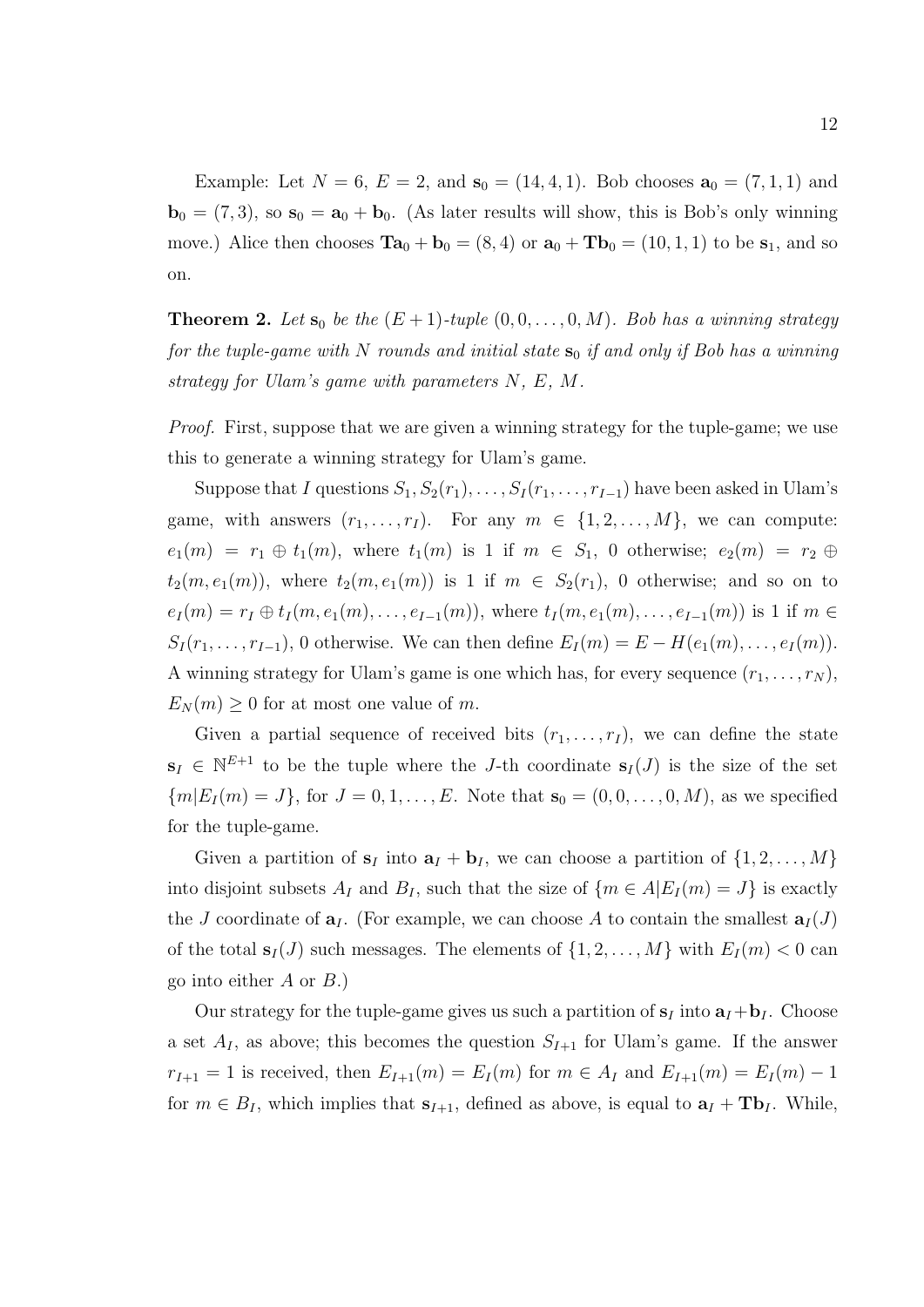if the answer  $r_{I+1} = 0$  is received, then  $E_{I+1}(m) = E_I(m) - 1$  for  $m \in A_I$  and  $E_{I+1}(m) = E_I(m)$  for  $m \in B_I$ , which implies that  $s_{I+1}$ , defined as above, is equal to  $Ta_I + b_I$ . Thus, regardless of whether Alice answers 0 or 1 in Ulam's game, the new state  $s_{I+1}$  corresponds to one of Alice's possible choices in the tuple-game. So, after N such questions, if our strategy for the tuple-game is successful, the sum of the elements of  $\mathbf{s}_N$  will be zero or one, which means that there is at most one  $m \in \{1, 2, \ldots, M\}$ with  $E_N(m) \geq 0$ , which means that this was a winning strategy for Ulam's game.

Second, suppose that we are given a winning strategy for Ulam's game; we use this to generate a winning strategy for the tuple-game. We can use the  $(I + 1)$ -st question  $S_{I+1}(r_1,\ldots,r_I)$  in Ulam's game to define a partition of the state  $s_I$  into  $\mathbf{a}_I + \mathbf{b}_I$ , by letting  $\mathbf{a}_I(J)$  be the number of elements  $m \in S_{I+1}$  with  $E_I(m) = J$ . We can then interpret Alice's choice of  $Ta_1 + b_1$  or  $a_1 + Tb_1$  in the tuple-game as a choice of  $r_{I+1} = 0$  or 1 respectively in Ulam's game, use that new state of Ulam's game to determine a new question for Ulam's game, and so on. If our strategy for Ulam's game is successful, then after  $N$  questions and answers, we will have at most one  $m \in \{1, 2, ..., M\}$  with  $E_N(m) \geq 0$ , which implies that the state vector  $\mathbf{s}_N$  will sum to zero or one, which is the winning condition for the tuple-game.  $\Box$ 

Following Berlekamp, we will call such an  $(E + 1)$ -tuple a *state*.

**Definition 7 (Winning N-state).** The state s is a *winning N-state* if Bob has a winning strategy for the tuple-game of  $N$  rounds with initial state s.

Corollary 1. The following are all equivalent:

- The  $(E + 1)$ -tuple  $(0, 0, \ldots, 0, M)$  is a winning N-state.
- Bob has a winning strategy for Ulam's game with parameters N, E, M.
- There exists an adaptive block code with parameters N, E, M.

Proof. Immediate from Theorem 1 and Theorem 2.

**Lemma 1.** If **s** is a winning N-state, **s** is also a winning N'-state for any  $N' > N$ .

 $\Box$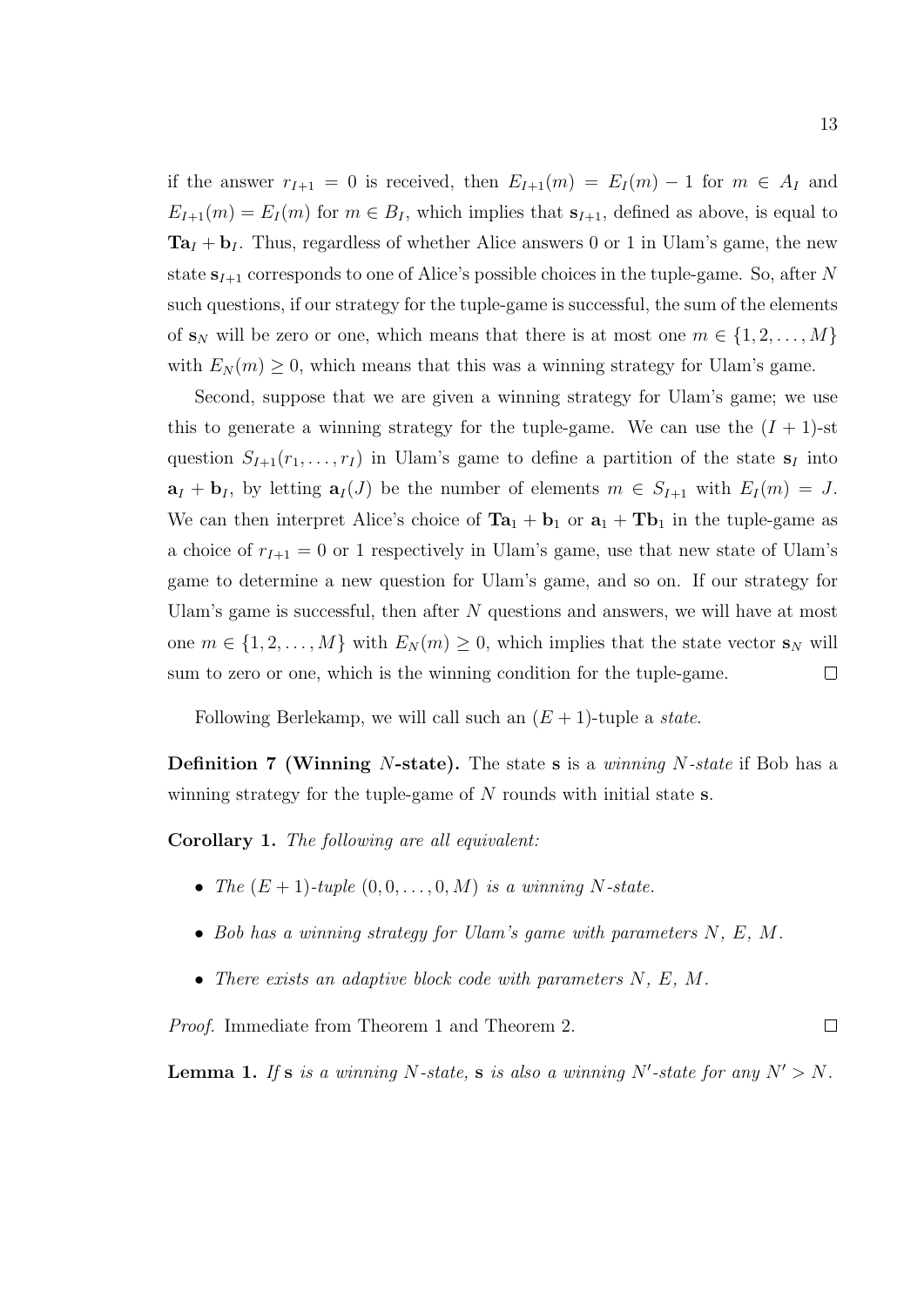*Proof.* In subsequent rounds of the tuple-game, the sum of the elements of  $s<sub>I</sub>$  is nonincreasing, because the sum of the elements of Ta is at most the sum of the elements of a, and the sum of elements of Tb is at most the sum of the elements of **b**. So, if Bob has a strategy that forces the sum of the elements of  $s_N$  to be at most 1, then Bob can force the sum of the elements of  $s_{N'}$  to be at most 1, for any  $N' > N$ .  $\Box$ 

### 2.5 Volume bound

Definition 8 (Notation). From here on, we will avoid using subscripts to index states, so we can write  $s_j$  for  $s(J)$ ; i.e., the Jth element of the tuple s.

**Definition 9 (Partial sum of state).** Given a state  $\mathbf{s} = (s_0, s_1, \ldots, s_E)$ , we define

$$
s^{(J)} = \sum_{J'=J}^{E} s_{J'}.
$$

We also define  $s^{(J)} = 0$  for  $J > E$ .

Lemma 2 (Partial sum representation). The mapping

$$
(s_0, s_1, \ldots, s_E) \leftrightarrow (s^{(0)}, s^{(1)}, \ldots, s^{(E)})
$$

is a one-to-one correspondence between  $(E + 1)$ -tuples of nonnegative integers, and nonincreasing tuples of nonnegative integers.

*Proof.* If  $(s_0, s_1, \ldots, s_E)$  is nonnegative, then  $s^{(J)}$  is certainly nonnegative, and  $s^{(J)}$  $s^{(J+1)} + s_J$ , so  $s^{(J)} \geq s^{(J+1)}$ . Conversely, if  $(s^{(0)}, s^{(1)}, \ldots, s^{(E)})$  is nonnegative and nonincreasing, then  $s_E = s^{(E)}$  is nonnegative, and  $s_J = s^{(J)} - s^{(J+1)}$  is nonnegative for  $J < E$ .  $\Box$ 

Given this lemma, we will use the two representations of a state **s** interchangeably. The following terminology will be useful:

**Definition 10 (Singlet).** A state **s** with  $s^{(0)} = 1$  is called a *singlet*.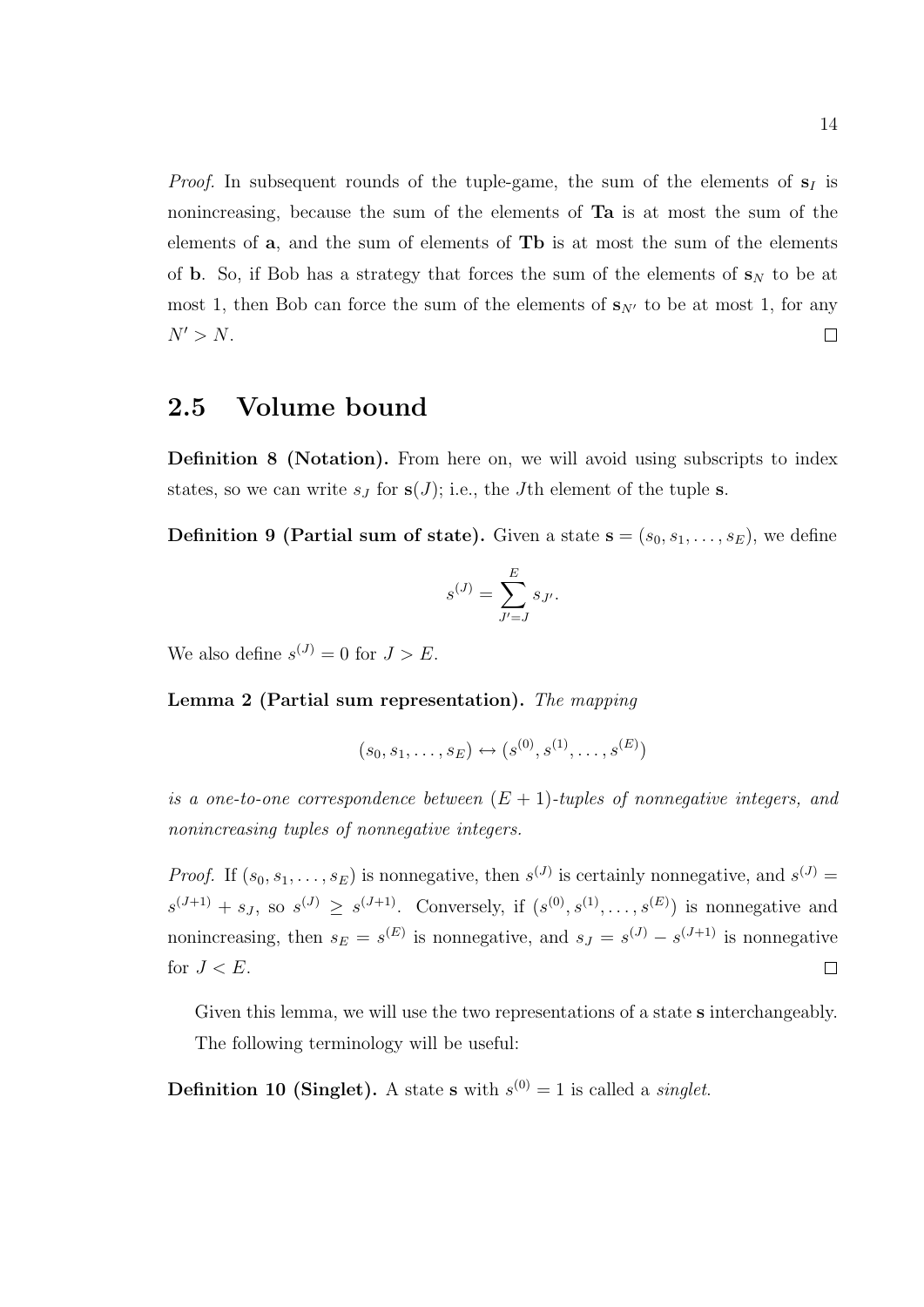**Definition 11 (Doublet).** A state **s** with  $s^{(0)} = 2$  is called a *doublet*.

By definition, every singlet is a winning 0-state, and thus a winning N-state for every N.

**Lemma 3.** If **s** is a winning N-state and **s** is not a singlet, then  $s<sub>J</sub> = 0$  for  $J \ge N$ .

*Proof.* Since s is not a singlet, N is greater than 0. Since s is a winning N-state,  $s = a + b$  where Ta + b and  $a + Tb$  are winning  $(N - 1)$ -states. If Ta + b is a singlet, and  $\mathbf{a} + \mathbf{T} \mathbf{b}$  is a singlet, then  $a_J = b_J = 0$  for all  $J > 0$ . But if either  $\mathbf{T} \mathbf{a} + \mathbf{b}$  or  $\mathbf{a} + \mathbf{T} \mathbf{b}$ is not a singlet, then by induction  $a_J = b_J = 0$  for  $J \geq N$ , so  $s_J = 0$  for  $J \geq N$ .  $\Box$ 

Following Berlekamp's terminology, we now define the volume of an N-state:

#### Definition 12 (Volume).

$$
Vol_N(\mathbf{s}) = \sum_{J=0}^{E} s_J \sum_{J'=0}^{J} {N \choose J'} = \sum_{J=0}^{E} s^{(J)} {N \choose J}.
$$

When N is not clear from the context, we will refer to  $Vol_N$  as the N-volume. Note that throughout this text we take  $\binom{N}{J} = 0$  when  $N < J$  or  $J < 0$ . Given this definition, we can easily prove the following lemma and theorem.

Lemma 4 (Conservation of Volume). If  $s = a + b$ , then Vol<sub>N</sub>(s) = Vol<sub>N-1</sub>(Ta +  $\mathbf{b}) + \text{Vol}_{N-1}(\mathbf{a} + \mathbf{Tb}).$ 

*Proof.* Since  $\binom{N}{J} = \binom{N-1}{J} + \binom{N-1}{J-1}$ ,  $\text{Vol}_N(\mathbf{s}) = \text{Vol}_{N-1}(\mathbf{s}) + \text{Vol}_{N-1}(\mathbf{Ts})$  for any state s. So  $Vol_N(s) = Vol_N(a + b) = Vol_N(a) + Vol_N(b) = Vol_{N-1}(a) + Vol_{N-1}(Ta) +$  $Vol_{N-1}({\bf b}) + Vol_{N-1}({\bf Tb}) = Vol_{N-1}({\bf Ta} + {\bf b}) + Vol_{N-1}({\bf a} + {\bf Tb}).$  $\Box$ 

**Theorem 3 (Volume Bound).** If **s** is a winning N-state, then  $Vol_N(s) \leq 2^N$ .

*Proof.* If  $N = 0$  then the result is trivial. Otherwise, proceed by induction on N. If s is a winning N-state, then there exist states **a**, **b** such that  $\mathbf{s} = \mathbf{a} + \mathbf{b}$  and  $\mathbf{Ta} + \mathbf{b}$ ,  $\mathbf{a}+\mathbf{Tb}$  are winning  $(N-1)$ -states. So, by the induction hypothesis, Vol<sub>N-1</sub>(Ta+b)  $\leq$  $2^{N-1}$  and  $Vol_{N-1}({\bf a}+{\bf Tb}) \leq 2^{N-1}$ . But, using conservation of volume,  $Vol_N({\bf s}) =$  $\text{Vol}_{N-1}(\textbf{Ta} + \textbf{b}) + \text{Vol}_{N-1}(\textbf{a} + \textbf{Tb}) \leq 2^{N-1} + 2^{N-1} = 2^N.$  $\Box$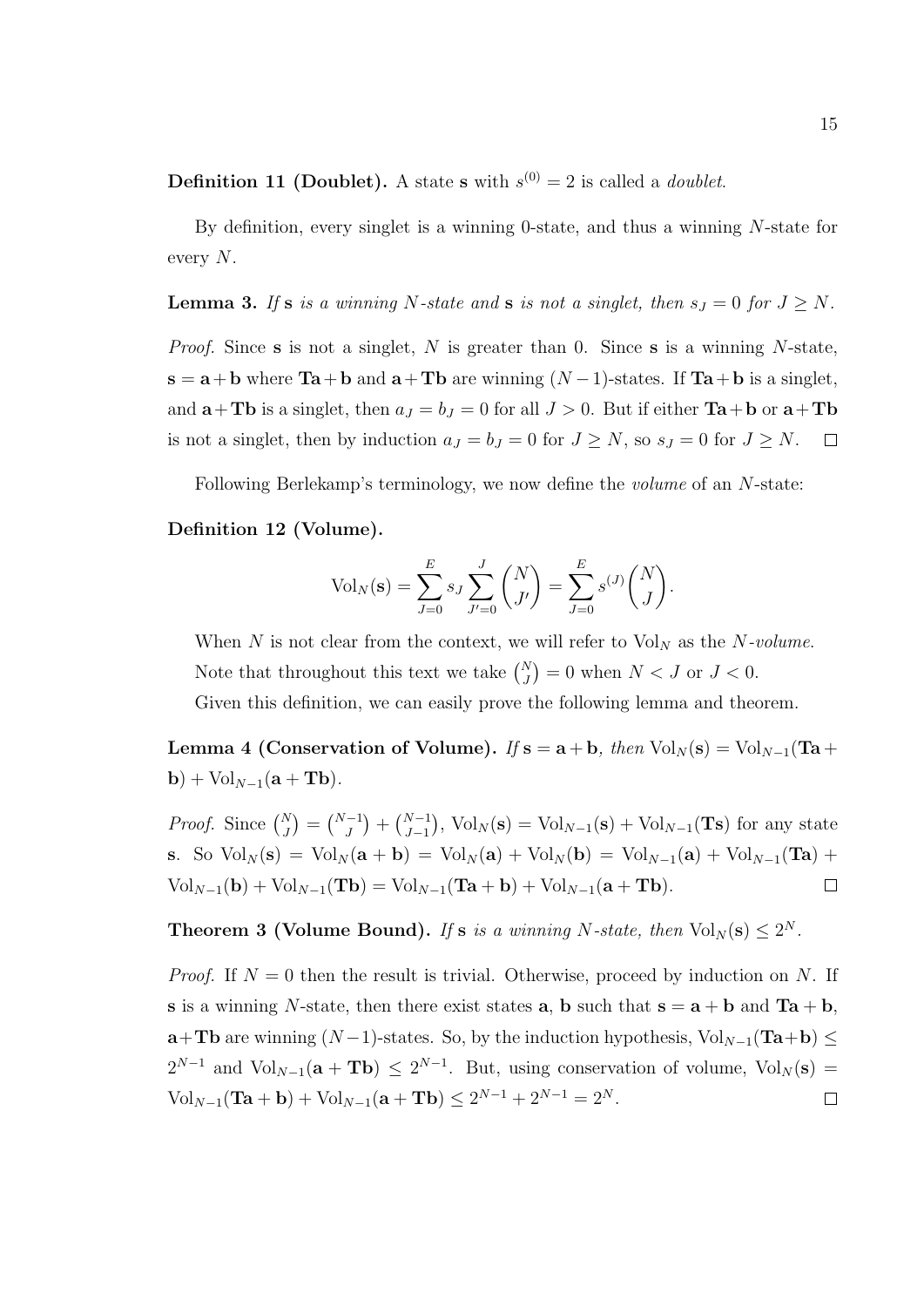#### 2.6 Borderline states

Definition 13 (Borderline winning N-state). A winning N-state s is a borderline winning N-state if  $Vol_N(s) = 2^N$ ; that is, if it satisfies the volume bound with equality.

**Theorem 4.** If  $s$  is a borderline winning N-state, and  $s$  is not a singlet, then  $s$  is not a winning  $(N-1)$ -state.

*Proof.* Since  $Vol_N(s) = 2^N > 0$ ,  $s_j > 0$  for some J. By Lemma 3,  $s_j > 0$  for some  $J < N$ . Thus we compute:

$$
2^{N} = \text{Vol}_{N}(\mathbf{s}) = \sum_{J=0}^{E} s^{(J)} {N \choose J}
$$
  
=  $\sum_{J=0}^{E} s^{(J)} {N-1 \choose J} + \sum_{J=0}^{E} s^{(J)} {N-1 \choose J-1}$   
=  $\sum_{J=0}^{E} s^{(J)} {N-1 \choose J} + \sum_{J=0}^{E-1} s^{(J+1)} {N-1 \choose J}$   
=  $\sum_{J=0}^{E} (2s^{(J)} - s_{J}) {N-1 \choose J}$   
=  $2 \text{Vol}_{N-1}(\mathbf{s}) - \sum_{J=0}^{E} s_{J} {N-1 \choose J}$   
<  $2 \text{Vol}_{N-1}(\mathbf{s})$ 

since the sum on the next to last line is positive. So  $Vol_{N-1}(s) > 2^{N-1}$ , so s cannot  $\Box$ be a winning  $(N-1)$ -state.

**Lemma 5.** Given a winning N-state  $\mathbf{s} = (s_0, s_1, \ldots, s_E)$ , there is a borderline winning  $N\text{-}state\ \mathbf{s}' = (s_0')$  $\mathcal{L}_0, s_1, \ldots, s_E$ ) which differs from s only in the 0th coordinate.

*Proof.* When  $N = 0$  this is clear, because a winning 0-state is either a singlet, in which case it already meets the volume bound with equality, or is zero, in which case  $s' = (1)$  satisfies the conclusion.

Otherwise, proceed by induction on  $N$ . Given a winning  $N$ -state s, there is a partition  $s = a + b$  such that  $c = Ta + b$  and  $d = a + Tb$  are winning  $(N - 1)$ states. By the induction hypothesis, there are borderline winning  $(N-1)$ -states  $\mathbf{c}'$ ,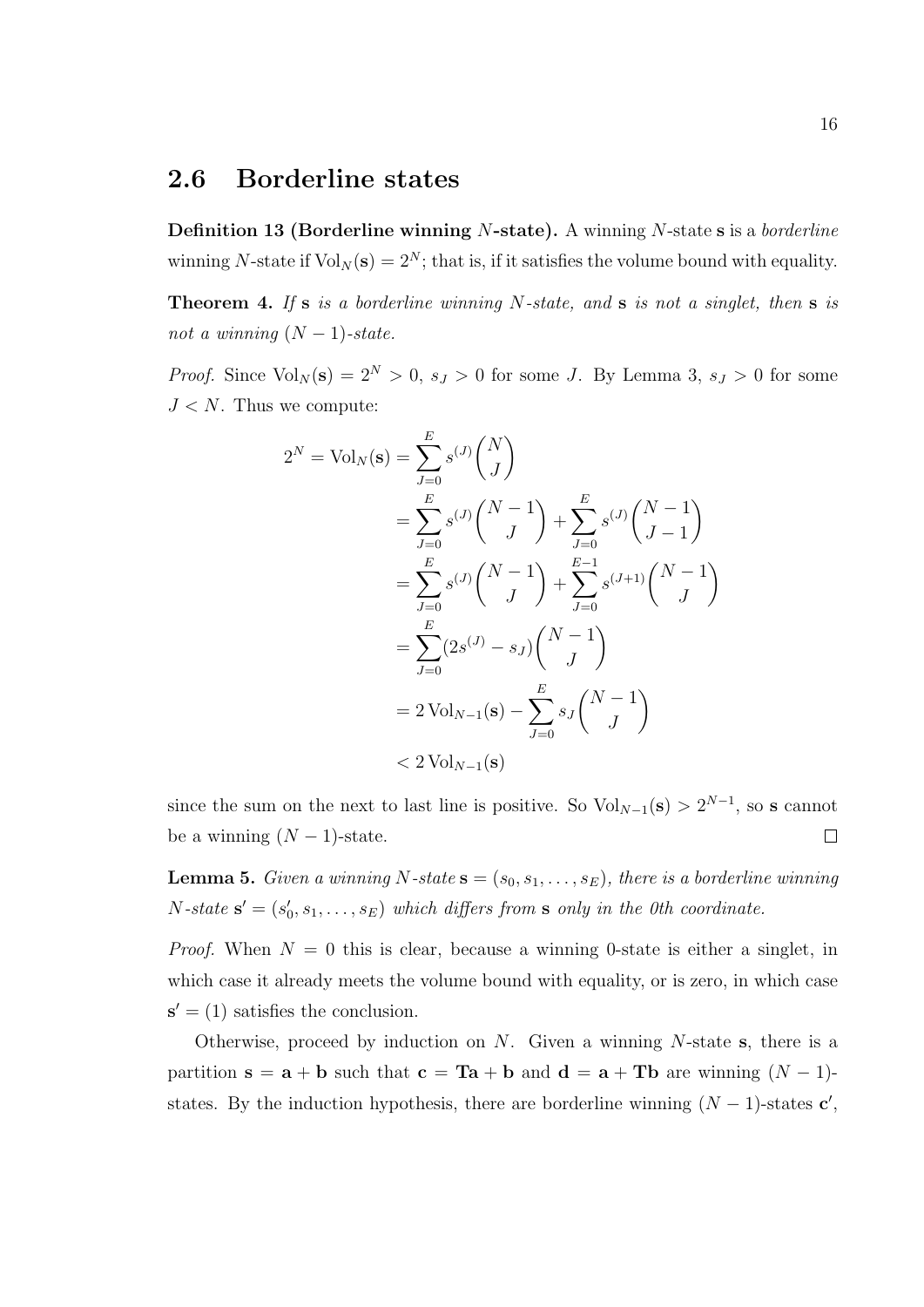**d'** which differ from **c**, **d** respectively only in the 0th coordinate. Let  $\mathbf{b}' = \mathbf{c}' - \mathbf{T}\mathbf{a}$ ,  $\mathbf{a}' = \mathbf{d}' - \mathbf{T}\mathbf{b}$ , and  $\mathbf{s}' = \mathbf{a}' + \mathbf{b}'$ . Then  $\mathbf{s}' - \mathbf{s} = (\mathbf{a}' - \mathbf{a}) + (\mathbf{b}' - \mathbf{b}) = (\mathbf{c}' - \mathbf{c}) + (\mathbf{d}' - \mathbf{d})$ ,

so s' differs from s only in the 0th coordinate. But **c'**, **d'** are borderline winning  $(N-1)$ -states, so  $Vol_{N-1}(\mathbf{c}') = Vol_{N-1}(\mathbf{d}') =$  $2^{N-1}$ . By conservation of volume,  $Vol_N(\mathbf{s}') = Vol_{N-1}(\mathbf{c}') + Vol_{N-1}(\mathbf{d}') = 2^{N-1} +$ 

 $2^{N-1} = 2^N$ . So s' is a borderline winning N-state.  $\Box$ 

### 2.7 Doublets

Theorem 5 (Doublet theorem). If s is a doublet, and

$$
\mathbf{s} = (0, 0, \dots, 0, 1, 0, \dots, 0) + (0, 0, \dots, 0, 1, 0, \dots, 0),
$$

where the 1's occur in positions J and K, then s is a borderline winning  $(J+K+1)$ state, and not a winning  $(J + K)$ -state.

*Proof.* By induction. Write  $\mathbf{s} = \mathbf{a} + \mathbf{b}$ , where  $\mathbf{a}$  and  $\mathbf{b}$  are singlets with  $a_J = b_K = 1$ . Then each of  $Ta + b$  and  $a + Tb$  is either a singlet, or is a doublet that by induction is a winning  $(J + K)$ -state. So **s** is a winning  $(J + K + 1)$ -state.

Let  $N = J + K + 1$ . Then

$$
Vol_N(\mathbf{s}) = \sum_{J'=0}^{J} {N \choose J'} + \sum_{J'=0}^{K} {N \choose J'}
$$
  
=  $\sum_{J'=0}^{J} {N \choose J'} + \sum_{J'=0}^{K} {N \choose N - J'}$   
=  $\sum_{J'=0}^{J} {N \choose J'} + \sum_{J'=N-K}^{N} {N \choose J'}$   
=  $\sum_{J'=0}^{N} {N \choose J'}$   
=  $2^{N}$ ,

so **s** is a borderline winning  $(J + K + 1)$ -state.

 $\Box$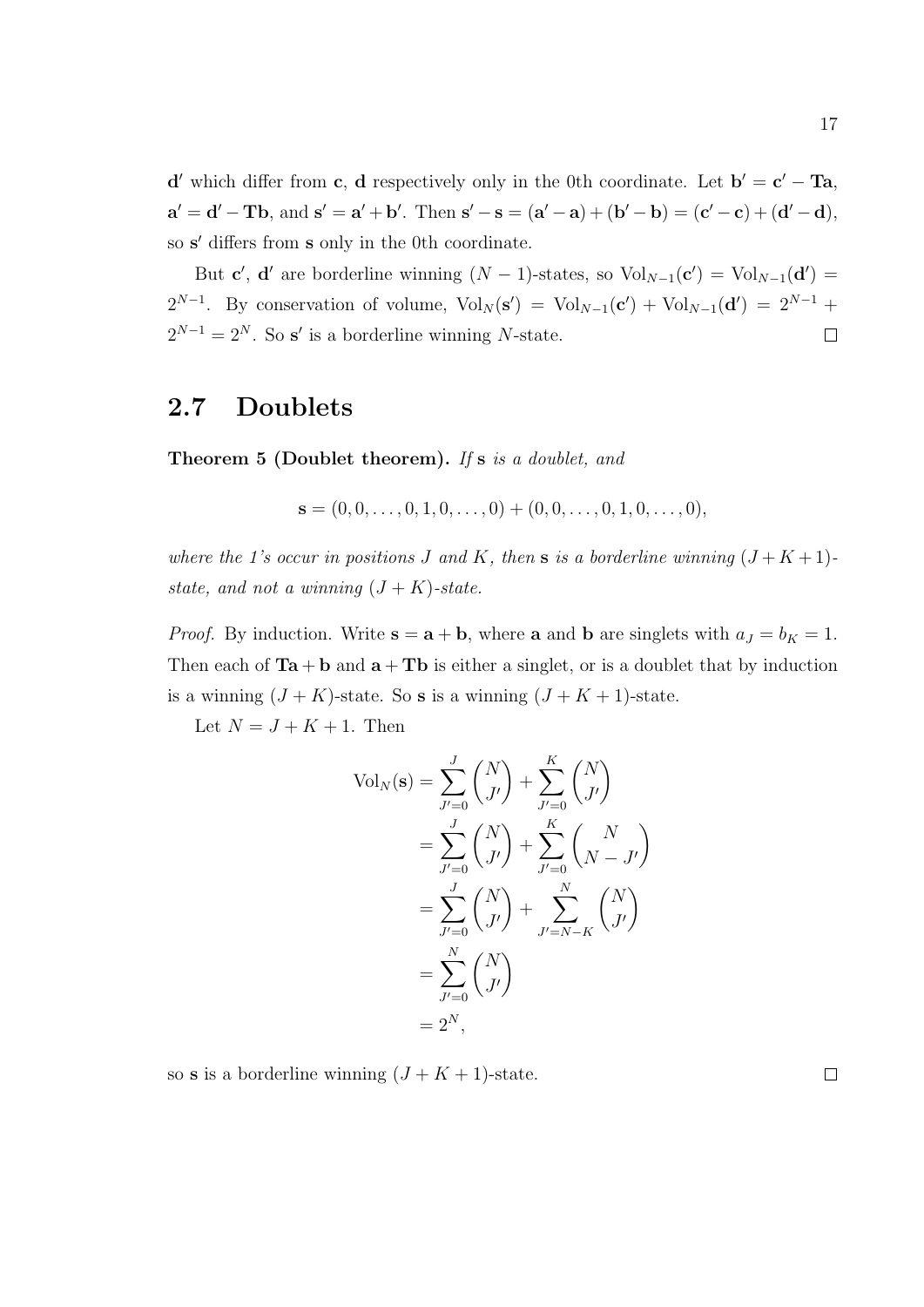#### 2.8 Zero-error states

The following result corresponds to the trivial strategy for the game of "Twenty Questions".

Theorem 6 (Twenty questions without lies). If  $E = 0$ , so  $s = (s_0)$ , then s is a winning N-state if and only if  $s_0 \leq 2^N$ .

*Proof.*  $Vol_N(s) = s_0$ , so "only if" follows from the volume bound. For the "if" direction, if  $N = 0$ , then  $s = (1)$  or  $s = (0)$  which are winning 0-states. If  $N > 0$ , then we can write  $\mathbf{s} = \mathbf{a} + \mathbf{b}$  where  $\mathbf{a} = (a_0)$ ,  $\mathbf{b} = (b_0)$ , and  $a_0, b_0 \leq 2^{N-1}$ . So  $\mathbf{Ta} + \mathbf{b} = \mathbf{b}$ and  $\mathbf{a} + \mathbf{T}\mathbf{b} = \mathbf{a}$ , and by induction both  $\mathbf{a}$  and  $\mathbf{b}$  are winning  $(N-1)$ -states, so s is a winning N-state.  $\Box$ 

#### 2.9 Dominated states

Definition 14 (Domination). We say that t *dominates* s if (and only if)

$$
s^{(J)} \le t^{(J)}
$$
 for all  $J = 0, 1, ..., E$ .

We will use the notation  $t \geq s$  for this relation.

**Theorem 7 (Domination theorem).** If t dominates s, and t is a winning N-state, then s is a winning N-state.

*Proof.* By induction on N. The statement is trivial when  $N = 0$ . Otherwise, since **t** is a winning N-state,  $\mathbf{t} = \mathbf{c} + \mathbf{d}$ , where  $\mathbf{Tc} + \mathbf{d}$  and  $\mathbf{c} + \mathbf{Td}$  are winning  $(N-1)$ -states. And  $s^{(J)} \le t^{(J)} = c^{(J)} + d^{(J)}$  for each J. If we find **a**, **b** such that  $s = a + b$ ,  $a \le c$ , and  $b \le d$ , then we are done, because  $Ta + b \le Tc + d$  and  $a + Tb \le c + Td$ , so  $Ta + b$  and  $a + Tb$  are winning  $(N - 1)$ -states by induction.

The tuples  $(a^{(0)},...,a^{(E)})$  and  $(b^{(0)},...,b^{(E)})$  must satisfy  $s^{(J)} = a^{(J)} + b^{(J)}$  for each J, and the constraint that  $a^{(J)} \ge a^{(J+1)}$  and  $b^{(J)} \ge b^{(J+1)}$  for each J. We will construct such a state **a**, and the corresponding state **b**, by choosing  $a^{(E)}$ , then  $a^{(E-1)}$ , and so on.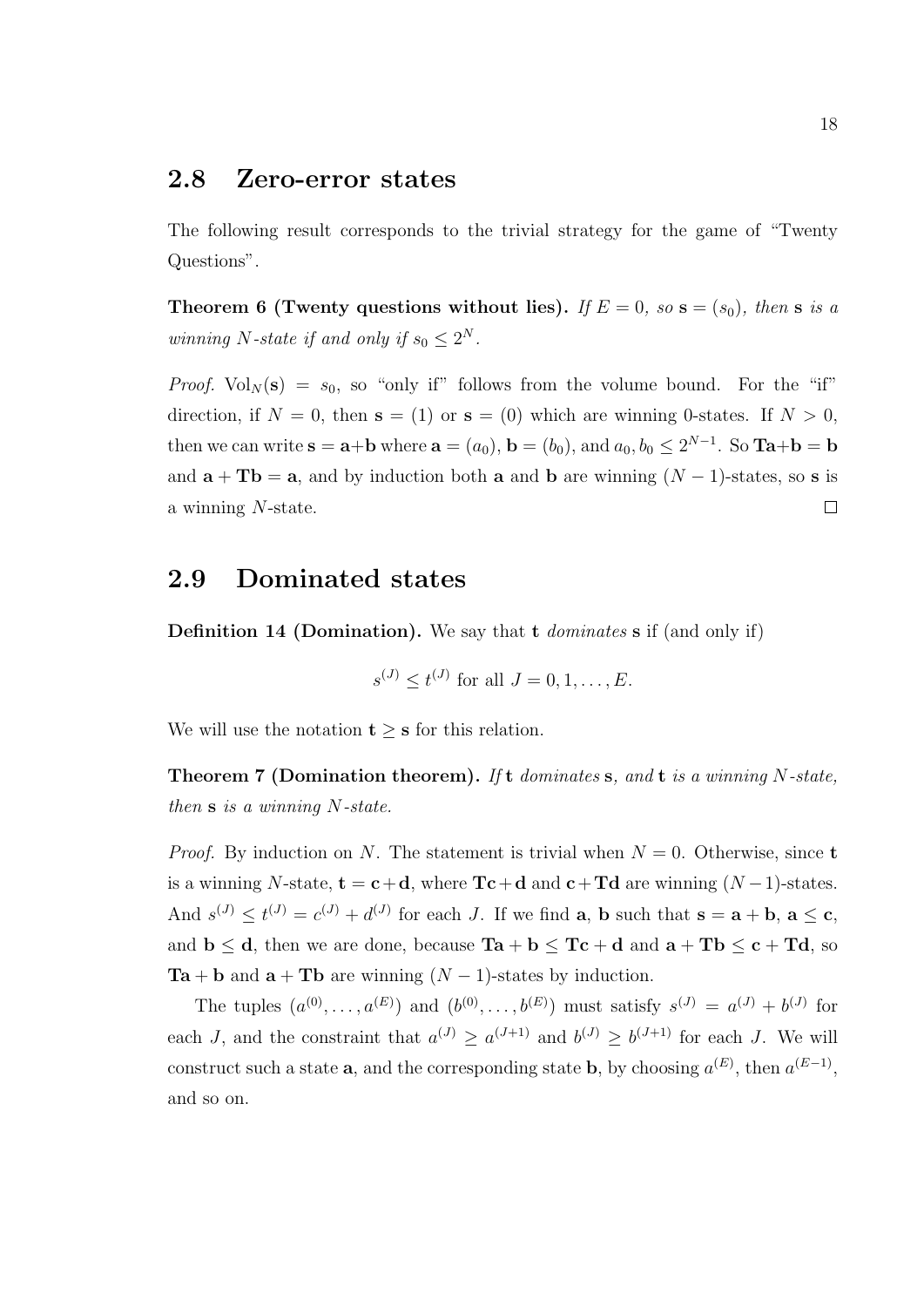For each  $J = 0, 1, \ldots, E$ , we need to choose  $a^{(J)}$ , and  $b^{(J)} = s^{(J)} - a^{(J)}$ , such that all of the following inequalities are simultaneously satisfied:

$$
a^{(J+1)} \le a^{(J)} \iff a^{(J)} \ge a^{(J+1)}
$$
  
\n
$$
b^{(J+1)} \le b^{(J)} \iff a^{(J)} \le s^{(J)} - b^{(J+1)}
$$
  
\n
$$
a^{(J)} \le c^{(J)} \iff a^{(J)} \le c^{(J)}
$$
  
\n
$$
b^{(J)} \le d^{(J)} \iff a^{(J)} \ge s^{(J)} - d^{(J)}.
$$

(Recall that  $a^{(E+1)} = b^{(E+1)} = 0$  by definition.)

Once a valid choice of  $a^{(J+1)}$  has been made, there exists at least one value for  $a^{(J)}$  that simultaneously satisfies all of these inequalities, because:

$$
a^{(J+1)} + b^{(J+1)} = s^{(J+1)} \le s^{(J)} \implies a^{(J+1)} \le s^{(J)} - b^{(J+1)}
$$
  
\n
$$
a^{(J+1)} \le c^{(J+1)} \le c^{(J)} \implies a^{(J+1)} \le c^{(J)}
$$
  
\n
$$
b^{(J+1)} \le d^{(J+1)} \le d^{(J)} \implies s^{(J)} - d^{(J)} \le s^{(J)} - b^{(J+1)}
$$
  
\n
$$
s^{(J)} \le t^{(J)} = c^{(J)} + d^{(J)} \implies s^{(J)} - d^{(J)} \le c^{(J)}.
$$

So the sequence of choices is always possible, so such an a, b exist.

□

#### 2.10 Translation bound

Berlekamp discovered the following important result.

Theorem 8 (Translation bound). If s is a winning N-state with  $N \geq 3$ , and  $s^{(0)} \geq 3$ , then **Ts** is a winning  $(N-3)$ -state.

*Proof.* When  $N = 3$ , then any counterexample must have  $s^{(1)} \geq 2$ ; otherwise **Ts** would be a winning 0-state. But, together with the hypothesis, this implies that  $Vol_3(s) \geq 3\binom{3}{0}$  $_0^3$  + 2 $\binom{3}{1}$  $\binom{3}{1} = 3 \cdot 1 + 2 \cdot 3 = 9$ , which contradicts the volume bound, so s cannot be a winning 3-state.

If  $N > 3$ , proceed by induction. Write  $s = a + b$ , where  $Ta + b$  and  $a + Tb$  are winning  $(N-1)$ -states. If  $a^{(1)} + b^{(0)} \geq 3$  and  $a^{(0)} + b^{(1)} \geq 3$ , then by the induction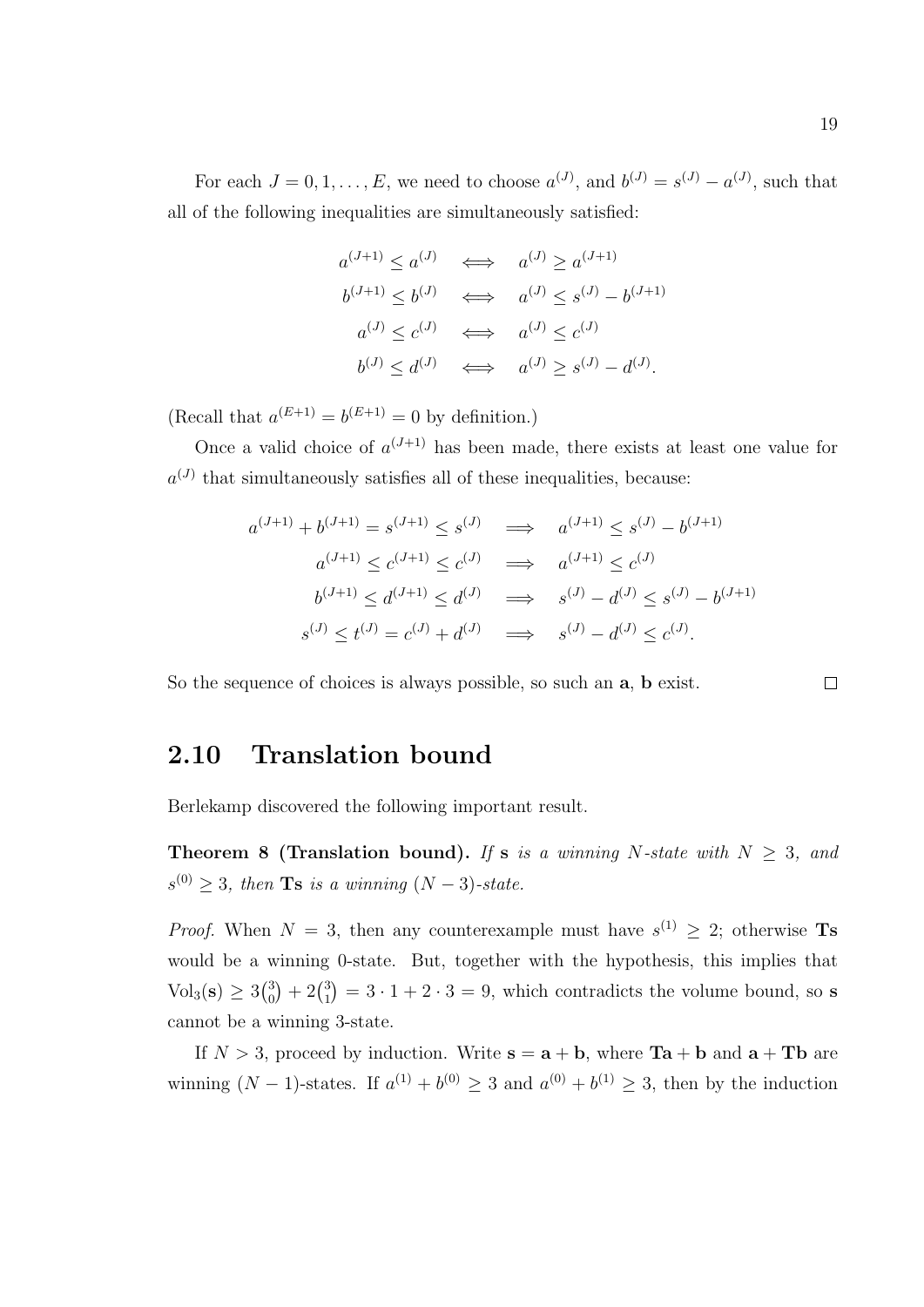hypothesis  $TTa + Tb$  and  $Ta + TTD$  are winning  $(N - 4)$ -states, so the partition  $\text{Ts} = \text{Ta} + \text{Tb}$  implies that  $\text{Ts}$  is a winning  $(N-3)$ -state.

Otherwise, without loss of generality assume that  $a^{(0)} + b^{(1)} \leq 2$ . Then  $s^{(1)} =$  $a^{(1)} + b^{(1)} \le a^{(0)} + b^{(1)} \le 2$ . If  $s^{(1)} = 1$ , then **Ts** is a winning 0-state, so trivially a winning  $(N-3)$ -state. If  $s^{(1)} = 2$ , let s' be the state equal to s except that  $s'_0 = 0$ . Then s' is a winning N-state, since  $s' \leq s$ . But s' is a doublet, so it is either a borderline winning N-state, or it is a winning  $(N-1)$ -state. If s' is a borderline winning N-state, then  $2^N = \text{Vol}_N(\mathbf{s}') \leq \text{Vol}_N(\mathbf{s}) \leq 2^N$ , so  $\text{Vol}_N(s) = \text{Vol}_N(s')$ , so  $s_0 = 0$ , so **s** is a doublet, contradicting the hypothesis. On the other hand, if **s'** is a winning  $(N-1)$ -state, then **Ts'** is a winning  $(N-3)$ -state, by the formula for doublets, and  $\mathbf{Ts} = \mathbf{Ts}'$ , proving the desired result.  $\Box$ 

#### 2.11 Infinite state sequences

Definition 15 (State sequence). A *state sequence* is an infinite sequence of states  $\mathbf{s}_0, \mathbf{s}_1, \mathbf{s}_2, \ldots$ , such that  $\mathbf{Ts}_{i+1} = \mathbf{s}_i$  for each  $i \geq 0$ .

If the translation bound of the previous section applies to  $s_1$  (i.e.,  $s_1$  is not a singlet or doublet), then it also applies to all of the subsequent states of the sequence. Then, if  $s_0$  is a winning N-state but not a winning  $(N-1)$ -state, the translation bound implies that  $s_1$  may be a winning  $(N + 3)$ -state but cannot be a winning  $(N + 2)$ state. And, in general,  $s_n$  may be a winning  $(N+3n)$ -state but cannot be a winning  $(N+3n-1)$ -state.

We will be particularly interested in state sequences which achieve this bound:

**Definition 16 (Winning N-state sequence).** A state sequence is a winning Nstate sequence if  $s_n$  is a winning  $(N+3n)$ -state, for every n.

**Definition 17 (Borderline winning N-state sequence).** A winning N-state sequence is a *borderline winning* N-state sequence if  $\mathbf{s}_n$  is a borderline winning  $(N+3n)$ state, for every n.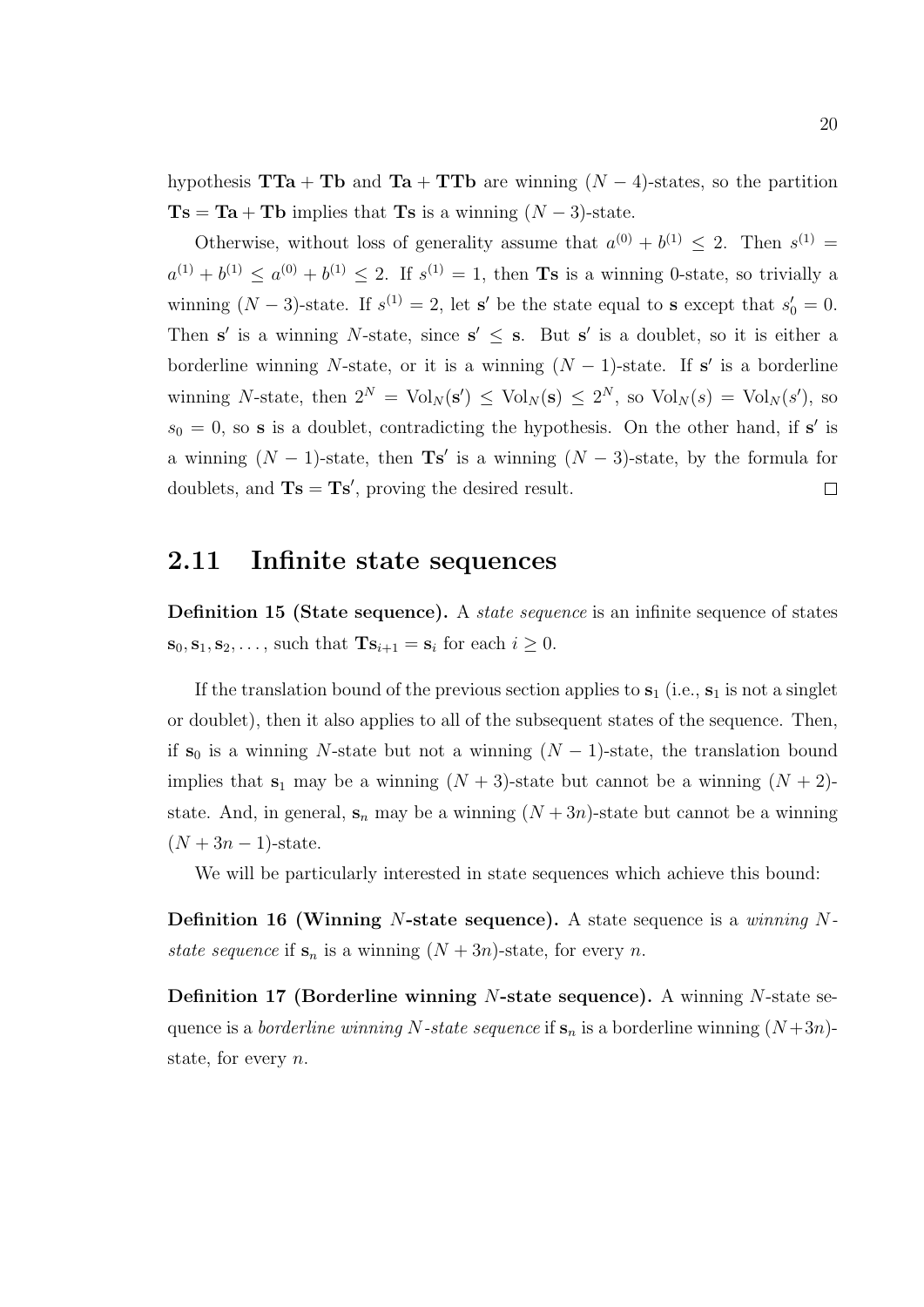We can write a winning N-state sequence in the following compact form. Let

$$
\mathbf{s}_0 = (s_0, s_1, \dots, s_E)
$$

$$
\mathbf{s}_1 = (s_{-1}, s_0, s_1, \dots, s_E)
$$

$$
\mathbf{s}_2 = (s_{-2}, s_{-1}, s_0, s_1, \dots, s_E)
$$

and so on. Then we can write the entire state sequence as the infinite tuple

$$
\mathbf{s}=(\ldots,s_{-n},s_{1-n},\ldots,s_{-1};s_0,s_1,\ldots,s_E).
$$

(The semicolon indicates the first state in the state sequence.)

Definition 18 (Partial sums for state sequences). Given an infinite state sequence

$$
\mathbf{s}=(\ldots,s_{-n},s_{1-n},\ldots,s_{-1};s_0,s_1,\ldots,s_E),
$$

we define

$$
s^{(J)} = \sum_{J'=J}^{E} s_{J'}.
$$

Definition 19 (Domination for state sequences). If s and t are infinite state sequences, we say that t dominates s if (and only if)

$$
\mathbf{s}^{(J)} \le \mathbf{t}^{(J)} \text{ for all } J.
$$

We will use the notation  $t \geq s$  for this relation.

Corollary 2 (Domination theorem for state sequences). If t dominates s, and  $t$  is a winning N-state sequence, then  $s$  is a winning N-state sequence.

*Proof.* Apply the domination theorem for states to  $s_J$  and  $t_J$ , for every J.  $\Box$ 

#### 2.12 Fibonacci states

To use Corollary 2 to prove that a given state sequence is a winning N-state sequence, we need to have some winning N-state sequences to compare the given sequence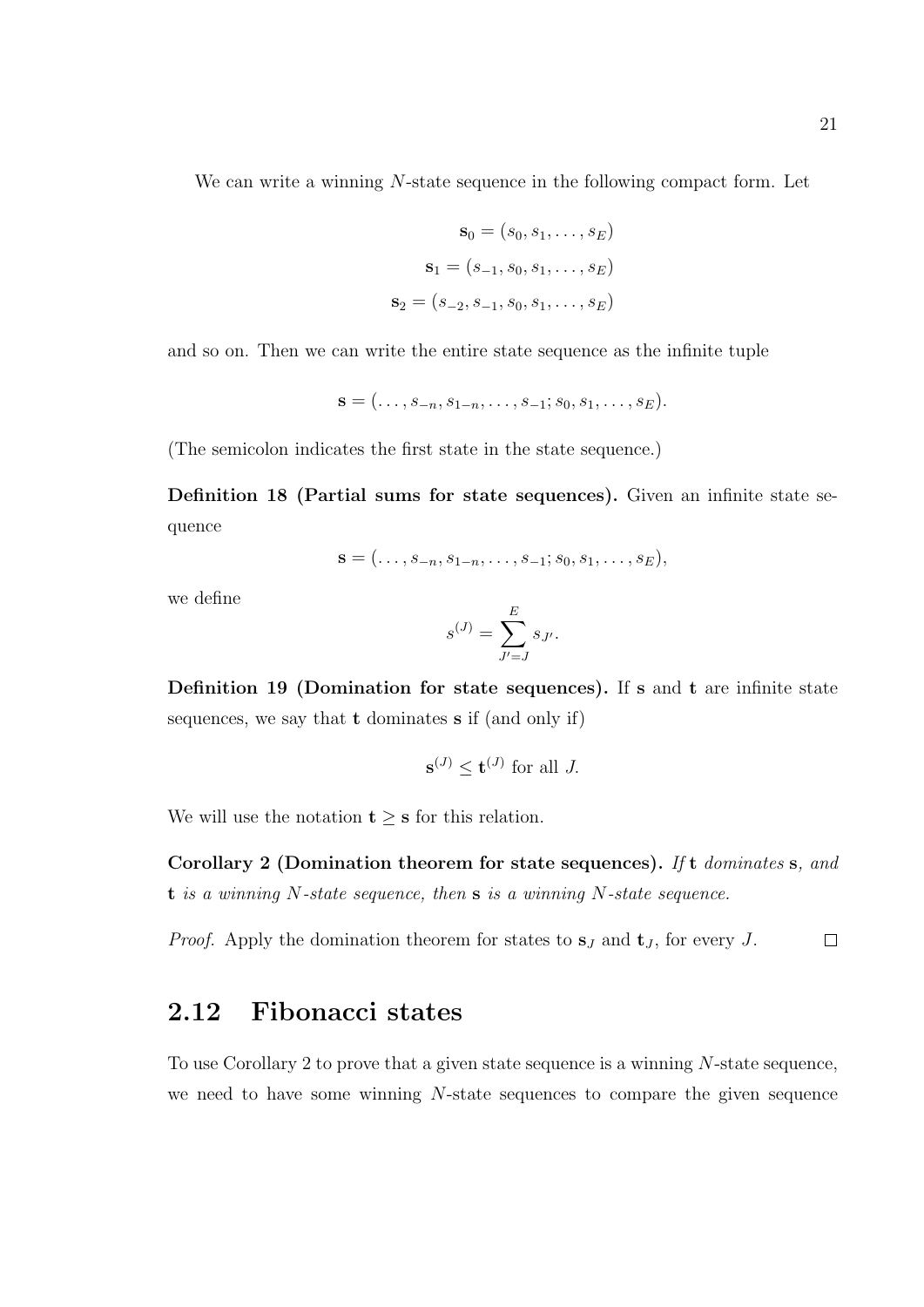to. Fortunately, Berlekamp discovered such sequences: in fact, the sequences he discovered are borderline winning N-state sequences.

A borderline winning N-state sequence is obviously highly constrained. If  $s_0$  is given, and is a borderline winning  $N$ -state, and we want  $s<sub>1</sub>$  to be a borderline winning  $(N+3)$ -state, then the value of  $s_{-1}$  is determined by the volume formula. We want to have  $\text{Vol}_{N+3}(\mathbf{s}_1) = 2^{N+3}$ , so we must have

$$
s_{-1} = 2^{N+3} - \sum_{J=0}^{E} s_J \sum_{J'=0}^{J+1} {N+3 \choose J'}.
$$

If this formula gives a negative value for  $s_{-1}$ , then there is no borderline winning N-state sequence (indeed, no winning N-state sequence at all) beginning with  $s_0$ . If the formula gives a nonnegative value for  $s_{-1}$ , then we can determine

$$
s_{-2} = 2^{N+6} - \sum_{J=-1}^{E} s_J \sum_{J'=0}^{J+2} {N+6 \choose J'}
$$

$$
s_{-3} = 2^{N+9} - \sum_{J=-2}^{E} s_J \sum_{J'=0}^{J+3} {N+9 \choose J'}
$$

and so on. Only if  $s_j$  turns out to be nonnegative for every  $J$  is there a unique borderline winning N-state sequence beginning with  $s_0$ .

Berlekamp noticed that for certain starting states, the entire state sequence can be stated in closed form in terms of Fibonacci numbers. This makes it easy to see that the values are all nonnegative, so the state sequence exists. For example, the starting state  $(4, 1)$ , which is a borderline winning 3-state, leads to the borderline winning 3-state sequence  $(\ldots, 4414, 1042, 246, 58, 14; 4, 1)$ .

We will call such a sequence a Fibonacci state sequence, and any state in such a sequence a Fibonacci state. Here are some more examples of Fibonacci state sequences: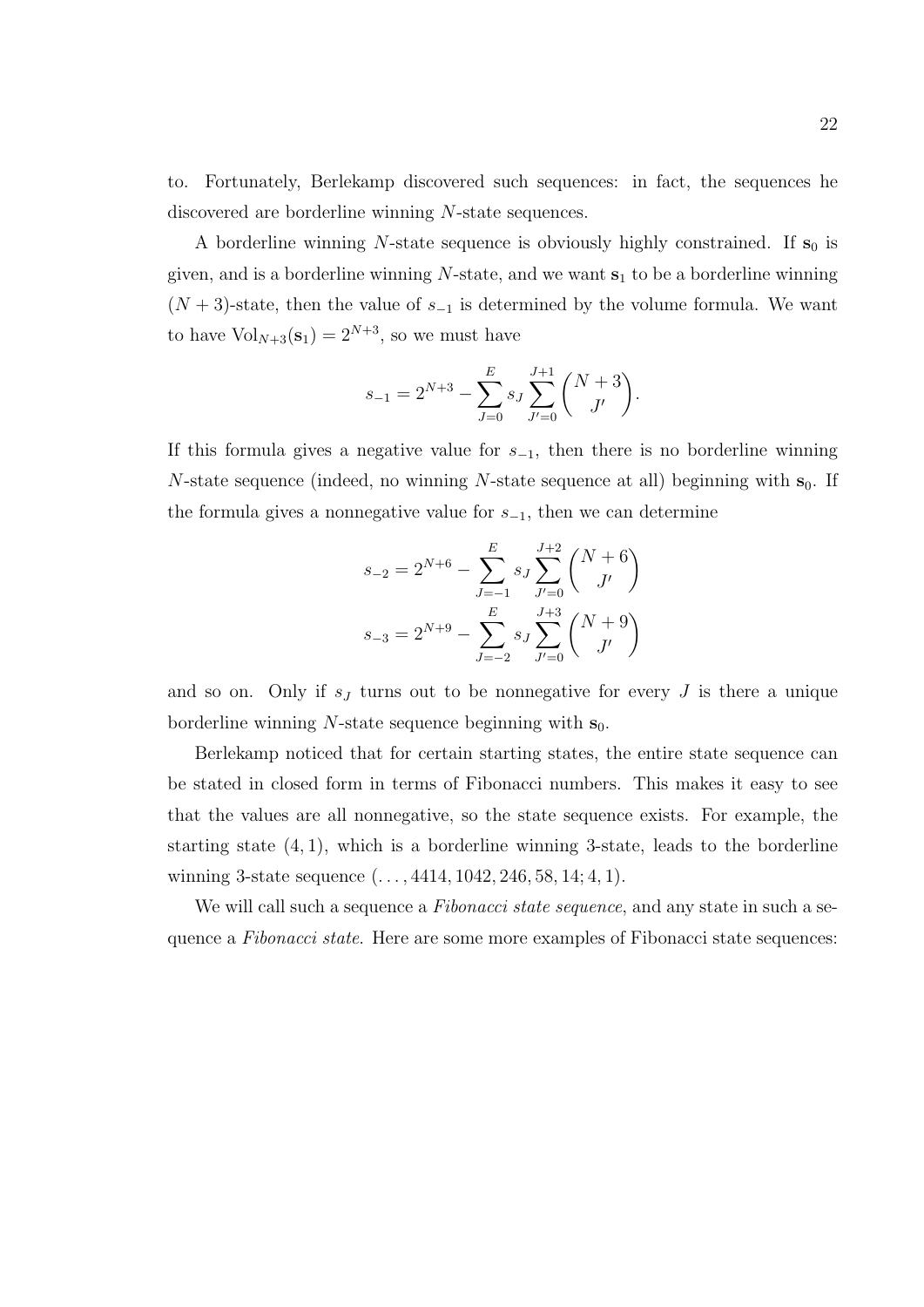| (, 7072, 1744, 352, 128, )                      | 0; 16)                                                  | $(N = 4)$ |
|-------------------------------------------------|---------------------------------------------------------|-----------|
| (, 4408, 1048, 240, 64, )                       | 8; 8)                                                   | $(N = 3)$ |
| (, 2728, 644, 152, 36,                          | 8; 4)                                                   | $(N = 2)$ |
| (, 1686, 398, 94, 22, )                         | 6; 2)                                                   | $(N = 1)$ |
| (, 4414, 1042, 246, 58, 14; 4, 1)               |                                                         | $(N = 3)$ |
| (, 2728, 644, 152, 36, 10; 1, 1)                |                                                         | $(N = 2)$ |
| $(, 7142, 1686, 398, 94, 24; 5, 0, 1)$          |                                                         | $(N = 4)$ |
| $(, 4414, 1042, 246, 60, 15; 1, 0, 1)$          |                                                         | $(N = 3)$ |
| $(, 11556, 2728, 644, 154, 39; 6, 0, 0, 1)$     |                                                         | $(N = 5)$ |
| $(, 7142, 1686, 400, 99, 21; 1, 0, 0, 1)$       |                                                         | $(N = 4)$ |
| $(, 18698, 4414, 1044, 253, 60; 7, 0, 0, 0, 1)$ |                                                         | $(N = 6)$ |
| $(, 11556, 2730, 653, 159, 28; 1, 0, 0, 0, 1)$  |                                                         | $(N = 5)$ |
|                                                 | $(, 30254, 7144, 1697, 412, 88; 8, 0, 0, 0, 0, 1)$      | $(N = 7)$ |
|                                                 | $(, 18700, 4427, 1065, 247, 36; 1, 0, 0, 0, 0, 1)$      | $(N = 6)$ |
|                                                 | $(, 48954, 11571, 2762, 659, 124; 9, 0, 0, 0, 0, 0, 1)$ | $(N = 8)$ |
|                                                 | $(, 30271, 7189, 1724, 371, 45; 1, 0, 0, 0, 0, 0, 1).$  | $(N = 7)$ |

Theorem 9 (Fibonacci state sequences). There exist (unique) borderline winning N-state sequences, as follows:

- With  $E = 0$  and  $1 \leq N \leq 4$ , where the borderline winning N-state is just  $(2^N)$ .
- With  $E \geq 1$  and  $N = E + 1$ , where the borderline winning N-state has the form  $(s_0 = 1, 0, 0, \ldots, 0, s_E = 1).$
- With  $E \geq 1$  and  $N = E + 2$ , where the borderline winning N-state has the form  $(s_0 = N + 1, 0, 0, \ldots, 0, s_E = 1).$

Proof. (1) When computed according to the above definition, all of the entries in the above state sequences are nonnegative integers. (2) Each N-state sequence s of this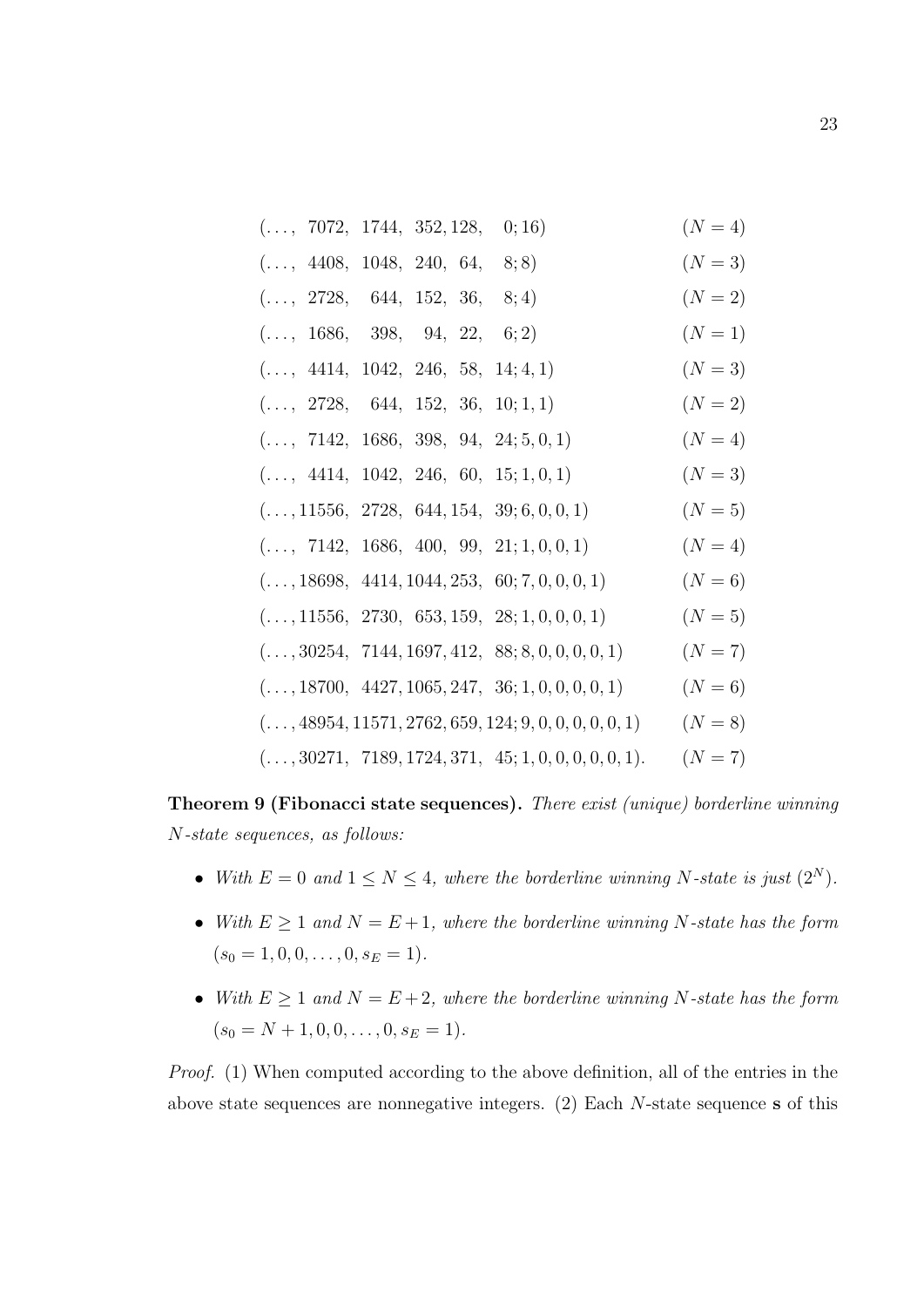class can be written as  $\mathbf{a} + \mathbf{b}$ , where  $\mathbf{Ta} + \mathbf{b}$  and  $\mathbf{a} + \mathbf{Tb}$  are winning  $(N - 1)$ -state  $\Box$ sequences of this class. See Berlekamp [1968] for details.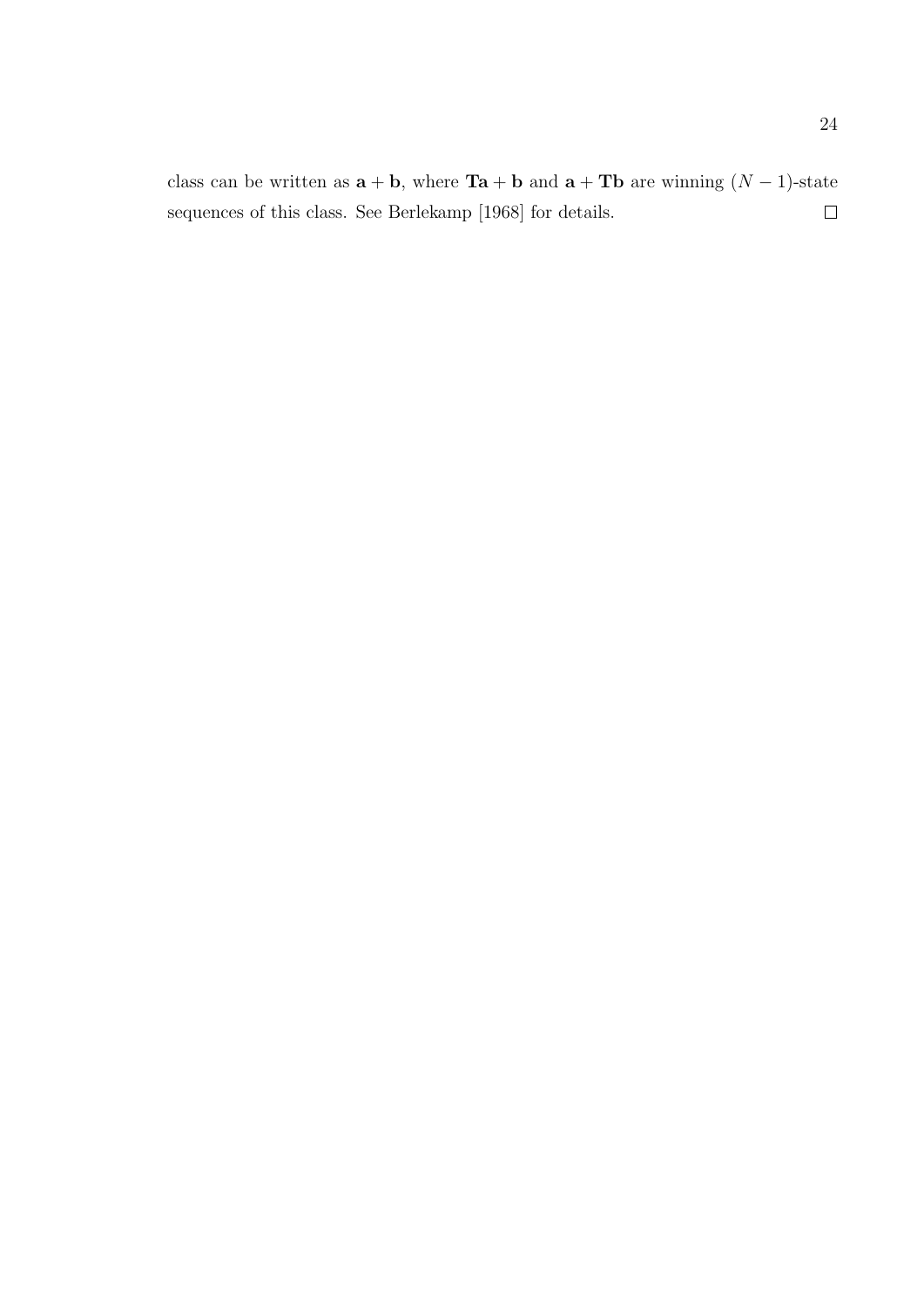## Chapter 3

## Computational methods

### 3.1 Summation rule for states

Suppose that c and d are winning  $(N - 1)$ -states. For which states s does this information suffice to show that  $s$  is a winning  $N$ -state?

If we can construct **a**, **b** such that  $\mathbf{s} = \mathbf{a} + \mathbf{b}$ ,  $\mathbf{Ta} + \mathbf{b} \leq \mathbf{c}$ , and  $\mathbf{a} + \mathbf{Tb} \leq \mathbf{d}$ , then we can conclude that  $s$  is a winning  $N$ -state.

Theorem 10 (Summation theorem for states). Given states s, c, d, the following are necessary and sufficient conditions for the existence of states a, b such that  $s = a + b$ ,  $Ta + b \leq c$ , and  $a + Tb \leq d$ .

$$
s^{(J+1)} \le c^{(J)}
$$
  

$$
s^{(J+1)} \le d^{(J)}
$$
  

$$
s^{(J)} + s^{(J+1)} \le c^{(J)} + d^{(J)},
$$

for all  $J = 0, 1, ..., E$ . (Note that  $s^{(E+1)}$  is zero by definition.)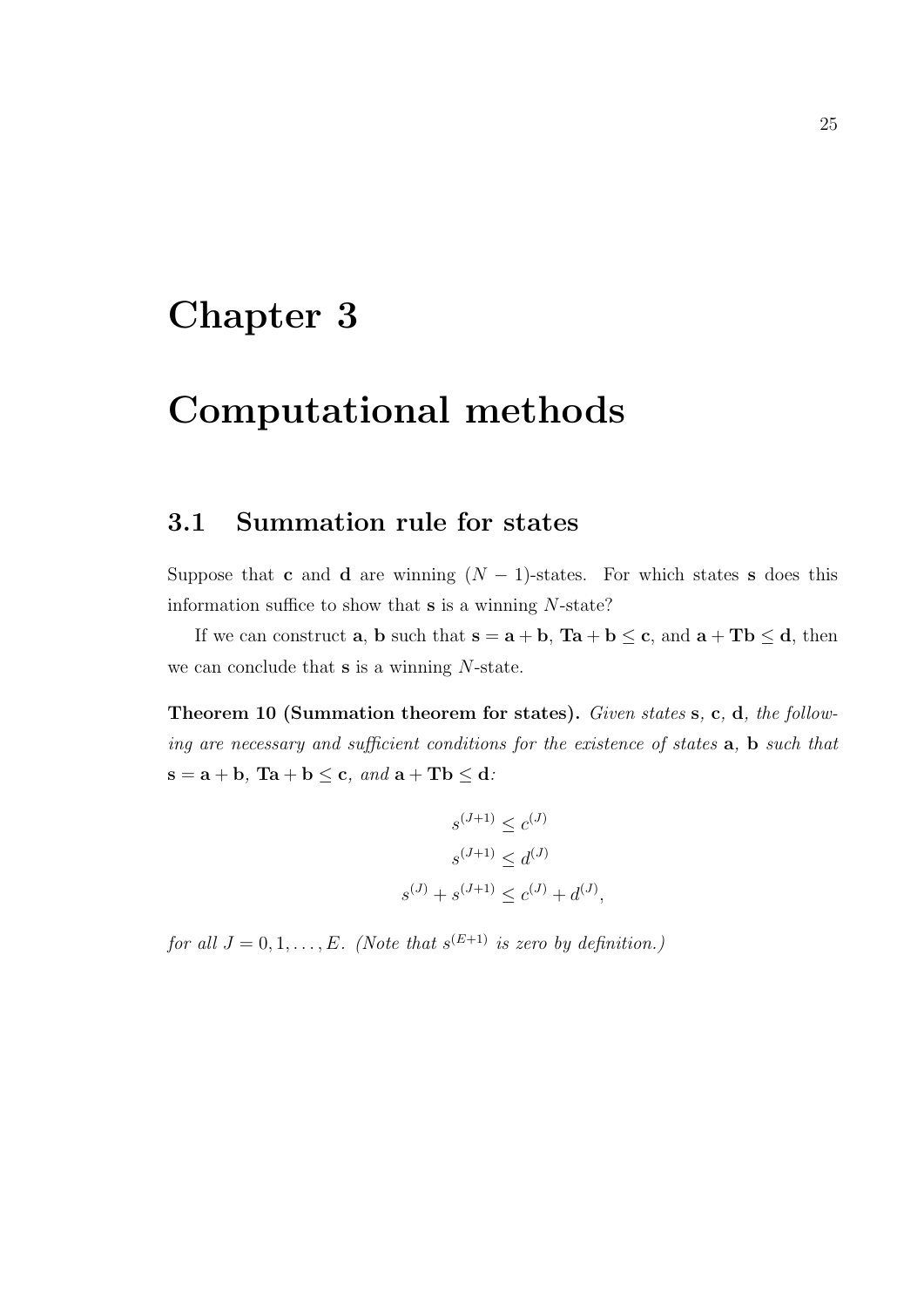Proof. The conditions are clearly necessary, since:

$$
\begin{aligned}\n\mathbf{T}\mathbf{a} + \mathbf{b} &\leq \mathbf{c} \implies s^{(J+1)} = a^{(J+1)} + b^{(J+1)} \leq a^{(J+1)} + b^{(J)} \leq c^{(J)} \\
\mathbf{a} + \mathbf{T}\mathbf{b} &\leq \mathbf{d} \implies s^{(J+1)} = a^{(J+1)} + b^{(J+1)} \leq a^{(J)} + b^{(J+1)} \leq d^{(J)} \\
\mathbf{T}\mathbf{a} + \mathbf{b} + \mathbf{a} + \mathbf{T}\mathbf{b} &\leq \mathbf{c} + \mathbf{d} \implies s^{(J)} + s^{(J+1)} = a^{(J)} + b^{(J)} + a^{(J+1)} + b^{(J+1)} \\
&\leq c^{(J)} + d^{(J)}.\n\end{aligned}
$$

To show the conditions are sufficient, for each J, we need to find  $a^{(J)}$ , and  $b^{(J)}$  =  $s^{(J)} - a^{(J)}$ , such that all of the following inequalities are simultaneously satisfied:

$$
a^{(J+1)} \le a^{(J)} \iff a^{(J)} \ge a^{(J+1)}
$$
  
\n
$$
b^{(J+1)} \le b^{(J)} \iff a^{(J)} \le s^{(J)} - b^{(J+1)}
$$
  
\n
$$
a^{(J+1)} + b^{(J)} \le c^{(J)} \iff a^{(J)} \ge a^{(J+1)} + s^{(J)} - c^{(J)}
$$
  
\n
$$
a^{(J)} + b^{(J+1)} \le d^{(J)} \iff a^{(J)} \le d^{(J)} - b^{(J+1)}.
$$

(Recall that  $a^{(E+1)} = b^{(E+1)} = 0$  by definition.)

Once a valid choice of  $a^{(J+1)}$  has been made, there exists at least one value for  $a^{(J)}$  that simultaneously satisfies all of these inequalities, because:

$$
a^{(J+1)} \le s^{(J)} - b^{(J+1)} \iff s^{(J+1)} \le s^{(J)}
$$
  
\n
$$
a^{(J+1)} \le d^{(J)} - b^{(J+1)} \iff s^{(J+1)} \le d^{(J)}
$$
  
\n
$$
a^{(J+1)} + s^{(J)} - c^{(J)} \le s^{(J)} - b^{(J+1)} \iff s^{(J+1)} \le c^{(J)}
$$
  
\n
$$
a^{(J+1)} + s^{(J)} - c^{(J)} \le d^{(J)} - b^{(J+1)} \iff s^{(J)} + s^{(J+1)} \le c^{(J)} + d^{(J)}.
$$

The first follows from the definition of  $s^{(J)}$ , and the next three are the hypotheses of the theorem.  $\Box$ 

Definition 20 (Summation for states). If c, d are states, we will write  $c \oplus d$  for the set of states s that satisfy the inequalities:

$$
s^{(J+1)} \le c^{(J)}
$$
  

$$
s^{(J+1)} \le d^{(J)}
$$
  

$$
s^{(J)} + s^{(J+1)} \le c^{(J)} + d^{(J)},
$$

for  $J = 0, 1, ..., E$ .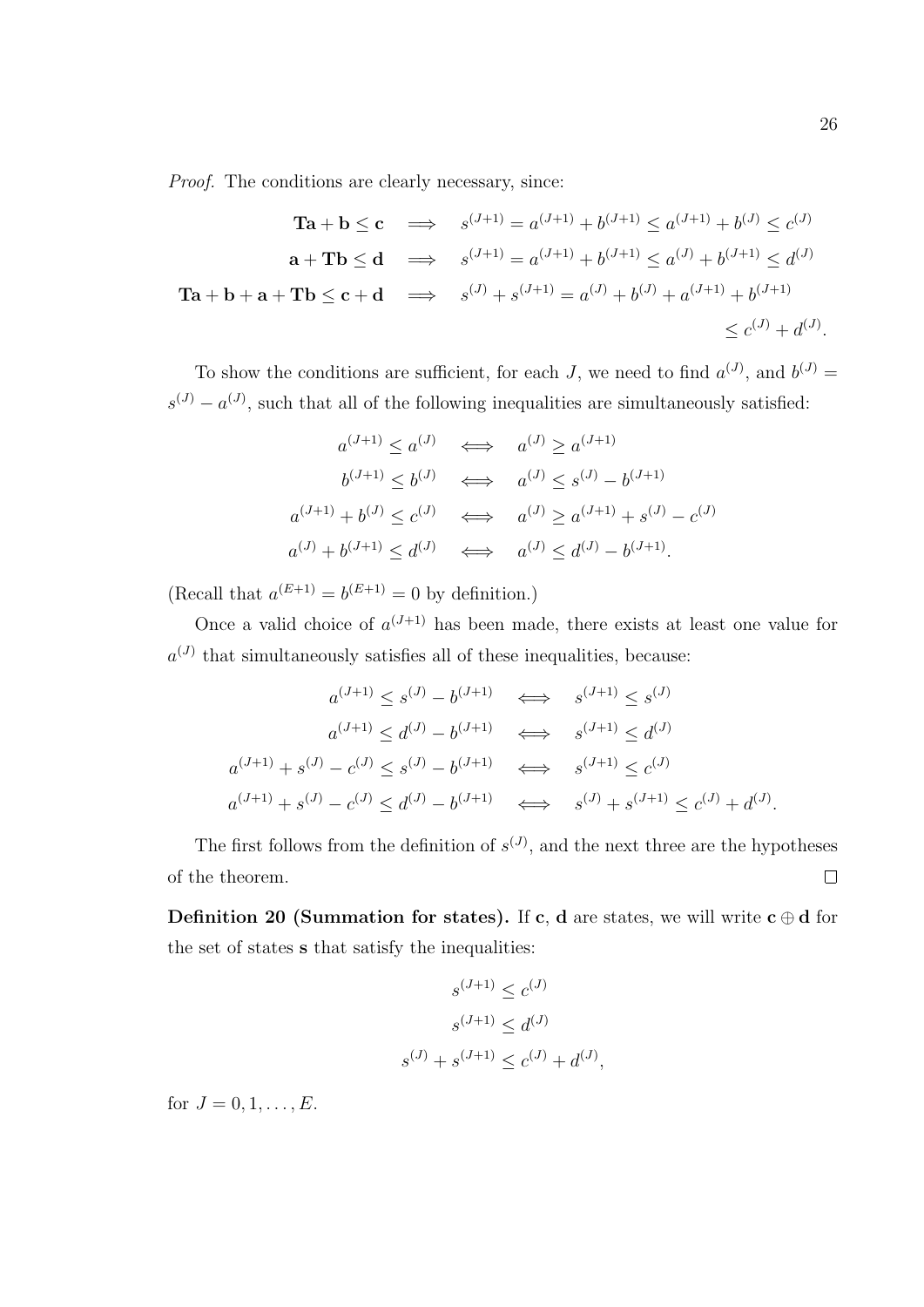Note that if  $s = a + b$ , then  $s \in (Ta + b) \oplus (a + Tb)$ . But  $c \oplus d$  is well-defined even if there is no pair of states **a**, **b** such that  $c = Ta + b$  and  $d = a + Tb$ , as will often be the case.

Corollary 3. If c, d are winning  $(N-1)$ -states, and  $s \in c \oplus d$ , then s is a winning N-state.

Corollary 4. If  $s = a + b$ ,  $Ta + b \leq c$ , and  $a + Tb \leq d$ , then  $s \in c \oplus d$ .

#### 3.2 Summation rule for state sequences

Theorem 11 (Summation theorem for state sequences). Given state sequences s, c, d, the following are necessary and sufficient conditions for the existence of state sequences **a**, **b** such that  $\mathbf{s} = \mathbf{a} + \mathbf{b}$ ,  $\mathbf{T}\mathbf{a} + \mathbf{b} \leq \mathbf{c}$ , and  $\mathbf{a} + \mathbf{T}\mathbf{b} \leq \mathbf{d}$ .

$$
s^{(J+1)} \le c^{(J)}
$$
  

$$
s^{(J+1)} \le d^{(J)}
$$
  

$$
s^{(J)} + s^{(J+1)} \le c^{(J)} + d^{(J)},
$$

for all  $J \leq E$ . (Note that  $s^{(E+1)}$  is zero by definition.)

Proof. The proof is exactly the same as for Theorem 10, but now we consider all values of  $J \leq E$ , instead of just  $J = 0, 1, \ldots, E$ . □

Definition 21 (Summation for state sequences). If c, d are state sequences, we will write  $c \oplus d$  for the set of state sequences s that satisfy the inequalities:

$$
s^{(J+1)} \le c^{(J)}
$$
  

$$
s^{(J+1)} \le d^{(J)}
$$
  

$$
s^{(J)} + s^{(J+1)} \le c^{(J)} + d^{(J)},
$$

for all  $J \leq E$ .

Corollary 5. If c, d are winning  $(N-1)$ -state sequences, and  $s \in c \oplus d$ , then s is a winning N-state sequence.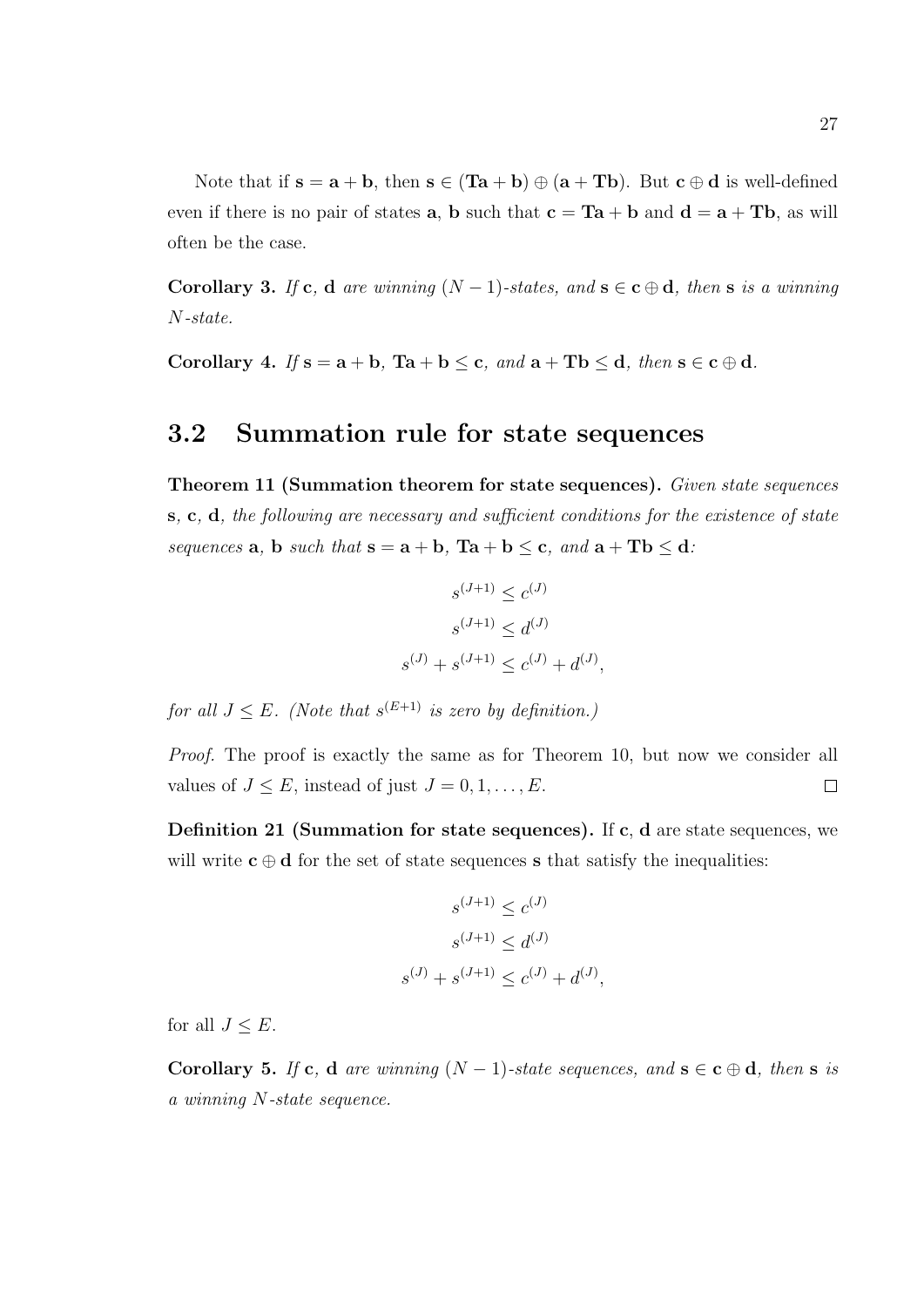#### 3.3 Game trees for states

One of our goals is to prove that certain states are winning N-states. Each such state will demonstrate the existence of an optimal adaptive block code for a particular choice of code parameters.

To do this, we will construct game trees. We know that we can prove that a state s is a winning N-state by writing  $s = a + b$  and proving that  $Ta + b$  and  $a + Tb$  are winning  $(N-1)$ -states. Or, more generally, we can use Corollary 3. In this case, we need to exhibit **c**, **d** which are winning  $(N-1)$ -states, such that  $s \in c \oplus d$ .

In order to show that any state is a winning state this way, we have to have some winning states to start with. We have four sorts of states that we have previously shown to be winning N-states for appropriate choices of N: singlets (Section 2.5), doublets (Theorem 5), zero-error states (Theorem 6), and Fibonacci states (Section 2.12). Given two such winning N-states, we can then show that some other states are winning  $(N + 1)$ -states by using Corollary 3. Given two winning  $(N + 1)$ -states, we can show that another state is a winning  $(N+2)$ -state, and so on.

We will represent this process of inference by a binary tree. If we check that each leaf is provably a winning  $N$ -state for the value of  $N$  at that leaf, and that each non-leaf satisfies Definition 20 with respect to its children, then we have a proof that the root of the tree is a winning N-state.

Definition 22 (Game tree of states). A game tree of states is a finite binary tree in which each node contains a state **s** and an integer  $N \geq 0$ . At each leaf,  $(\mathbf{s}, N)$ , s is provably a winning N-state: either a singlet, or a doublet (Theorem 5), or a zero-error state (Theorem 6), or a Fibonacci state (Theorem 9). Each non-leaf node,  $(s, N)$ , has precisely two children,  $(c, N - 1)$  and  $(d, N - 1)$ , such that  $s \in c \oplus d$ .

**Theorem 12 (Game tree theorem for states).** For every node  $(s, N)$  in a valid game tree of states,  $s$  is a winning N-state.

Proof. At each leaf, s is provably a winning N-state, by the definition of the game tree. At each other node, Corollary 3 shows that the theorem holds at that node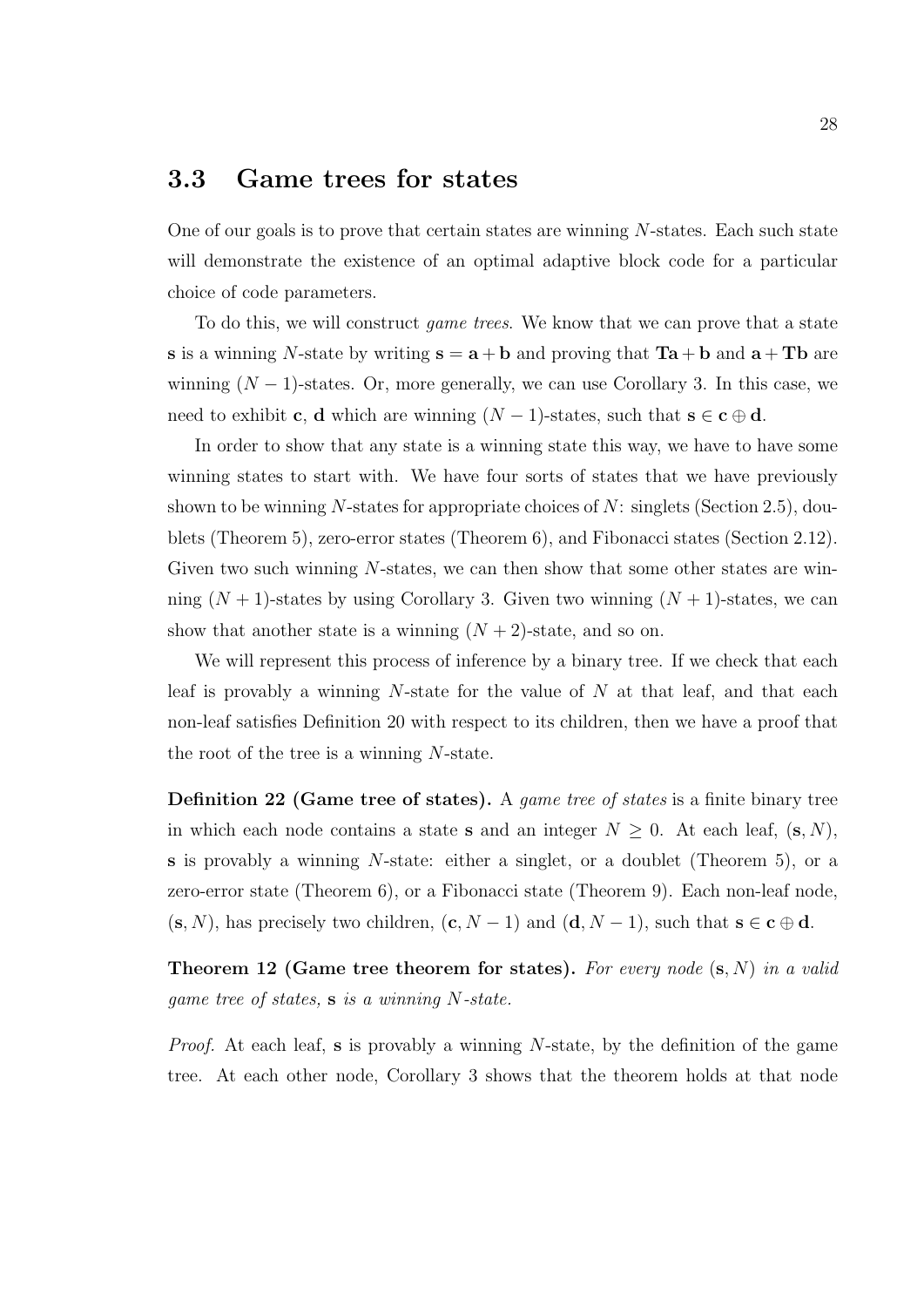given that it holds at each child node. By induction on the tree, the theorem holds at every node.  $\Box$ 

In practice, many of the nodes with the same value N may contain the same state. In that case, we can collapse the tree so that we have only a single node with that state and value, and it is the child of several different parent nodes. It may also be the case that both children of a given node are equal, and again we can make them the same node. In this manner, we can greatly reduce the number of distinct nodes required to represent a proof that a given state is a winning N-state.

## 3.4 Game trees for state sequences

Another goal is to prove that certain infinite state sequences are winning N-state sequences. Each such state sequence will demonstrate the existence of optimal adaptive block codes for an infinite collection of parameter choices.

In order to show that any state sequence is a winning state sequence, we have to have some winning state sequences to start with. For this purpose we will rely on the Fibonacci state sequences of Theorem 9. Given two such winning N-state sequences, we can then show that some other state sequences are winning  $(N+1)$ -state sequences by using Corollary 5. Given two winning  $(N + 1)$ -state sequences, we can show that another state is a winning  $(N + 2)$ -state sequence, and so on.

We can also represent this process of inference by a binary tree. If we check that each leaf is provably a winning  $N$ -state sequence for the value of  $N$  at that leaf, and that each non-leaf satisfies Definition 21 with respect to its children, then we have a proof that the root of the tree is a winning N-state sequence.

Definition 23 (Game tree of state sequences). A game tree of state sequences is a finite binary tree in which each node contains a state sequence s and an integer N. At each leaf,  $(s, N)$ , s satisfies the criteria of Section 2.12. Each non-leaf node,  $(s, N)$ , has precisely two children,  $(c, N - 1)$  and  $(d, N - 1)$ , such that  $s \in c \oplus d$ .

Theorem 13 (Game tree theorem for state sequences). For every node  $(s, N)$ in a valid game tree of state sequences,  $s$  is a winning N-state sequence.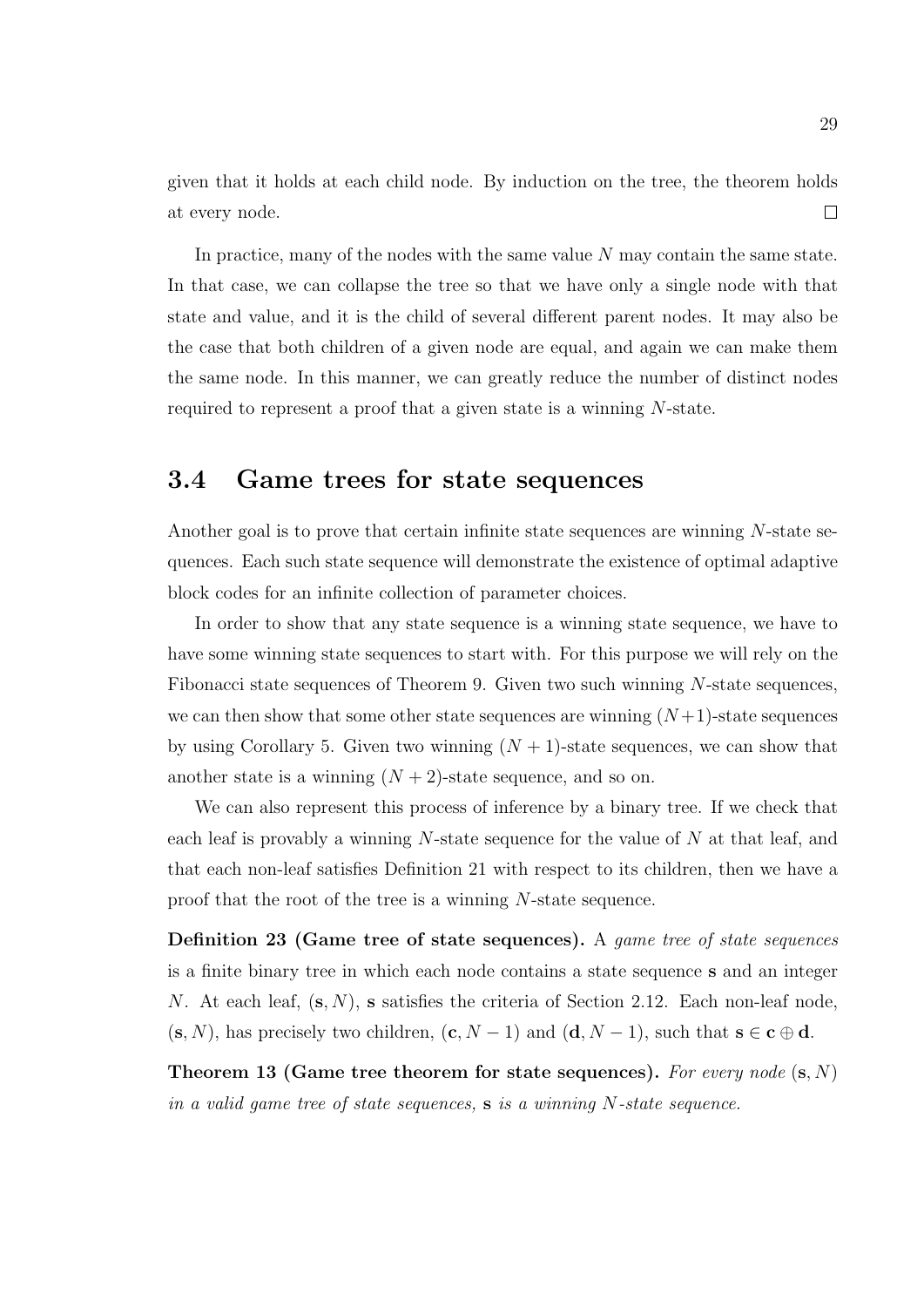*Proof.* At each leaf, s is provably a winning  $N$ -state sequence, by the definition of the game tree. At each other node, Corollary 5 shows that the theorem holds at that node given that it holds at each child node. By induction on the tree, the theorem holds at every node.  $\Box$ 

In practice, many of the nodes with the same value  $N$  may contain the same state sequence. In that case, we can collapse the tree so that we have only a single node with that state sequence and value, and it is the child of several different parent nodes. It may also be the case that both children of a given node are equal, and again we can make them the same node. In this manner, we can greatly reduce the number of distinct nodes required to represent a proof that a given state sequence is a winning N-state sequence.

## 3.5 Truncated state sequences

There is a practical problem with constructing game trees for state sequences: each node is supposed to contain an infinite state sequence, which would require infinite storage.

Fortunately, in some cases we can truncate the state sequences in a given game tree and still prove that the root node is a winning N-state sequence. Suppose that we have a state sequence with only finitely many nonzero coefficients:  $s =$  $(\ldots, 0, 0, 0; s_0, s_1, \ldots, s_E)$ . Suppose further that we have a game tree in the sense of Section 3.3 which proves that the state  $s_0 = (s_0, s_1, \ldots, s_E)$  is a winning N-state. Then, under certain additional conditions, we can conclude from that tree that s is a winning N-state sequence.

Theorem 14 (Truncated game tree theorem). Consider a game tree of states, with root  $(\mathbf{s}_0, N)$ , where  $\mathbf{s}_0 = (s_0, s_1, \ldots, s_E)$  and  $M = s^{(0)}$ . Suppose that each node,  $(\mathbf{t}_0, N')$  contains a winning N'-state  $\mathbf{t}_0$ . And suppose that each leaf,  $(\mathbf{t}_0, N')$ , contains a winning N'-state  $t_0$  that can be extended to a winning N'-state sequence  $t$  such that  $t^{(-1)} \geq M$ . Then  $\mathbf{s} = (\ldots, 0, 0, 0; s_0, s_1, \ldots, s_E)$  is a winning N-state sequence.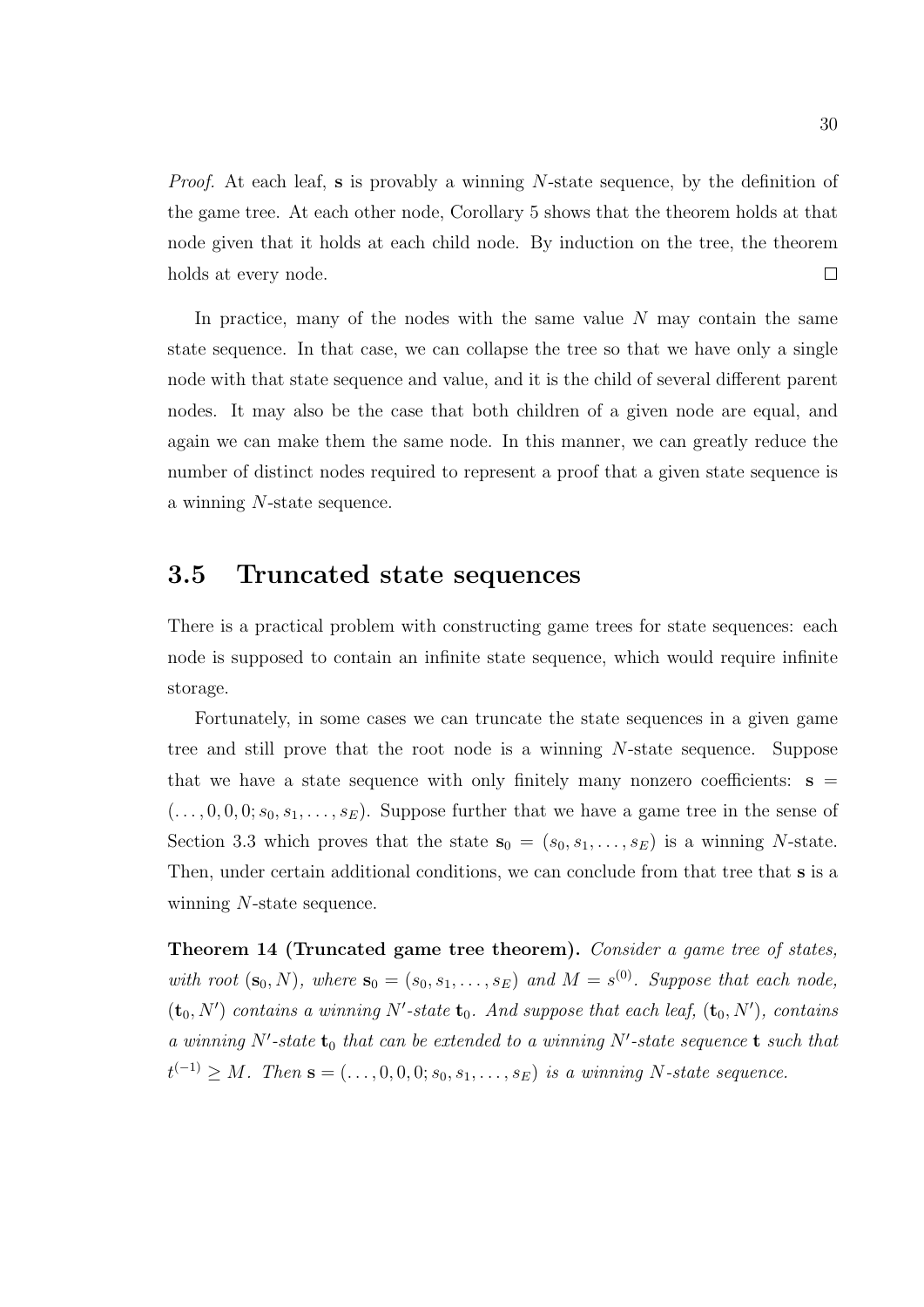Proof. From the given game tree of states, construct a game tree of state sequences as follows. Replace each node  $(\mathbf{t}_0, N')$ , containing a state  $\mathbf{t}_0$ , with a node  $(\mathbf{t}, N)$ , containing a state sequence t, such that:

$$
t^{(J)} = \begin{cases} \min(t_0^{(J)}, M) & \text{if } J \ge 0, \\ M & \text{if } J < 0, \end{cases}
$$

The root of the new tree is  $(s, N)$ , by construction. At each leaf node  $(t, N')$ , the constructed state sequence  $t$  is dominated by the state sequence provided in the hypothesis of the theorem, so is a winning  $N'$ -state sequence.

It remains to show that Definition 21 holds at each node that is not a leaf. Consider such a node,  $(\mathbf{t}, N')$ , with children  $(\mathbf{c}, N' - 1)$ ,  $(\mathbf{d}, N' - 1)$ . The given game tree of states had corresponding nodes  $(\mathbf{t}_0, N')$ ,  $(\mathbf{c}_0, N' - 1)$ ,  $(\mathbf{d}_0, N' - 1)$ , with  $\mathbf{t}_0 \in \mathbf{c}_0 \oplus \mathbf{d}_0$ . From Definition 20, we know that:

$$
t_0^{(J+1)} \le c_0^{(J)}
$$
  

$$
t_0^{(J+1)} \le d_0^{(J)}
$$
  

$$
t_0^{(J)} + t_0^{(J+1)} \le c_0^{(J)} + d_0^{(J)},
$$

for  $J = 0, 1, ..., E$ . For  $J \leq -1$ :

$$
t^{(J+1)} \le M = c^{(J)}
$$

$$
t^{(J+1)} \le M = d_0^{(J)}
$$

$$
t^{(J)} + t^{(J+1)} \le 2M = c_0^{(J)} + d_0^{(J)}.
$$

For  $J \geq 0$ :

$$
t^{(J+1)} = \min(t_0^{(J+1)}, M) \le \min(c_0^{(J)}, M) = c^{(J)}
$$

$$
t^{(J+1)} = \min(t_0^{(J+1)}, M) \le \min(d_0^{(J)}, M) = d^{(J)}
$$

$$
t^{(J)} + t^{(J+1)} = \min(t_0^{(J)}, M) + \min(t_0^{(J+1)}, M)
$$

$$
\le \min(c_0^{(J)}, M) + \min(d_0^{(J)}, M) = c^{(J)} + d^{(J)}.
$$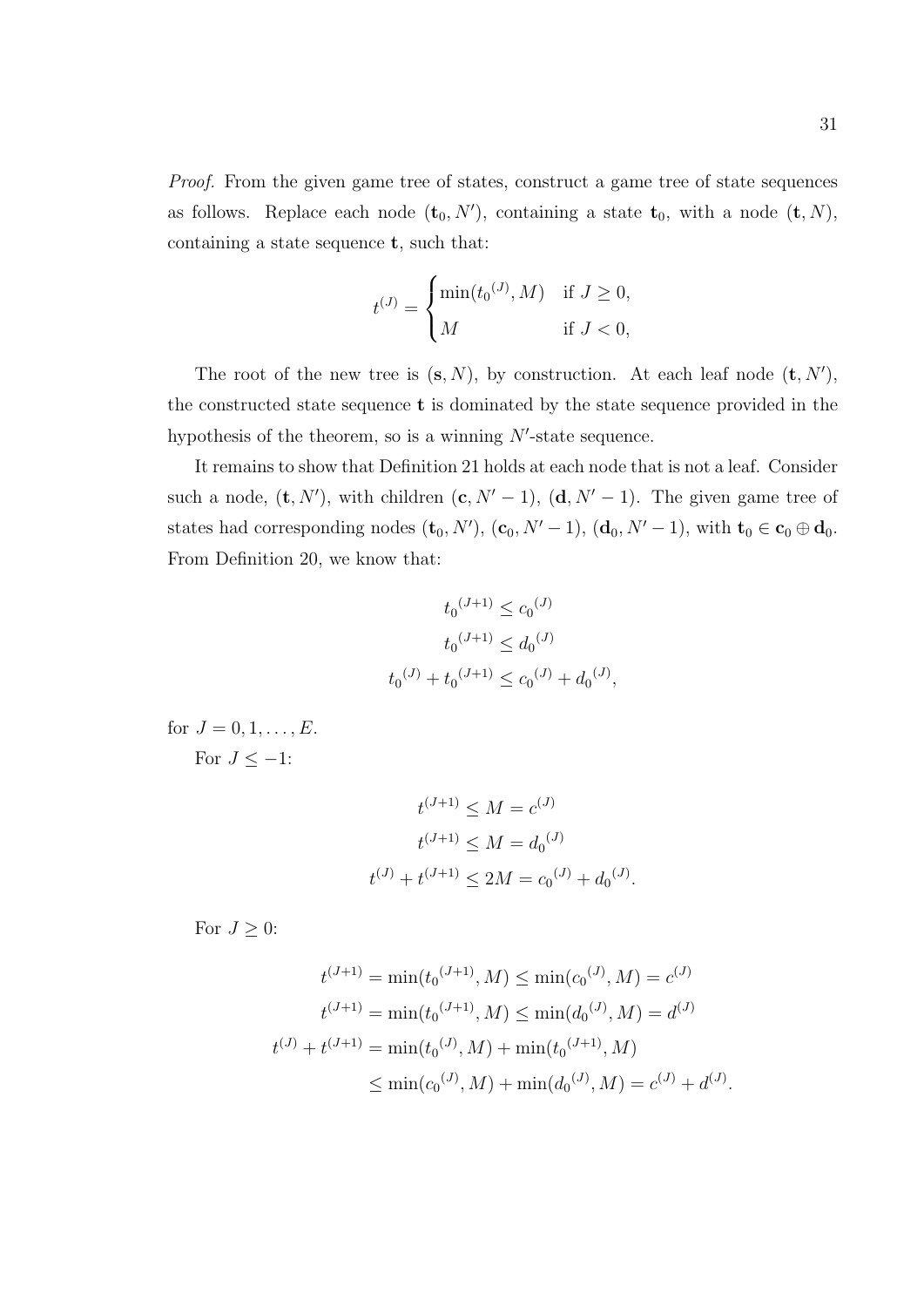Thus all the conditions of Definition 21 are satisfied, so  $t \in c \oplus d$ .

Since this holds at every non-leaf node, and every leaf node contains a winning  $N'$ -state sequence, the constructed game tree is a valid game tree of state sequences, so s is a winning N-state sequence.  $\Box$ 

### 3.6 Losing states

We have previously stated two criteria by which to show that an N-state is a losing N-state (i.e., not a winning N-state). One is the volume bound of Section 2.5, and the other is the translation bound of Section 2.10. For our characterization of optimal adaptive block codes, we need some additional results to show that certain N-states are losing N-states. Because we cannot always divide a state exactly in two, there are N-states which satisfy the volume bound, and yet any potential game tree starting with such a state must violate the volume bound within the first few levels of the tree. The requirement that the states at the first level of the tree must be winning  $(N-1)$ states, the states at the second level of the tree must be winning  $(N-2)$ -states, and so on, translates into a requirement that those states must meet the corresponding volume bounds, if the N-state at the root is to be a winning N-state.

**Theorem 15 (First step).** If  $s = (0, 0, \ldots, 0, 0, s_E)$  is a winning N-state, with  $E > 0$ , then  $\mathbf{t} = (0, 0, \ldots, 0, \lfloor s_E/2 \rfloor, \lceil s_E/2 \rceil)$  is a winning  $(N-1)$ -state. If  $s_E$  is odd, then  $\text{Vol}_N(\mathbf{s}) \leq 2^N - {N-1 \choose E}.$ 

*Proof.* Suppose that  $s = a + b$  where  $c = Ta + b$  and  $d = a + Tb$  are winning  $(N-1)$ -states. Then  $s_E = a_E + b_E$ , so either  $a_E \geq \lceil s_E/2 \rceil$  or  $b_E \geq \lceil s_E/2 \rceil$ . Since  $c^{(E)} = b_E$ ,  $d^{(E)} = a_E$ , and  $c^{(J)} = d^{(J)} = s_E$  for  $J < E$ , either  $\mathbf{t} \leq \mathbf{c}$  or  $\mathbf{t} \leq \mathbf{d}$ . In either case, **t** is a winning  $(N-1)$ -state.

If  $E$  is odd, then

$$
\mathbf{t} = (0, 0, \dots, 0, (s_E - 1)/2, (s_E + 1)/2)
$$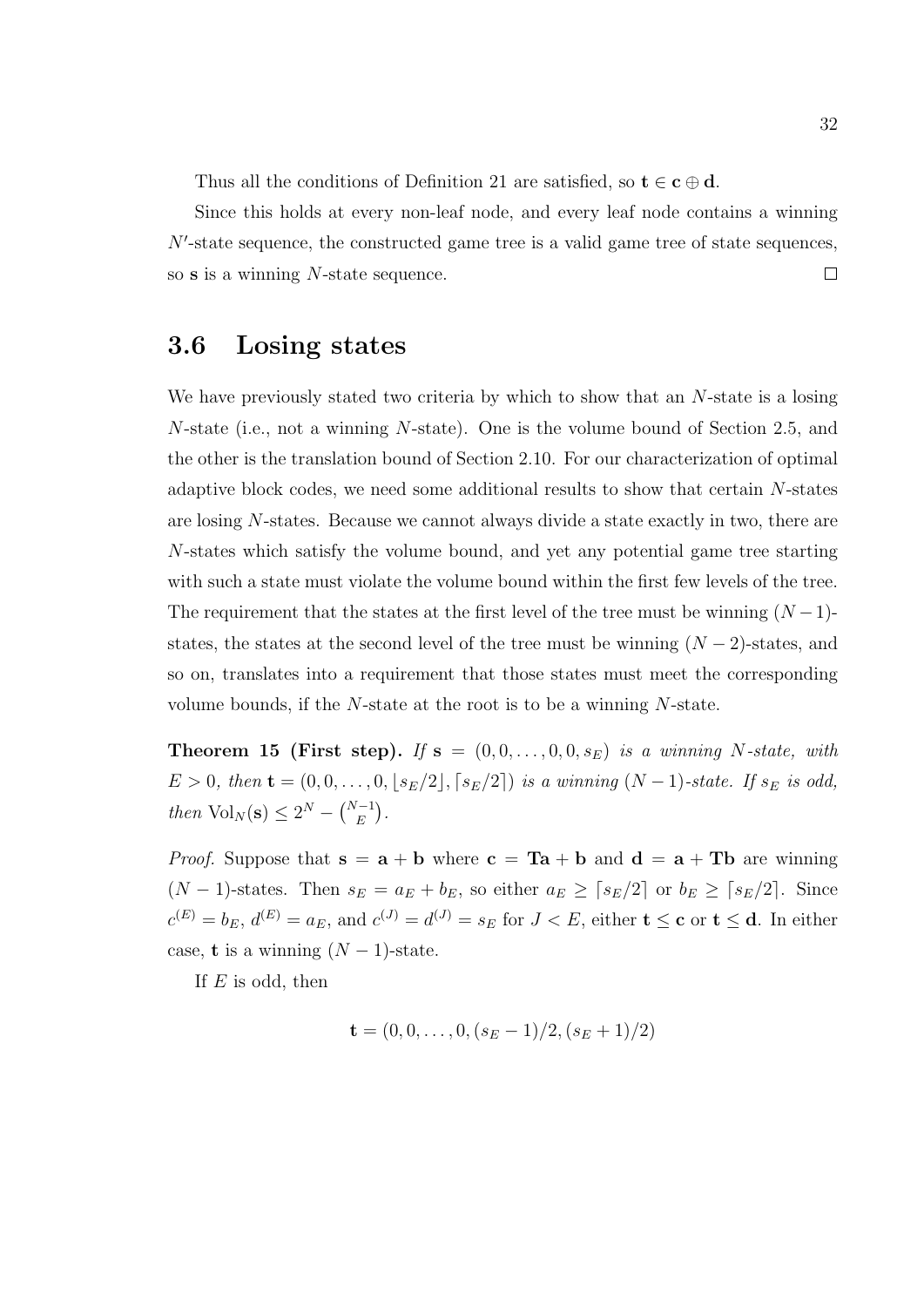is a winning  $(N - 1)$ -state, so:

$$
\text{Vol}_{N-1}(\mathbf{t}) = \frac{s_E - 1}{2} \sum_{J=0}^{E-1} {N-1 \choose E} + \frac{s_E + 1}{2} \sum_{J=0}^{E-1} {N-1 \choose J}
$$

$$
= s_E \sum_{J=0}^{E-1} {N-1 \choose J} + \frac{s_E + 1}{2} {N-1 \choose E}
$$

$$
\leq 2^{N-1}.
$$

Then:

$$
\text{Vol}_N(\mathbf{s}) = s_E \sum_{J=0}^E {N \choose J} \n= s_E \sum_{J=0}^E {N-1 \choose J} + s_E \sum_{J=0}^E {N-1 \choose J-1} \n= 2s_E \sum_{J=0}^{E-1} {N-1 \choose J} + s_E {N-1 \choose E} \n= 2 \text{Vol}_{N-1}(\mathbf{t}) - {N-1 \choose E} \n\le 2 \cdot 2^{N-1} - {N-1 \choose E}.
$$

 $\Box$ 

Theorem 16 (Second step). Suppose that  $\mathbf{s} = (0, 0, \ldots, 0, 0, s_{E-1}, s_E)$  is a winning N-state, with  $E > 1$ . Let  $g = \gcd\left(\binom{N-1}{E}, \binom{N-1}{E-1}\right)$ . Write  $\binom{N-1}{E} = kg$  and  $\binom{N-1}{E-1} = \ell g$ . Suppose that  $s_E k + s_{E-1} \ell$  is odd. Then  $Vol_N(\mathbf{s}) \leq 2^N - g$ .

*Proof.* Write  $s = a + b$  such that  $Ta + b$  and  $a + Tb$  are winning  $(N - 1)$ -states. By conservation of volume,  $Vol_{N-1}(\mathbf{Ta} + \mathbf{b}) + Vol_{N-1}(\mathbf{a} + \mathbf{Tb}) = Vol_N(\mathbf{s})$ . Without loss of generality, assume  $\text{Vol}_{N-1}(\mathbf{a} + \mathbf{Tb}) \geq \text{Vol}_N(\mathbf{s})/2$ . Let  $\delta_E = 2a_E - s_E$  and  $\delta_{E-1} = 2a_{E-1} - s_{E-1}$ . Then:

$$
\mathbf{a} + \mathbf{T} \mathbf{b} = (0, 0, \dots, 0, (s_{E-1} - \delta_{E-1})/2, (s_E + s_{E-1} - \delta_E + \delta_{E-1})/2, (s_E + \delta_E)/2),
$$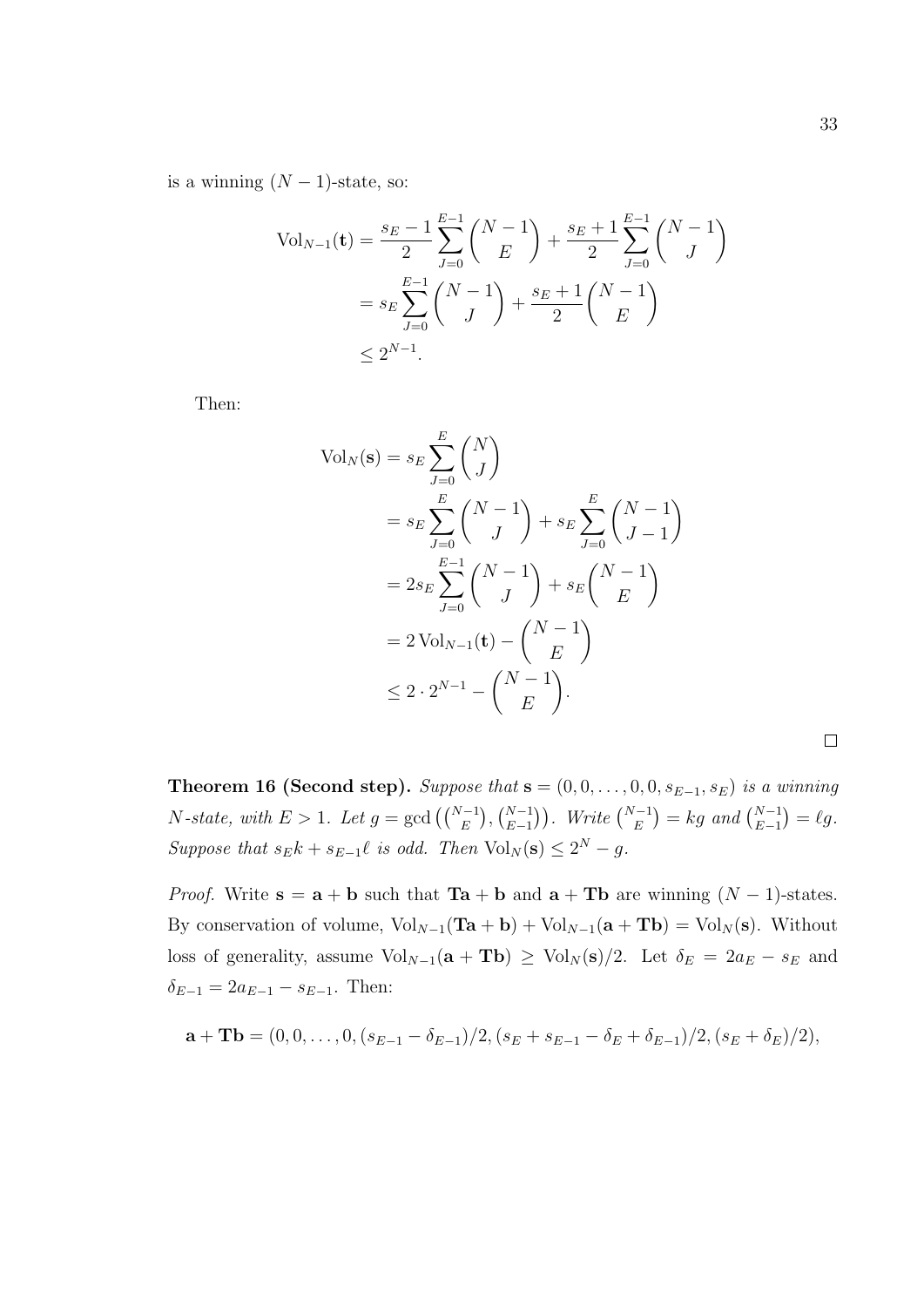$$
\text{Vol}_{N-1}(\mathbf{a} + \mathbf{T}\mathbf{b}) = s_{E-1} \sum_{J=0}^{E-2} {N-1 \choose J} + \frac{s_{E-1} + \delta_{E-1}}{2} {N-1 \choose E-1} + s_E \sum_{J=0}^{E-1} {N-1 \choose J} + \frac{s_E + \delta_E}{2} {N-1 \choose E}.
$$

Then:

$$
\text{Vol}_N(\mathbf{s}) = s_{E-1} \sum_{J=0}^{E-1} {N \choose J} + s_E \sum_{J=0}^E {N \choose J} \n= 2s_{E-1} \sum_{J=0}^{E-2} {N-1 \choose J} + s_{E-1} {N-1 \choose E-1} + 2s_E \sum_{J=0}^{E-1} {N-1 \choose J} + s_E {N-1 \choose E} \n= 2 \text{Vol}_{N-1}(\mathbf{a} + \mathbf{T}\mathbf{b}) - \delta_{E-1} {N-1 \choose E-1} - \delta_E {N-1 \choose E} \n= 2 \text{Vol}_{N-1}(\mathbf{a} + \mathbf{T}\mathbf{b}) - g(\delta_E k + \delta_{E-1} \ell).
$$

But  $\delta_E \equiv s_E \pmod{2}$  and  $\delta_{E-1} \equiv s_{E-1} \pmod{2}$ , so

$$
\delta_E k + \delta_{E-1} \ell \equiv s_E k + s_{E-1} \ell \equiv 1 \pmod{2},
$$

so  $\delta_E k + \delta_{E-1}\ell$  is not zero. Since  $Vol_{N-1}({\bf a} + {\bf Tb}) \geq Vol_N({\bf s})/2$ ,  $\delta_E k + \delta_{E-1}\ell$  must be a positive integer, so  $\text{Vol}_N(\mathbf{s}) \leq 2 \text{Vol}_{N-1}(\mathbf{a} + \mathbf{Tb}) - g \leq 2^N - g$ .  $\Box$ 

## 3.7 A three-step losing state

We want to demonstrate one more losing state, not covered by Theorem 15 or Theorem 16 of the previous section. Rather than generalize to other states, we will consider only the specific result we need. Of course, a generalization of this calculation would be possible.

Theorem 17 (Three-step theorem). The 37-state

$$
\mathbf{s} = (0, 0, 0, 0, 0, 0, 48475)
$$

is a losing 37-state.

so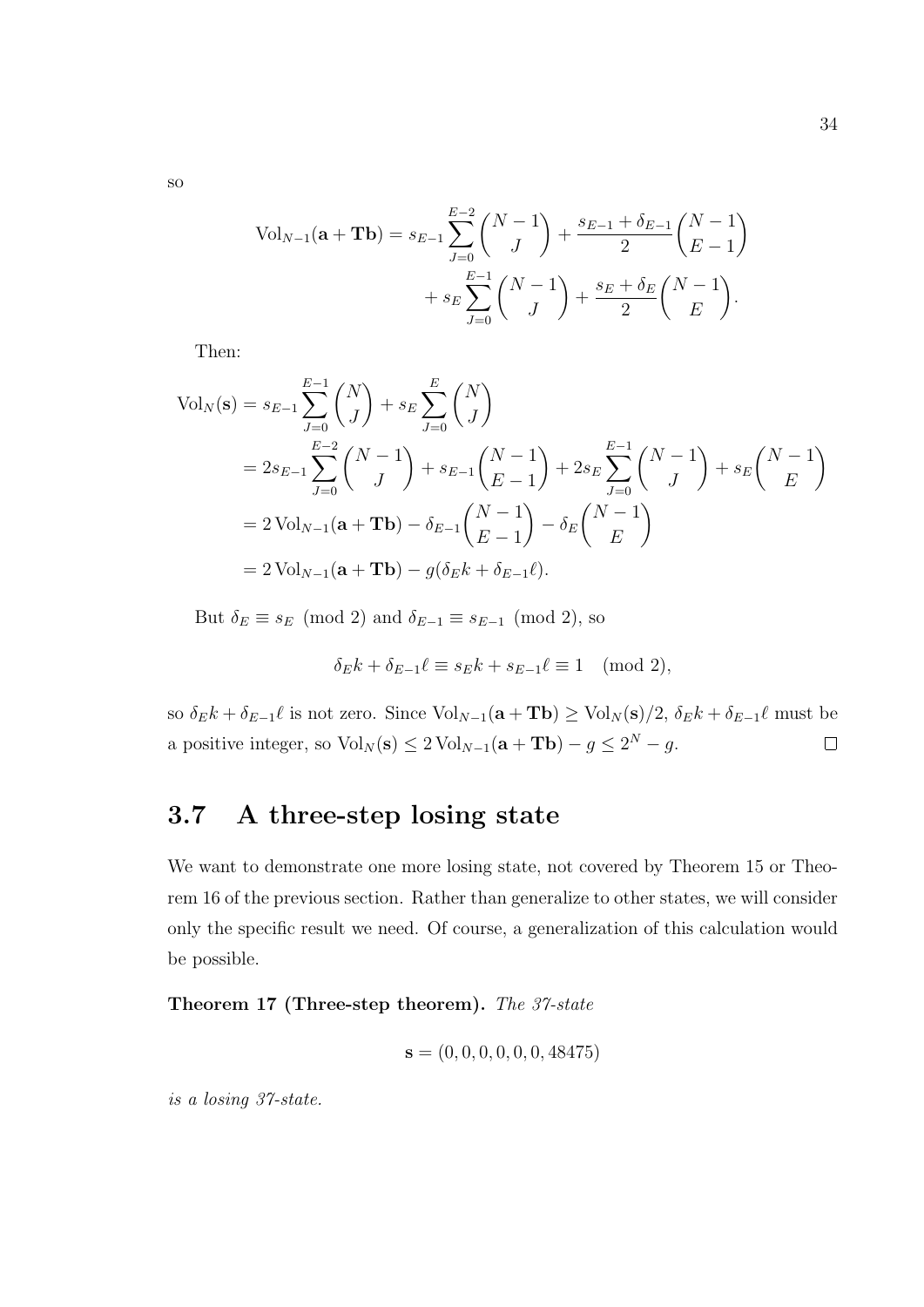Proof. Assume that s is a winning 37-state. Then, by Theorem 15,

$$
\mathbf{t} = (0, 0, 0, 0, 0, 24237, 24238)
$$
  
Vol<sub>36</sub>( $\mathbf{t}$ ) = 68719133896 < 68719476736 = 2<sup>36</sup>

is a winning 36-state. So there exist **a**, **b** such that  $t = a + b$  and  $Ta + b$ ,  $a + Tb$ are winning 35-states. Choose  $\delta_5$ ,  $\delta_6$  such that:

$$
\mathbf{a} = (0, 0, 0, 0, 0, (24237 - \delta_5)/2, (24238 - \delta_6)/2)
$$
  

$$
\mathbf{b} = (0, 0, 0, 0, 0, (24237 + \delta_5)/2, (24238 + \delta_6)/2).
$$

Since  $\text{Vol}_{36}(\mathbf{t}) = \text{Vol}_{35}(\mathbf{Ta} + \mathbf{b}) + \text{Vol}_{35}(\mathbf{a} + \mathbf{Tb})$ , assume without loss of generality that  $\text{Vol}_{35}(\text{Ta} + \text{b}) \geq \text{Vol}_{36}(\text{t})/2$ . So

$$
\mathbf{u} = \mathbf{Ta} + \mathbf{b} = (0, 0, 0, 0, (24237 - \delta_5)/2, (48475 - \delta_6 + \delta_5)/2, (24238 + \delta_6)/2)
$$

$$
Vol_{35}(\mathbf{u}) = 34359566948 + 162316\delta_5 + 811580\delta_6
$$
  
= 34359566948 + 162316(\delta\_5 + 5\delta\_6)

is a winning 35-state. But in order for the elements of  $a$  to be integers,  $\delta_5$  must be odd and  $\delta_6$  must be even, so  $\delta_5 + 5\delta_6$  is odd, and positive since  $Vol_{35}(\mathbf{u}) \geq Vol_{36}(\mathbf{t})/2 =$ 34359566948.

But if  $\delta_5 + 5\delta_6 \geq 3$ , then

$$
Vol_{35}(\mathbf{u}) \ge 34359566948 + 3 \cdot 162316 = 34360053896 > 34359738368 = 2^{35}.
$$

So  $\delta_5 + 5\delta_6 = 1$ , so  $\delta_5 = 1 - 5\delta_6$ , so

$$
\mathbf{u} = (0, 0, 0, 0, (24236 + 5\delta_6)/2, (48476 - 6\delta_6)/2, (24238 + \delta_6)/2)
$$
  
Vol<sub>35</sub>(**u**) = 34359566948 + 162316 = 34359729264

is a winning 35-state. So there exist c, d such that  $u = c + d$  and  $Tc + d$ ,  $c + Td$ are winning 34-states. Choose  $\epsilon_4, \epsilon_5, \epsilon_6$  such that:

$$
\mathbf{c} = (0, 0, 0, 0, (24236 + 5\delta_6 - \epsilon_4)/4, (48476 - 6\delta_6 - \epsilon_5)/4, (24238 + \delta_6 - \epsilon_6)/4)
$$
  

$$
\mathbf{d} = (0, 0, 0, 0, (24236 + 5\delta_6 + \epsilon_4)/4, (48476 - 6\delta_6 + \epsilon_5)/4, (24238 + \delta_6 + \epsilon_6)/4).
$$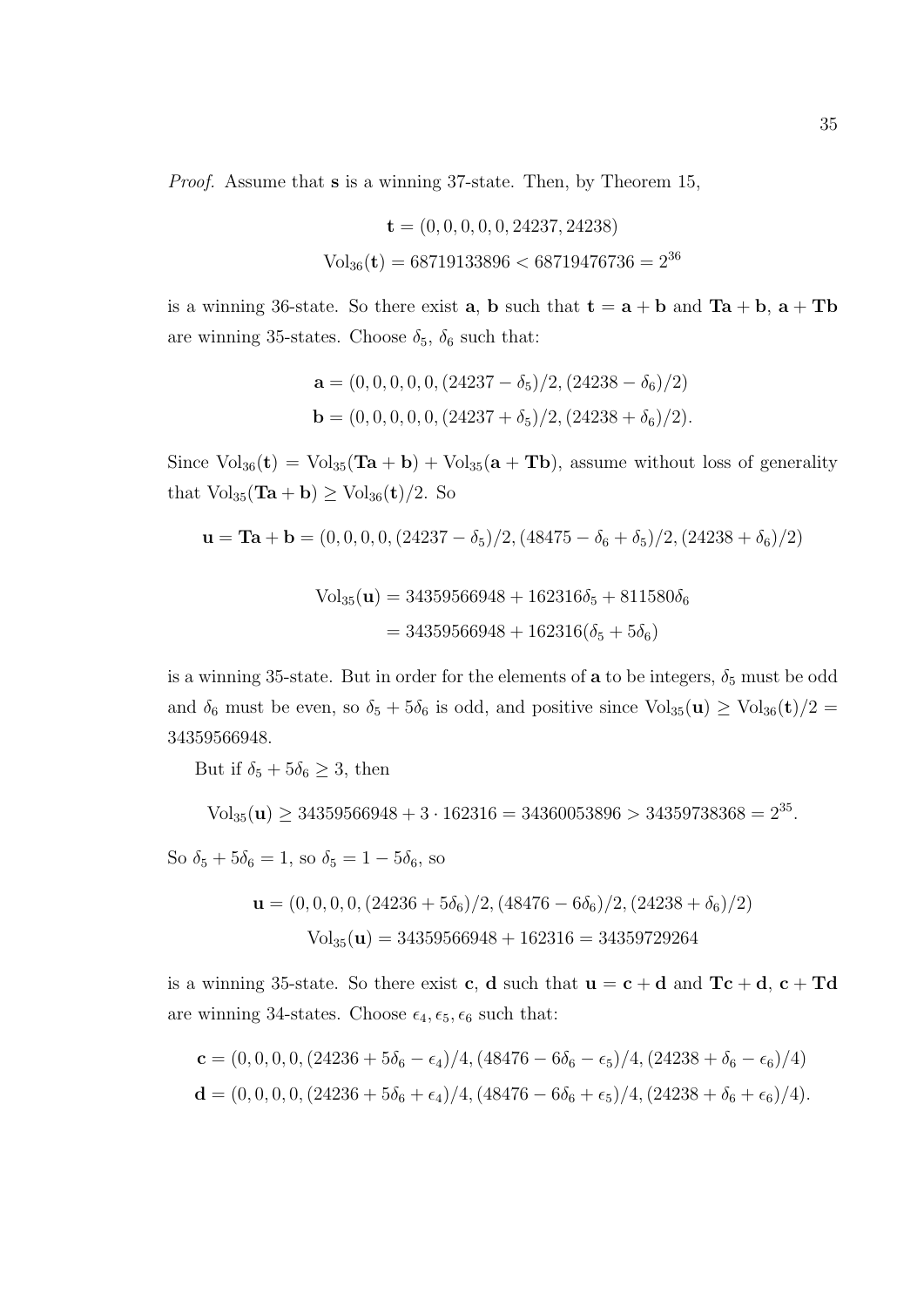Since  $Vol_{35}(u) = Vol_{34}(Tc + d) + Vol_{34}(c + Td)$ , assume without loss of generality that  $\text{Vol}_{34}(\text{Tc} + \text{d}) \geq \text{Vol}_{35}(\text{u})/2$ . So

$$
\mathbf{v} = \mathbf{T}\mathbf{c} + \mathbf{d} = (0, 0, 0, (24236 + 5\delta_6 - \epsilon_4)/4, (72712 - \delta_6 - \epsilon_5 + \epsilon_4)/4,
$$
  

$$
(72714 - 5\delta_6 - \epsilon_6 + \epsilon_5)/4, (24238 + \delta_6 + \epsilon_6)/4)
$$

$$
Vol_{34}(\mathbf{v}) = 17179864632 + 11594\epsilon_4 + 69564\epsilon_5 + 336226\epsilon_6
$$
  
= 17179864632 + 11594(\epsilon\_4 + 6\epsilon\_5 + 29\epsilon\_6).

is a winning 34-state. But in order for the elements of c to be integers,

$$
\epsilon_4 \equiv 24236 + 5\delta_6 \equiv \delta_6 \pmod{4}
$$

$$
\epsilon_5 \equiv 48476 - 6\delta_6 \equiv 2\delta_6 \pmod{4}
$$

$$
\epsilon_6 \equiv 24238 + \delta_6 \equiv 2 + \delta_6 \pmod{4}
$$

$$
\epsilon_4 + 6\epsilon_5 + 29\epsilon_6 \equiv \epsilon_4 + 2\epsilon_5 + \epsilon_6 \equiv 2 + 2\delta_6 \equiv 2 \pmod{4}.
$$

But  $\epsilon_4 + 6\epsilon_5 + 29\epsilon_6$  cannot be negative, since  $Vol_{34}(\mathbf{v}) \geq Vol_{35}(\mathbf{u})/2 = 17179864632$ , so  $\epsilon_4 + 6\epsilon_5 + 29\epsilon_6$  is at least 2, so

$$
Vol_{34}(\mathbf{v}) \ge 17179864632 + 2 \cdot 11594 = 17179887820 > 17179869184 = 2^{34}.
$$

So v cannot be a winning 34-state.

**Corollary 6.** There is no adaptive block code with  $N = 37$ ,  $E = 6$ , and  $M = 48475$ .

$$
\Box
$$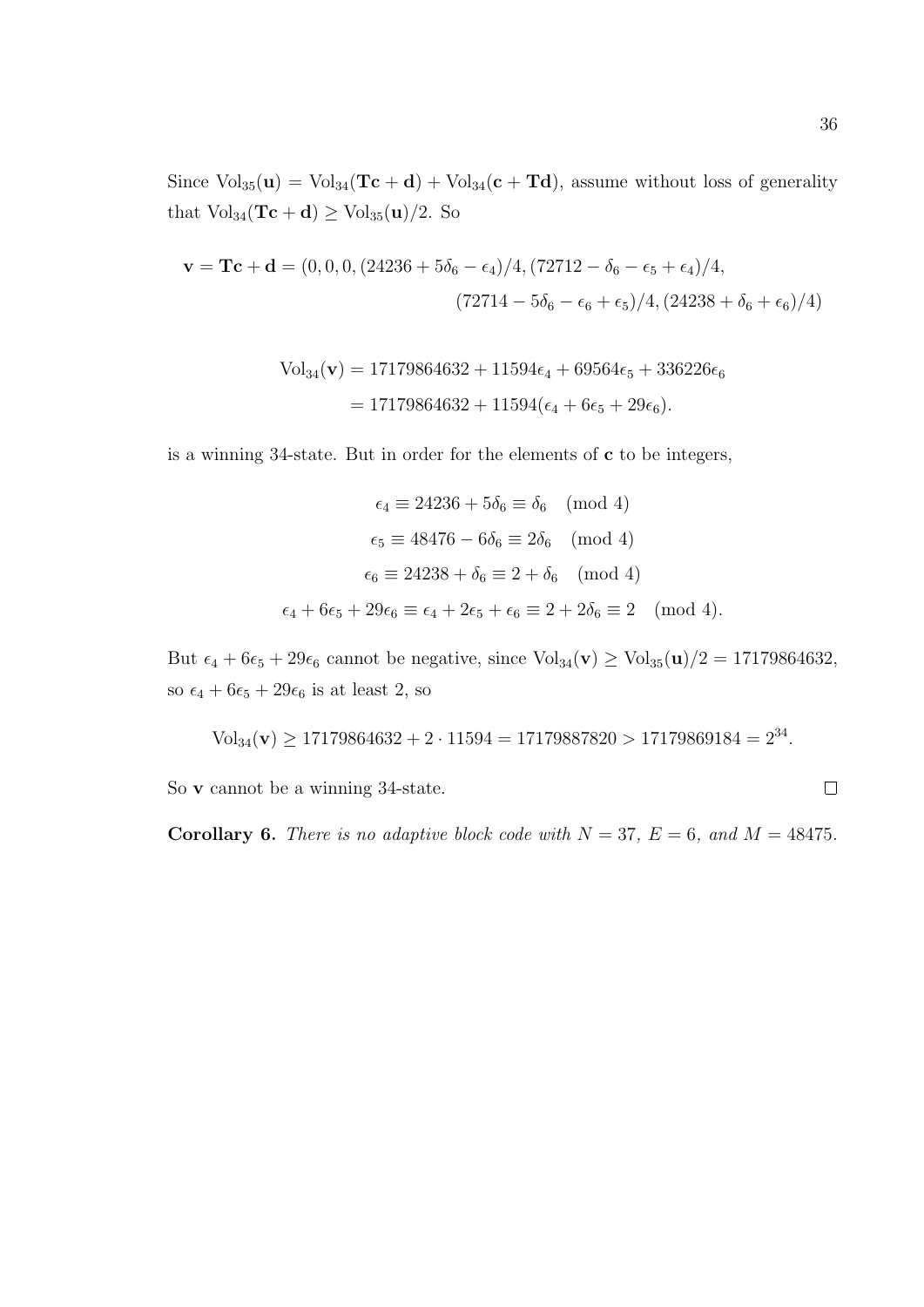## Chapter 4

# Optimal codes

## 4.1 Main Result

When  $M = 1$  or  $M = 2$ , determining when an adaptive error-correcting code exists is trivial; see Sections 2.5 and 2.7. (When  $M = 1$ , the code always exists. When  $M = 2$ , the code exists iff  $N \geq 2E+1$ .) Our main result is to completely determine necessary and sufficient conditions for the existence of adaptive error-correcting codes, for all values of  $M$  up to  $2^{20}$ .

Definition 24 (Optimal code). An optimal adaptive error-correcting code has parameters  $N, E, M$  such that there exists no adaptive error-correcting code with the same value of N and E and a larger value of  $M$ .

Theorem 18 (Optimal codes). The optimal adaptive error-correcting codes with  $3 \leq M \leq 2^{20}$  are precisely those shown in Table 4.1.

Corollary 7 (Main result). If  $3 \leq M \leq 2^{20}$ , there exists an adaptive block code with parameters  $N, E, M$  if and only if  $M$  is less than or equal to the value indexed by N and E in Table 4.1, or if N is greater than the largest value indexed for E in Table 4.1.

The proof combines the techniques of Chapter 3 with a large computation, to construct search trees demonstrating the existence of the codes in Table 4.1. The fact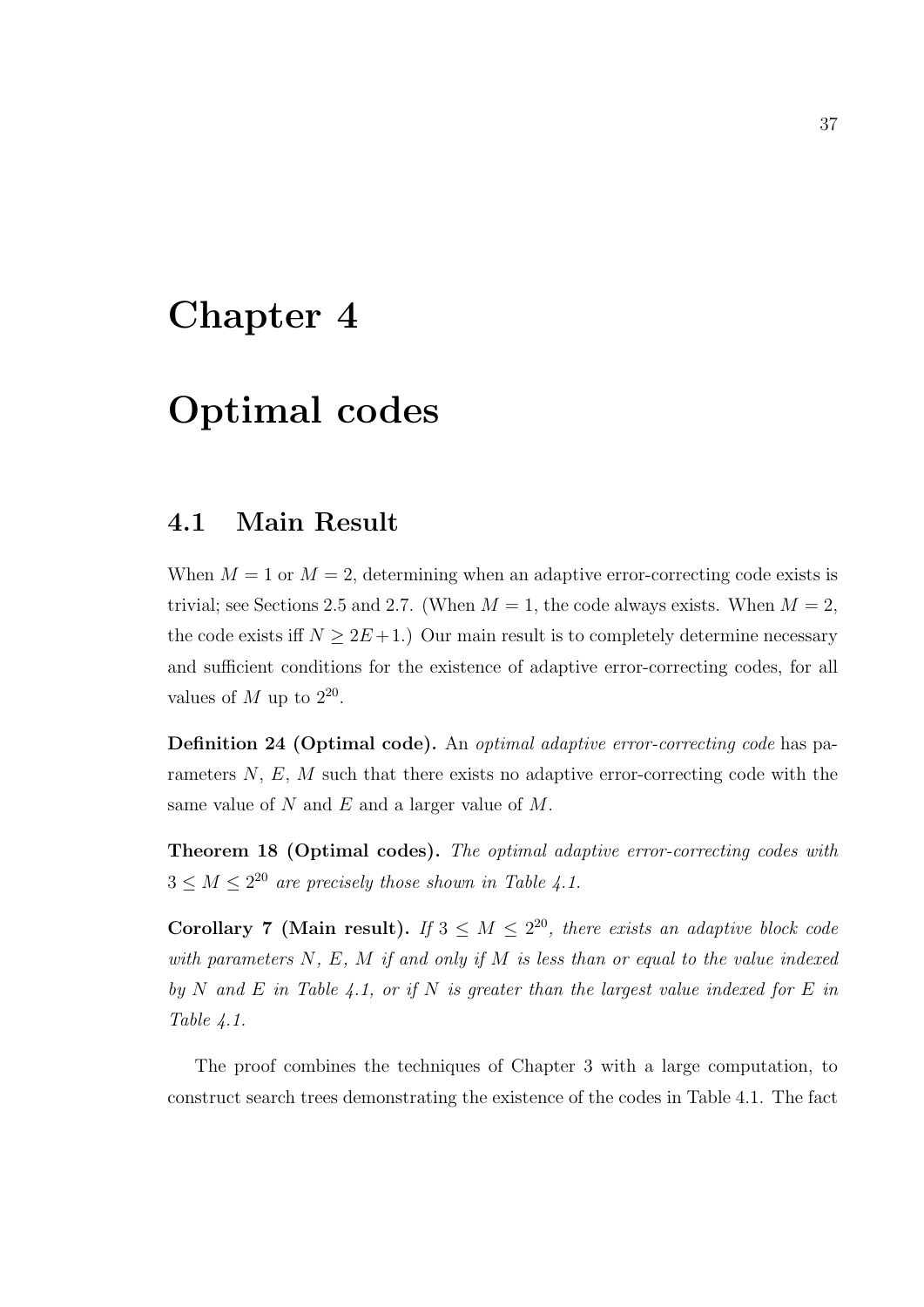| N         | $E=0$          | $E=1$          | $E=2$          | $E=3$          | $E=4$ $E=5$    |                | $E=6$          | $E=7$          | $E=8$   | $E=9$          | $E \geq 10$    |
|-----------|----------------|----------------|----------------|----------------|----------------|----------------|----------------|----------------|---------|----------------|----------------|
| $3E+2$    | $\overline{4}$ | $\overline{4}$ | $\overline{4}$ | $\overline{4}$ | $\overline{4}$ | $\overline{4}$ | $\overline{4}$ | $\overline{4}$ | 4       | $\overline{4}$ | $\overline{4}$ |
| $3E+3$    | 8              | 8              | 8              | 8              | 8              | 8              | 8              | 8              | 8       | 8              | 8              |
| $3E+4$    | 16             | 16             | 16             | 16             | 16             | 16             | 16             | 16             | 16      | 16             | 16             |
| $3E+5$    | 32             | 28             | 28             | 28             | 28             | 28             | 28             | 28             | 28      | 28             | 28             |
| $3E+6$    | 64             | 50             | 50             | 50             | 50             | 50             | 50             | 50             | 50      | 50             | 50             |
| $3E+7$    | 128            | 92             | 88             | 88             | 88             | 88             | 88             | 88             | 88      | 88             | 88             |
| $3E+8$    | 256            | 170            | 154            | 154            | 154            | 154            | 154            | 154            | 154     | 154            | 154            |
| $3E+9$    | 512            | 314            | 270            | 264            | 264            | 264            | 264            | 264            | 264     | 264            | 264            |
| $3E + 10$ | 1024           | 584            | 478            | 451            | 451            | 451            | 451            | 451            | 451     | 451            | 451            |
| $3E + 11$ | 2048           | 1092           | 850            | 776            | 768            | 768            | 768            | 768            | 768     | 768            | 768            |
| $3E + 12$ | 4096           | 2048           | 1524           | 1342           | 1294           | 1294           | 1294           | 1294           | 1294    | 1294           | 1294           |
| $3E + 13$ | 8192           | 3854           | 2744           | 2337           | 2196           | 2192           | 2192           | 2192           | 2192    | 2192           | 2192           |
| $3E + 14$ | 16384          | 7280           | 4968           | 4096           | 3748           | 3662           | 3662           | 3662           | 3662    | 3662           | 3662           |
| $3E + 15$ | 32768          | 13796          | 9038           | 7216           | 6436           | 6154           | 6154           | 6154           | 6154    | 6154           | 6154           |
| $3E+16$   | 65536          | 26214          | 16512          | 12776          | 11110          | 10406          | 10249          | 10249          | 10249   | 10249          | 10249          |
| $3E + 17$ | 131072         | 49932          | 30282          | 22732          | 19282          | 17686          | 17116          | 17116          | 17116   | 17116          | 17116          |
| $3E+18$   | 262144         | 95324          | 55738          | 40622          | 33626          | 30216          | 28734          | 28467          | 28467   | 28467          | 28467          |
| $3E + 19$ | 524288         | 182360         | 102926         | 72884          | 58904          | 51868          | 48474          | 47306          | 47306   | 47306          | 47306          |
| $3E + 20$ | 1048576        | 349524         | 190650         | 131264         | 103620         | 89438          | 82160          | 78986          | 78589   | 78589          | 78589          |
| $3E + 21$ |                | 671088         | 354136         | 237238         | 183005         | 154876         | 139866         | 132474         | 130088  | 130088         | 130088         |
| $3E + 22$ |                |                | 659546         | 430184         | 324416         | 269268         | 239102         | 223138         | 216269  | 215900         | 215900         |
| $3E + 23$ |                |                |                | 782468         | 577124         | 469928         | 410374         | 377388         | 361034  | 356245         | 356245         |
| $3E + 24$ |                |                |                |                | 1030090        | 823076         | 706994         | 640756         | 605094  | 590174         | 590174         |
| $3E + 25$ |                |                |                |                |                |                |                |                | 1017990 | 981464         | 972164         |

Table 4.1: All Optimal Adaptive Codes with  $M \leq 2^{20}$ 

that each code is optimal (i.e., the nonexistence of adaptive codes with larger values of M) in each case follows from the results in Chapter 3.

## 4.2 Upper bounds on M

In order to show that each value in Table 4.1 is optimal, we need to show that increasing M by 1 makes it impossible to construct an adaptive error-correcting code. In each case, the result follows from results in Chapter 3. The symbols in Table 4.2 show which theorem applies in each case:

- V: Theorem 3 (Volume bound)
- 1: Theorem 15 (First step)
- 2: Theorem 16 (Second step)
- 3: Theorem 17 (Third step)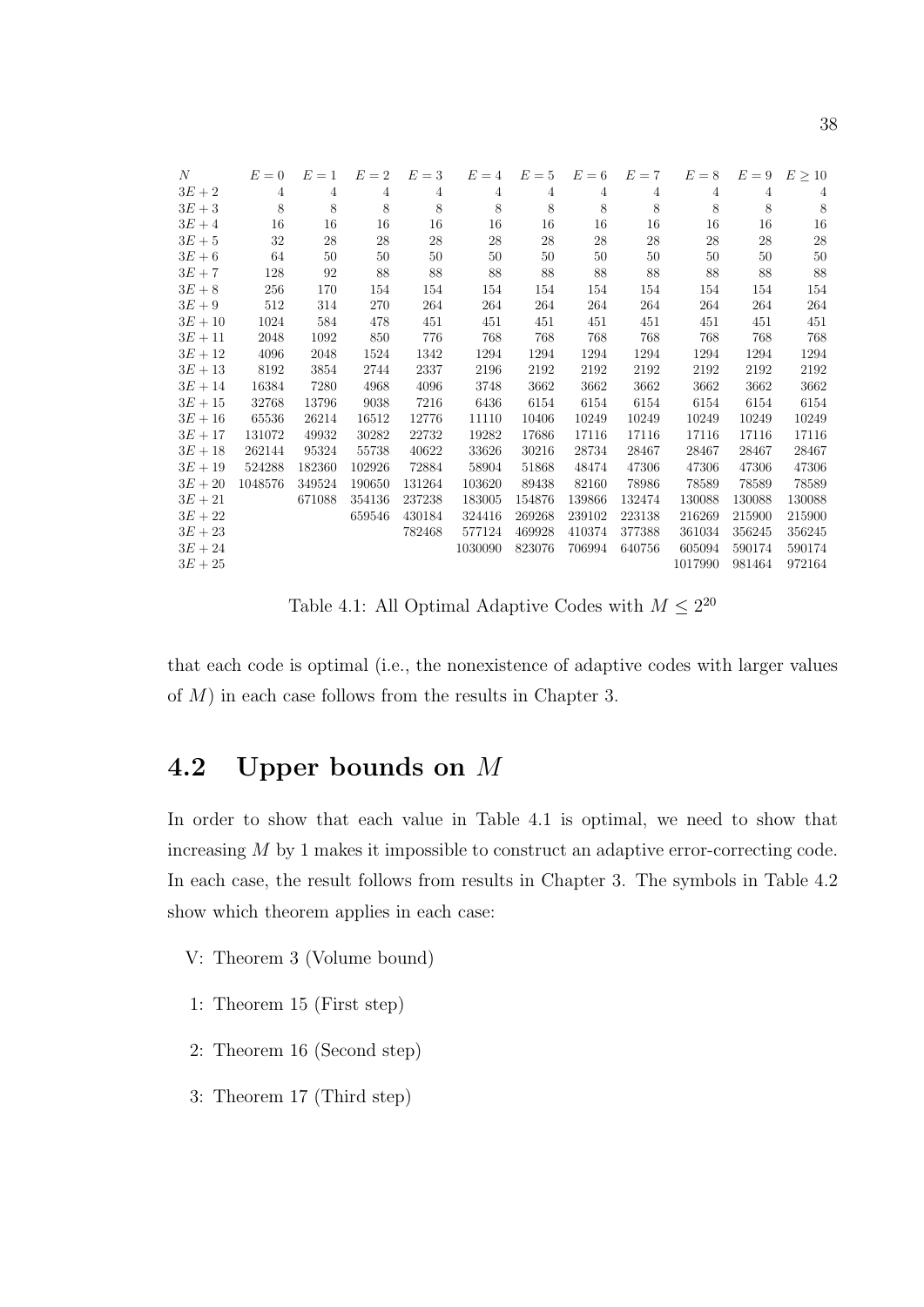| $\boldsymbol{N}$ | $E=0$ | $E=1$        | $E=2$        | $E=3$          | $E=4$          | $E=5$        | $E=6$        | $E=7$       | $E=8$       | $E=9$       | $E \geq 10$ |
|------------------|-------|--------------|--------------|----------------|----------------|--------------|--------------|-------------|-------------|-------------|-------------|
| $3E+2$           | V     | T            | T            | T              | $\mathbf T$    | $\mathbf T$  | $\mathbf T$  | $\mathbf T$ | $\mathbf T$ | $\mathbf T$ | T           |
| $3E+3$           | V     | T            | T            | T              | T              | $\mathbf T$  | $\mathbf T$  | T           | $\mathbf T$ | $\mathbf T$ | $\mathbf T$ |
| $3E+4$           | V     | T            | T            | T              | T              | $\mathbf T$  | T            | T           | $\mathbf T$ | T           | $\mathbf T$ |
| $3E+5$           | V     | V            | T            | T              | $\mathbf T$    | T            | T            | T           | $\mathbf T$ | $\mathbf T$ | $\mathbf T$ |
| $3E+6$           | V     | 1            | T            | T              | $\mathbf T$    | $\mathbf T$  | T            | T           | $\mathbf T$ | $\mathbf T$ | $\mathbf T$ |
| $3E+7$           | V     | 1            | $\mathbf{1}$ | T              | $\mathbf T$    | $\mathbf T$  | T            | T           | $\mathbf T$ | $\mathbf T$ | $\mathbf T$ |
| $3E+8$           | V     | V            | V            | T              | T              | $\mathbf T$  | T            | $\mathbf T$ | $\mathbf T$ | $\mathbf T$ | $\mathbf T$ |
| $3E+9$           | V     | 1            | V            | $\mathbf{1}$   | $\mathbf T$    | $\mathbf T$  | T            | T           | $\mathbf T$ | $\mathbf T$ | $\mathbf T$ |
| $3E+10$          | V     | 1            | V            | V              | T              | T            | T            | T           | T           | $\mathbf T$ | T           |
| $3E+11$          | V     | V            | 1            | V              | $\mathbf{1}$   | $\mathbf T$  | T            | $\mathbf T$ | $\mathbf T$ | $\mathbf T$ | $\mathbf T$ |
| $3E+12$          | V     | V            | V            | V              | 1              | $\mathbf T$  | $\mathbf T$  | $\mathbf T$ | $\mathbf T$ | $\mathbf T$ | $\mathbf T$ |
| $3E + 13$        | V     | 1            | V            | V              | V              | V            | $\mathbf T$  | $\mathbf T$ | $\mathbf T$ | $\mathbf T$ | $\mathbf T$ |
| $3E+14$          | V     | 1            | 1            | V              | V              | V            | T            | $\mathbf T$ | $\mathbf T$ | $\mathbf T$ | $\mathbf T$ |
| $3E+15$          | V     | $\mathbf{1}$ | 1            | V              | V              | $\mathbf{1}$ | $\mathbf T$  | $\mathbf T$ | $\mathbf T$ | T           | $\mathbf T$ |
| $3E+16$          | V     | V            | 1            | $\overline{2}$ | 1              | $\mathbf{1}$ | V            | $\mathbf T$ | $\mathbf T$ | $\mathbf T$ | $\mathbf T$ |
| $3E+17$          | V     | V            | 1            | 1              | 1              | 1            | $\mathbf{1}$ | $\mathbf T$ | $\mathbf T$ | $\mathbf T$ | $\mathbf T$ |
| $3E + 18$        | V     | 1            | V            | V              | V              | 1            | V            | V           | $\mathbf T$ | $\mathbf T$ | $\mathbf T$ |
| $3E+19$          | V     | $\mathbf{1}$ | 1            | 1              | V              | 1            | 3            | 1           | $\mathbf T$ | T           | $\mathbf T$ |
| $3E+20\,$        | V     | 1            | V            | V              | V              | $\mathbf{1}$ | V            | V           | V           | $\mathbf T$ | $\mathbf T$ |
| $3E+21$          |       | V            | V            | V              | V              | V            | 1            | V           | V           | $\mathbf T$ | $\mathbf T$ |
| $3E+22$          |       |              | V            | 1              | $\overline{2}$ | V            | $\mathbf{1}$ | V           | V           | V           | $\mathbf T$ |
| $3E+23$          |       |              |              | V              | 1              | $\rm V$      | V            | V           | 1           | V           | $\mathbf T$ |
| $3E + 24$        |       |              |              |                | $\mathbf{1}$   | V            | V            | V           | V           | V           | $\mathbf T$ |
| $3E+25$          |       |              |              |                |                |              |              |             | 1           | 1           | <b>VT</b>   |

#### T: Theorem 8 (Translation bound)

Table 4.2: Derivation of Upper Bounds

Note that when  $E = 10$  and  $N = 55$ , the result follows from the Volume bound; when  $E > 10$  and  $N = 3E + 25$ , the result follows from the Translation bound.

When  $N < 3E + 2$ , no adaptive error-correcting code can have  $M > 2$ . If  $E = 0$ and  $N = 1, M = 3$  would violate the translation bound. If  $E > 0$  and  $N = 3E + 1$ , then  $M = 3$  would violate the volume bound. If  $N < 3E + 1$ , then  $M = 3$  would violate Lemma 1.

To prove Theorem 18, it remains to show that: (1) for each entry in Table 4.1, an adaptive error-correcting code exists with the specified values of  $N, E, M$ ; (2) for values of  $N$  greater than those in Table 4.1, an adaptive error-correcting code exists with  $M > 2^{20}$ .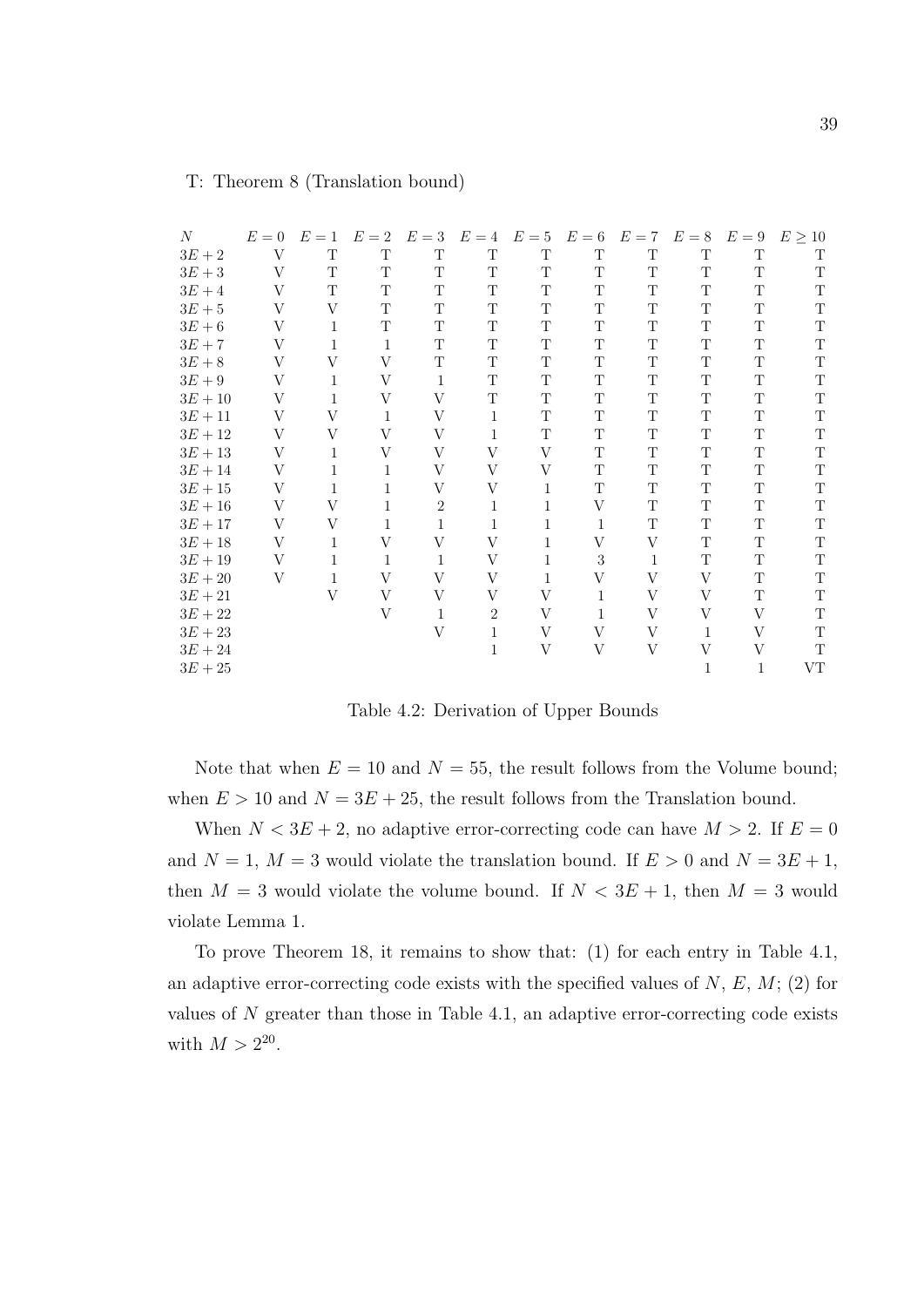## 4.3 Search algorithm for states

The results of Chapter 3 let us use search trees to demonstrate the existence of adaptive block codes. In this chapter we will describe the algorithms that allow us to construct search trees, and thus establish our main results.

Our basic approach is a recursive depth-first search for constructing search trees, with caching of intermediate results. The goal of the algorithm is to prove that a given N-state is a winning N-state. (In some cases, we will subsequently extend the analysis to show that a given  $N$ -state sequence is a winning  $N$ -state sequence.)

We use a cache to record winning  $N'$ -states as we find them, so that later in the depth-first search, if we visit a state that is dominated by one of these cached winning states, we know that the new state is a winning state without further search.

#### Algorithm 1 (Depth-first search).

Input: An N-state s.

Output: A proof that s is a winning N-state, or failure.

**Start:** Initialize an empty table of winning N'-states, for each  $N' \leq N$ .

#### Procedure:

- 1. If s is provably a winning N-state (using Theorem 9), find  $t$ , a winning N-state which dominates s; go to step 9.
- 2. If s is provably a losing state (using Theorem 3, the volume bound, or Theorem 8, the translation bound), return failure.
- 3. Search the table of winning  $N$ -states for a winning  $N$ -state  $t$  which dominates s; if found, return t.
- 4. Choose states **a** and **b** such that  $\mathbf{s} = \mathbf{a} + \mathbf{b}$  (using Algorithm 2).
- 5. Apply Algorithm 1 to the  $(N-1)$ -state  $c = Ta + b$ . If the algorithm fails, go to step 8.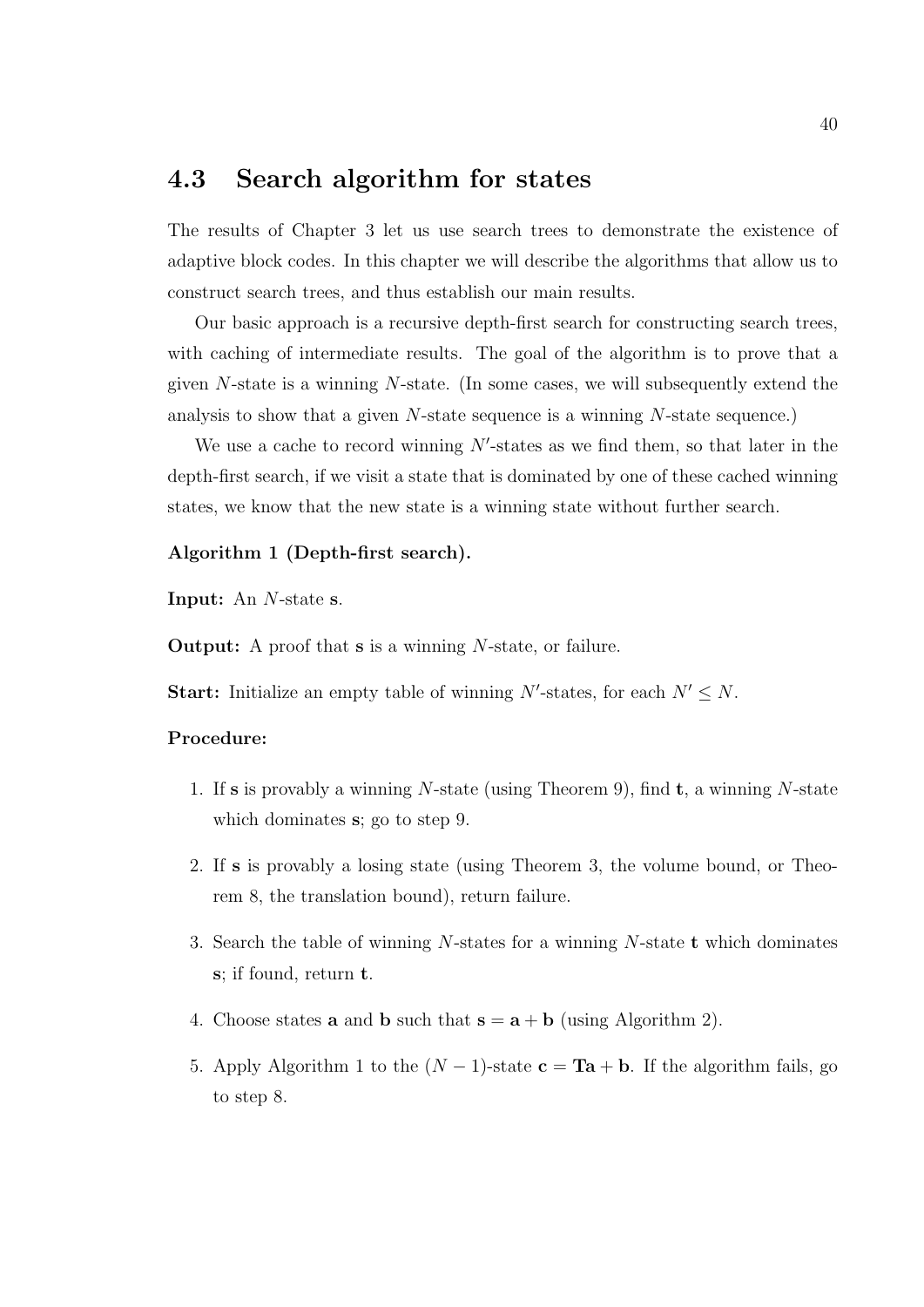- 6. Apply Algorithm 1 to the  $(N-1)$ -state  $\mathbf{d} = \mathbf{a} + \mathbf{T} \mathbf{b}$ . If the algorithm fails, go to step 8.
- 7. If Algorithm 1 succeeds for  $c$  and  $d$ , returning  $c'$  and  $d'$  respectively, find  $t \in c' \oplus d'$  which dominates s (using Algorithm 4); go to step 9.
- 8. If Algorithm 1 fails for c or d, repeat step 5 with a different choice of a and b (using Algorithm 3). If too many choices of a and b have already been tried, return failure.
- 9. Store the winning N-state t which dominates s in the table of winning N-states; return t.

**Theorem 19 (Search theorem for states).** If Algorithm 1 with input  $(s, N)$  returns with success, then  $s$  is a winning N-state.

Proof. The winning states found by Algorithm 1 form the game tree in the hypothesis of Theorem 12. The root of the tree contains  $(\mathbf{t}, N)$ , where **t** dominates **s**. The algorithm does not return with success unless the game tree is complete.  $\Box$ 

If Algorithm 1 returns failure, that does not imply that the state s cannot be a winning  $N$ -state, because not all possibilities for  $a, b$  are tried in step 4. However, in the cases we shall consider for the proof of Theorem 18, when Algorithm 1 fails, we shall be able to show that **s** is not a winning N-state.

## 4.4 Partitioning algorithm

One key to Algorithm 1 is making a good choice of a and b in step 4. Of course, many different choices may work, and any choice that works leads to a correct proof. Because sometimes our first choice of a and b fails, we also need a method to generate additional candidates.

These algorithms are implemented by the depthsearch function in Appendix A.

Algorithm 2 (Partitioning).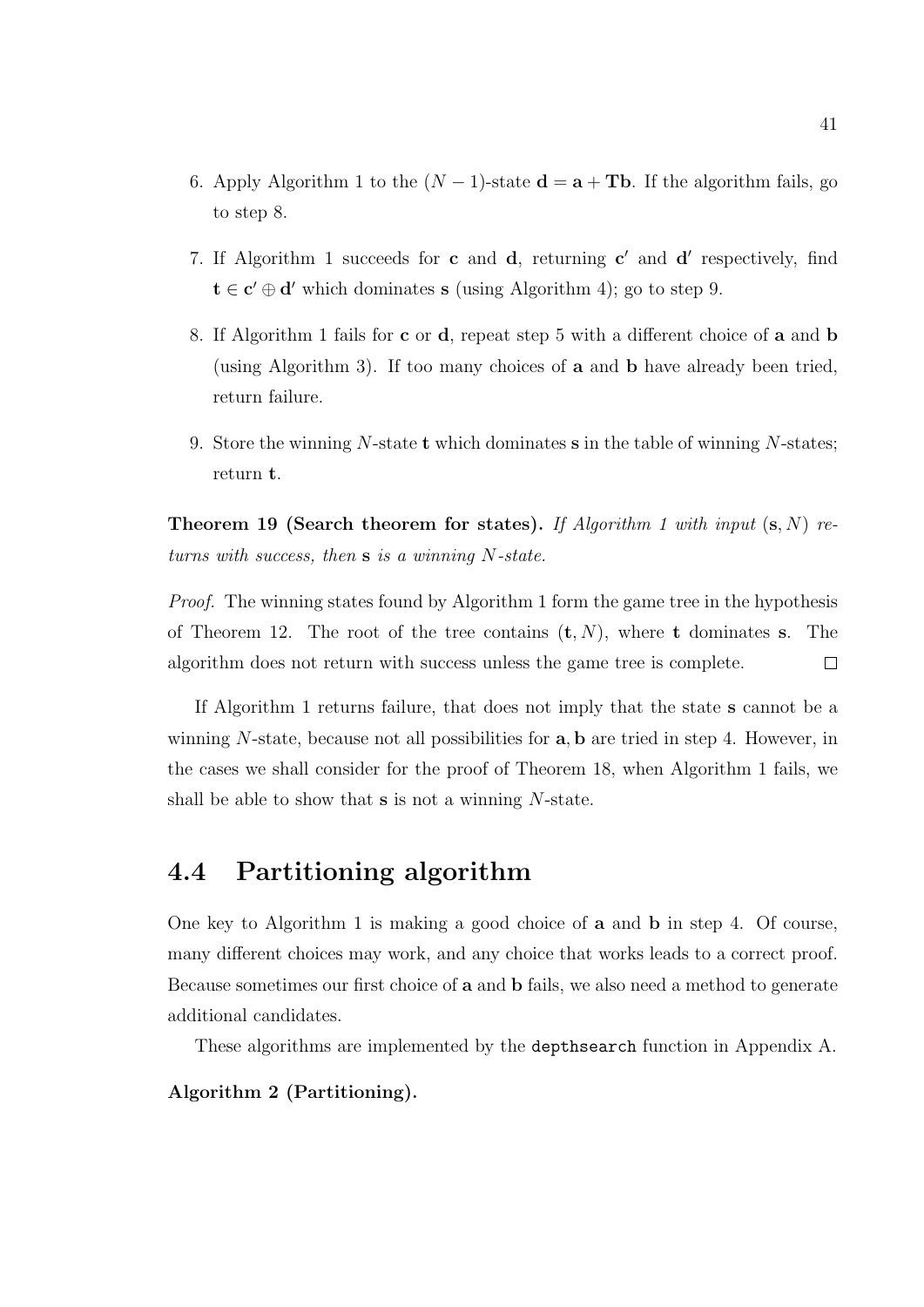Input: An N-state s.

**Output:** A pair of states **a**, **b** such that  $s = a + b$ , or failure.

**Start:** Let  $s = (s_0, s_1, \ldots, s_F)$ .

#### Procedure:

In turn for  $J = E$ ,  $J = E - 1$ , ...,  $J = 0$ , choose  $a<sub>J</sub>$ ,  $b<sub>J</sub>$  so that  $s<sub>J</sub> = a<sub>J</sub> + b<sub>J</sub>$ , as follows.

- 1. If  $s_J = 0$ , let  $a_J = 0$  and  $b_J = 0$ .
- 2. If  $s_J = 1$  and  $s^{(J+1)} = 0$ , let  $a_J = 1$  and  $b_J = 0$ .
- 3. If  $s_J = 1$  and  $s^{(J+1)} = 1$ , let  $a_J = 0$  and  $b_J = 1$ .
- 4. If  $s_J = 2$  and  $s^{(J+1)} = 0$ , let  $a_J = 1$  and  $b_J = 1$ .
- 5. Otherwise,  $s^{(J)} \geq 3$ , so  $\mathbf{T}^I$ **s** is a winning  $(N-3I)$ -state, for  $0 \leq I \leq J$  (by Theorem 8). We want  $\mathbf{T}^{I+1}\mathbf{a}+\mathbf{T}^{I}\mathbf{b}$  and  $\mathbf{T}^{I}\mathbf{a}+\mathbf{T}^{I+1}\mathbf{b}$  to be winning  $(N-3I-1)$ states; this places an upper and lower bound on  $Vol_{N-3I-1}(\mathbf{T}^{I+1}\mathbf{a} + \mathbf{T}^{I}\mathbf{b})$ , for each I. Given the previous choices of  $a_{J+1}, \ldots, a_E$ , and given that  $0 \le a_K \le s_K$ for  $0 \leq K \leq J-1$ , for each I this determines an interval of feasible values for  $a<sub>J</sub>$ . Take the intersection of those intervals, and if it contains no integer value, return failure. Otherwise, let  $a<sub>J</sub>$  be the integer closest to the midpoint of the interval, except that if it is less than 0 let  $a_J = 0$ , and if it is greater than  $s_J$ let  $a_J = s_J$ . Let  $b_J = s_J - a_J$ .

The idea of Algorithm 2 is that we want to divide the lower levels of s approximately evenly between **a** and **b**. The choice of  $a<sub>J</sub>$  will constrain our ability to do that while satisfying the volume bounds. So we make a choice that corresponds as closely as possible to satisfying the volume bounds when  $a_K$  and  $b_K$  are approximately  $s_K/2$ for  $0 \leq K \leq J - 1$ . Intersecting the intervals for the various values of I means that the calculation is dominated by the smallest interval, the bound which will be most difficult to satisfy.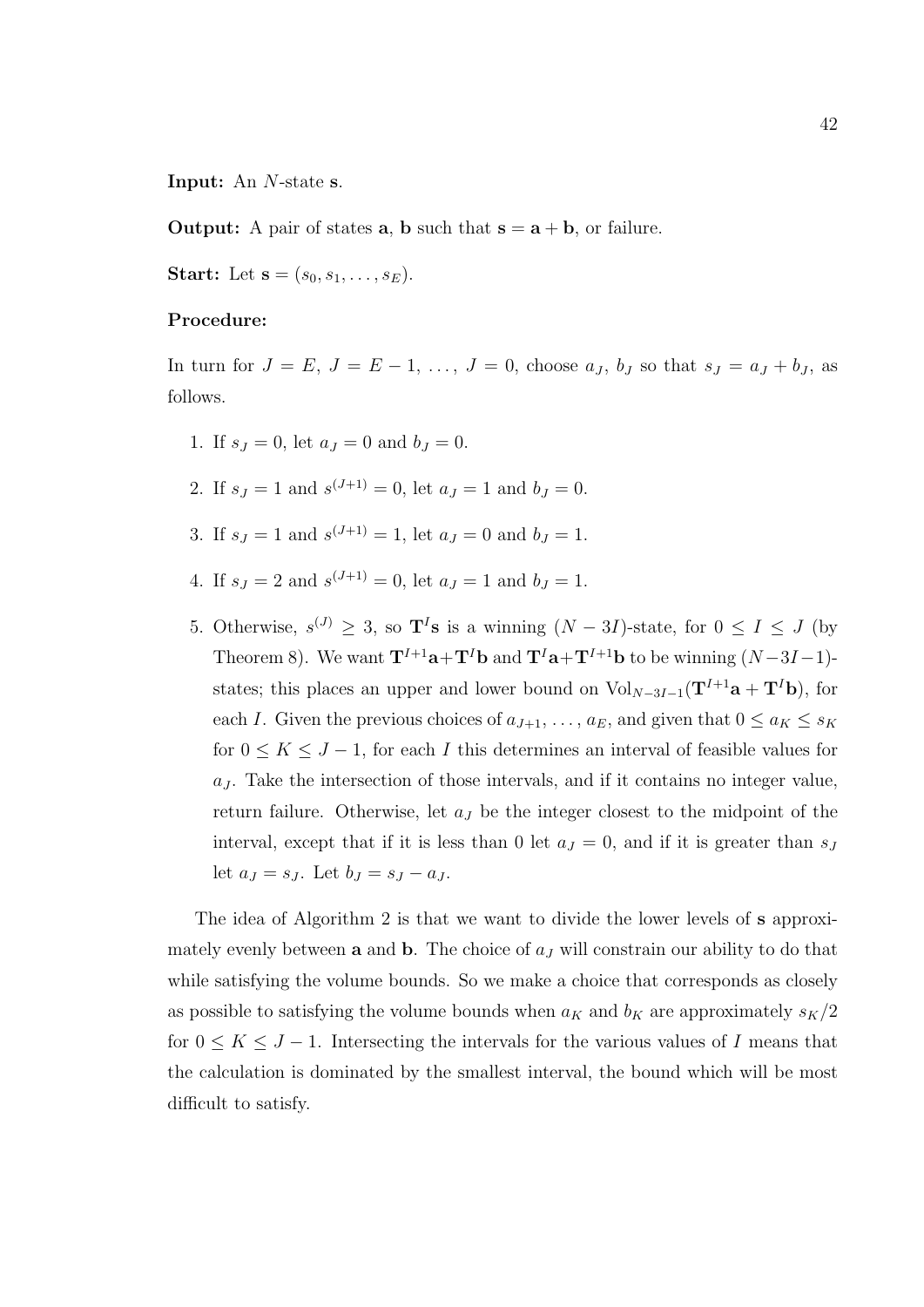#### Algorithm 3 (Biased partitioning).

- **Input:** An N-state s, an integer bias level  $L \geq 0$ , and a small nonzero integer bias B.
- **Output:** A pair of states **a**, **b** such that  $s = a + b$ , or failure.
- **Start:** Let  $s = (s_0, s_1, \ldots, s_E)$ .

#### Procedure:

In turn for  $J = E$ ,  $J = E - 1$ , ...,  $J = 0$ , choose  $a<sub>J</sub>$ ,  $b<sub>J</sub>$  so that  $s<sub>J</sub> = a<sub>J</sub> + b<sub>J</sub>$ , as follows. Use the method of Algorithm 2, except that when  $J = L$ , add B to the value of  $a_j$  computed by Algorithm 2. If then  $a_j < 0$  or  $a_j > s_j$ , return failure.

The idea of Algorithm 3 is that the greatest shortcoming of Algorithm 2 is that we must choose an integer value at each level. (If we could choose a real number at each level, satisfying all of the volume bounds would be easy.) So, if we fail, it is natural to try changing one of our choices by  $+1$  or  $-1$ , since we might have rounded to the "wrong" integer value. Once we have introduced this "bias", we can continue with the method of Algorithm 2 on the lower levels.

## 4.5 Summation algorithm

A second key to Algorithm 1 is choosing the state  $t \in c \oplus d$  in step 7. Again, many different choices could work, and any choice that works leads to a correct proof. In general, we want to choose t as "large" as possible, so that when we store t in our table of winning N-states, we will be likely to later find other N-states in our search that are dominated by t.

The method we use, which works well in practice, is to make the lexicographically largest choice of **t**. That is, of all of the elements of  $c \oplus d$  that dominate s, we choose t with  $t<sub>E</sub>$  as large as possible. Among such states, we choose t with  $t<sub>E−1</sub>$  as large as possible, and so on.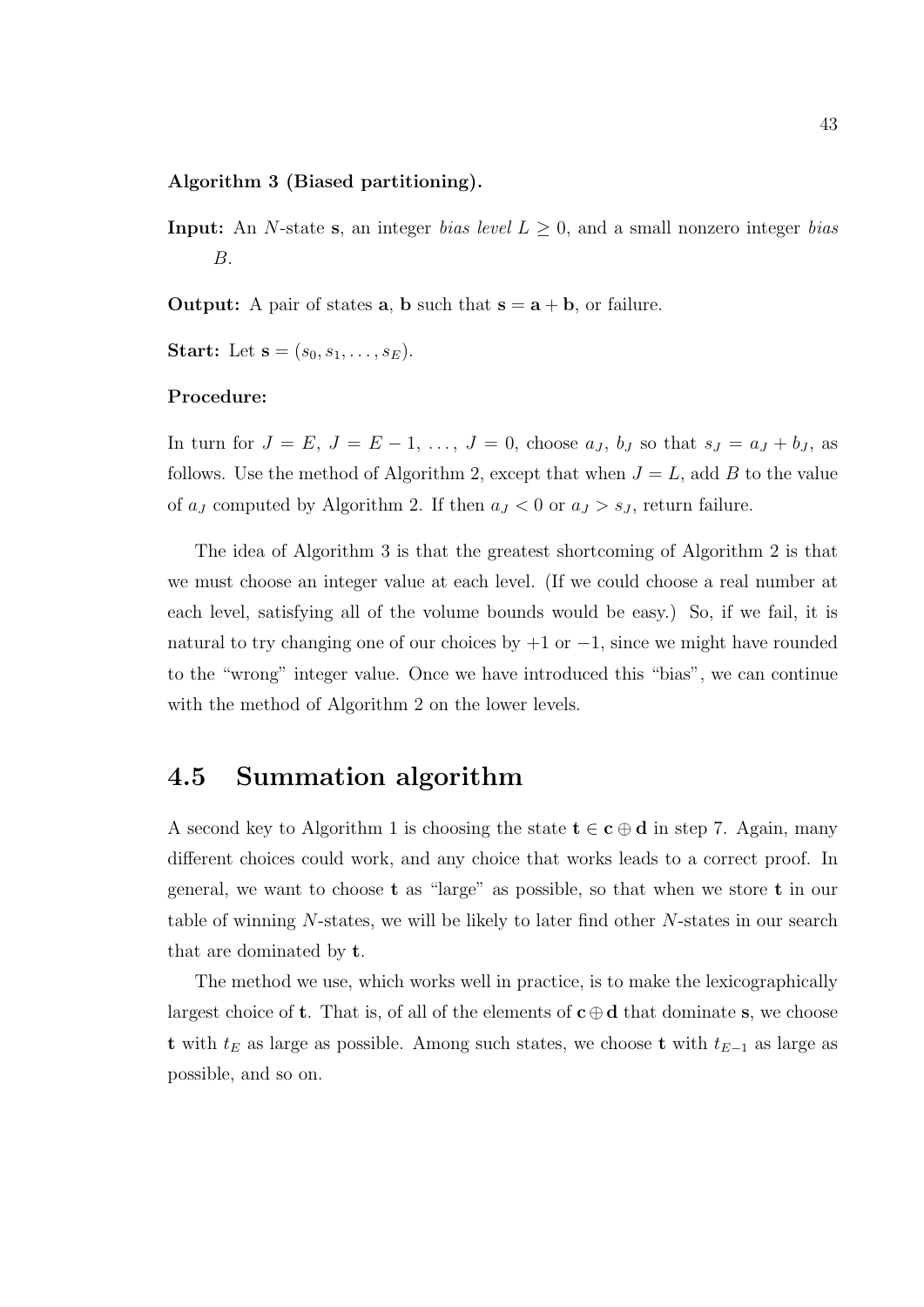When applying Algorithm 1 to a root state **s** with  $s^{(0)} = M$ , all of the intermediate states in the game tree for **s** can be chosen to have  $t^{(0)} \leq M$ . So, for convenience, we will also require that the state produced by Algorithm 4 has  $t^{(0)} \leq M$ . This constraint has no effect on the success of the program; it simply lets us avoid computing and storing very large numbers that would otherwise occur.

This algorithm is implemented by the addstate function in Appendix A.

#### Algorithm 4 (Summation).

- **Input:** An N-state **s**,  $(N-1)$ -states **c**, **d** such that  $\mathbf{s} \in \mathbf{c} \oplus \mathbf{d}$ , and an integer  $M \geq s^{(0)}$ .
- **Output:** An N-state **t** such that  $s \le t$ ,  $t \in c \oplus d$ , and  $t^{(0)} \le M$ , and which is lexicographically largest among all such t.
- **Start:** Let  $s = (s_0, s_1, \ldots, s_E)$ .

#### Procedure:

- 1. Let  $t^{(E+1)} = 0$ .
- 2. In turn for  $J = E, J = E 1, \ldots, J = 1$ , let

$$
t^{(J)} = \min(M, c^{(J-1)}, d^{(J-1)}, c^{(J)} + d^{(J)} - t^{(J+1)}, \min_{0 \le I \le J-1} (c^{(I)} + d^{(I)} - s^{(I)})).
$$

3. Let

$$
t^{(0)} = \min(M, c^{(0)} + d^{(0)} - t^{(1)}).
$$

*Proof.* From Definition 20, if  $t \in \mathbf{c} \oplus \mathbf{d}$ ,  $J > 0$ , and  $0 \le I \le J - 1$ , then

$$
t^{(J)} \le c^{(J-1)}
$$
  
\n
$$
t^{(J)} \le d^{(J-1)}
$$
  
\n
$$
t^{(J)} \le c^{(J)} + d^{(J)} - t^{(J+1)}
$$
  
\n
$$
t^{(J)} \le t^{(I+1)} \le c^{(I)} + d^{(I)} - t^{(I)}.
$$

If also  $\mathbf{s} \leq \mathbf{t}$ , then  $s^{(I)} \leq t^{(I)}$ , so

$$
t^{(J)} \le c^{(I)} + d^{(I)} - s^{(I)}.
$$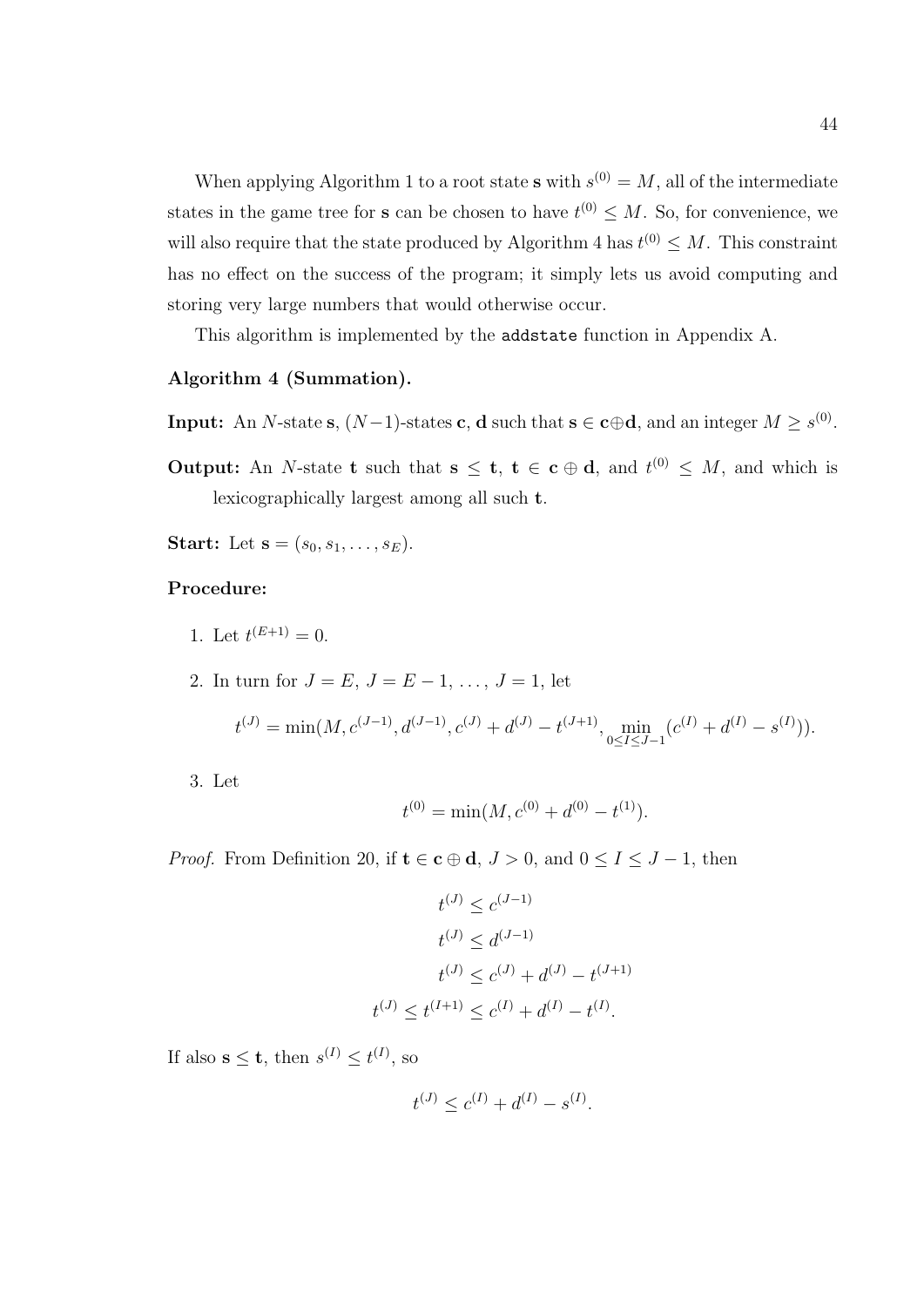And if  $t^{(0)} \leq M$ , then

$$
t^{(J)} \le t^{(0)} \le M.
$$

So

$$
t^{(J)} \le \min(M, c^{(J-1)}, d^{(J-1)}, c^{(J)} + d^{(J)} - t^{(J+1)}, \min_{0 \le I \le J-1} (c^{(I)} + d^{(I)} - s^{(I)}))
$$

is a necessary condition on  $t^{(J)}$  if **t** is to be the result of Algorithm 4. Similarly,

$$
t^{(0)} \le \min(M, c^{(0)} + d^{(0)} - t^{(1)})
$$

is necessary.

Next, we need to show that Algorithm 4 computes  $t^{(J)} \geq t^{(J+1)}$  for each J, so that t is a valid state. This follows because:

$$
c^{(J-1)} \ge c^{(J)}
$$

$$
d^{(J-1)} \ge d^{(J)}
$$

$$
c^{(J)} + d^{(J)} - t^{(J+1)} \ge t^{(J+1)} + t^{(J+1)} - t^{(J+1)} = t^{(J+1)}
$$

So each term in the formula for  $t^{(J)}$  is at least as large as  $t^{(J+1)}$ .

Now,  $\mathbf{t} \in \mathbf{c} \oplus \mathbf{d}$  and  $\mathbf{t}^{(0)} \leq M$  follow directly from the formula for  $t^{(J)}$  and  $t^{(0)}$ . To show that  $t^{(J)} \geq s^{(J)}$ , we observe that if  $0 \leq I \leq J - 1$ , then

$$
M \ge s^{(0)} \ge s^{(J)}
$$
  
\n
$$
c^{(J-1)} \ge s^{(J)}
$$
  
\n
$$
d^{(J-1)} \ge s^{(J)}
$$
  
\n
$$
c^{(J)} + d^{(J)} - t^{(J+1)} \ge c^{(J)} + d^{(J)} - (c^{(J)} + d^{(J)} - s^{(J)}) = s^{(J)}
$$
  
\n
$$
c^{(I)} + d^{(I)} - s^{(I)} \ge s^{(I+1)} \ge s^{(J)}
$$

So the formula for  $t^{(J)}$  is at least  $s^{(J)}$ . And similarly,

$$
c^{(0)} + d^{(0)} - t^{(1)} \ge c^{(0)} + d^{(0)} - (c^{(0)} + d^{(0)} - s^{(0)}) = s^{(0)}.
$$

Finally, at each step, the choice of  $t^{(J)}$  or  $t^{(0)}$  is the largest consistent with the goal of Algorithm 4. So t is the lexicographically largest such state.

 $\Box$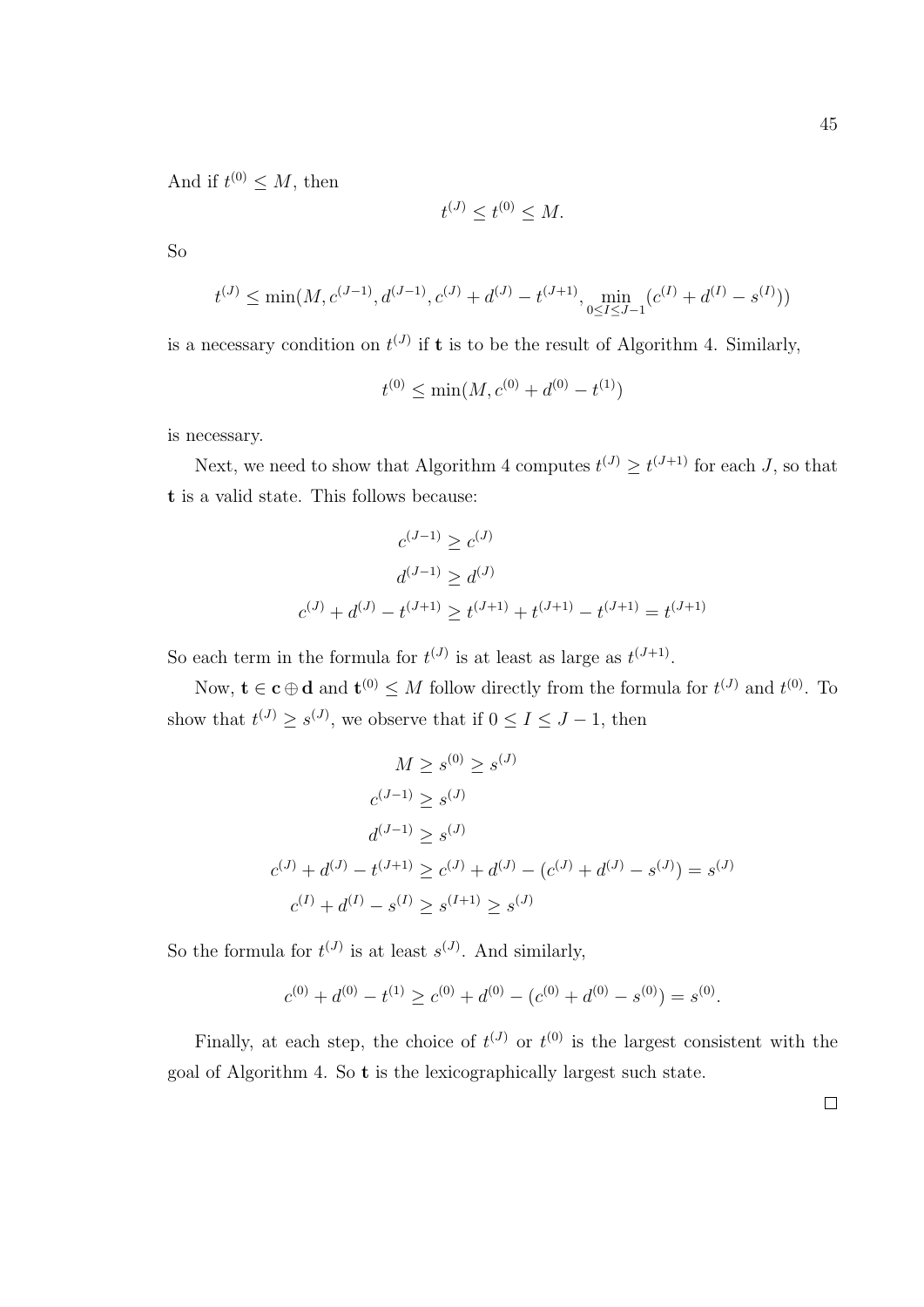## 4.6 Lifting game trees

If the game tree produced by Algorithm 1 with input  $(\mathbf{s}_0, N)$  satisfies certain additional conditions, we can conclude not only that  $s_0 = (s_0, s_1, \ldots, s_E)$  is a winning *N*-state, but that  $\mathbf{s} = (\ldots, 0, 0, 0; s_0, s_1, \ldots, s_E)$  is a winning *N*-state sequence. The conditions are given by Theorem 14: for each leaf of the game tree produced by Algorithm 1,  $(\mathbf{t}_0, N')$ , we will say that the state is *extendable* if we can extend  $\mathbf{t}_0$  to a winning N'-state sequence **t** such that  $t^{(-1)} \geq s^{(0)}$ .

This is a condition that we can check after the execution of Algorithm 1. Each leaf node contains a Fibonacci state, which can be extended to a state sequence (Section 2.12). So, if each of the leaves reached in the execution of Algorithm 1 is extendable, then we can assert that  $s$  is a winning N-state sequence.

If not all of the leaves are extendable, then we can attempt to lift the game tree. Lifting replaces each node  $(\mathbf{t}, N')$  with a node  $(\mathbf{t}', N' + 3)$ , where  $\mathbf{t}'$  is a winning  $(N' + 3)$ -state. If the lifted game tree is still a valid game tree, then we can check whether its leaves are extendable. Lifting the Fibonacci states at the leaves several times will eventually ensure that all of the leaves are extendable. So, if we can lift the game tree enough times, we can eventually obtain a tree with the desired property.

Lifting starts at the leaves of the tree and proceeds toward the root. Lifting of each node assumes that the children of that node have been lifted. If the children  $(a, N' - 1)$  and  $(b, N' - 1)$  have been lifted to  $(a', N' + 2)$  and  $(b', N' + 2)$ , then we must lift the node  $(\mathbf{t}, N')$  to a node  $(\mathbf{t}', N' + 3)$  such that  $\mathbf{t}' \in \mathbf{a}' \oplus \mathbf{b}'$ .

#### Algorithm 5 (Lifting).

**Input:** A game tree with the N-state  $\mathbf{s} = (s_0, s_1, \ldots, s_E)$  at the root, and Fibonacci states at the leaves.

**Output:** A game tree with the  $(N+3)$ -state  $(0, s_0, s_1, \ldots, s_E)$  at the root, or failure.

#### Procedure:

1. Each leaf node  $(\mathbf{t}, N')$  contains a Fibonacci state  $\mathbf{t}$ . That Fibonacci state belongs to a state sequence; lift the node to  $(\mathbf{t}', N' + 3)$  where  $\mathbf{t} = \mathbf{T} \mathbf{t}'$  and  $\mathbf{t}'$  is taken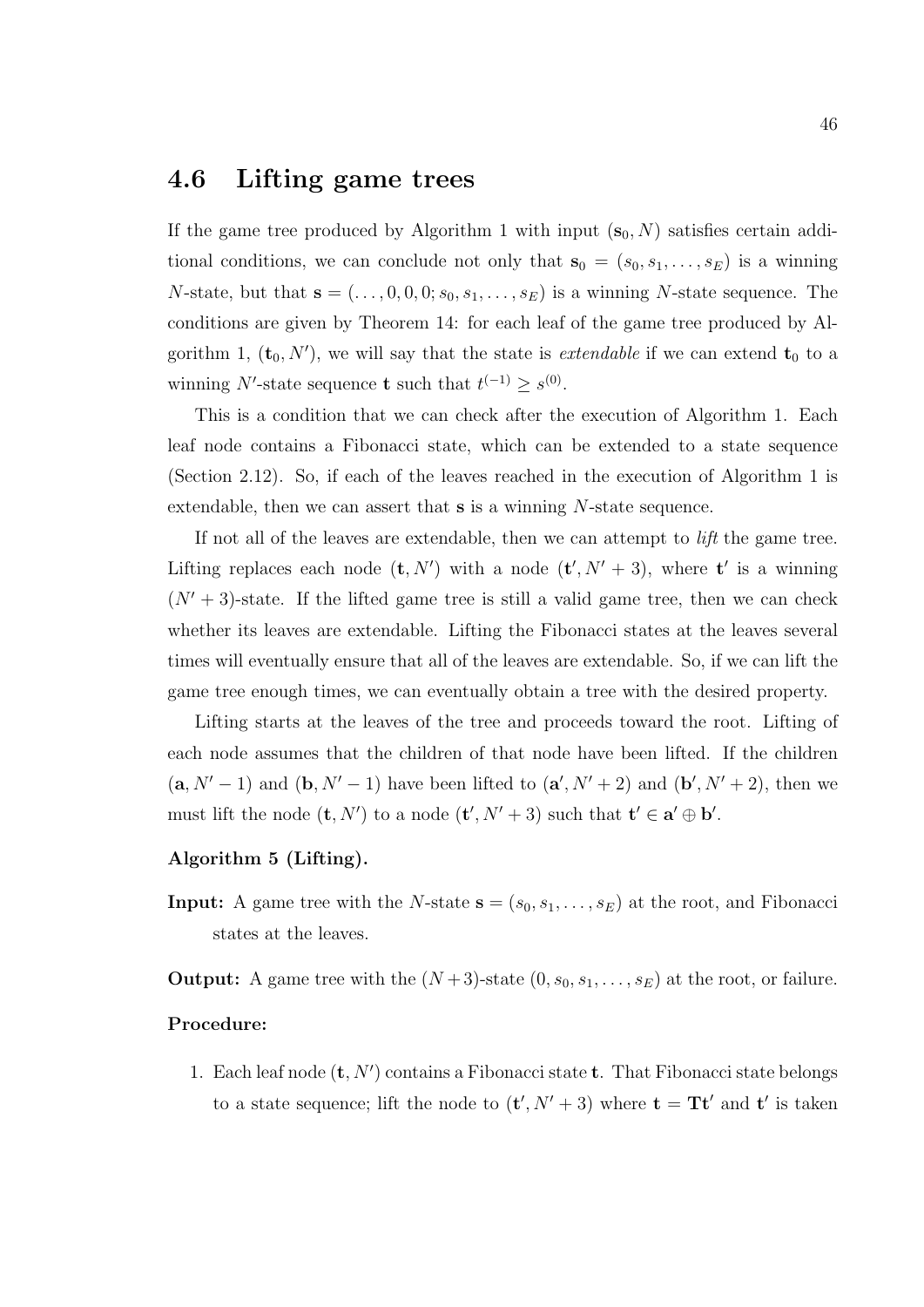from the Fibonacci state sequence containing t.

- 2. For each non-leaf node  $(\mathbf{t}, N')$ , after its children have been lifted to  $(\mathbf{a}, N' + 2)$ and  $(\mathbf{b}, N' + 2)$ , use Algorithm 4 to find the lexicographically largest  $\mathbf{t}' \in \mathbf{a}' \oplus \mathbf{b}'$ such that  $\mathbf{T} \mathbf{t}' \geq \mathbf{t}$ , if such an  $\mathbf{t}'$  exists. Lift to  $(\mathbf{t}', N' + 3)$ .
- 3. Otherwise, use Algorithm 4 to find the lexicographically largest  $\mathbf{t}' \in \mathbf{a}' \oplus \mathbf{b}'$ , without regard to **t**. Lift to  $(t', N' + 3)$ .
- 4. When all nodes have been lifted, if the root node  $(s', N + 3)$  has  $\mathbf{s}' \geq (0, s_0, s_1, \ldots, s_E)$  return success, otherwise failure.

Lifting may fail when it would have been possible to lift the game tree with a more sophisticated algorithm, but it succeeds often enough for our purpose. Step (3) is important: lifting will often succeed with step (3) as an option, and fail without it.

## 4.7 Computational results

Appendix A contains the program which implements Algorithms 1, 2, 3, 4, and 5. Appendix B contains the output of this program, which takes about 240 seconds to run to completion on a 600 MHz Pentium III system.

Each line of the output displays the success or failure of Algorithm 1 to find an optimal adaptive block code, or the success or failure of Algorithm 5 to "lift" a game tree. When Algorithm 1 succeeds, then there exists an adaptive block code with parameters  $N, E, M$ . When Algorithm 5 succeeds, and when all of the leaves of the lifted game tree are "safe", then Theorem 14 implies the existence of adaptive block codes with parameters  $N + 3k$ ,  $E + k$ , M, for all  $k \geq 0$ . Together, these results from Appendix B imply all of the numeric values in Table 4.1. Note that Algorithm 1 fails, in the cases in Appendix B, only when one of the results in Table 4.2 demonstrates that it must fail. So we can conclude that the results in Table 4.1 are optimal.

Appendix B also contains results that imply that for all values of N larger than those shown in Table 4.1, there exists an adaptive block code with  $M > 2^{20} =$ 1048576. This completes the proof of Theorem 18 and Corollary 7.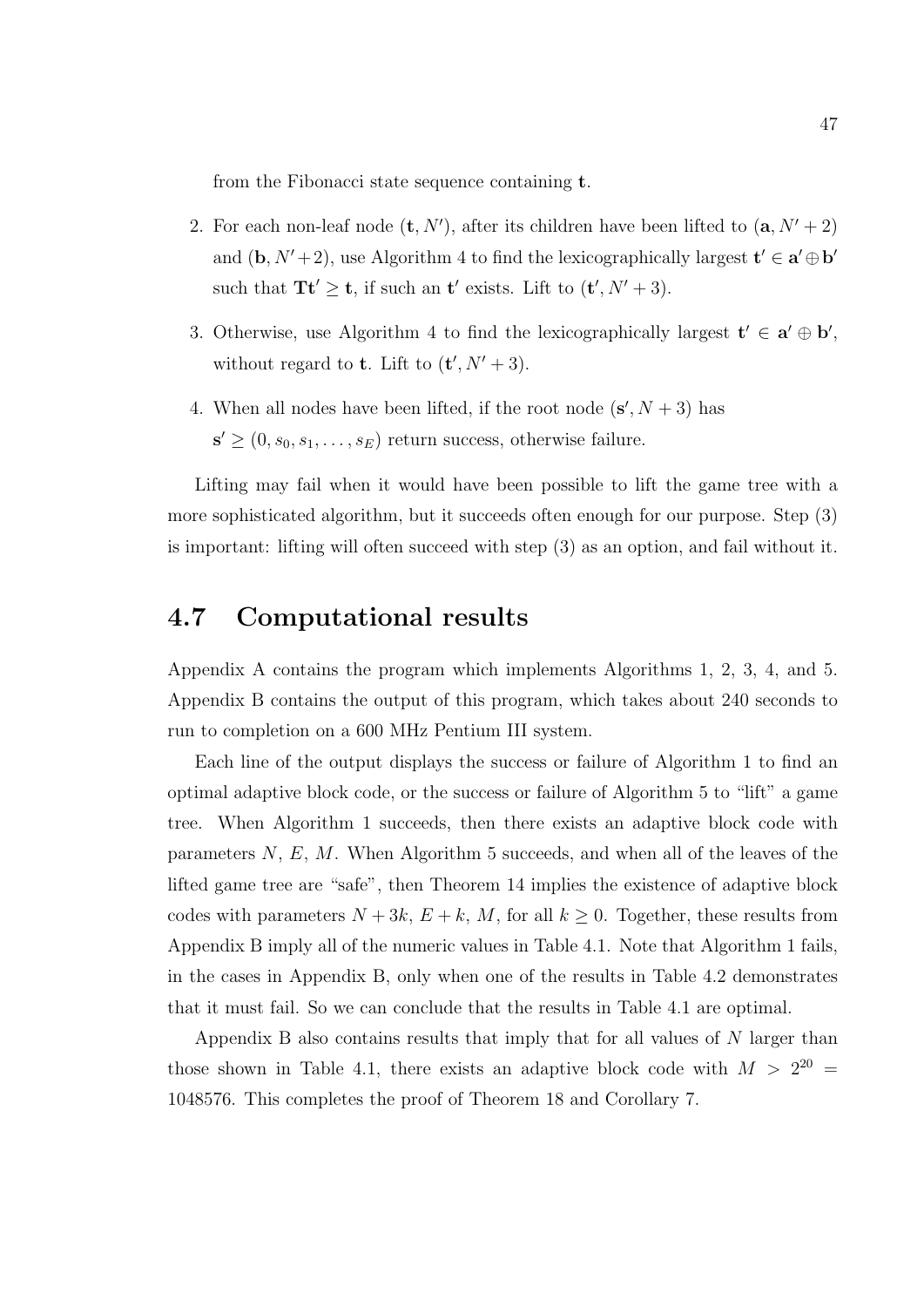## Bibliography

- [Balakirsky] Vladimir B. Balakirsky, A Direct Approach to Searching with Lies, submitted to *Discrete Mathematics*. Author is currently with Fakultät für Mathematik, Universität Bielefeld, Postfach 100131, D-33501 Bielefeld 1, Germany, submitted
- [Berlekamp] Elwyn R. Berlekamp, Block Coding with Noiseless Feedback, doctoral dissertation, Massachusetts Institute of Technology, 1964.
- [Berlekamp2] Elwyn R. Berlekamp, Block Coding for the Binary Symmetric Channel with Noiseless, Delayless Feedback in Error Correcting Codes, Proceedings of a Symposium Conducted by the Mathematics Research Center, United States Army at the University of Wisconsin, Madison, edited by Henry B. Mann, John Wiley & Sons, Inc. (May 6–8, 1968), pp. 61–88.
- [Cesa-Bianchi] Nicoló Cesa-Bianchi, Yoav Freund, David P. Helmbold, and Manfred K. Warmuth, On-line Prediction and Conversion Strategies in Machine Learning 25, Kluwer Academic Publishers, Boston (1996), pp. 71–110.
- [Czyzowicz] Jurek Czyzowicz, Daniele Mundici, and Andrezej Pelc, Solution of Ulam's Problem on Binary Search with Two Lies in Journal of Combinatorial Theory, Series A 49 (1988), pp. 384–388.

[Czyzowicz2] Jurek Czyzowicz, Daniele Mundici, and Andrezej Pelc, Ulam's Search-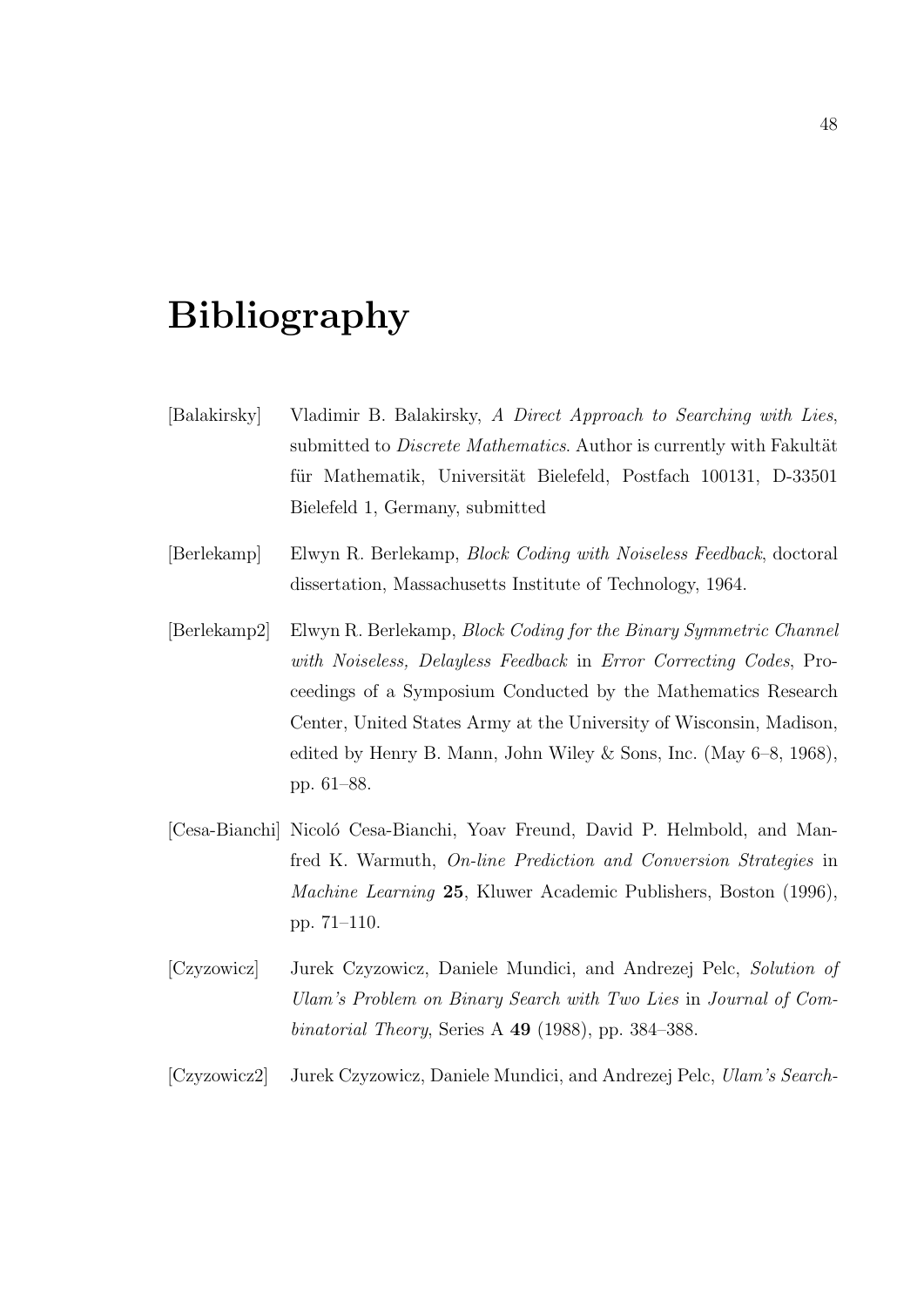ing Game with Lies in Journal of Combinatorial Theory, Series A 52  $(1989)$ , pp. 62–76.

- [Deppe] Christian Deppe, Solution of Ulam's Searching Game with Three Lies or an Optimal Adaptive Strategy for Binary Three-Error-Correcting-Codes, doctoral dissertation, Universität Bielefeld, 1998.
- [Guzicki] Wojciech Guzicki, Ulam's Searching Game with Two Lies in Journal of Combinatorial Theory, Series A 54 (1990), pp. 1–19.
- [Hill] Ray Hill, Searching with Lies, Department of Mathematics & Computer Science, University of Salford, Salford M5 4WT, England.
- [Hill2] Ray Hill, J. P. Karim, and Elwyn R. Berlekamp, The Solution of a problem of Ulam on searching with lies in Proc of IEEE International Symposium on Information Theory (1998), p. 244.
- [Karp] Richard M. Karp, ISIT'98 Plenary Lecture Report: Variations on the Theme of 'Twenty Questions' in IEEE Information Theory Society Newsletter 49 No. 1, edited by Kimberly Wasserman, March 1999, pp. 1–5, 21–22.
- [Karim] Jehangir Pervaiz Karim, Searching with Lies: The Ulam Problem, doctoral dissertation, Unversity of Salford, 1999.
- [Lawler] Eugene L. Lawler and Sergei Sarkissian, An algorithm for "Ulam's Game" and its application to error correcting codes in Information Processing Letters 56, Elsevier (1995), pp. 89-93.
- [Pelc] Andrzej Pelc, Solution of Ulam's Problem on Searching with a Lie in Journal of Combinatorial Theory, Series A 44 (1987), pp. 129–140.
- [Piccione] Michele Piccione and Ariel Rubinstein, On the Interpretation of Decision Problems with Imperfect Recall, in Games and Economic Behavior 20, Article No. GA970536, (1997), pp. 3–24.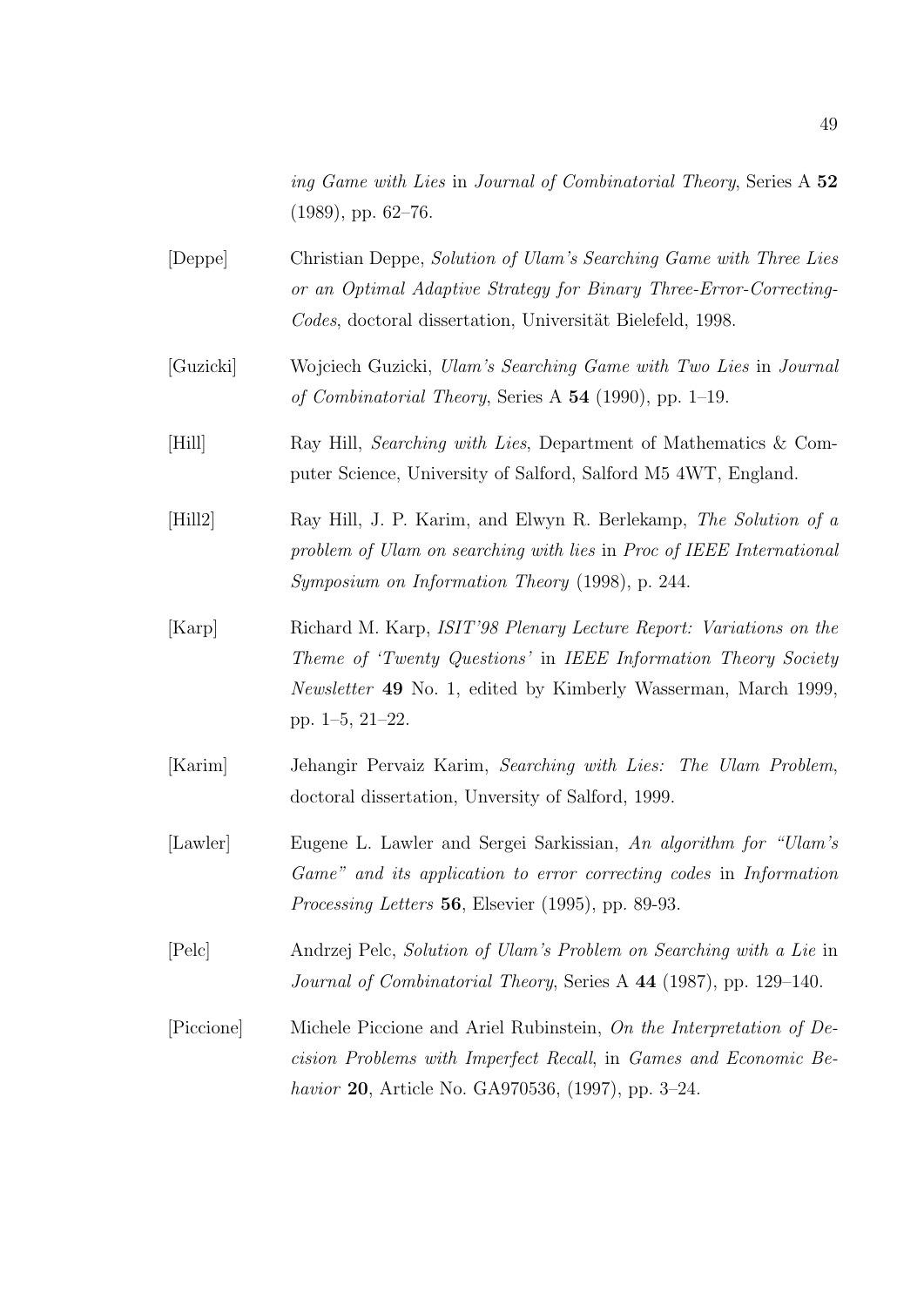- [Spencer] Joel Spencer, Ulam's searching game with a fixed number of lies in Theoretical Computer Science 95, Elsevier (1992), pp. 307–321.
- [Spencer2] Joel Spencer, Randomization, derandomization and antirandomization: three games in Theoretical Computer Science 131, Elsevier (1994), pp. 415–429.
- [Ulam] Adventures of a Mathematician, University of California Press, Berkeley, CA, 1992.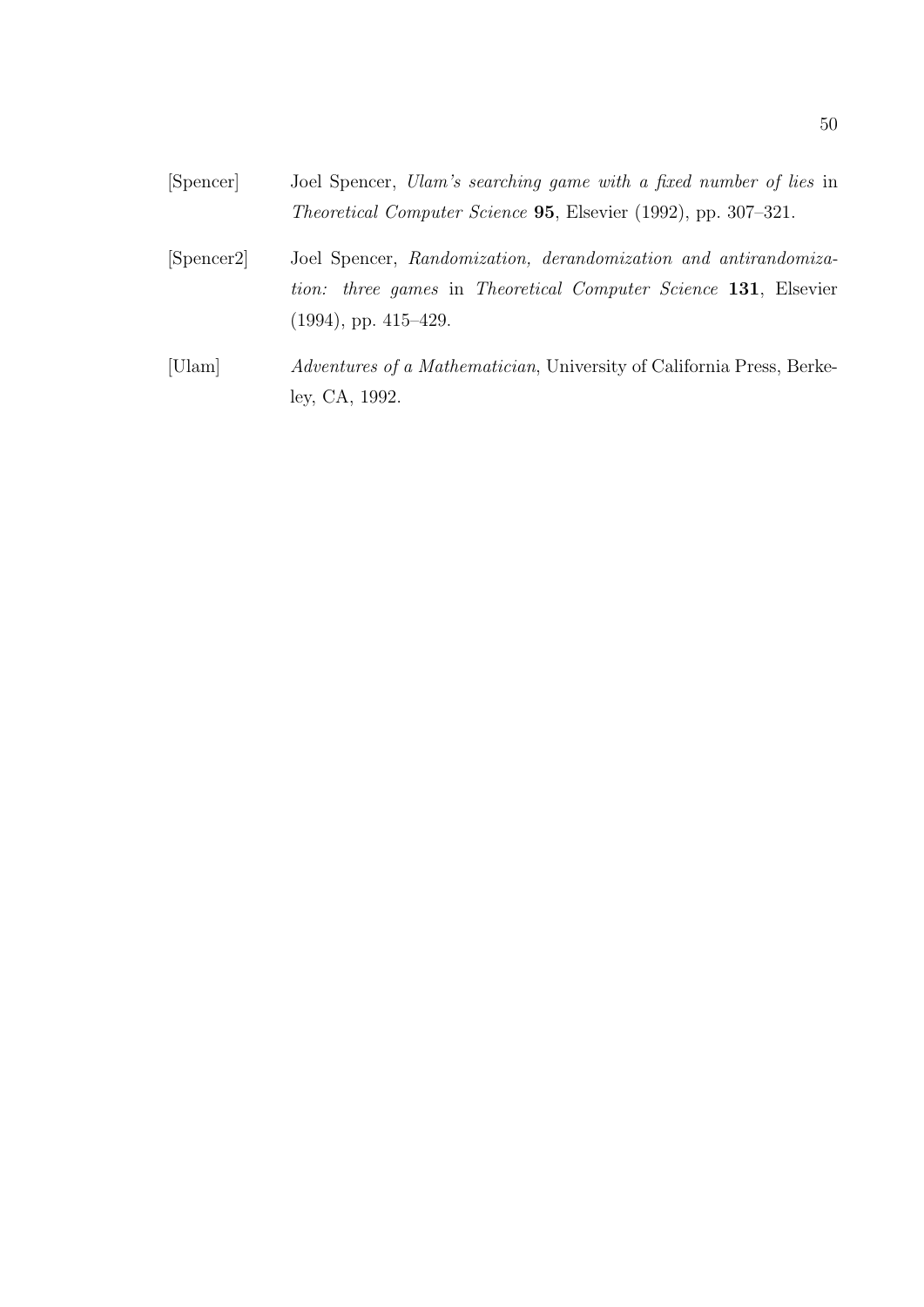# Appendix A

# Program Listing

```
#include <stdio.h>
#include <malloc.h>
#include <assert.h>
#include <values.h>
#include <math.h>
#define NMAX 126
#define EMAX 32
#define FEXP(n) (pow (2.0, (double) (n)))
typedef struct winstate {
  struct winstate *next;
  int ns;
 struct winstate *left, *right;
  int state[EMAX+1];
} winstate;
#define MAX(a,b) ((a) > (b) ? (a) : (b))
#define MIN(a, b) ((a) < (b) ? (a) : (b))static double bico[128][128], wts[128][128];
static winstate *tree[NMAX+1];
static int mcurrent;
static int leafnodes, safeleaves;
static int treenodes, searchnodes;
```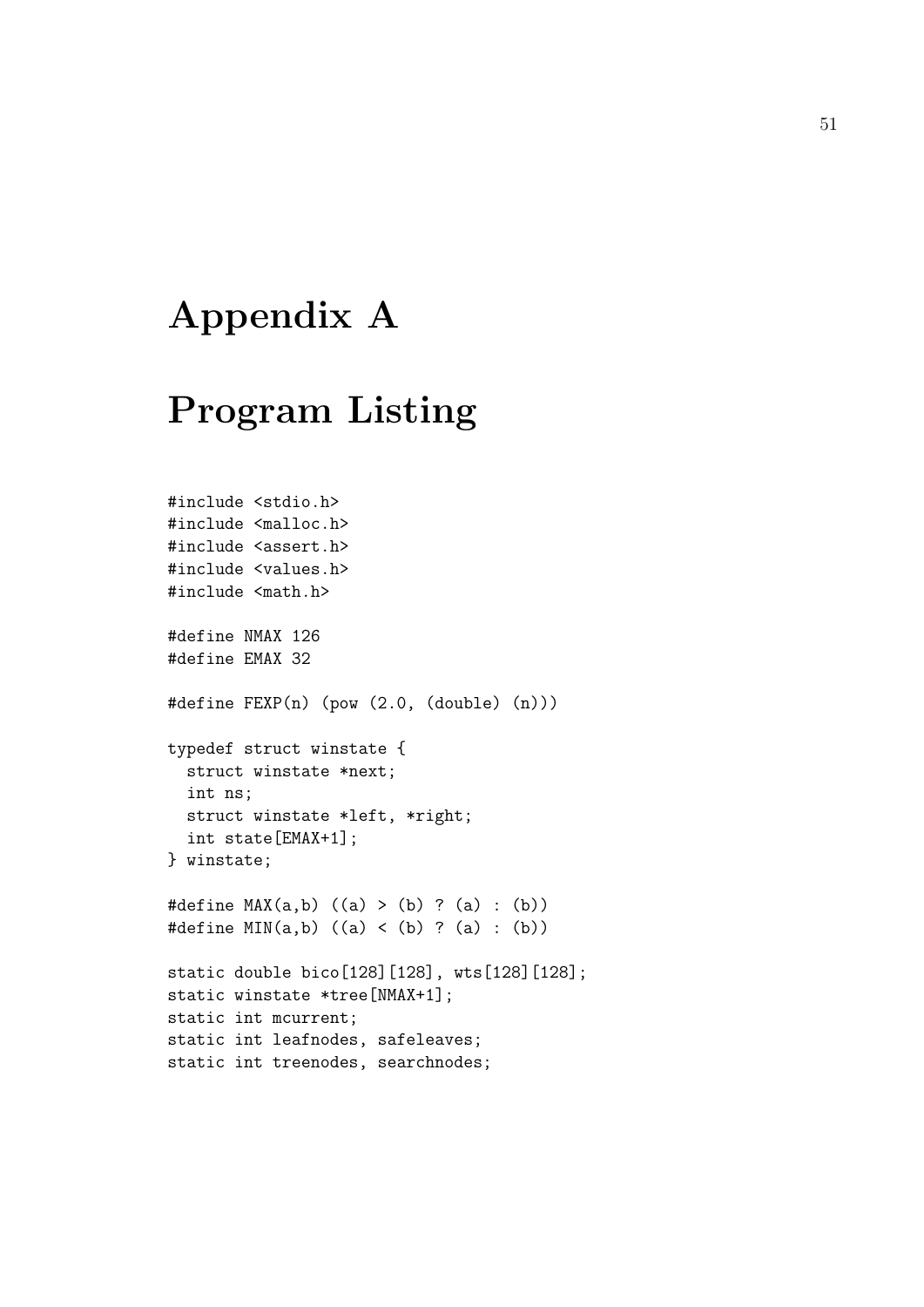```
int treesearch (int e, int n, int m);
int lifttree (int e, int n, int m);
winstate *depthsearch (int state[], int ns, int n);
void inittree (void);
winstate *addtree (int state[], int ns, int n,
   winstate *left, winstate *right);
winstate *cachetest (int state[], int ns, int n);
void cleartree (void);
int igcd (int m, int n);
void initwts (void);
double weight (int state[], int ns, int n);
int stateleq (int state1[], int ns1, int state2[], int ns2);
int mbound (int m, int e);
void copystate (int copy[], int *nc, int state[], int ns);
int leaftest (int state[], int *nsp, int n, int *safe);
int sumtest (int sum[], int ns,
     int state1[], int ns1, int state2[], int ns2);
void addstate (int sum[], int *nsp,
       int state1[], int ns1, int state2[], int ns2);
int main (int argc, char **argv) {
  int win;
  int e, k, m, n;
  setvbuf (stdout, NULL, _IOLBF, BUFSIZ);
  setvbuf (stderr, NULL, _IOLBF, BUFSIZ);
  initwts ();
  inittree ();
  for (k=2; k<=25; k++) {
    for (e=1; e<=EMAX; e++) {
      n = 3 * e + k;
      printf ("n");
      for (m = mbound(n, e); m > 0; m--) {
win = treesearch (e, n, m);
if (win) break;
      }
      if (m \leq m \text{bound}(n+3, e+1)) {
win = lifttree(e, n, m);
if (win) break;
      }
```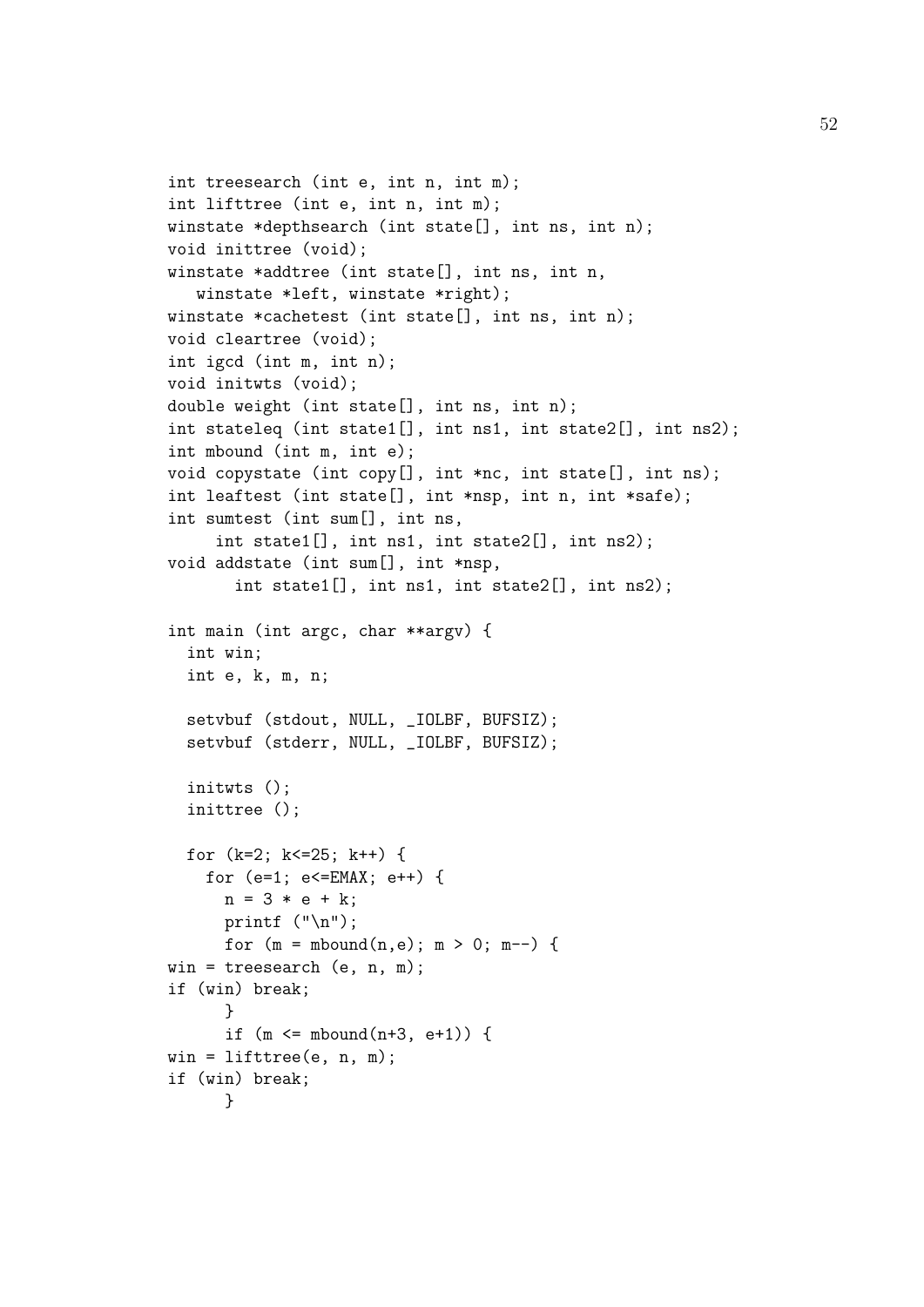```
}
  }
  printf ("n");
  (void) treesearch (10, 56, 1048577);
 return 0;
}
int treesearch (int e, int n, int m) {
  int state[EMAX+1], ns;
  winstate *wp;
  int j;
  cleartree();
  ns = e + 1;for (j=0; j \le e; j++)state[j] = 0;state[e] = m;
  printf ("E=%d N=%d M=%d: ", e, n, m);
  mcurrent = m;leafnodes = safeleaves = 0;
  wp = depthsearch (state, ns, n);
  if (wp != 0) {
    printf ("OK, %d tree nodes, %d leaf nodes (%d safe).\n",
    treenodes, leafnodes, safeleaves);
    return 1;
  } else {
    printf ("Failed, %d search nodes.\n", searchnodes);
    return 0;
  }
}
int lifttree (int e, int n, int m) {
  int state[EMAX+1];
  winstate *wp;
  int safe;
  int ns, nn;
```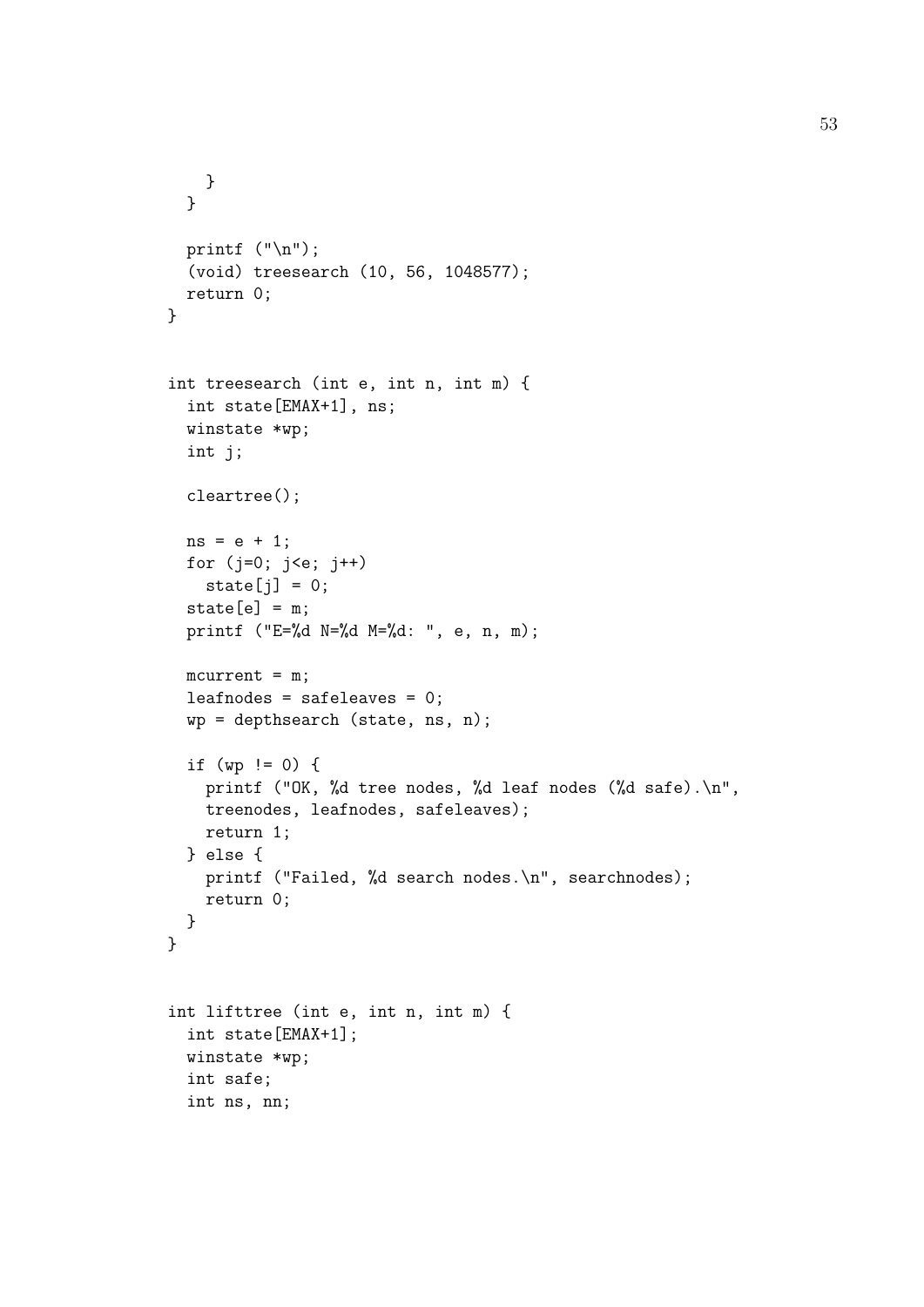```
while (leafnodes > safeleaves) {
    e += 1;
    n += 3;
    printf ("E=%d N=%d M=%d: ", e, n, m);
    leafnodes = safeleaves = 0;
    for (nn=n; nn>=3; nn--) {
      tree[nn] = tree[nn-3];tree[nn-3] = 0;}
    for (nn=3; nn<=n; nn++) {
      for (wp=tree[nn]; wp!=0; wp=wp->next) {
state[0] = 0;copystate (state+1, &ns, wp->state, wp->ns);
ns++;
if (wp-\lambda)eft == 0) {
  if (! leaftest (state, &ns, nn, &safe))
    goto FAIL;
  leafnodes++;
  if (safe) safeleaves++;
} else {
  if (! sumtest (state, ns, wp->left->state, wp->left->ns,
 wp->right->state, wp->right->ns)) {
    state[0] = 1;
    ns = 1;
  }
  addstate (state, &ns, wp->left->state, wp->left->ns,
    wp->right->state, wp->right->ns);
}
copystate (wp->state, &wp->ns, state, ns);
      }
    }
    if (tree[n]-> state[e] != m) {
    FAIL:
      printf ("lift failed.\n");
      return 0;
    }
    printf ("lift succeeded: %d leaf nodes (%d safe).\n",
    leafnodes, safeleaves);
```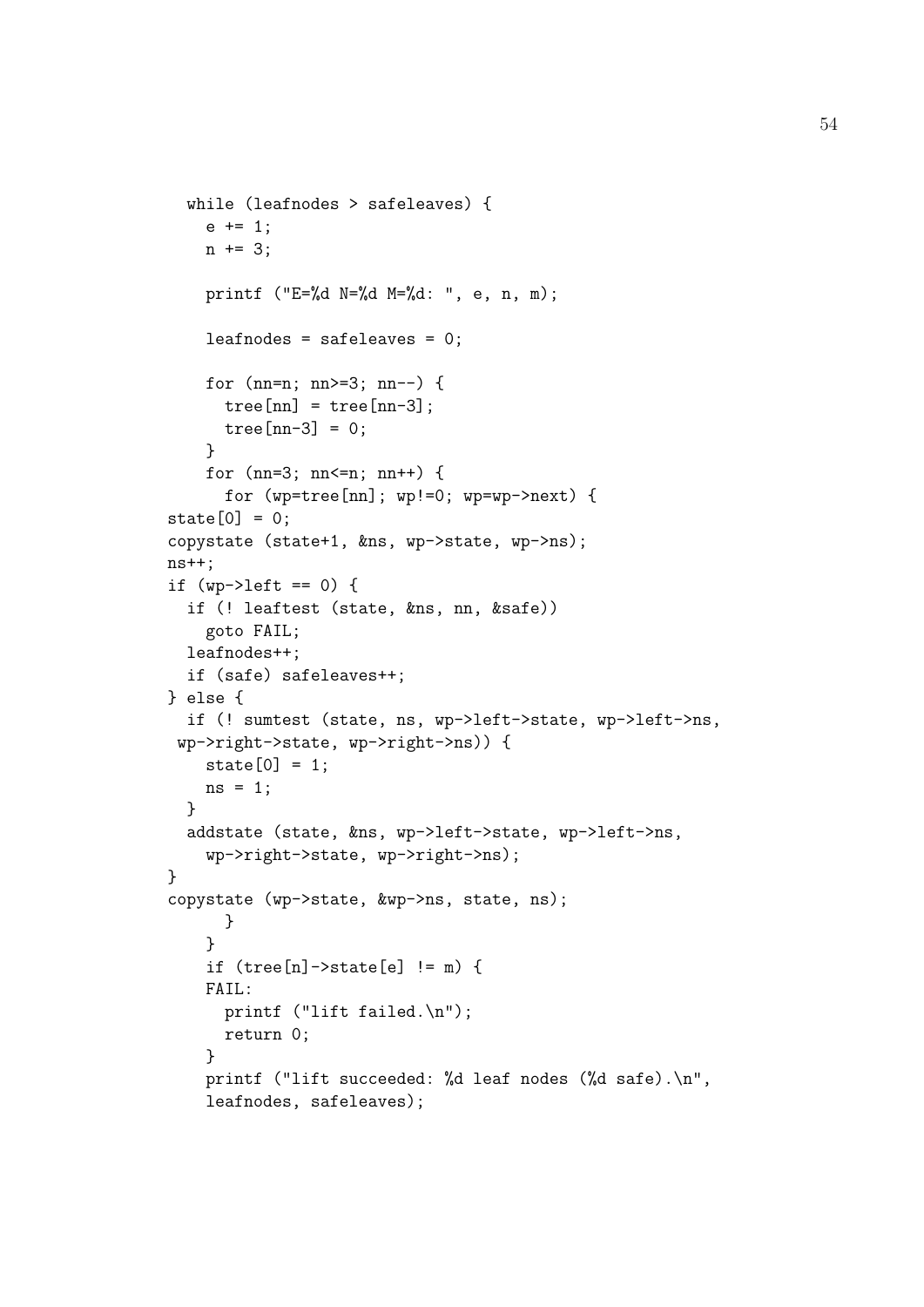```
}
 return (leafnodes == safeleaves);
}
winstate *depthsearch (int state[], int ns, int n) {
 int cut[EMAX+1], left[EMAX+1], right[EMAX+1], bias[EMAX+1];
 int temp[EMAX+1], nr, nt;
 double z, v, w, cmin, cmax;
 winstate *wp, *wpr, *wpl;
 int j, jj, k, nn, biaslvl, safe;
 searchnodes++;
 /* Cache check */
 wp = cachetest (state, ns, n);
 if (wp != 0) return wp;
 /* Check for leaf nodes */
 copystate (temp, &nt, state, ns);
 if (leaftest (temp, &nt, n, &safe)) {
   leafnodes++;
   if (safe) safeleaves++;
   return addtree (temp, nt, n, 0, 0);
 }
 for (j=0; j<ns; j++)bias[j] = 0;bias1v1 = ns-1;goto TRY;
RETRY:
 if (bias[biaslvl] < 0)
   bias[biaslvl] = -bias[biaslvl];
 else
   bias[biaslvl] = -bias[biaslv] - 1;if (bias[biaslvl] \leq -3) {
   bias[biaslv1] = 0;do {
     biaslvl--;
      if (biaslvl == 0) return 0;
```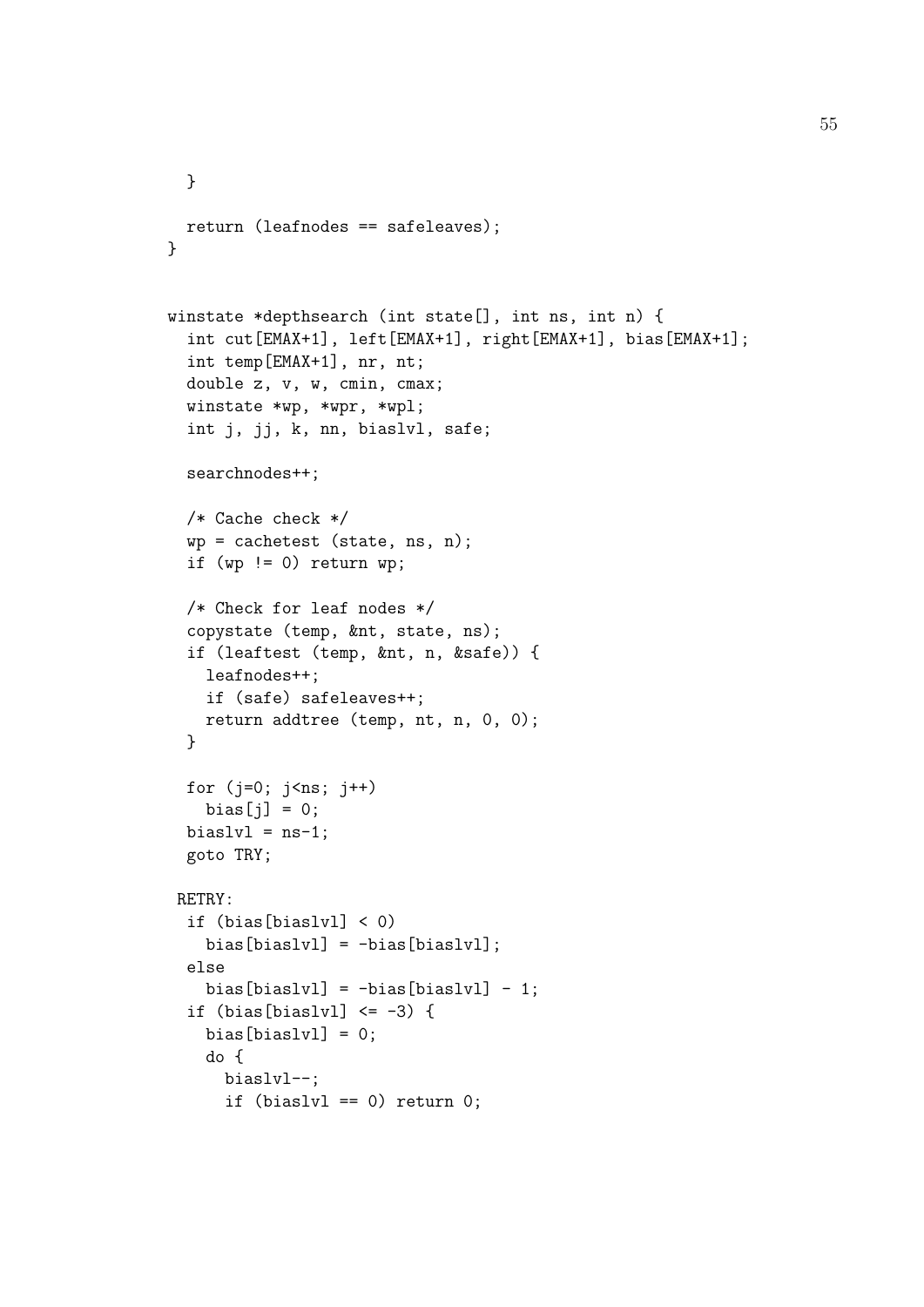```
} while (state[biaslvl] == 0);
  bias[biaslv1] = -1;
 }
TRY:
 for (j=0; j<ns; j++)left[j] = right[j] = 0;k = 0;for (j=ns-1; j>=0; j--) {
   if (\text{state}[j] == 0) {
     cut[j] = 0;continue;
   }
   k \leftarrow state[j];
   if (k == 1) {
     if (bias[j] != 0) goto RETRY;
     cut[j] = 0;goto CUT;
   }
   if (k == 2) {
     cut[j] = 1 + bias[j];if (cut[j] < 0 || cut[j] > state[j]) goto RETRY;
     goto CUT;
   }
   cmin = -MAXINT;cmax = MAXINT;for (jj=j; jj>=0; jj--) {
     nn = n - 3*jj - 1;/* Projected left gap if cut[0..j] == state[0..j] */v = FEXP (nn) - weight (left+jj, ns-jj, nn) -
       weight (state+jj+1, j-jj, nn);
     /* Projected right gap if cut[0..i] == 0 */w = FEXP (nn) - weight (right+jj, ns-jj, nn) -
       weight (state+jj+1, j-jj, nn);
     if (v < 0.0 || w < 0.0) goto RETRY;
     cmin = MAX (cmin, (\text{state}[j] - v / \text{bico}[nn][j-jj]));
     cmax = MIN (cmax, w / bico[nn][j-jjj));}
```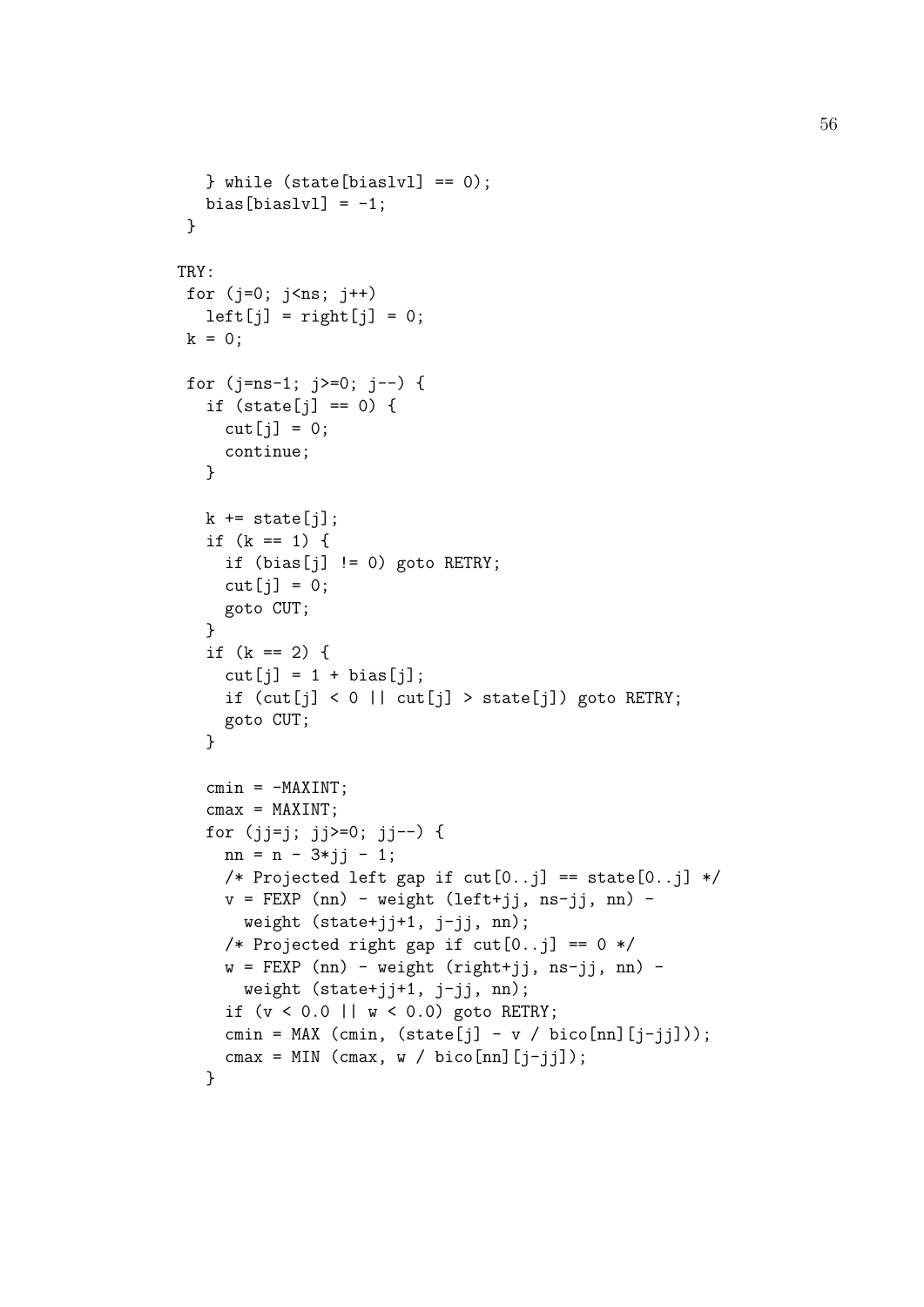```
if (cmin > cmax)
     goto RETRY;
   z = floor (0.5 * (cmin + cmax + 1));z = MAX (z, 0.0);z = MIN(z, state[j]);cut[j] = z + bias[j];if (cut[j] < cmin || cut[j] > cmax) goto RETRY;
 CUT:
    if (cut[j] < 0 || cut[j] > state[j]) goto RETRY;
   left[j] += state[j] - cut[j];
   right[j] += cut[j];if (j > 0) {
     left[j-1] += cut[j];right[j-1] += state[j] - cut[j];}
 }
 nr = ns;while (nr > 0 && right[nr-1] == 0)nr--;wp1 = depthsearch (left, ns, n-1);if (wpl == 0) goto RETRY;
 wpr = depthsearch (right, nr, n-1);
 if (wpr == 0) goto RETRY;
 copystate (temp, &nt, state, ns);
 addstate (temp, &nt, wpl->state, wpl->ns, wpr->state, wpr->ns);
 return addtree (temp, nt, n, wpl, wpr);
}
void inittree () {
 int n;
 for (n=0; n<=NMAX; n++)
   tree[n] = 0;treenodes = 0;
}
```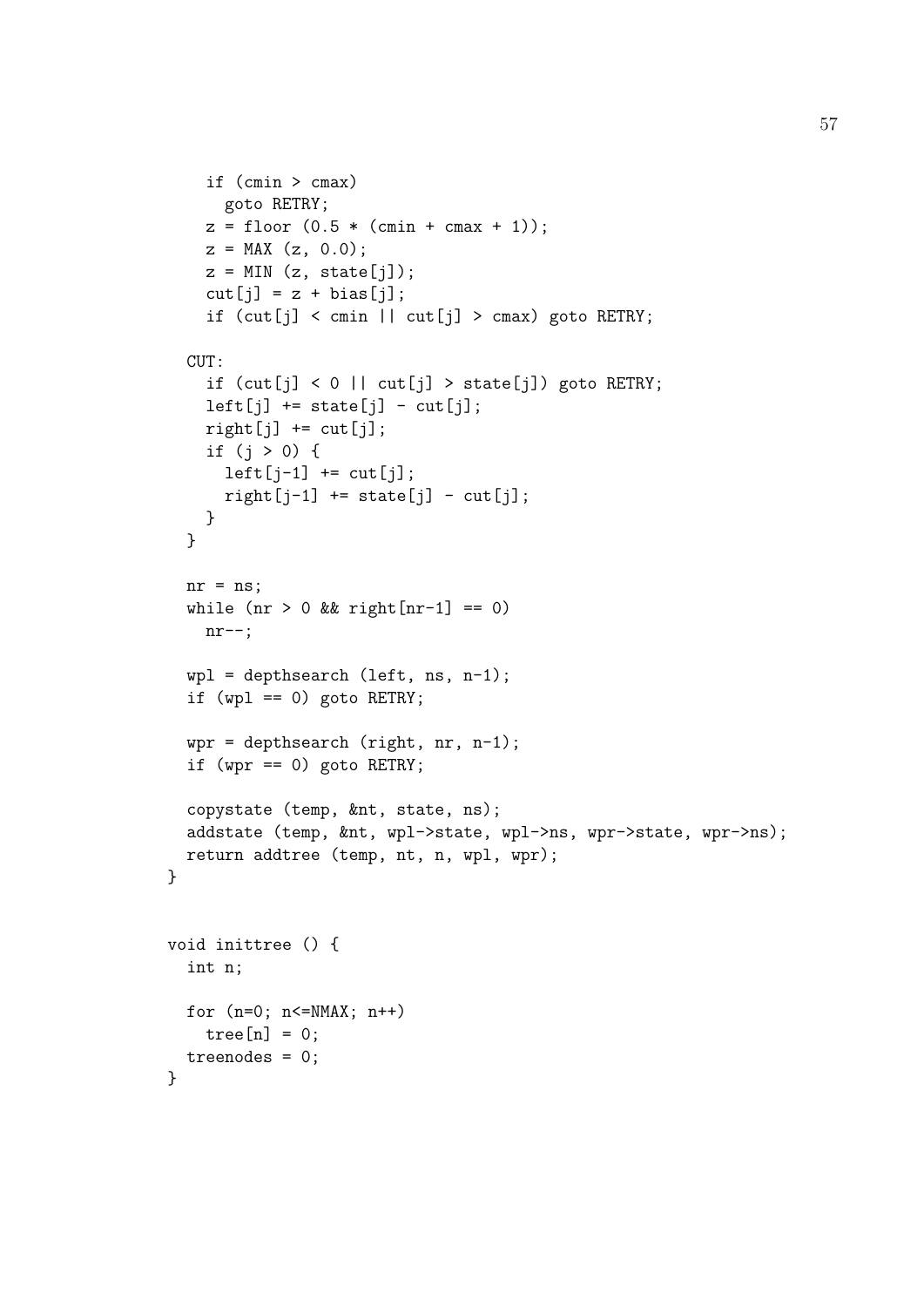```
winstate *addtree
(int state[], int ns, int n, winstate *left, winstate *right) {
  winstate *wp;
  int j;
  for (wp=tree[n]; wp!=0; wp=wp->next)
    if (stateleq (state, ns, wp->state, wp->ns))
      return wp;
  treenodes++;
  wp = tree[n];tree[n] = (winstein*) malloc (sizeof (winstate));
  tree[n]-\text{next} = wp;tree[n]->ns = ns;for (i=0; i<ns; i++)tree[n] \rightarrow state[j] = state[j];tree[n]-\geq left = left;tree[n]-\geq right = right;return tree[n];
}
winstate *cachetest (int state[], int ns, int n) {
  winstate *wp;
  wp = tree[n];
  while (wp != 0) {
    if (stateleq (state, ns, wp->state, wp->ns))
      return wp;
    wp = wp->next;}
  return 0;
}
void cleartree () {
  int n;
  winstate *wp, *wpnext;
  for (n=0; n<=NMAX; n++) {
```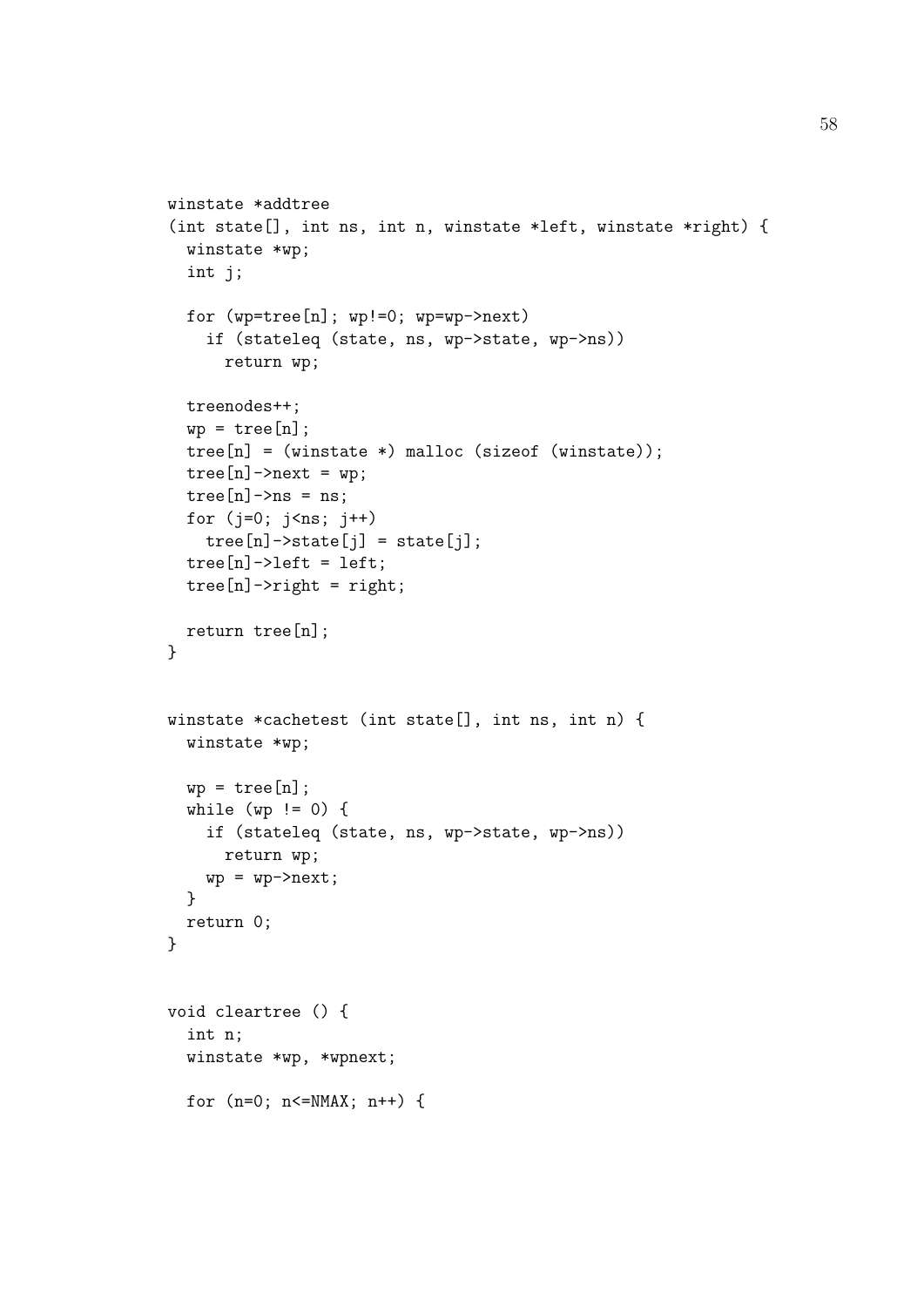```
wp = tree[n];while (wp != 0) {
      wpnext = wp->next;
     free (wp);
     wp = wpnext;}
    tree[n] = 0;}
  treenodes = 0;
  searchnodes = 0;
}
int igcd (int m, int n) {
 if (m < 0) m = -m;
  if (n < 0) n = -n;
  if (m > n) return igcd (n, m);
  if (m == 0) return n;
 return igcd (n % m, m);
}
void initwts (void) {
  int g, j, n;
  for (n=0; n<=NMAX; n++) {
    bico[n][0] = 1.0;wts[n][0] = 1.0;for (j=1; j<=n; j++) {
      g = igcd (n-j+1, j);bico[n][j] = (bico[n][j-1] / (j/g)) * ((n-j+1) / g);
      wts[n][j] = wts[n][j-1] + bico[n][j];}
 }
}
double weight (int state[], int ns, int n) {
  double w;
  int j;
 w = 0.0;
```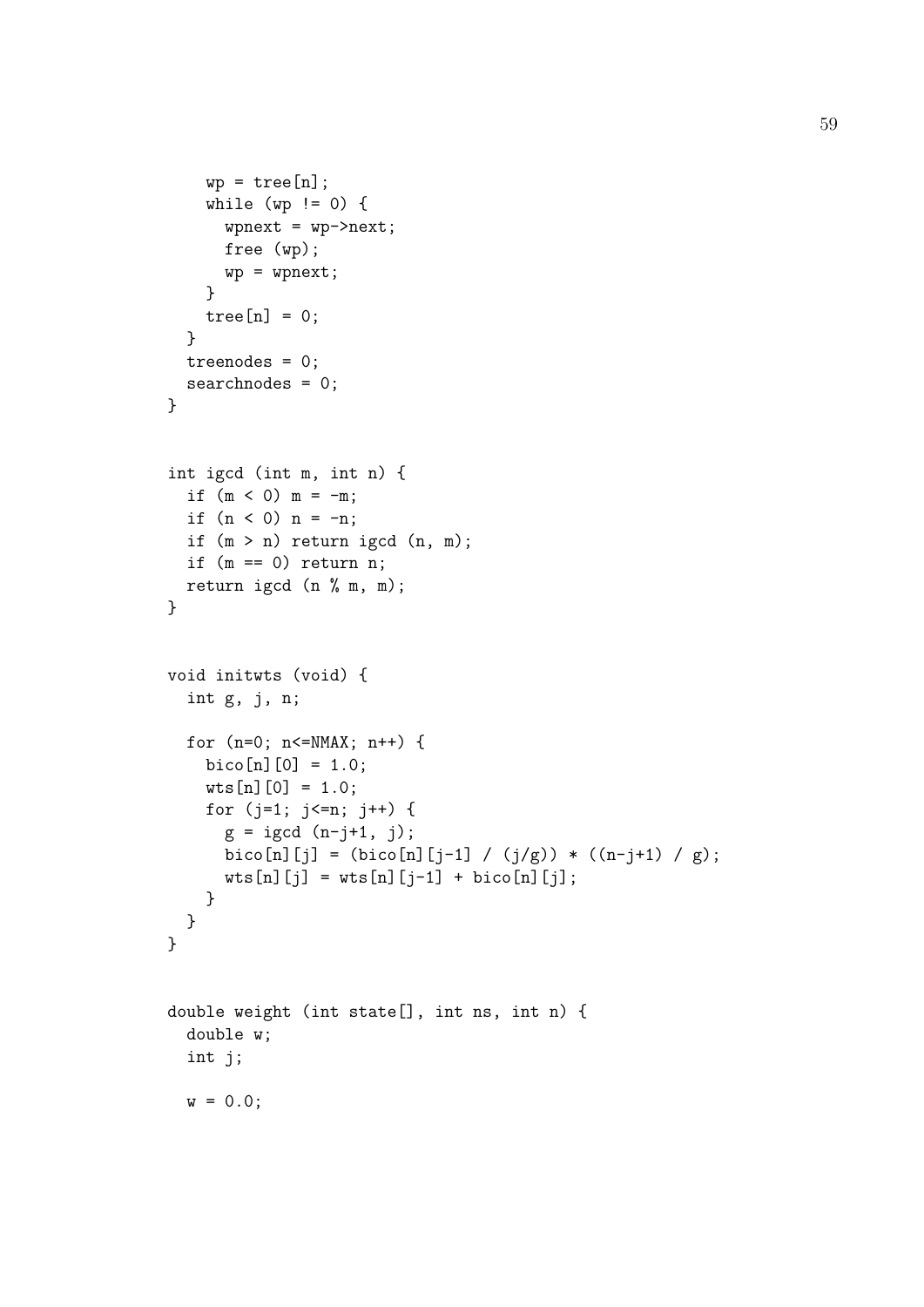```
for (j=0; j<ns; j++) {
    w \leftarrow state[j] * wts[n][j];
  }
 return w;
}
int stateleq (int state1[], int ns1, int state2[], int ns2) {
  int j, k1, k2;
  if (ns1 > ns2)return 0;
 k1 = k2 = 0;for (j=ns2-1; j>ns1-1; j--)
    k2 += state2[j];
 for (j=ns1-1; j>=0; j--) {
   k1 += state1[j];
   k2 == state2[j];if (k2 \geq m \text{ current}) return 1;
    if (k1 > k2) return 0;
 }
 return 1;
}
int mbound (int n, int e) {
  int j, m;
  double z, zz;
  if (n < 2*e+1) {
   m = 1;} else if (n <= 3*e) {
   m = 2;} else {
   z = FEXP(n) / wts[n][e];
    for (j=1; j<=e; j++) {
      zz = FEXP(n-3*j) / wts[n-3*j][e-j];
      z = MIN(z, zz);}
   m = floor(z);
  }
```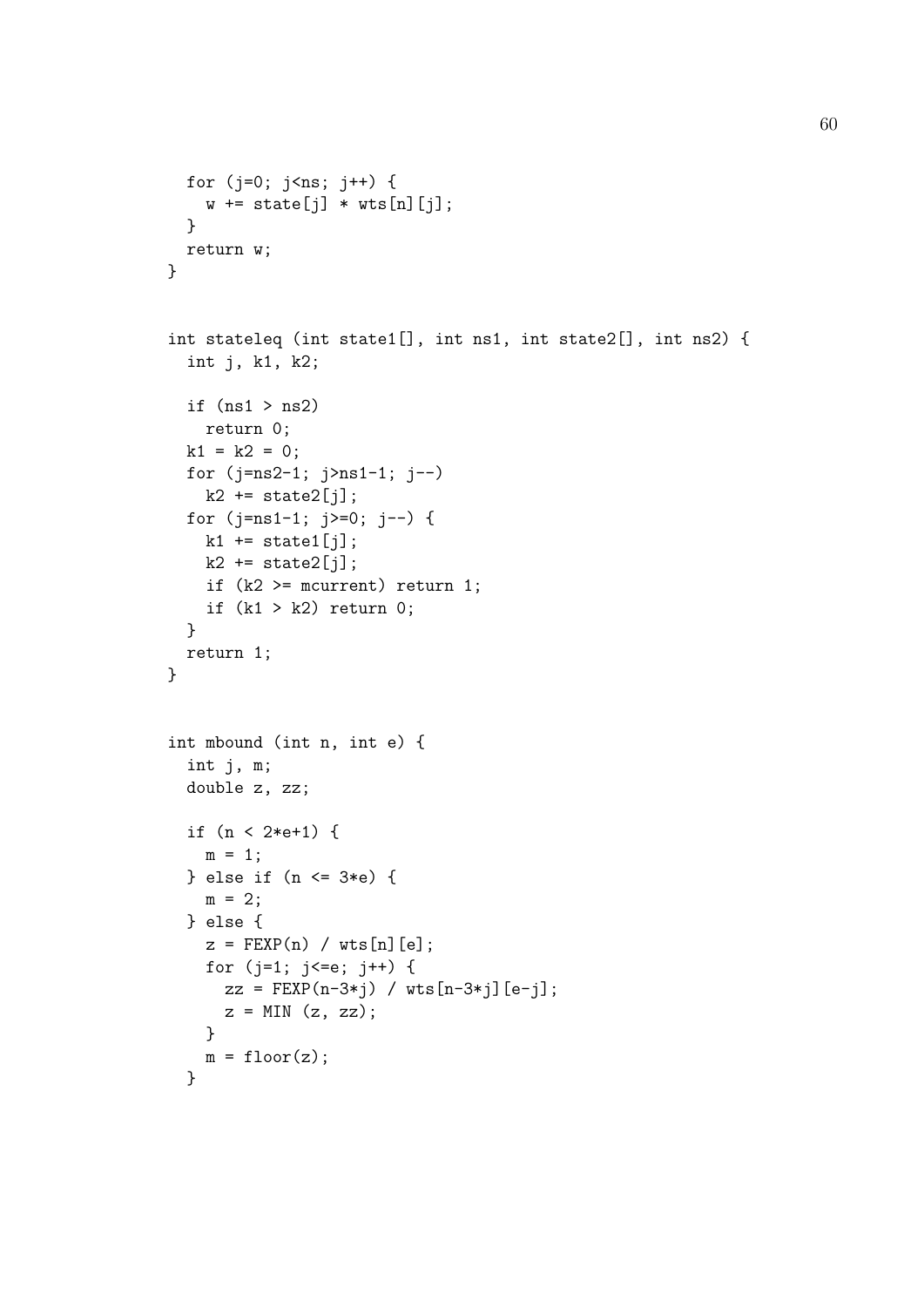```
return m;
}
void copystate (int copy[], int *nc, int state[], int ns) {
  int i;
  *nc = ns;for (i=0; i<ns; i++)copy[i] = state[i];}
int leaftest (int state[], int *nsp, int n, int *safe) {
  int leafstate[EMAX+2];
  double w;
  int i, k, nn, ns;
 ns = *nsp;nn = n - 3 * (ns-1);if (nn > 4)return 0;
  leafstate[ns] = (nn \ge 0) ? (1 \le mn) : 1;
  for (i=0; i<ns; i++)leafstate[i] = 0;k = leafstate[ns];
  for (i=1; i<ns; i++) {
   nn += 3;
    if (nn < i+1) continue;
    w = FEXP(nn) - weight (leafstate+(ns-i), i+1, nn);if (w \ge m mcurrent-k) {
      leafstate[ns-i] = mcurrent - k;k = mcurrent;
      break;
    }
   leafstate[ns-i] = w;k += leafstate[ns-i];
  }
  if (! stateleq (state, ns, leafstate+1, ns))
```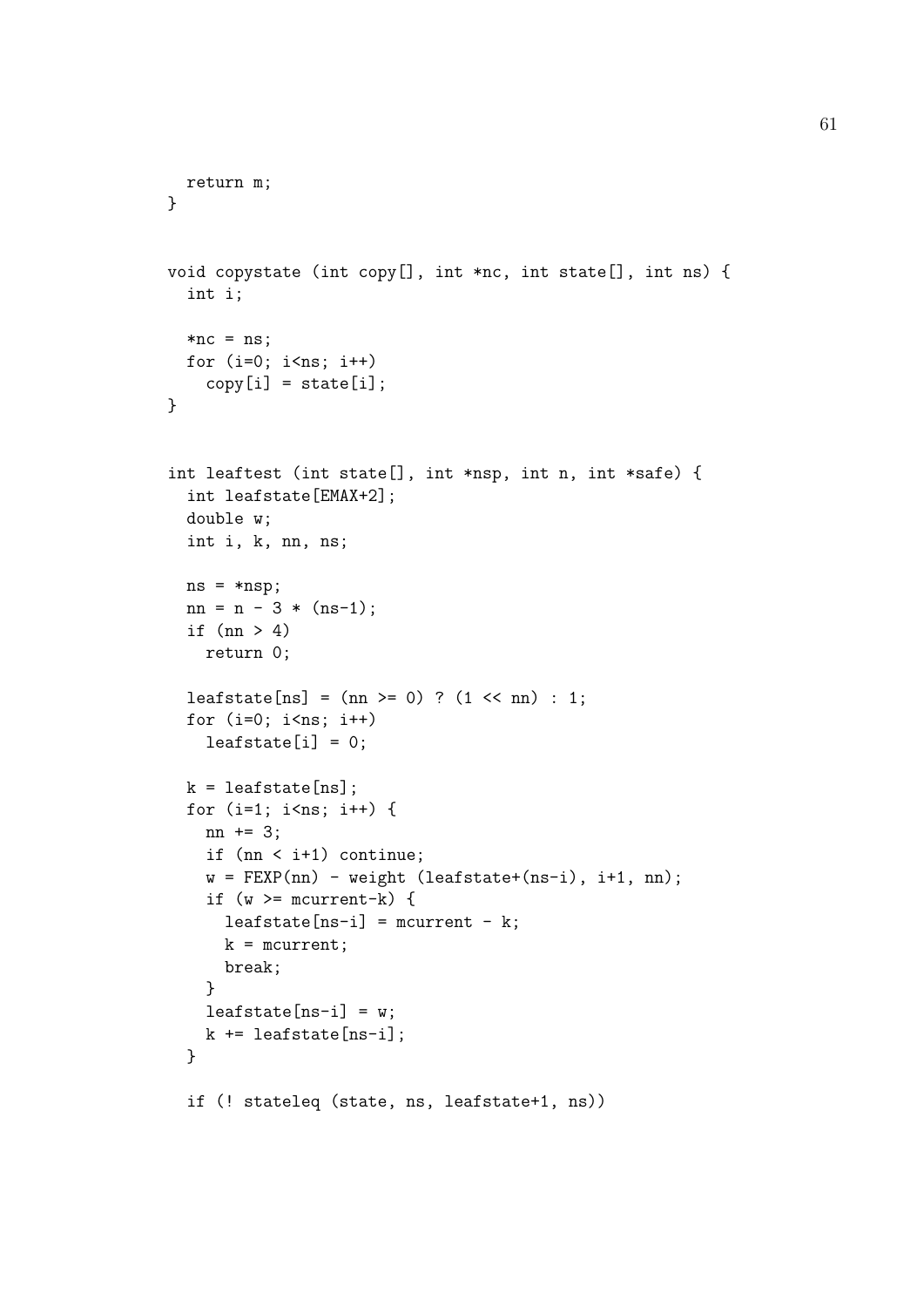```
return 0;
  copystate (state, nsp, leafstate+1, ns);
  *safe = (k \geq = mcurrent);
  return 1;
}
int sumtest
(int sum[], int ns, int state1[], int ns1, int state2[], int ns2) {
  int accum, accum1, accum2;
  int i;
  if (ns1 < ns-1 || ns2 < ns-1) return 0;
  \text{accum} = \text{sum}[ns-1];\text{accum1} = 0;
  for (i=ns-1; i\leq nsl; i++)\text{accum1} += \text{state1[i]};\text{accum2} = 0;
  for (i=ns-1; i<ns2; i++)\text{accum2} += \text{state2[i]};if (accum > accum1 + accum2) return 0;
  for (i=ns-2; i>=0; i--) {
    \text{accum1} += \text{state1[i]};\text{accum2} += \text{state2[i]};
    if (accum > accum1) return 0;
    if (accum > accum2) return 0;
    if (sum[i] + 2*accum > accum1 + accum2) return 0;\text{accum} += \text{sum}[i];}
 return 1;
}
void addstate
(int sum[], int *nsp, int state1[], int ns1, int state2[], int ns2) {
  int accum[EMAX+1], accum1[EMAX+1], accum2[EMAX+1];
  int ns, i, j, k;
  /* Ensure that output(sum[]) .ge. input(sum[]). */
```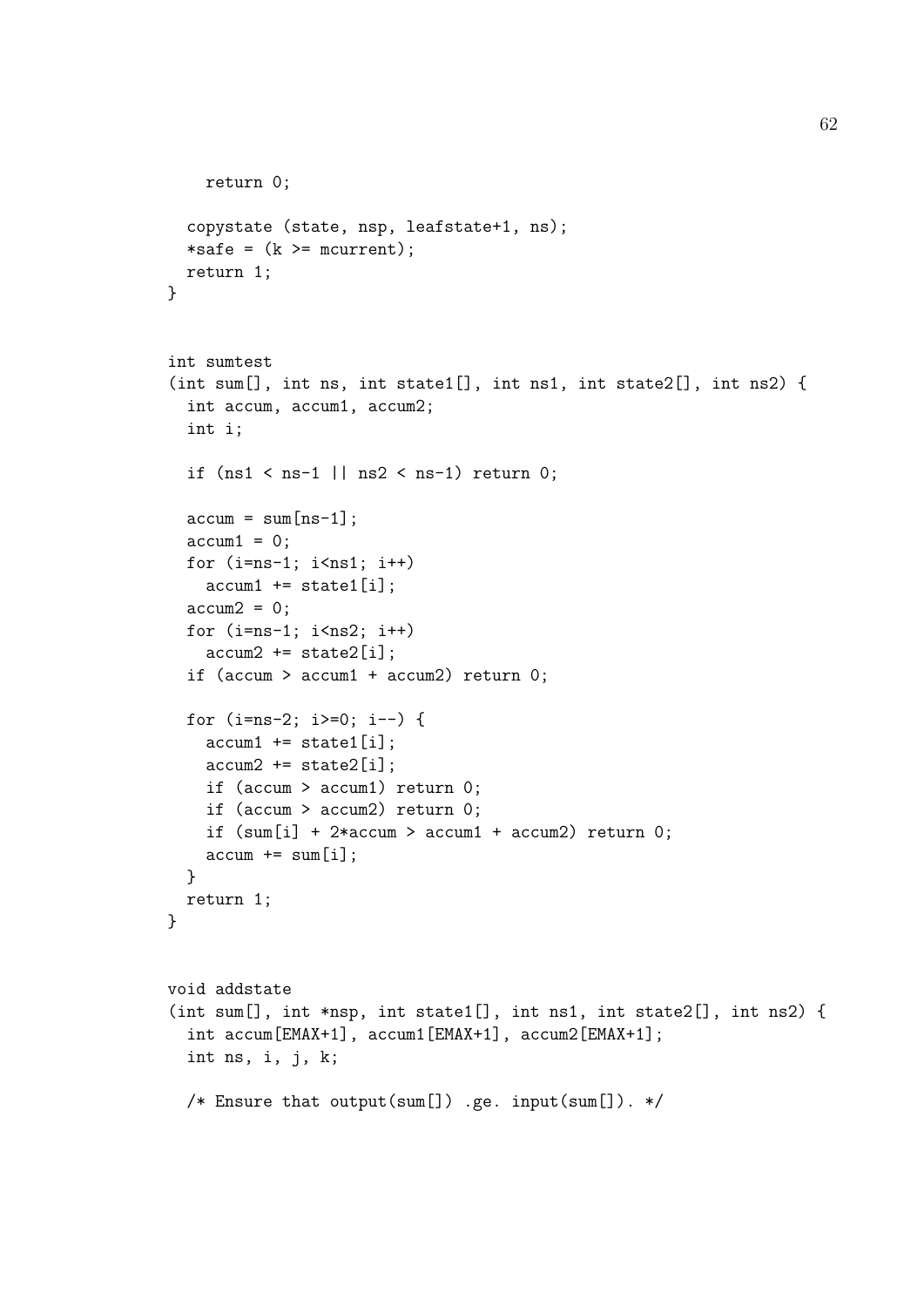```
ns = *nsp;ns = MAX(ns, ns1);ns = MAX (ns, ns2);\text{accum}[ns] = \text{accum}[ns] = \text{accum2}[ns] = 0;for (i=ns-1; i>=0; i--) {
    \text{accum}[i] = \text{accum}[i+1] + (i \lt \text{insp} ? \text{sum}[i] : 0);\text{accum1[i]} = \text{accum1[i+1]} + (i \leq \text{ns1} \text{ ? state1[i]} : 0);\text{accum2}[i] = \text{accum2}[i+1] + (i \leq n s 2 \text{ ? state2}[i] : 0);}
  for (j=ns-1; j>=0; j--) {
    k = mcurrent;
    k = MIN (k, <i>accum1[j] + <i>accum2[j] - <i>accum[j+1]</i>);
    if (j > 0) k = MIN (k, \text{accum1}[j-1]);
    if (j > 0) k = MIN (k, \text{accum2}[j-1]);
    for (i=0; i < j; i++)k = MIN (k, \text{accum1[i]} + \text{accum2[i]} - \text{accum}[i]);\text{accum}[j] = k;}
  while (ns > 0 && accum [ns-1] == 0)ns--;
  *nsp = ns;
  sum[ns-1] = accum[ns-1];for (j=ns-2; j>=0; j--) {
    \text{accum}[j] = \text{MIN} (\text{accum}[j], \text{mcurrent});sum[j] = accum[j] - accum[j+1];}
  assert (sumtest (sum, ns, state1, ns1, state2, ns2));
}
```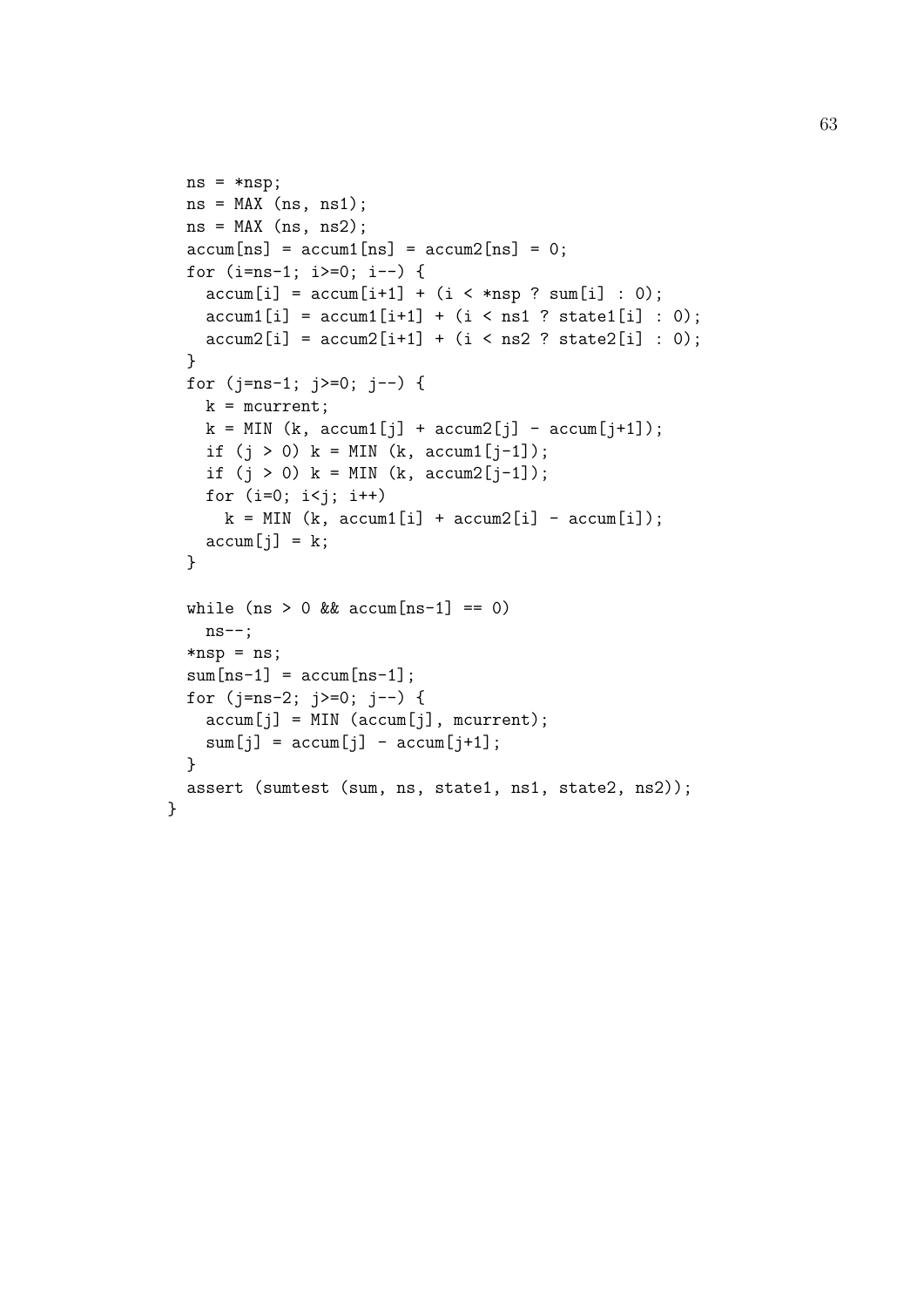# Appendix B

# Program Output

E=1 N=5 M=4: OK, 1 tree nodes, 1 leaf nodes (1 safe). E=1 N=6 M=8: OK, 1 tree nodes, 1 leaf nodes (1 safe). E=1 N=7 M=16: OK, 1 tree nodes, 1 leaf nodes (1 safe). E=1 N=8 M=28: OK, 9 tree nodes, 4 leaf nodes (0 safe). E=2 N=11 M=28: lift succeeded: 4 leaf nodes (2 safe). E=3 N=14 M=28: lift succeeded: 4 leaf nodes (4 safe). E=1 N=9 M=51: Failed, 1 search nodes. E=1 N=9 M=50: OK, 12 tree nodes, 4 leaf nodes (0 safe). E=2 N=12 M=50: lift failed. E=2 N=12 M=51: Failed, 1 search nodes. E=2 N=12 M=50: OK, 22 tree nodes, 8 leaf nodes (0 safe). E=3 N=15 M=50: lift succeeded: 8 leaf nodes (4 safe). E=4 N=18 M=50: lift succeeded: 8 leaf nodes (8 safe). E=1 N=10 M=93: Failed, 1 search nodes. E=1 N=10 M=92: OK, 13 tree nodes, 3 leaf nodes (0 safe). E=2 N=13 M=89: Failed, 1 search nodes. E=2 N=13 M=88: OK, 25 tree nodes, 8 leaf nodes (0 safe). E=3 N=16 M=88: lift succeeded: 8 leaf nodes (1 safe). E=4 N=19 M=88: lift succeeded: 8 leaf nodes (6 safe). E=5 N=22 M=88: lift succeeded: 8 leaf nodes (8 safe).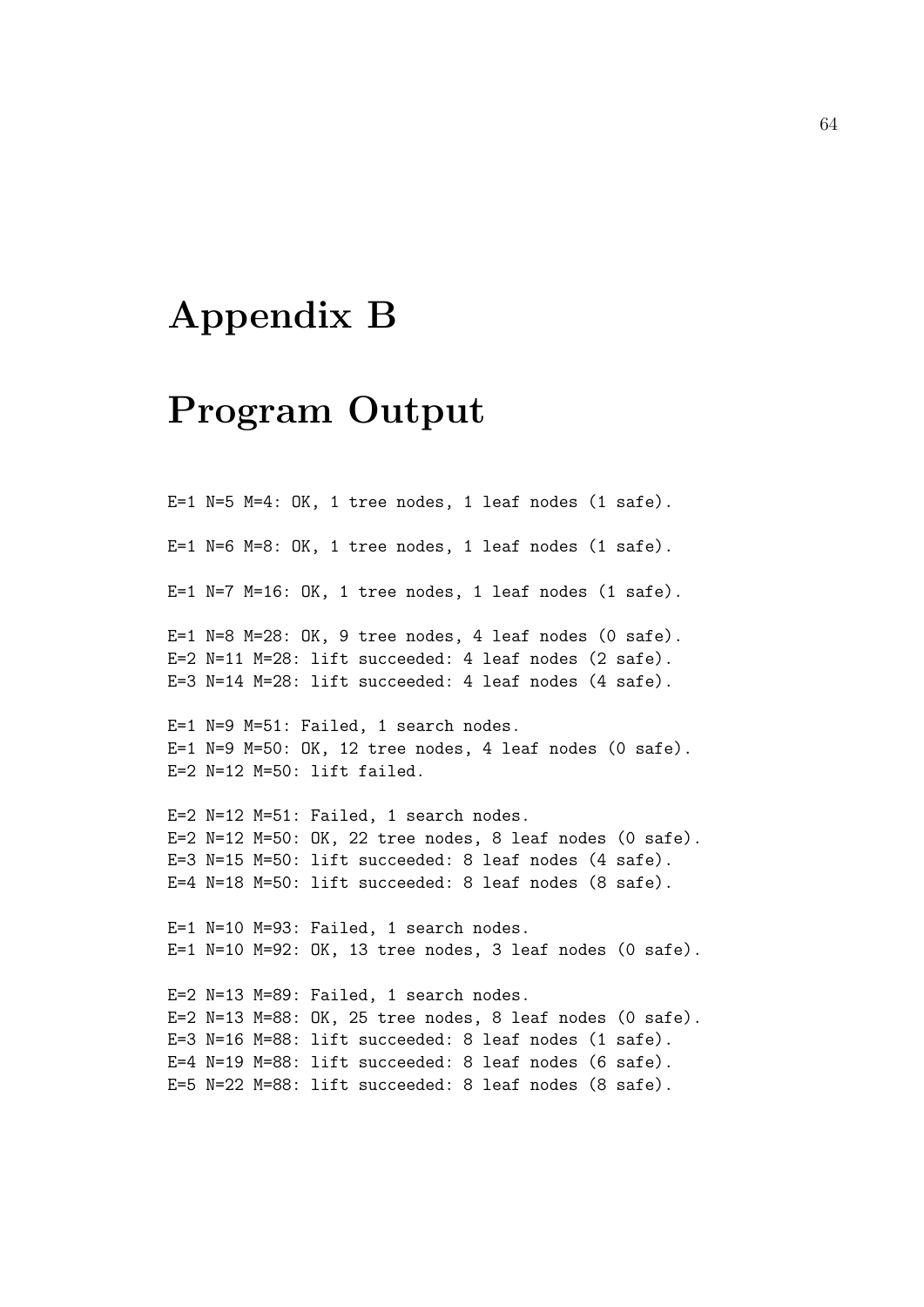E=1  $N=11$   $M=170$ : OK, 16 tree nodes, 3 leaf nodes (0 safe). E=2 N=14 M=154: OK, 31 tree nodes, 7 leaf nodes (0 safe). E=3 N=17 M=154: lift succeeded: 7 leaf nodes (0 safe). E=4 N=20 M=154: lift succeeded: 7 leaf nodes (3 safe). E=5 N=23 M=154: lift succeeded: 7 leaf nodes (7 safe). E=1 N=12 M=315: Failed, 1 search nodes. E=1 N=12 M=314: OK, 18 tree nodes, 3 leaf nodes (0 safe). E=2 N=15 M=270: OK, 34 tree nodes, 6 leaf nodes (0 safe). E=3 N=18 M=265: Failed, 1 search nodes. E=3 N=18 M=264: OK, 54 tree nodes, 9 leaf nodes (0 safe). E=4 N=21 M=264: lift succeeded: 9 leaf nodes (0 safe). E=5 N=24 M=264: lift succeeded: 9 leaf nodes (4 safe). E=6 N=27 M=264: lift succeeded: 9 leaf nodes (9 safe). E=1 N=13 M=585: Failed, 1 search nodes. E=1 N=13 M=584: OK, 18 tree nodes, 3 leaf nodes (0 safe). E=2 N=16 M=478: OK, 39 tree nodes, 5 leaf nodes (0 safe). E=3 N=19 M=451: OK, 116 tree nodes, 9 leaf nodes (0 safe). E=4 N=22 M=451: lift succeeded: 9 leaf nodes (0 safe). E=5 N=25 M=451: lift succeeded: 9 leaf nodes (1 safe). E=6 N=28 M=451: lift succeeded: 9 leaf nodes (7 safe). E=7 N=31 M=451: lift succeeded: 9 leaf nodes (9 safe). E=1 N=14 M=1092: OK, 21 tree nodes, 3 leaf nodes (0 safe). E=2 N=17 M=851: Failed, 1 search nodes. E=2 N=17 M=850: OK, 40 tree nodes, 5 leaf nodes (0 safe). E=3 N=20 M=776: OK, 67 tree nodes, 9 leaf nodes (0 safe). E=4 N=23 M=769: Failed, 1 search nodes. E=4 N=23 M=768: OK, 74 tree nodes, 13 leaf nodes (0 safe). E=5 N=26 M=768: lift succeeded: 13 leaf nodes (0 safe). E=6 N=29 M=768: lift succeeded: 13 leaf nodes (3 safe). E=7 N=32 M=768: lift succeeded: 13 leaf nodes (10 safe).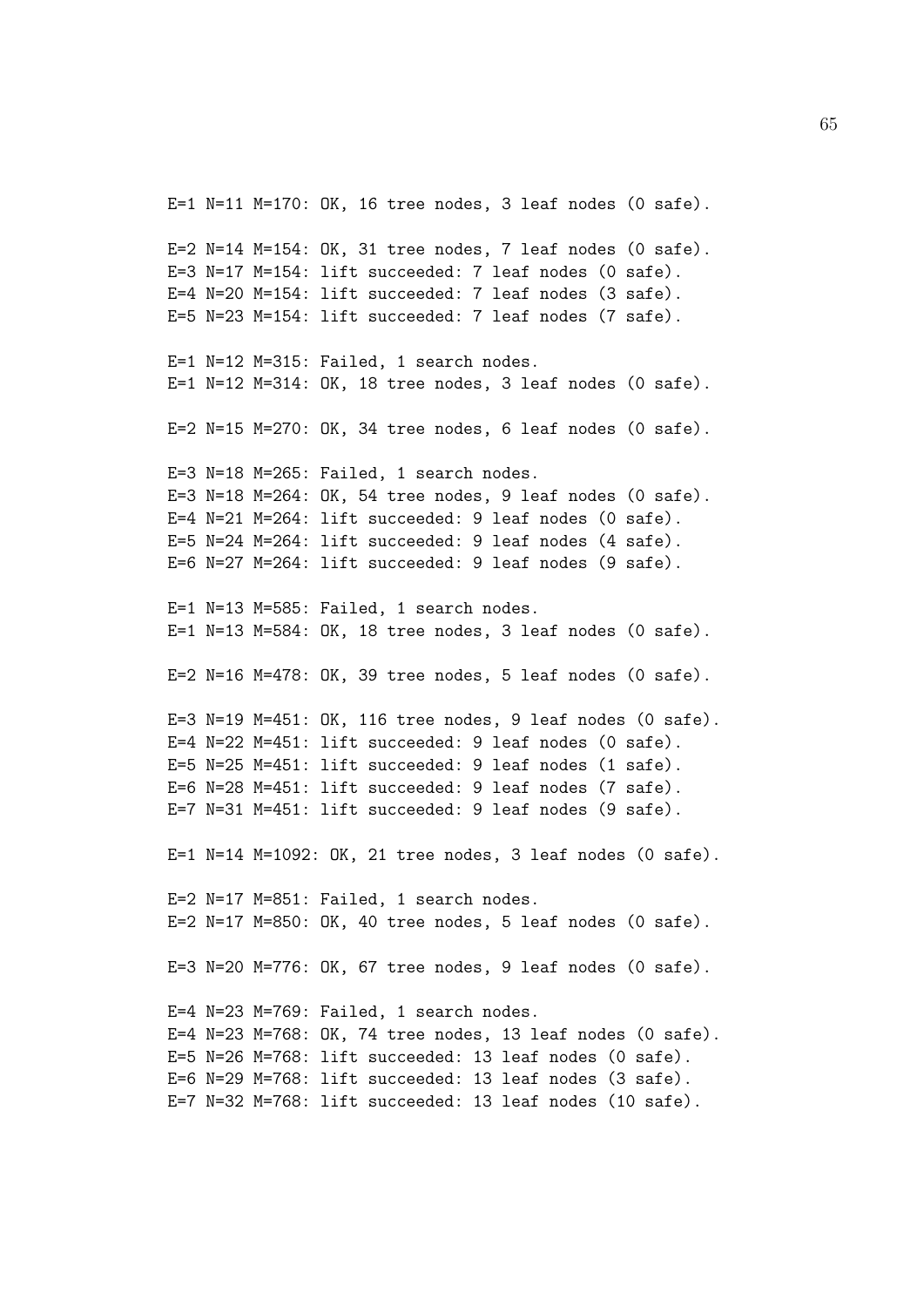E=8 N=35 M=768: lift succeeded: 13 leaf nodes (13 safe). E=1 N=15 M=2048: OK, 14 tree nodes, 2 leaf nodes (0 safe). E=2 N=18 M=1524: OK, 45 tree nodes, 5 leaf nodes (0 safe). E=3 N=21 M=1342: OK, 86 tree nodes, 8 leaf nodes (0 safe). E=4 N=24 M=1295: Failed, 1 search nodes. E=4 N=24 M=1294: OK, 131 tree nodes, 11 leaf nodes (0 safe). E=5 N=27 M=1294: lift succeeded: 11 leaf nodes (0 safe). E=6 N=30 M=1294: lift succeeded: 11 leaf nodes (0 safe). E=7 N=33 M=1294: lift succeeded: 11 leaf nodes (6 safe). E=8 N=36 M=1294: lift succeeded: 11 leaf nodes (11 safe). E=1 N=16 M=3855: Failed, 1 search nodes. E=1 N=16 M=3854: OK, 26 tree nodes, 3 leaf nodes (0 safe). E=2 N=19 M=2744: OK, 47 tree nodes, 4 leaf nodes (0 safe). E=3 N=22 M=2337: OK, 122 tree nodes, 7 leaf nodes (0 safe). E=4 N=25 M=2196: OK, 151 tree nodes, 10 leaf nodes (0 safe). E=5 N=28 M=2192: OK, 331 tree nodes, 15 leaf nodes (0 safe). E=6 N=31 M=2192: lift succeeded: 15 leaf nodes (0 safe). E=7 N=34 M=2192: lift succeeded: 15 leaf nodes (1 safe). E=8 N=37 M=2192: lift succeeded: 15 leaf nodes (8 safe). E=9 N=40 M=2192: lift succeeded: 15 leaf nodes (13 safe). E=10 N=43 M=2192: lift succeeded: 15 leaf nodes (15 safe). E=1 N=17 M=7281: Failed, 1 search nodes. E=1 N=17 M=7280: OK, 25 tree nodes, 3 leaf nodes (0 safe). E=2 N=20 M=4969: Failed, 1 search nodes. E=2 N=20 M=4968: OK, 46 tree nodes, 4 leaf nodes (0 safe). E=3 N=23 M=4096: OK, 43 tree nodes, 6 leaf nodes (0 safe). E=4 N=26 M=3748: OK, 161 tree nodes, 9 leaf nodes (0 safe). E=5 N=29 M=3662: OK, 276 tree nodes, 13 leaf nodes (0 safe).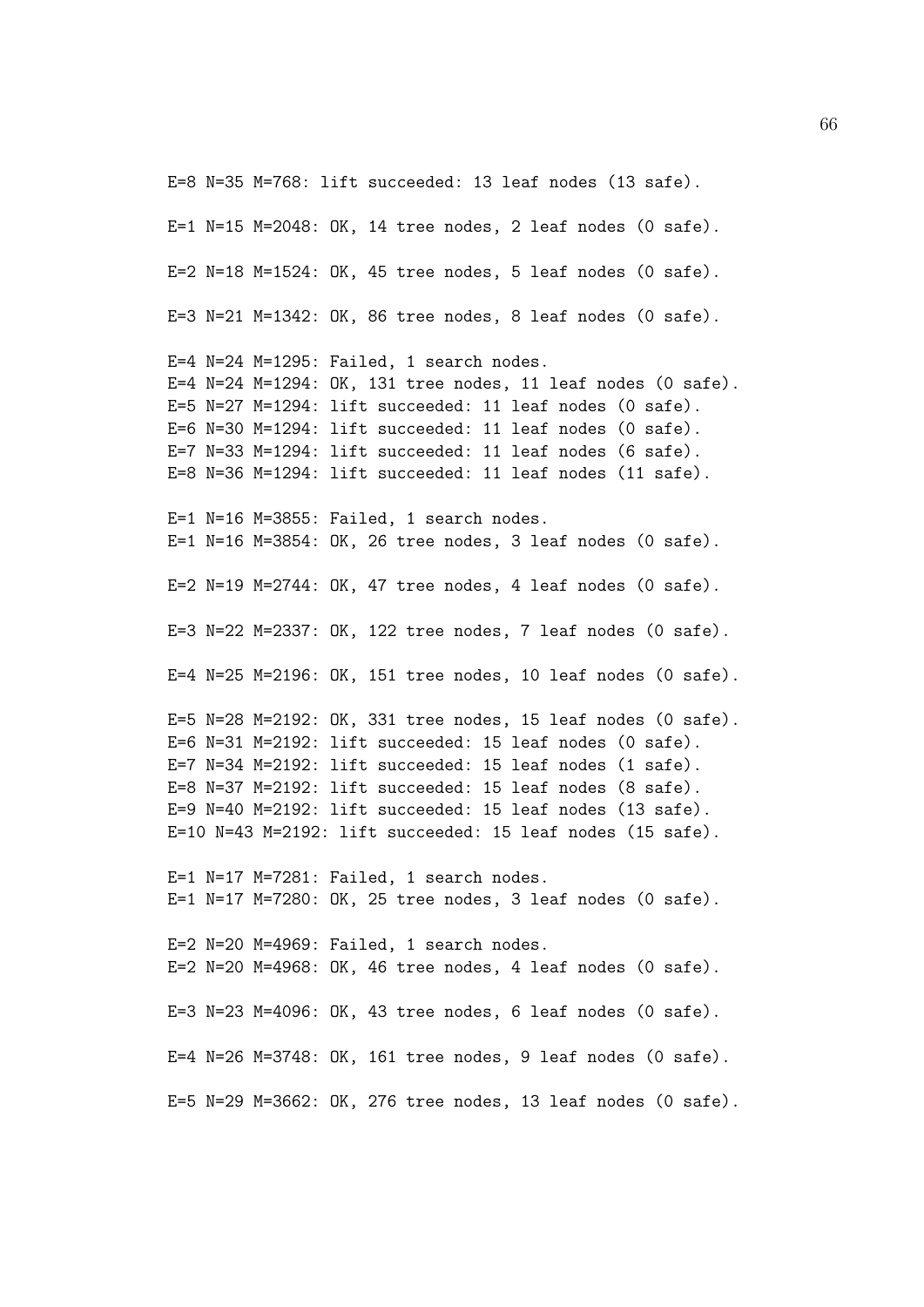E=6 N=32 M=3662: lift succeeded: 13 leaf nodes (0 safe). E=7 N=35 M=3662: lift succeeded: 13 leaf nodes (0 safe). E=8 N=38 M=3662: lift succeeded: 13 leaf nodes (1 safe). E=9 N=41 M=3662: lift succeeded: 13 leaf nodes (8 safe). E=10 N=44 M=3662: lift succeeded: 13 leaf nodes (13 safe). E=1 N=18 M=13797: Failed, 1 search nodes. E=1 N=18 M=13796: OK, 29 tree nodes, 3 leaf nodes (0 safe). E=2 N=21 M=9039: Failed, 1 search nodes. E=2 N=21 M=9038: OK, 57 tree nodes, 4 leaf nodes (0 safe). E=3 N=24 M=7216: OK, 86 tree nodes, 6 leaf nodes (0 safe). E=4 N=27 M=6436: OK, 171 tree nodes, 9 leaf nodes (0 safe). E=5 N=30 M=6155: Failed, 1 search nodes. E=5 N=30 M=6154: OK, 276 tree nodes, 12 leaf nodes (0 safe). E=6 N=33 M=6154: lift succeeded: 12 leaf nodes (0 safe). E=7 N=36 M=6154: lift succeeded: 12 leaf nodes (0 safe). E=8 N=39 M=6154: lift succeeded: 12 leaf nodes (0 safe). E=9 N=42 M=6154: lift succeeded: 12 leaf nodes (3 safe). E=10 N=45 M=6154: lift succeeded: 12 leaf nodes  $(10 \text{ safe})$ . E=11 N=48 M=6154: lift succeeded: 12 leaf nodes (12 safe). E=1 N=19 M=26214: OK, 32 tree nodes, 3 leaf nodes (0 safe). E=2 N=22 M=16513: Failed, 1 search nodes. E=2 N=22 M=16512: OK, 40 tree nodes, 4 leaf nodes (0 safe). E=3 N=25 M=12777: Failed, 224 search nodes. E=3 N=25 M=12776: OK, 100 tree nodes, 6 leaf nodes (0 safe). E=4 N=28 M=11111: Failed, 1 search nodes. E=4 N=28 M=11110: OK, 180 tree nodes, 9 leaf nodes (0 safe). E=5 N=31 M=10406: OK, 297 tree nodes, 11 leaf nodes (0 safe). E=6 N=34 M=10249: OK, 1369 tree nodes, 16 leaf nodes (0 safe). E=7 N=37 M=10249: lift succeeded: 16 leaf nodes (0 safe). E=8 N=40 M=10249: lift succeeded: 16 leaf nodes (0 safe). E=9 N=43 M=10249: lift succeeded: 16 leaf nodes (0 safe).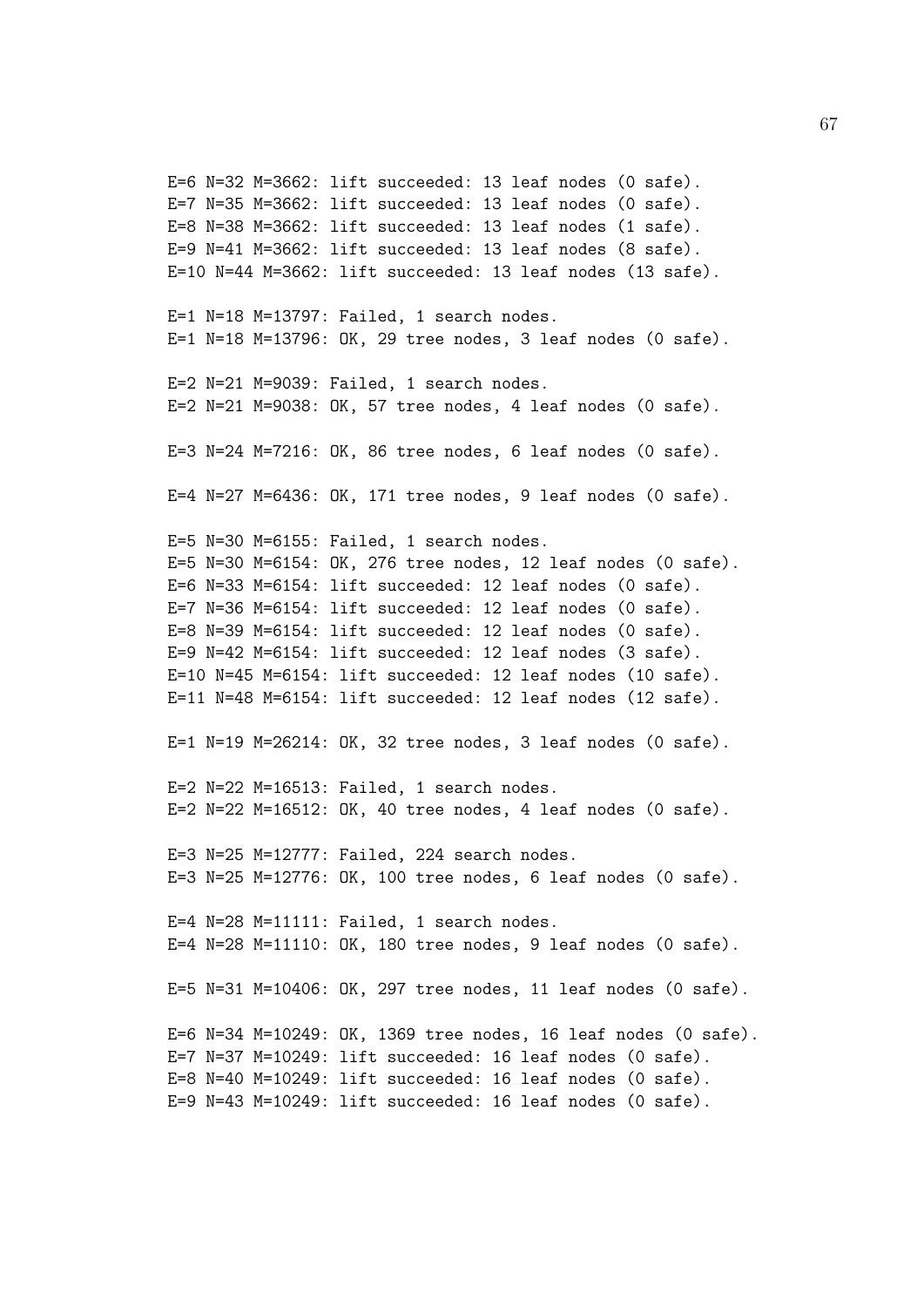E=10  $N=46$   $M=10249$ : lift succeeded: 16 leaf nodes (5 safe).  $E=11$  N=49 M=10249: lift succeeded: 16 leaf nodes (13 safe). E=12 N=52 M=10249: lift succeeded: 16 leaf nodes (16 safe). E=1 N=20 M=49932: OK, 33 tree nodes, 3 leaf nodes (0 safe). E=2 N=23 M=30283: Failed, 1 search nodes. E=2 N=23 M=30282: OK, 67 tree nodes, 5 leaf nodes (0 safe). E=3 N=26 M=22733: Failed, 1 search nodes. E=3 N=26 M=22732: OK, 101 tree nodes, 6 leaf nodes (0 safe). E=4 N=29 M=19283: Failed, 1 search nodes. E=4 N=29 M=19282: OK, 219 tree nodes, 9 leaf nodes (0 safe). E=5 N=32 M=17687: Failed, 1 search nodes. E=5 N=32 M=17686: OK, 359 tree nodes, 10 leaf nodes (0 safe). E=6 N=35 M=17117: Failed, 1 search nodes. E=6 N=35 M=17116: OK, 557 tree nodes, 14 leaf nodes (0 safe). E=7 N=38 M=17116: lift succeeded: 14 leaf nodes (0 safe). E=8 N=41 M=17116: lift succeeded: 14 leaf nodes (0 safe). E=9 N=44 M=17116: lift failed. E=7 N=38 M=17117: Failed, 1 search nodes. E=7 N=38 M=17116: OK, 572 tree nodes, 21 leaf nodes (0 safe). E=8 N=41 M=17116: lift succeeded: 21 leaf nodes (0 safe). E=9 N=44 M=17116: lift failed. E=8 N=41 M=17117: Failed, 1 search nodes. E=8 N=41 M=17116: OK, 572 tree nodes, 21 leaf nodes (0 safe). E=9 N=44 M=17116: lift failed. E=9 N=44 M=17117: Failed, 1 search nodes. E=9 N=44 M=17116: OK, 676 tree nodes, 21 leaf nodes (0 safe). E=10 N=47 M=17116: lift succeeded: 21 leaf nodes (0 safe). E=11 N=50 M=17116: lift succeeded: 21 leaf nodes (8 safe). E=12 N=53 M=17116: lift succeeded: 21 leaf nodes (17 safe). E=13 N=56 M=17116: lift succeeded: 21 leaf nodes (21 safe). E=1 N=21 M=95325: Failed, 1 search nodes. E=1 N=21 M=95324: OK, 35 tree nodes, 3 leaf nodes (0 safe).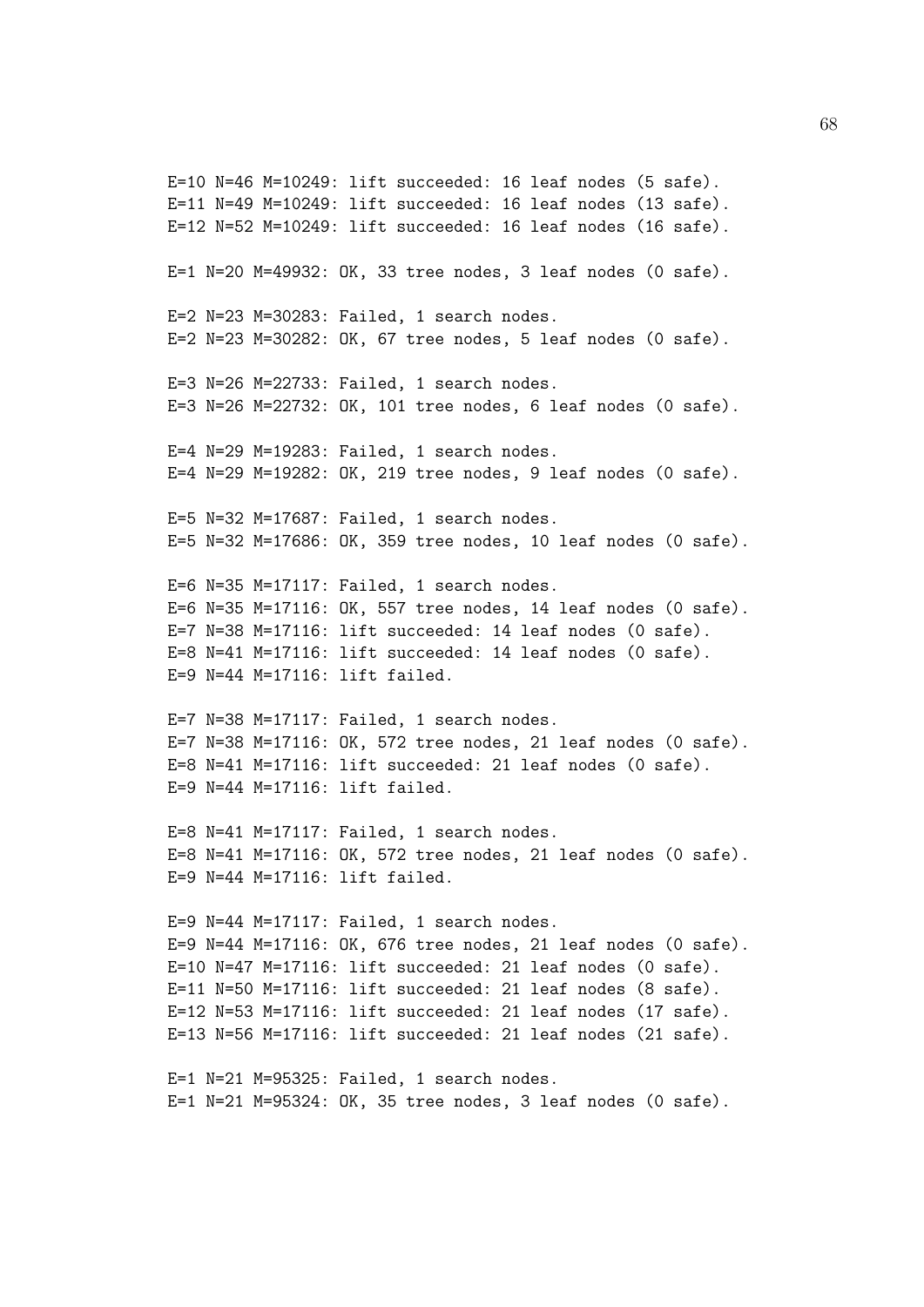E=2  $N=24$   $M=55738$ : OK, 68 tree nodes, 5 leaf nodes (0 safe). E=3 N=27 M=40622: OK, 131 tree nodes, 6 leaf nodes (0 safe). E=4 N=30 M=33626: OK, 206 tree nodes, 7 leaf nodes (0 safe). E=5 N=33 M=30217: Failed, 1 search nodes. E=5 N=33 M=30216: OK, 345 tree nodes, 10 leaf nodes (0 safe). E=6 N=36 M=28734: OK, 706 tree nodes, 13 leaf nodes (0 safe). E=7 N=39 M=28467: OK, 4410 tree nodes, 19 leaf nodes (0 safe). E=8 N=42 M=28467: lift succeeded: 19 leaf nodes (0 safe). E=9 N=45 M=28467: lift succeeded: 19 leaf nodes (0 safe). E=10 N=48 M=28467: lift succeeded: 19 leaf nodes (0 safe). E=11 N=51 M=28467: lift succeeded: 19 leaf nodes (1 safe). E=12 N=54 M=28467: lift succeeded: 19 leaf nodes (11 safe). E=13 N=57 M=28467: lift succeeded: 19 leaf nodes (17 safe). E=14 N=60 M=28467: lift succeeded: 19 leaf nodes (19 safe). E=1 N=22 M=182361: Failed, 1 search nodes. E=1 N=22 M=182360: OK, 36 tree nodes, 3 leaf nodes (0 safe). E=2 N=25 M=102927: Failed, 1 search nodes. E=2 N=25 M=102926: OK, 70 tree nodes, 5 leaf nodes (0 safe). E=3 N=28 M=72885: Failed, 1 search nodes. E=3 N=28 M=72884: OK, 113 tree nodes, 5 leaf nodes (0 safe). E=4 N=31 M=58904: OK, 206 tree nodes, 7 leaf nodes (0 safe). E=5 N=34 M=51869: Failed, 1 search nodes. E=5 N=34 M=51868: OK, 404 tree nodes, 10 leaf nodes (0 safe). E=6 N=37 M=48475: Failed, 2212 search nodes. E=6 N=37 M=48474: OK, 584 tree nodes, 13 leaf nodes (0 safe). E=7 N=40 M=47307: Failed, 1 search nodes. E=7 N=40 M=47306: OK, 1071 tree nodes, 16 leaf nodes (0 safe). E=8 N=43 M=47306: lift succeeded: 16 leaf nodes (0 safe). E=9 N=46 M=47306: lift succeeded: 16 leaf nodes (0 safe).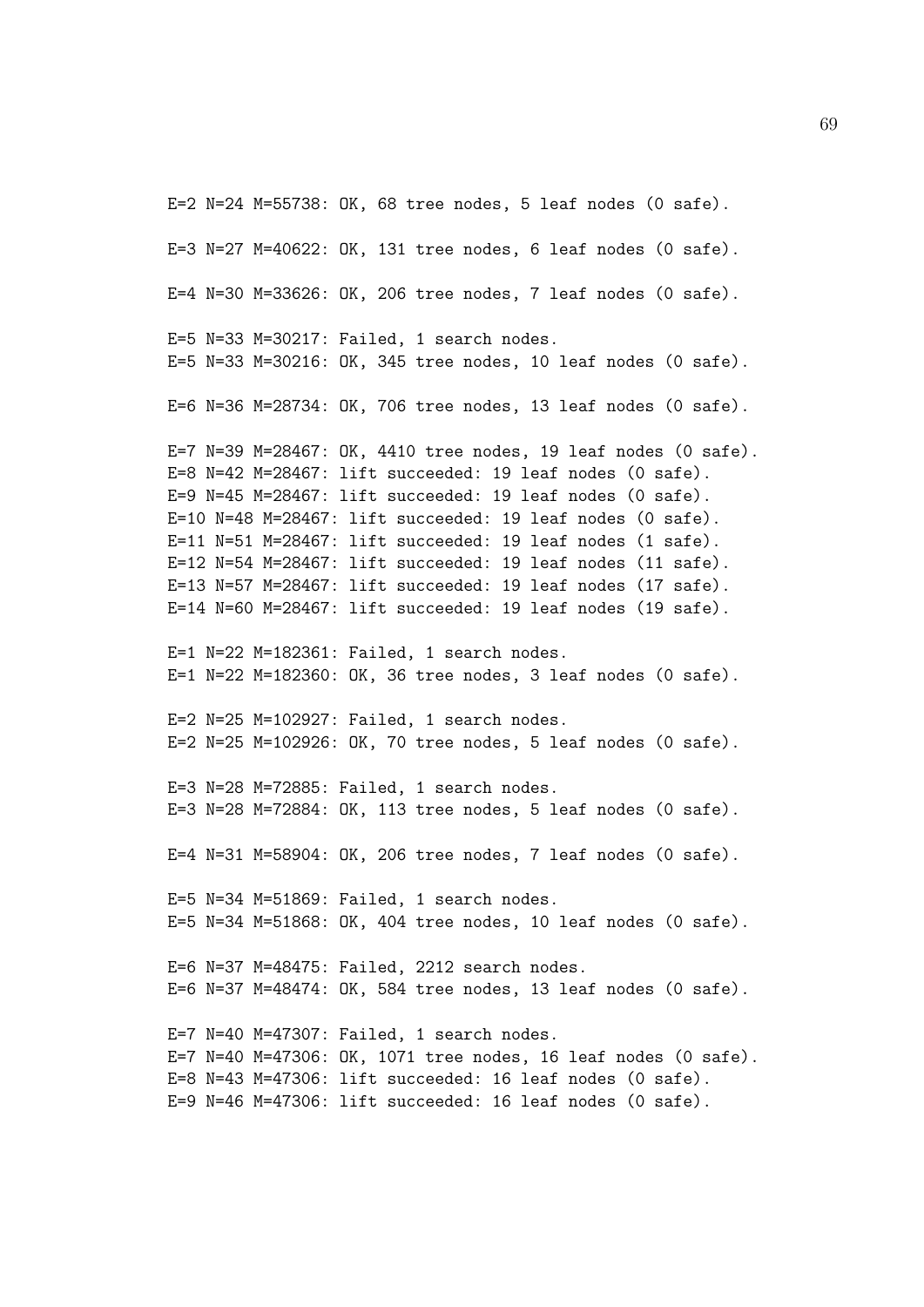E=10 N=49 M=47306: lift failed.

E=8 N=43 M=47307: Failed, 1 search nodes. E=8 N=43 M=47306: OK, 1071 tree nodes, 16 leaf nodes (0 safe). E=9 N=46 M=47306: lift succeeded: 16 leaf nodes (0 safe). E=10 N=49 M=47306: lift failed.

E=9 N=46 M=47307: Failed, 1 search nodes. E=9 N=46 M=47306: OK, 1071 tree nodes, 16 leaf nodes (0 safe). E=10 N=49 M=47306: lift failed.

E=10 N=49 M=47307: Failed, 1 search nodes. E=10 N=49 M=47306: OK, 1574 tree nodes, 16 leaf nodes (0 safe). E=11 N=52 M=47306: lift succeeded: 16 leaf nodes (0 safe). E=12 N=55 M=47306: lift succeeded: 16 leaf nodes (4 safe). E=13 N=58 M=47306: lift succeeded: 16 leaf nodes (12 safe). E=14 N=61 M=47306: lift succeeded: 16 leaf nodes (16 safe).

E=1 N=23 M=349525: Failed, 1 search nodes. E=1 N=23 M=349524: OK, 39 tree nodes, 3 leaf nodes (0 safe).

E=2 N=26 M=190650: OK, 77 tree nodes, 5 leaf nodes (0 safe).

E=3 N=29 M=131264: OK, 105 tree nodes, 6 leaf nodes (0 safe).

E=4 N=32 M=103620: OK, 214 tree nodes, 7 leaf nodes (0 safe).

E=5 N=35 M=89439: Failed, 1 search nodes. E=5 N=35 M=89438: OK, 494 tree nodes, 10 leaf nodes (0 safe).

E=6 N=38 M=82160: OK, 605 tree nodes, 12 leaf nodes (0 safe).

E=7 N=41 M=78986: OK, 1336 tree nodes, 15 leaf nodes (0 safe).

E=8 N=44 M=78589: OK, 10920 tree nodes, 23 leaf nodes (0 safe). E=9 N=47 M=78589: lift succeeded: 23 leaf nodes (0 safe). E=10 N=50 M=78589: lift failed.

E=9 N=47 M=78589: OK, 10920 tree nodes, 23 leaf nodes (0 safe). E=10 N=50 M=78589: lift failed.

E=10 N=50 M=78589: OK, 17324 tree nodes, 23 leaf nodes (0 safe).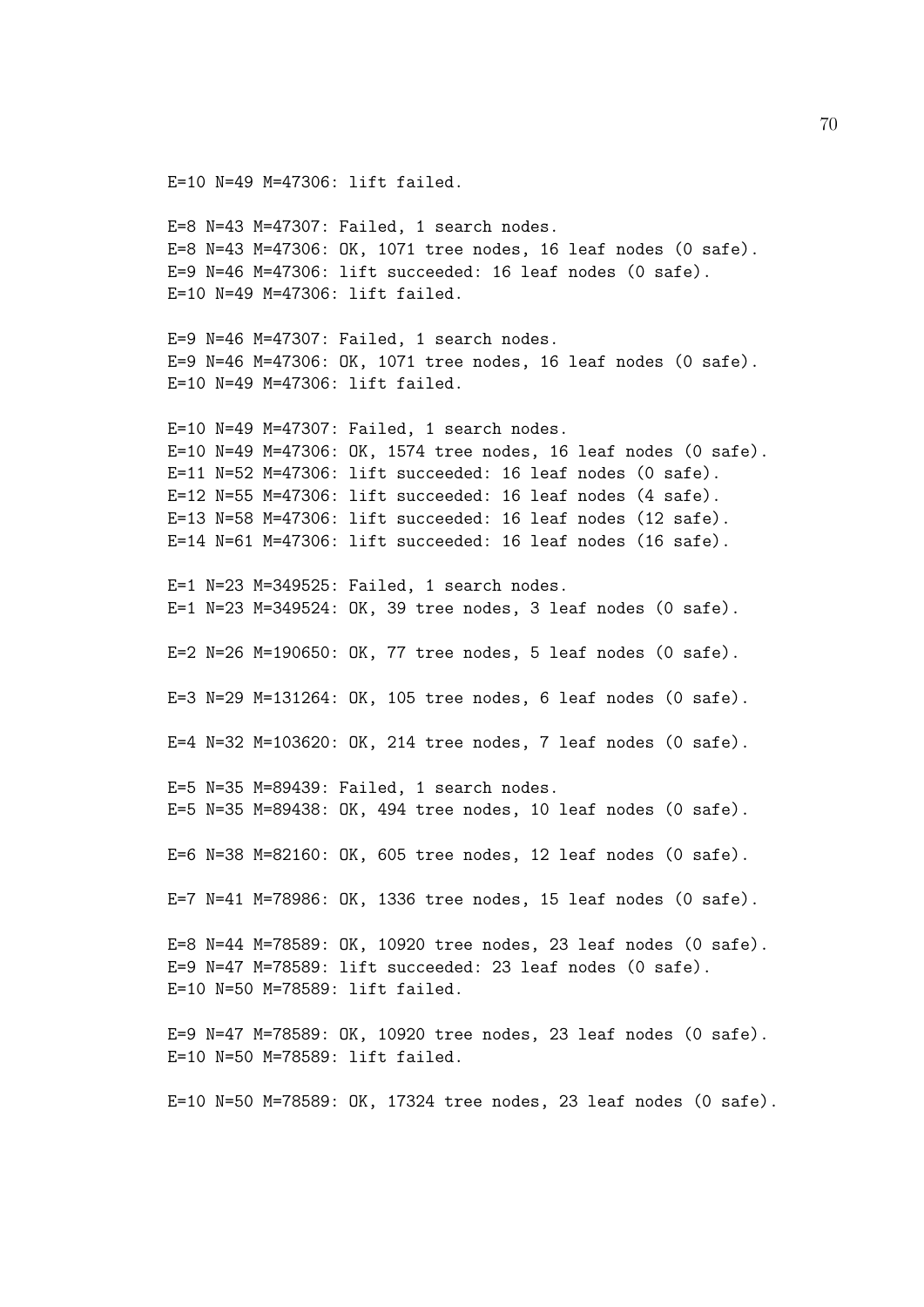E=11 N=53 M=78589: lift succeeded: 23 leaf nodes (0 safe). E=12 N=56 M=78589: lift succeeded: 23 leaf nodes  $(0 \text{ safe})$ . E=13 N=59 M=78589: lift succeeded: 23 leaf nodes (8 safe). E=14 N=62 M=78589: lift succeeded: 23 leaf nodes (18 safe). E=15 N=65 M=78589: lift succeeded: 23 leaf nodes (23 safe). E=1 N=24 M=671088: OK, 39 tree nodes, 3 leaf nodes (0 safe). E=2 N=27 M=354136: OK, 76 tree nodes, 5 leaf nodes (0 safe). E=3 N=30 M=237238: OK, 124 tree nodes, 6 leaf nodes (0 safe). E=4 N=33 M=183005: OK, 434 tree nodes, 8 leaf nodes (0 safe). E=5 N=36 M=154876: OK, 361 tree nodes, 10 leaf nodes (0 safe). E=6 N=39 M=139867: Failed, 1 search nodes. E=6 N=39 M=139866: OK, 812 tree nodes, 11 leaf nodes (0 safe). E=7 N=42 M=132474: OK, 1135 tree nodes, 14 leaf nodes (0 safe). E=8 N=45 M=130088: OK, 2050 tree nodes, 20 leaf nodes (0 safe). E=9  $N=48$   $M=130088$ : lift succeeded: 20 leaf nodes  $(0 \text{ safe})$ . E=10 N=51 M=130088: lift succeeded: 20 leaf nodes (0 safe). E=11 N=54 M=130088: lift failed. E=9 N=48 M=130088: OK, 2060 tree nodes, 28 leaf nodes (0 safe). E=10 N=51 M=130088: lift succeeded: 28 leaf nodes (0 safe). E=11 N=54 M=130088: lift failed. E=10 N=51 M=130088: OK, 2060 tree nodes, 28 leaf nodes (0 safe). E=11 N=54 M=130088: lift failed. E=11 N=54 M=130088: OK, 3013 tree nodes, 28 leaf nodes (0 safe). E=12 N=57 M=130088: lift succeeded: 28 leaf nodes (0 safe). E=13 N=60 M=130088: lift succeeded: 28 leaf nodes (3 safe). E=14 N=63 M=130088: lift succeeded: 28 leaf nodes (13 safe). E=15 N=66 M=130088: lift succeeded: 28 leaf nodes (21 safe). E=16 N=69 M=130088: lift succeeded: 28 leaf nodes (26 safe).

E=1 N=25 M=1290555: Failed, 1 search nodes.

E=17 N=72 M=130088: lift succeeded: 28 leaf nodes (28 safe).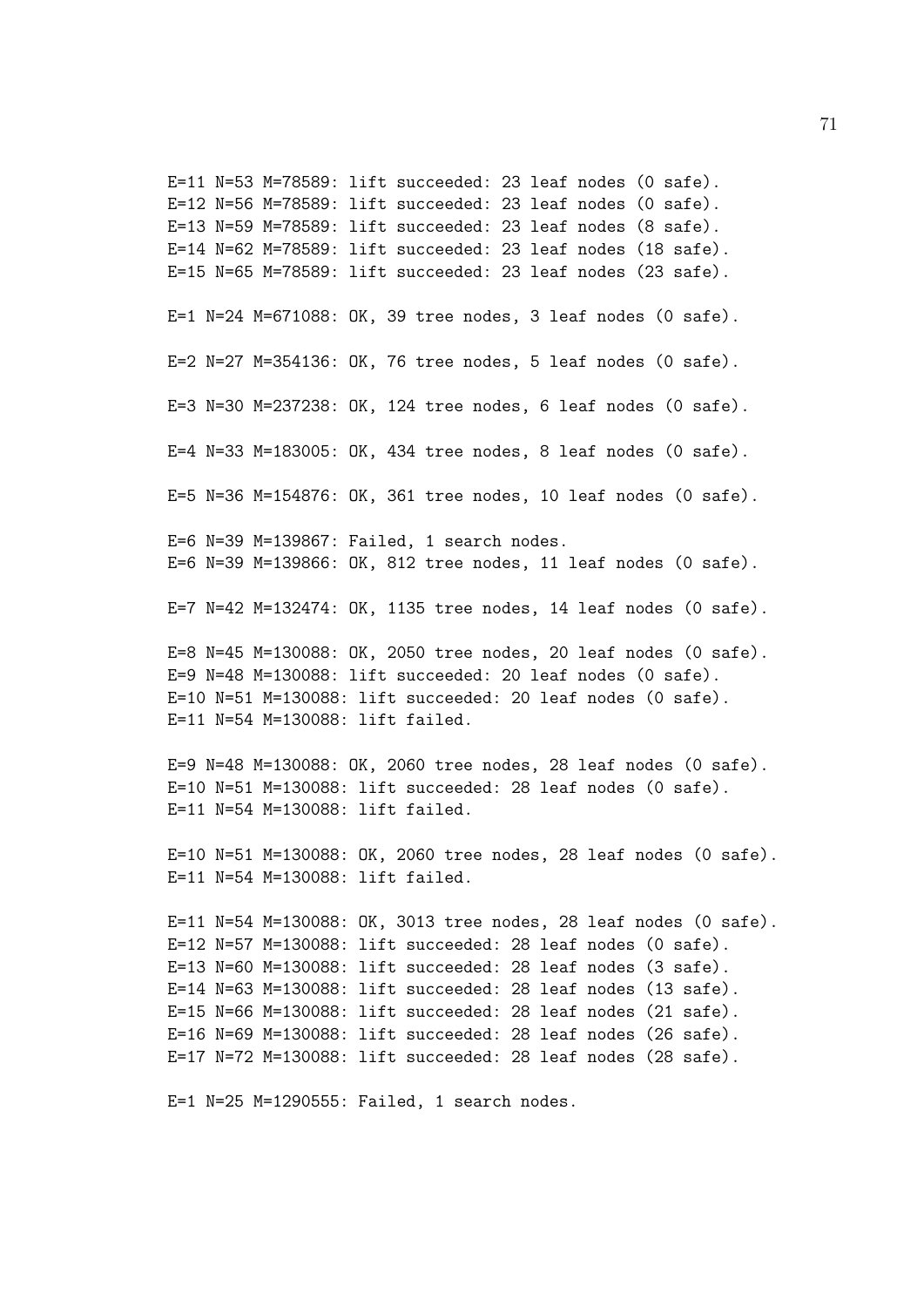E=1 N=25 M=1290554: OK, 44 tree nodes, 3 leaf nodes (0 safe).

E=2 N=28 M=659546: OK, 82 tree nodes, 5 leaf nodes (0 safe).

E=3 N=31 M=430185: Failed, 1 search nodes. E=3 N=31 M=430184: OK, 129 tree nodes, 6 leaf nodes (0 safe).

E=4 N=34 M=324417: Failed, 558 search nodes. E=4 N=34 M=324416: OK, 224 tree nodes, 8 leaf nodes (0 safe).

E=5 N=37 M=269268: OK, 457 tree nodes, 10 leaf nodes (0 safe).

E=6 N=40 M=239103: Failed, 1 search nodes. E=6 N=40 M=239102: OK, 868 tree nodes, 11 leaf nodes (0 safe).

E=7 N=43 M=223138: OK, 1236 tree nodes, 14 leaf nodes (0 safe).

E=8 N=46 M=216269: OK, 8760 tree nodes, 17 leaf nodes (0 safe).

E=9 N=49 M=215900: OK, 18900 tree nodes, 30 leaf nodes (0 safe). E=10 N=52 M=215900: lift succeeded: 30 leaf nodes (0 safe). E=11 N=55 M=215900: lift failed.

E=10 N=52 M=215900: OK, 18900 tree nodes, 30 leaf nodes (0 safe). E=11 N=55 M=215900: lift failed.

E=11 N=55 M=215900: OK, 34232 tree nodes, 30 leaf nodes (0 safe). E=12 N=58 M=215900: lift succeeded: 30 leaf nodes (0 safe).  $E=13$  N=61 M=215900: lift succeeded: 30 leaf nodes (0 safe). E=14 N=64 M=215900: lift succeeded: 30 leaf nodes (6 safe). E=15 N=67 M=215900: lift succeeded: 30 leaf nodes (18 safe). E=16 N=70 M=215900: lift succeeded: 30 leaf nodes (26 safe). E=17 N=73 M=215900: lift succeeded: 30 leaf nodes (30 safe).

E=1 N=26 M=2485513: Failed, 1 search nodes. E=1 N=26 M=2485512: OK, 44 tree nodes, 3 leaf nodes (0 safe).

E=2 N=29 M=1231355: Failed, 1 search nodes. E=2 N=29 M=1231354: OK, 79 tree nodes, 5 leaf nodes (0 safe).

E=3 N=32 M=782468: OK, 136 tree nodes, 6 leaf nodes (0 safe).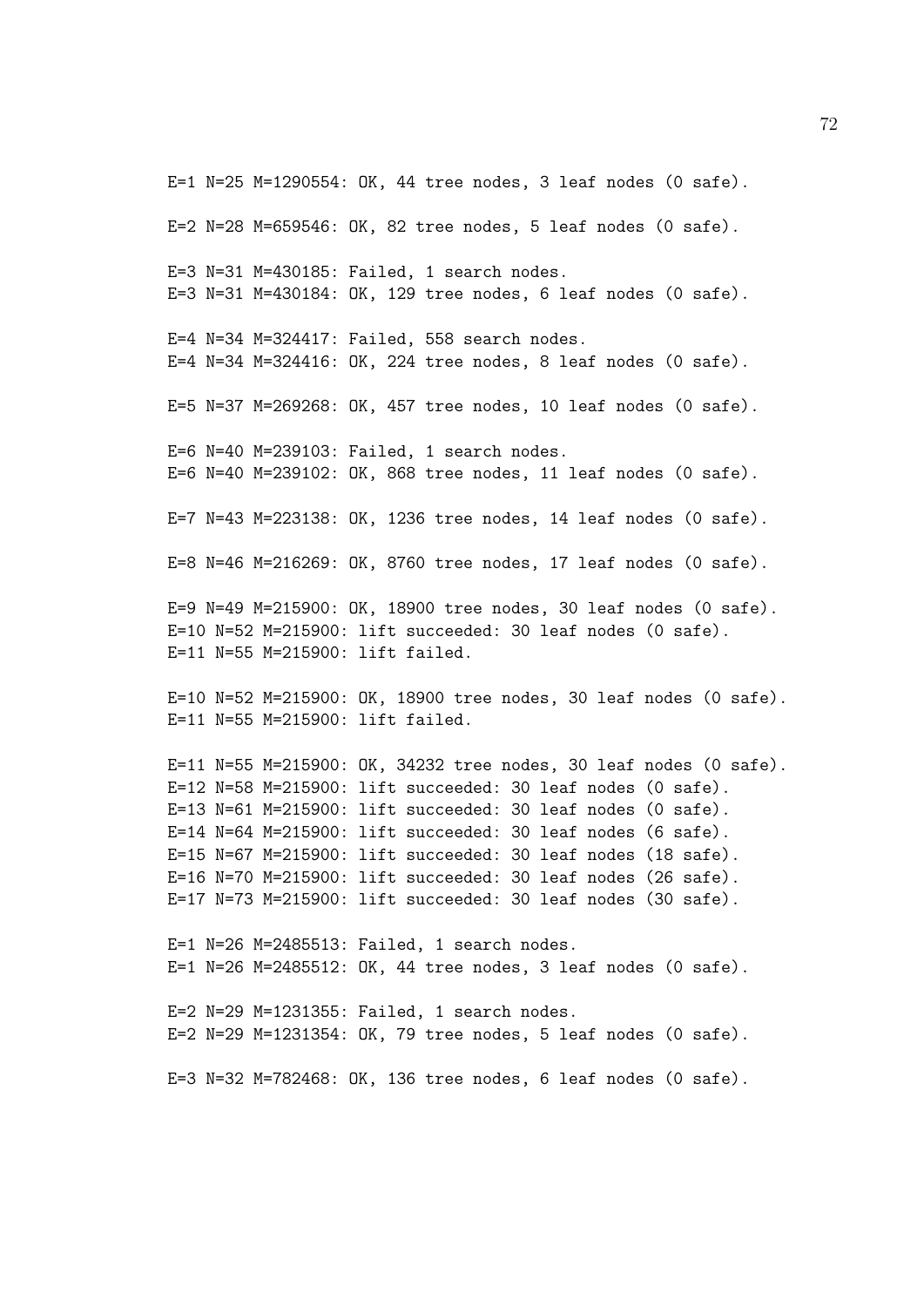E=4 N=35 M=577125: Failed, 1 search nodes. E=4 N=35 M=577124: OK, 241 tree nodes, 8 leaf nodes (0 safe). E=5 N=38 M=469928: OK, 409 tree nodes, 10 leaf nodes (0 safe). E=6 N=41 M=410374: OK, 893 tree nodes, 12 leaf nodes (0 safe). E=7 N=44 M=377388: OK, 1554 tree nodes, 15 leaf nodes (0 safe). E=8 N=47 M=361035: Failed, 1 search nodes. E=8 N=47 M=361034: OK, 2285 tree nodes, 18 leaf nodes (0 safe). E=9 N=50 M=356245: OK, 15868 tree nodes, 26 leaf nodes (0 safe). E=10 N=53 M=356245: lift failed. E=10 N=53 M=356245: OK, 15908 tree nodes, 38 leaf nodes (0 safe). E=11 N=56 M=356245: lift succeeded: 38 leaf nodes (0 safe). E=12 N=59 M=356245: lift failed. E=11 N=56 M=356245: OK, 15908 tree nodes, 38 leaf nodes (0 safe). E=12 N=59 M=356245: lift failed. E=12 N=59 M=356245: OK, 23370 tree nodes, 38 leaf nodes (0 safe). E=13 N=62 M=356245: lift succeeded: 38 leaf nodes (0 safe). E=14 N=65 M=356245: lift succeeded: 38 leaf nodes (1 safe). E=15 N=68 M=356245: lift succeeded: 38 leaf nodes (12 safe). E=16 N=71 M=356245: lift succeeded: 38 leaf nodes (25 safe). E=17 N=74 M=356245: lift succeeded: 38 leaf nodes (34 safe). E=18 N=77 M=356245: lift succeeded: 38 leaf nodes (38 safe). E=1 N=27 M=4793490: OK, 48 tree nodes, 3 leaf nodes (0 safe). E=2 N=30 M=2304167: Failed, 1 search nodes. E=2 N=30 M=2304166: OK, 92 tree nodes, 5 leaf nodes (0 safe). E=3 N=33 M=1427373: Failed, 1 search nodes. E=3 N=33 M=1427372: OK, 150 tree nodes, 6 leaf nodes (0 safe). E=4 N=36 M=1030091: Failed, 1 search nodes. E=4 N=36 M=1030090: OK, 294 tree nodes, 8 leaf nodes (0 safe). E=5 N=39 M=823076: OK, 486 tree nodes, 9 leaf nodes (0 safe).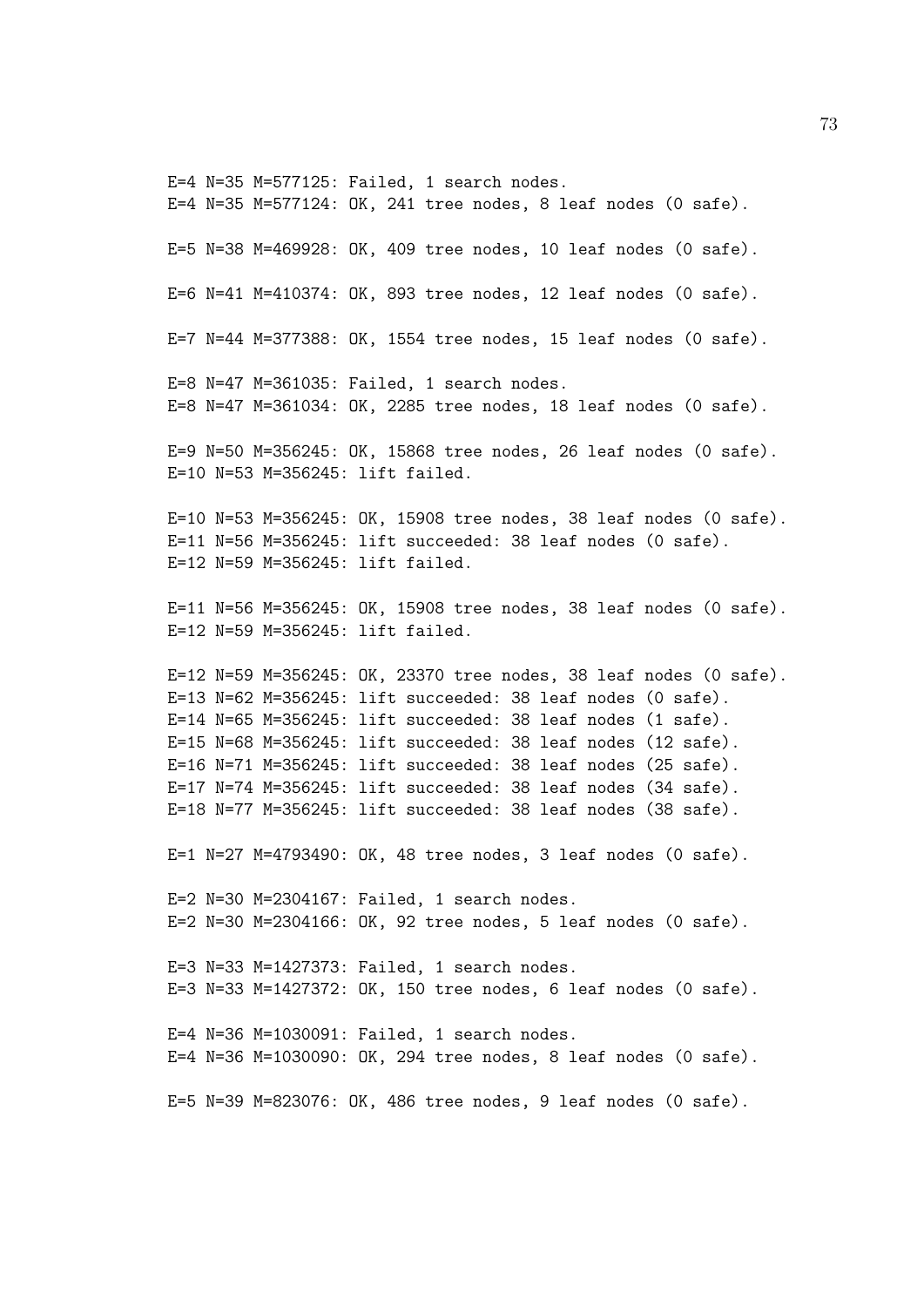E=6 N=42 M=706994: OK, 1134 tree nodes, 12 leaf nodes (0 safe).

E=7 N=45 M=640756: OK, 1380 tree nodes, 15 leaf nodes (0 safe).

E=8 N=48 M=605094: OK, 2386 tree nodes, 18 leaf nodes (0 safe).

E=9 N=51 M=590174: OK, 4145 tree nodes, 23 leaf nodes (0 safe). E=10 N=54 M=590174: lift failed.

E=10 N=54 M=590174: OK, 4034 tree nodes, 36 leaf nodes (0 safe). E=11 N=57 M=590174: lift succeeded: 36 leaf nodes (0 safe). E=12 N=60 M=590174: lift failed.

E=11 N=57 M=590174: OK, 4034 tree nodes, 36 leaf nodes (0 safe). E=12 N=60 M=590174: lift failed.

E=12 N=60 M=590174: OK, 8544 tree nodes, 36 leaf nodes (0 safe). E=13 N=63 M=590174: lift succeeded: 36 leaf nodes (0 safe). E=14 N=66 M=590174: lift failed.

E=13 N=63 M=590174: OK, 9471 tree nodes, 36 leaf nodes (0 safe). E=14 N=66 M=590174: lift failed.

E=14 N=66 M=590174: OK, 11852 tree nodes, 36 leaf nodes (0 safe). E=15 N=69 M=590174: lift succeeded: 36 leaf nodes (5 safe). E=16 N=72 M=590174: lift succeeded: 36 leaf nodes (19 safe). E=17 N=75 M=590174: lift succeeded: 36 leaf nodes (29 safe). E=18 N=78 M=590174: lift succeeded: 36 leaf nodes (34 safe). E=19 N=81 M=590174: lift succeeded: 36 leaf nodes (36 safe).

E=1 N=28 M=9256395: Failed, 1 search nodes. E=1 N=28 M=9256394: OK, 50 tree nodes, 3 leaf nodes (0 safe). E=2 N=31 M=4320892: OK, 94 tree nodes, 5 leaf nodes (0 safe). E=3 N=34 M=2610922: OK, 161 tree nodes, 6 leaf nodes (0 safe). E=4 N=37 M=1844347: Failed, 532 search nodes. E=4 N=37 M=1844346: OK, 297 tree nodes, 8 leaf nodes (0 safe). E=5 N=40 M=1446537: Failed, 1 search nodes.